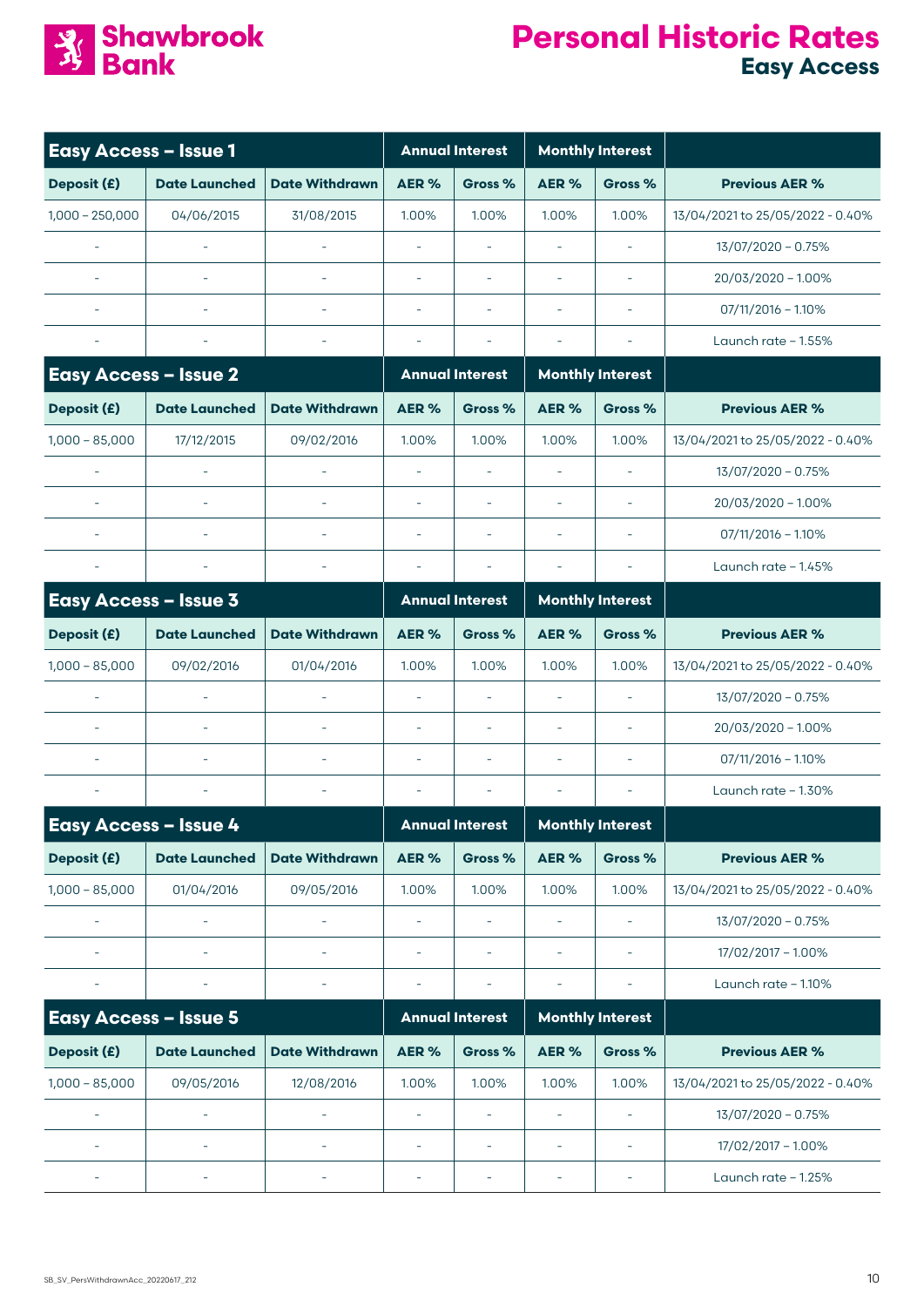

| <b>Easy Access - Issue 6</b> |                               |                          |                          | <b>Annual Interest</b>   |                          | <b>Monthly Interest</b>  |                                  |
|------------------------------|-------------------------------|--------------------------|--------------------------|--------------------------|--------------------------|--------------------------|----------------------------------|
| Deposit (£)                  | <b>Date Launched</b>          | <b>Date Withdrawn</b>    | AER%                     | Gross %                  | AER%                     | Gross %                  | <b>Previous AER %</b>            |
| $1,000 - 85,000$             | 12/08/2016                    | 09/09/2016               | 1.00%                    | 1.00%                    | 1.00%                    | 1.00%                    | 13/04/2021 to 25/05/2022 - 0.40% |
|                              | ÷,                            | $\overline{\phantom{a}}$ | $\bar{\phantom{a}}$      | $\sim$                   | $\bar{\phantom{a}}$      | $\overline{\phantom{a}}$ | 13/07/2020 - 0.75%               |
|                              |                               |                          | $\bar{\phantom{a}}$      | $\sim$                   | $\sim$                   |                          | 20/03/2020 - 1.00%               |
|                              |                               |                          | $\bar{\phantom{a}}$      | $\overline{\phantom{a}}$ | $\overline{\phantom{a}}$ |                          | Launch rate $-1.10\%$            |
| <b>Easy Access - Issue 7</b> |                               |                          |                          | <b>Annual Interest</b>   |                          | <b>Monthly Interest</b>  |                                  |
| Deposit (£)                  | <b>Date Launched</b>          | <b>Date Withdrawn</b>    | AER%                     | Gross %                  | AER%                     | Gross %                  | <b>Previous AER %</b>            |
| $1,000 - 85,000$             | 09/09/2016                    | 19/10/2016               | 1.00%                    | 1.00%                    | 1.00%                    | 1.00%                    | 13/04/2021 to 25/05/2022 - 0.40% |
|                              |                               | $\sim$                   | L,                       | $\sim$                   | $\overline{\phantom{a}}$ | $\sim$                   | 13/07/2020 - 0.75%               |
| $\overline{\phantom{a}}$     | ÷,                            | $\overline{\phantom{a}}$ | $\bar{\phantom{a}}$      |                          | $\sim$                   | $\sim$                   | Launch rate - 1.00%              |
| <b>Easy Access - Issue 8</b> |                               |                          |                          | <b>Annual Interest</b>   |                          | <b>Monthly Interest</b>  |                                  |
| Deposit (£)                  | <b>Date Launched</b>          | <b>Date Withdrawn</b>    | AER%                     | Gross %                  | AER %                    | Gross %                  | <b>Previous AER %</b>            |
| $1,000 - 85,000$             | 19/10/2016                    | 18/05/2017               | 1.00%                    | 1.00%                    | 1.00%                    | 1.00%                    | 13/04/2021 to 25/05/2022 - 0.40% |
| $\sim$                       | ÷,                            | $\sim$                   | $\bar{\phantom{a}}$      | $\sim$                   | $\sim$                   | $\sim$                   | 13/07/2020 - 0.75%               |
|                              | ٠                             |                          | $\overline{\phantom{a}}$ | $\sim$                   | $\sim$                   | $\sim$                   | 10/02/2020 - 1.00%               |
| $\overline{\phantom{a}}$     |                               | $\overline{\phantom{a}}$ | $\overline{\phantom{a}}$ | $\overline{\phantom{a}}$ | Î,                       | $\sim$                   | Launch rate $-0.75%$             |
| <b>Easy Access - Issue 9</b> |                               |                          |                          | <b>Annual Interest</b>   |                          | <b>Monthly Interest</b>  |                                  |
| Deposit (£)                  | <b>Date Launched</b>          | <b>Date Withdrawn</b>    | AER%                     | Gross %                  | AER%                     | Gross %                  | <b>Previous AER %</b>            |
| $1,000 - 85,000$             | 18/05/2017                    | 25/07/2017               | 1.00%                    | 1.00%                    | 1.00%                    | 1.00%                    | 13/04/2021 to 25/05/2022 - 0.40% |
|                              | $\sim$                        | $\sim$                   | L,                       | $\equiv$                 | $\overline{\phantom{a}}$ | $\equiv$                 | 13/07/2020 - 0.75%               |
|                              | $\overline{\phantom{a}}$      | $\overline{\phantom{a}}$ | $\overline{\phantom{a}}$ |                          |                          | $\overline{\phantom{a}}$ | 20/03/2020 - 1.00%               |
|                              |                               |                          |                          |                          |                          |                          | Launch rate - 1.05%              |
|                              | <b>Easy Access - Issue 10</b> |                          |                          | <b>Annual Interest</b>   |                          | <b>Monthly Interest</b>  |                                  |
| Deposit (£)                  | <b>Date Launched</b>          | <b>Date Withdrawn</b>    | AER%                     | Gross %                  | AER %                    | Gross %                  | <b>Previous AER %</b>            |
| $1,000 - 85,000$             | 25/07/2017                    | 19/03/2018               | 1.00%                    | 1.00%                    | 1.00%                    | 1.00%                    | 13/04/2021 to 25/05/2022 - 0.40% |
| $\sim$                       |                               |                          |                          |                          | ä,                       | L,                       | 13/07/2020 - 0.75%               |
| $\sim$                       | L,                            | L.                       | $\sim$                   | $\sim$                   | $\overline{\phantom{a}}$ | $\sim$                   | 20/03/2020 - 1.00%               |
| $\overline{\phantom{a}}$     | ÷,                            | ÷,                       | $\overline{\phantom{a}}$ | $\overline{\phantom{a}}$ | ÷                        | $\overline{\phantom{a}}$ | Launch rate - 1.20%              |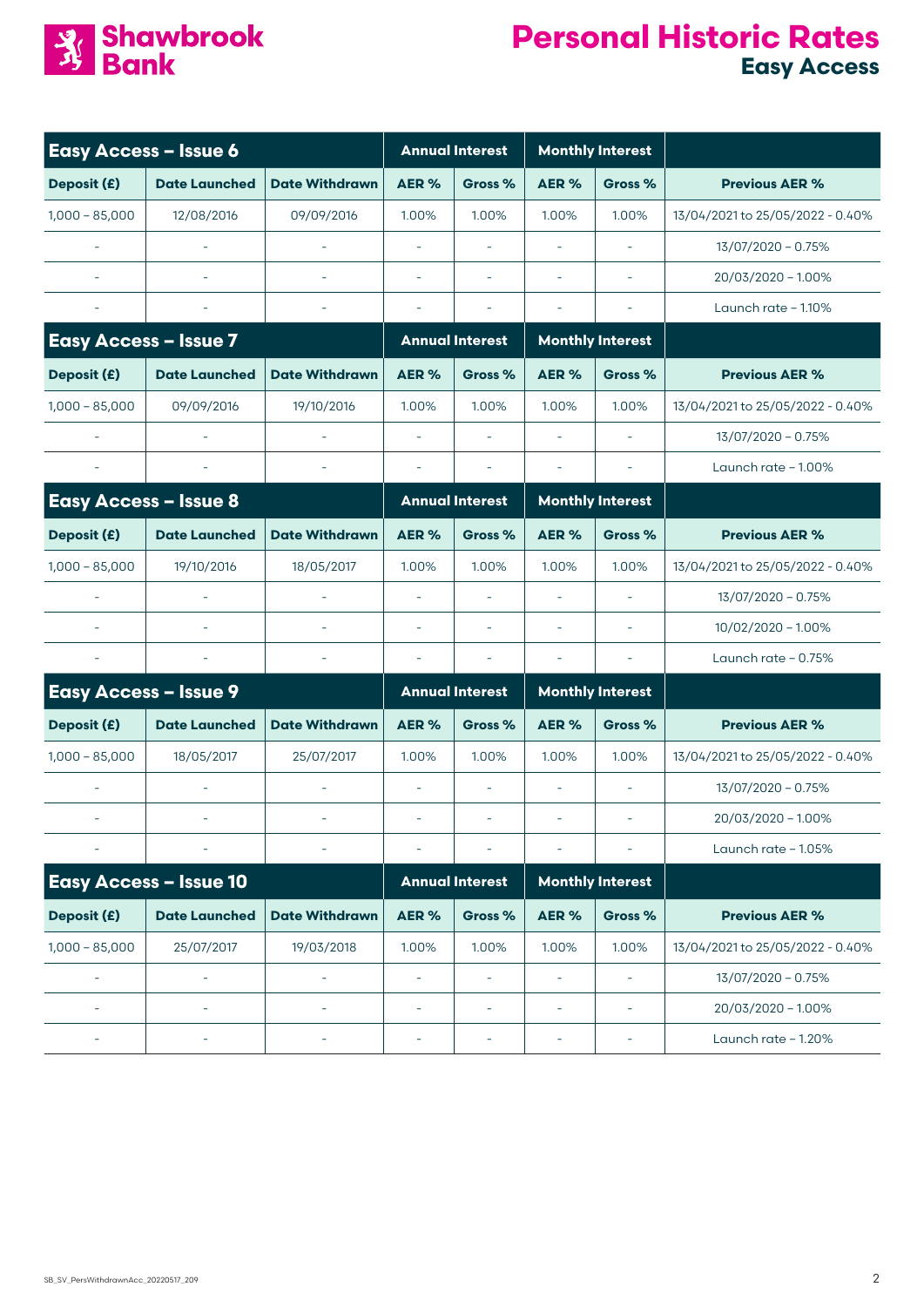

| <b>Easy Access - Issue 11</b> |                               | <b>Annual Interest</b>   |                          | <b>Monthly Interest</b>  |                          |                          |                                  |
|-------------------------------|-------------------------------|--------------------------|--------------------------|--------------------------|--------------------------|--------------------------|----------------------------------|
| Deposit (£)                   | <b>Date Launched</b>          | <b>Date Withdrawn</b>    | AER%                     | Gross %                  | AER%                     | Gross %                  | <b>Previous AER %</b>            |
| $1,000 - 85,000$              | 19/03/2018                    | 16/05/2018               | 1.00%                    | 1.00%                    | 1.00%                    | 1.00%                    | 13/04/2021 to 25/05/2022 - 0.40% |
|                               |                               |                          |                          |                          |                          |                          | 13/07/2020 - 0.75%               |
|                               |                               |                          | $\sim$                   | ä,                       | $\sim$                   | $\sim$                   | 20/03/2020 - 1.00%               |
|                               |                               |                          |                          |                          |                          |                          | Launch rate $-1.25%$             |
|                               | <b>Easy Access - Issue 12</b> |                          |                          | <b>Annual Interest</b>   |                          | <b>Monthly Interest</b>  |                                  |
| Deposit (£)                   | <b>Date Launched</b>          | <b>Date Withdrawn</b>    | AER%                     | Gross %                  | AER%                     | Gross %                  | <b>Previous AER %</b>            |
| $1,000 - 85,000$              | 16/05/2018                    | 05/10/2018               | 1.00%                    | 1.00%                    | 1.00%                    | 1.00%                    | 13/04/2021 to 25/05/2022 - 0.40% |
|                               |                               |                          | ä,                       |                          | $\overline{\phantom{a}}$ | $\sim$                   | 13/07/2020 - 0.75%               |
|                               |                               |                          | ä,                       |                          | $\overline{\phantom{a}}$ |                          | 20/03/2020 - 1.00%               |
|                               |                               |                          | ä,                       |                          | $\overline{\phantom{a}}$ |                          | Launch rate - 1.30%              |
|                               | <b>Easy Access - Issue 13</b> |                          |                          | <b>Annual Interest</b>   |                          | <b>Monthly Interest</b>  |                                  |
| Deposit (£)                   | <b>Date Launched</b>          | <b>Date Withdrawn</b>    | AER%                     | Gross %                  | AER%                     | Gross %                  | <b>Previous AER %</b>            |
| $1,000 - 85,000$              | 05/10/2018                    | 05/02/2019               | 1.00%                    | 1.00%                    | 1.00%                    | 1.00%                    | 13/04/2021 to 25/05/2022 - 0.40% |
|                               |                               |                          | $\overline{\phantom{a}}$ | $\overline{\phantom{a}}$ | $\overline{\phantom{a}}$ | $\sim$                   | 14/07/2020 - 0.75%               |
|                               |                               |                          | $\overline{\phantom{a}}$ |                          | $\overline{\phantom{a}}$ | $\overline{\phantom{a}}$ | 25/03/2020 - 1.00%               |
|                               |                               |                          | $\overline{\phantom{a}}$ |                          | $\overline{\phantom{a}}$ |                          | Launch rate $-1.40\%$            |
|                               | <b>Easy Access - Issue 14</b> |                          |                          | <b>Annual Interest</b>   |                          | <b>Monthly Interest</b>  |                                  |
| Deposit (£)                   | <b>Date Launched</b>          | <b>Date Withdrawn</b>    | AER%                     | Gross %                  | AER%                     | Gross %                  | <b>Previous AER %</b>            |
| $1,000 - 85,000$              | 05/02/2019                    | 09/07/2019               | 1.00%                    | 1.00%                    | 1.00%                    | 1.00%                    | 13/04/2021 to 25/05/2022 - 0.40% |
|                               |                               |                          | $\overline{\phantom{a}}$ | $\overline{\phantom{a}}$ | $\overline{\phantom{a}}$ | $\sim$                   | 20/07/2020 - 0.75%               |
|                               |                               |                          | $\overline{\phantom{a}}$ |                          | ä,                       |                          | 20/03/2020 - 1.35%               |
|                               |                               |                          |                          |                          |                          |                          | Launch rate - 1.43%              |
|                               | <b>Easy Access - Issue 15</b> |                          |                          | <b>Annual Interest</b>   |                          | <b>Monthly Interest</b>  |                                  |
| Deposit (£)                   | <b>Date Launched</b>          | <b>Date Withdrawn</b>    | AER%                     | Gross %                  | AER %                    | Gross %                  | <b>Previous AER %</b>            |
| $1,000 - 85,000$              | 09/07/2019                    | 10/09/2019               | 1.00%                    | 1.00%                    | 1.00%                    | 1.00%                    | 16/04/2021 to 25/05/2022 - 0.40% |
|                               | ÷,                            |                          | $\overline{\phantom{a}}$ | $\overline{a}$           | $\overline{\phantom{a}}$ | $\overline{\phantom{a}}$ | 20/07/2020 - 0.75%               |
|                               | $\overline{\phantom{a}}$      | $\overline{\phantom{a}}$ | $\overline{\phantom{a}}$ | $\overline{\phantom{a}}$ | $\overline{\phantom{a}}$ | $\overline{\phantom{a}}$ | 20/03/2020 - 1.35%               |
|                               |                               |                          |                          |                          |                          |                          | Launch rate - 1.48%              |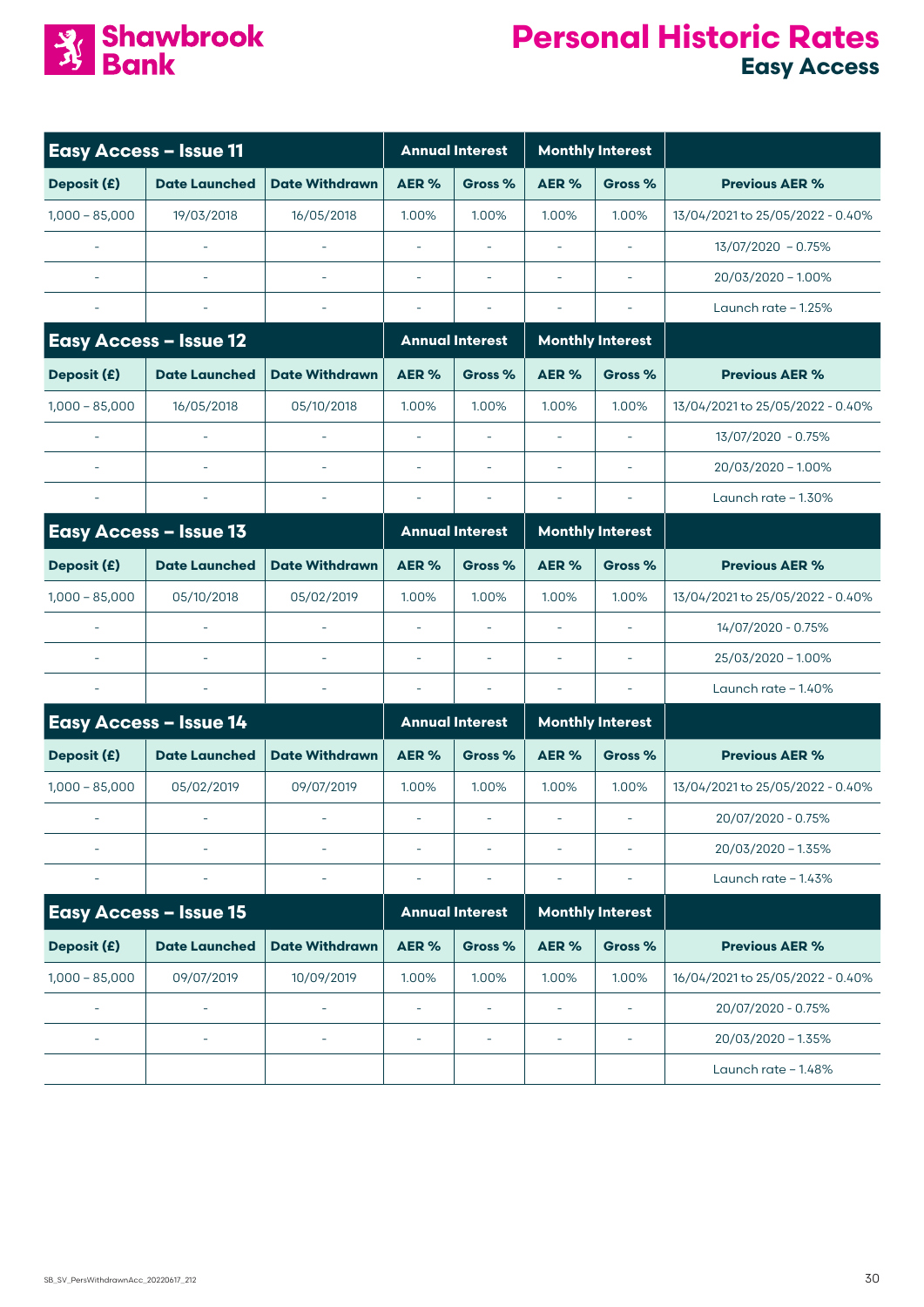

| <b>Easy Access - Issue 16</b> |                               |                        | <b>Annual Interest</b>   |                        | <b>Monthly Interest</b>  |                          |                                  |
|-------------------------------|-------------------------------|------------------------|--------------------------|------------------------|--------------------------|--------------------------|----------------------------------|
| Deposit (£)                   | <b>Date Launched</b>          | <b>Date Withdrawn</b>  | AER%                     | Gross %                | AER %                    | Gross %                  | <b>Previous AER %</b>            |
| $1,000 - 85,000$              | 10/09/2019                    | 12/09/2019             | 1.00%                    | 1.00%                  | 1.00%                    | 1.00%                    | 15/04/2021 to 25/05/2022 - 0.40% |
|                               |                               |                        |                          |                        |                          |                          | 14/07/2020 - 0.75%               |
|                               |                               |                        | ÷,                       |                        | $\overline{\phantom{a}}$ |                          | Launch rate $-1.41%$             |
| <b>Easy Access - Issue 17</b> |                               | <b>Annual Interest</b> |                          |                        | <b>Monthly Interest</b>  |                          |                                  |
| Deposit (£)                   | <b>Date Launched</b>          | <b>Date Withdrawn</b>  | AER%                     | Gross %                | AER%                     | Gross %                  | <b>Previous AER %</b>            |
| $1,000 - 85,000$              | 12/09/2019                    | 07/01/2019             | 1.00%                    | 1.00%                  | 1.00%                    | 1.00%                    | 15/04/2021 to 25/05/2022 - 0.40% |
|                               |                               |                        |                          |                        | $\sim$                   |                          | 20/07/2020 - 0.75%               |
|                               |                               |                        | $\sim$                   |                        |                          | $\overline{\phantom{a}}$ | $05/12/2019 - 1.41%$             |
|                               |                               |                        | $\overline{\phantom{a}}$ |                        |                          |                          | Launch rate $-1.25%$             |
|                               | <b>Easy Access - Issue 18</b> |                        |                          | <b>Annual Interest</b> |                          | <b>Monthly Interest</b>  |                                  |
| Deposit (£)                   | <b>Date Launched</b>          | <b>Date Withdrawn</b>  | AER%                     | Gross %                | AER%                     | Gross %                  | <b>Previous AER %</b>            |
| $1,000 - 85,000$              | 07/01/2020                    | 03/02/2020             | 1.00%                    | 1.00%                  | 1.00%                    | 1.00%                    | 25/02/2021 to 25/05/2022 - 0.40% |
|                               |                               |                        |                          |                        |                          |                          | 21/07/2020 - 0.75%               |
|                               |                               |                        |                          |                        |                          |                          | Launch rate $-1.33%$             |
|                               | <b>Easy Access - Issue 19</b> |                        |                          | <b>Annual Interest</b> |                          | <b>Monthly Interest</b>  |                                  |
| Deposit (£)                   | <b>Date Launched</b>          | <b>Date Withdrawn</b>  | AER%                     | Gross %                | <b>AER%</b>              | Gross %                  | <b>Previous AER %</b>            |
| $1,000 - 85,000$              | 03/02/2020                    | 27/03/2020             | 1.00%                    | 1.00%                  | 1.00%                    | 1.00%                    | 24/02/2021 to 25/05/2022 - 0.50% |
|                               |                               |                        |                          |                        |                          |                          | Launch rate $-1.21%$             |
|                               | <b>Easy Access - Issue 20</b> |                        |                          | <b>Annual Interest</b> |                          | <b>Monthly Interest</b>  |                                  |
| Deposit (£)                   | <b>Date Launched</b>          | <b>Date Withdrawn</b>  | AER %                    | Gross %                | AER %                    | Gross %                  | <b>Previous AER %</b>            |
| $1,000 - 85,000$              | 27/03/2020                    | 12/05/2020             | 1.00%                    | 1.00%                  | 1.00%                    | 1.00%                    | 24/02/2021 to 25/05/2022 - 0.50% |
|                               |                               |                        |                          |                        |                          |                          | Launch rate - 1.15%              |
|                               | <b>Easy Access - Issue 22</b> |                        |                          | <b>Annual Interest</b> |                          | <b>Monthly Interest</b>  |                                  |
| Deposit (£)                   | <b>Date Launched</b>          | <b>Date Withdrawn</b>  | AER%                     | Gross %                | AER%                     | Gross %                  | <b>Previous AER %</b>            |
| $1,000 - 85,000$              | 12/05/2020                    | 22/05/2020             | 1.00%                    | 1.00%                  | 1.00%                    | 1.00%                    | 24/02/2021 to 25/05/2022 - 0.50% |
|                               |                               |                        |                          |                        |                          |                          | Launch rate - 1.00%              |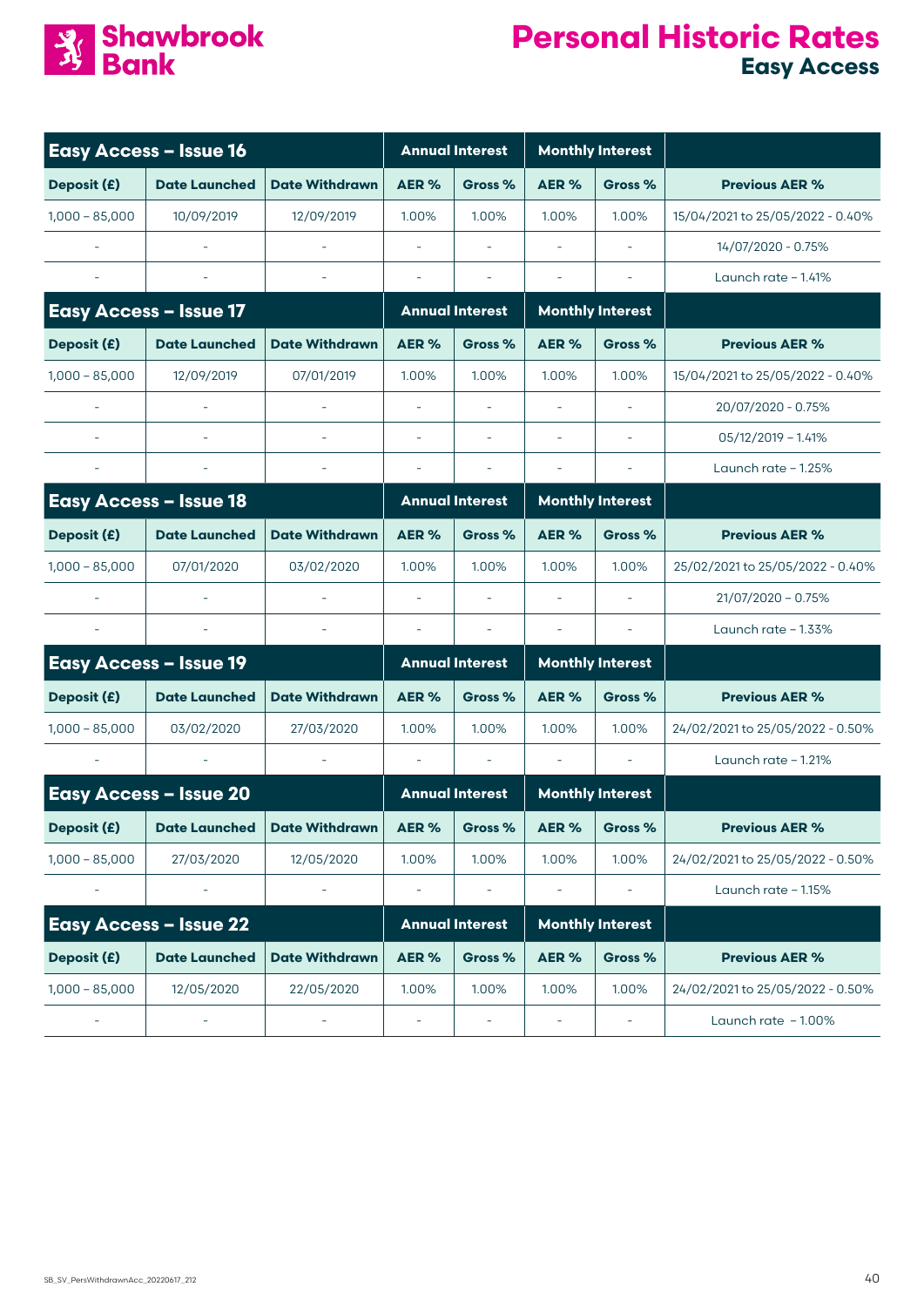

| <b>Easy Access - Issue 23</b> |                               |                       |                          | <b>Annual Interest</b>   |                | <b>Monthly Interest</b>  |                                                     |
|-------------------------------|-------------------------------|-----------------------|--------------------------|--------------------------|----------------|--------------------------|-----------------------------------------------------|
| Deposit (£)                   | <b>Date Launched</b>          | <b>Date Withdrawn</b> | AER %                    | Gross %                  | AER %          | Gross %                  | <b>Previous AER %</b>                               |
| $1,000 - 85,000$              | 22/05/2020                    | 12/06/2020            | 1.00%                    | 1.00%                    | 1.00%          | 1.00%                    | 15/04/2021 to 25/05/2022 - 0.40%                    |
|                               |                               |                       |                          |                          |                |                          | Launch rate $-0.75%$                                |
|                               | <b>Easy Access - Issue 24</b> |                       |                          | <b>Annual Interest</b>   |                | <b>Monthly Interest</b>  |                                                     |
| Deposit (£)                   | <b>Date Launched</b>          | <b>Date Withdrawn</b> | AER %                    | Gross %                  | AER %          | Gross %                  | <b>Previous AER %</b>                               |
| $1,000 - 85,000$              | 12/06/2020                    | 15/12/2020            | 1.00%                    | 1.00%                    | 1.00%          | 1.00%                    | 15/04/2021 to 25/05/2022 - 0.40%                    |
|                               |                               |                       | $\overline{\phantom{a}}$ | $\overline{\phantom{a}}$ | $\overline{a}$ | $\overline{\phantom{a}}$ | Launch rate $-0.50\%$                               |
|                               | <b>Easy Access - Issue 25</b> |                       |                          | <b>Annual Interest</b>   |                | <b>Monthly Interest</b>  |                                                     |
| Deposit (£)                   | <b>Date Launched</b>          | <b>Date Withdrawn</b> | AER%                     | Gross %                  | AER%           | Gross %                  | <b>Previous AER %</b>                               |
| $1,000 - 85,000$              | 15/12/2020                    | 21/10/2021            | 1.00%                    | 1.00%                    | 1.00%          | 1.00%                    | Launch rate - 21/10/2021 to<br>25/05/2022 - 0.40%   |
|                               | <b>Easy Access - Issue 27</b> |                       |                          | <b>Annual Interest</b>   |                | <b>Monthly Interest</b>  |                                                     |
| Deposit (£)                   | <b>Date Launched</b>          | <b>Date Withdrawn</b> | AER%                     | Gross %                  | AER%           | Gross %                  | <b>Previous AER %</b>                               |
| $1,000 - 85,000$              | 21/10/2021                    | 05/11/2021            | 1.00%                    | 1.00%                    | 1.00%          | 1.00%                    | Launch rate - 05/11/2021 to<br>25/05/2022 - 0.62%   |
|                               | <b>Easy Access - Issue 28</b> |                       |                          | <b>Annual Interest</b>   |                | <b>Monthly Interest</b>  |                                                     |
| Deposit (£)                   | <b>Date Launched</b>          | <b>Date Withdrawn</b> | AER%                     | Gross %                  | AER%           | Gross %                  | <b>Previous AER %</b>                               |
| $1,000 - 85,000$              | 05/11/2021                    | 18/02/2022            | 1.00%                    | 1.00%                    | 1.00%          | 1.00%                    | Launch rate - 05/11/2021 to<br>$12/05/2022 - 0.67%$ |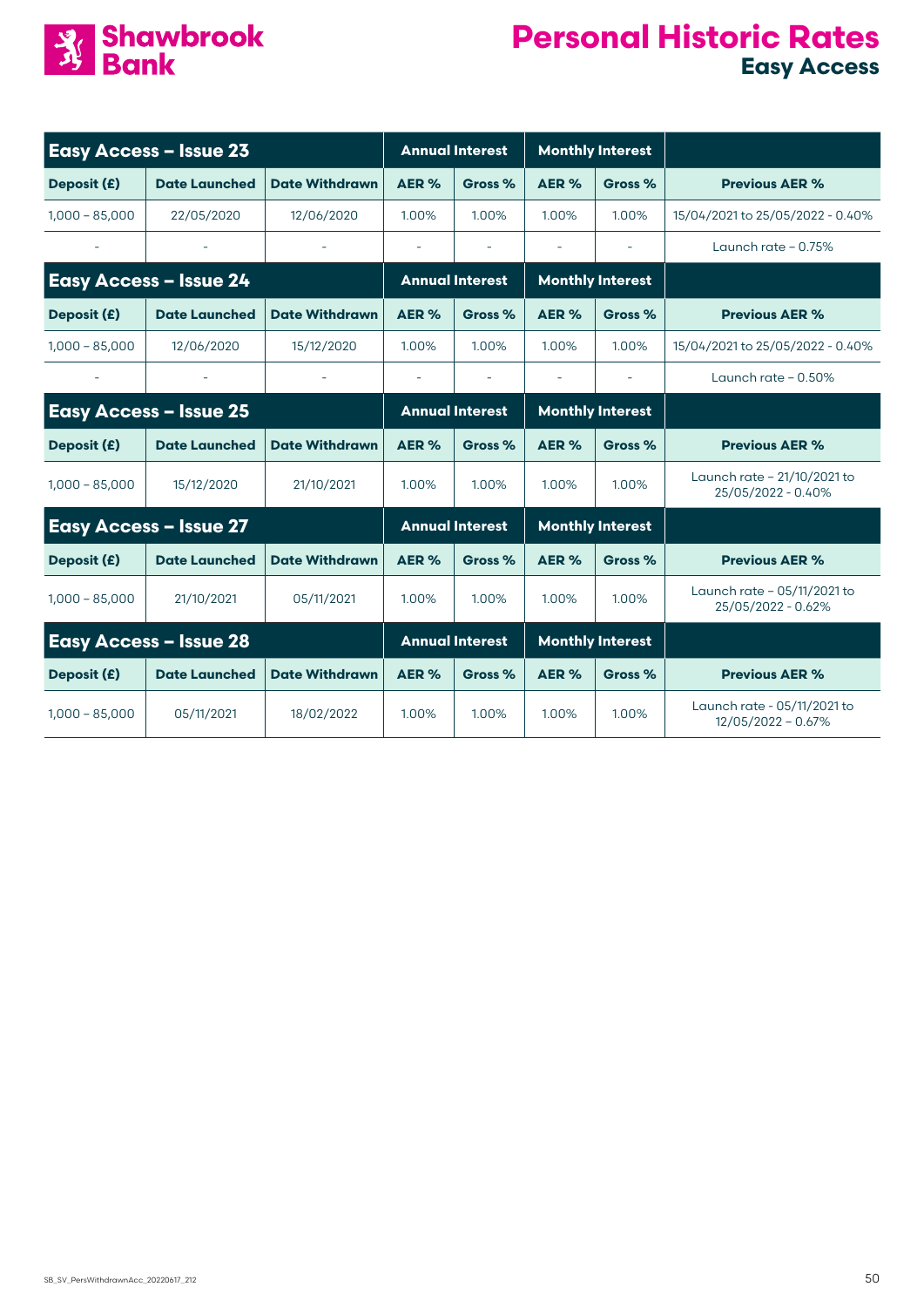

## **Personal Historic Rates Easy Access Cash ISA**

|                   | <b>Easy Access Cash ISA - Issue 1</b> |                       |                          | <b>Annual Interest</b>   |                          | <b>Monthly Interest</b> |                                                 |
|-------------------|---------------------------------------|-----------------------|--------------------------|--------------------------|--------------------------|-------------------------|-------------------------------------------------|
| Deposit (£)       | <b>Date Launched</b>                  | <b>Date Withdrawn</b> | AER%                     | Gross %                  | AER%                     | Gross %                 | <b>Previous AER %</b>                           |
| $1,000 - 250,000$ | 09/11/2017                            | 19/03/2018            | 0.40%                    | 0.40%                    | 0.40%                    | 0.40%                   | 10/07/2020 to 30/03/2021 - 0.75%                |
|                   |                                       |                       |                          |                          |                          |                         | $06/11/2017 - 1.10%$                            |
|                   |                                       |                       |                          |                          |                          |                         | 14/07/2017 - 1.15%                              |
|                   |                                       |                       |                          |                          |                          |                         | Launch rate $-0.95%$                            |
|                   | <b>Easy Access Cash ISA - Issue 2</b> |                       |                          | <b>Annual Interest</b>   |                          | <b>Monthly Interest</b> |                                                 |
| Deposit (£)       | <b>Date Launched</b>                  | <b>Date Withdrawn</b> | AER%                     | Gross %                  | AER %                    | Gross %                 | <b>Previous AER %</b>                           |
| $1,000 - 250,000$ | 19/03/2018                            | 05/04/2018            | 0.40%                    | 0.40%                    | 0.40%                    | 0.40%                   | 10/07/2020 to 30/03/2021 - 0.75%                |
|                   |                                       |                       | $\overline{\phantom{a}}$ |                          |                          |                         | Launch rate $-1.25%$                            |
|                   | <b>Easy Access Cash ISA - Issue 3</b> |                       |                          | <b>Annual Interest</b>   |                          | <b>Monthly Interest</b> |                                                 |
| Deposit (£)       | <b>Date Launched</b>                  | <b>Date Withdrawn</b> | AER%                     | Gross %                  | AER %                    | Gross %                 | <b>Previous AER %</b>                           |
| $1,000 - 250,000$ | 05/04/2018                            | 16/05/2018            | 0.40%                    | 0.40%                    | 0.40%                    | 0.40%                   | 10/07/2020 to 30/03/2021 - 0.75%                |
|                   |                                       |                       |                          |                          |                          |                         | Launch rate $-1.25%$                            |
|                   | <b>Easy Access Cash ISA - Issue 4</b> |                       |                          | <b>Annual Interest</b>   |                          | <b>Monthly Interest</b> |                                                 |
| Deposit (£)       | <b>Date Launched</b>                  | <b>Date Withdrawn</b> | AER%                     | Gross %                  | AER %                    | Gross %                 | <b>Previous AER %</b>                           |
| $1,000 - 250,000$ | 16/05/2018                            | 05/02/2019            | 0.40%                    | 0.40%                    | 0.40%                    | 0.40%                   | 10/07/2020 to 30/03/2021 - 0.75%                |
|                   |                                       |                       |                          |                          | $\overline{\phantom{a}}$ |                         | Launch rate $-1.30\%$                           |
|                   | Easy Access Cash ISA - Issue 5        |                       |                          | <b>Annual Interest</b>   |                          | <b>Monthly Interest</b> |                                                 |
| Deposit (£)       | <b>Date Launched</b>                  | <b>Date Withdrawn</b> | AER%                     | Gross %                  | AER%                     | Gross %                 | <b>Previous AER %</b>                           |
| $1,000 - 250,000$ | 05/02/2019                            | 10/09/2019            | 0.40%                    | 0.40%                    | 0.40%                    | 0.40%                   | 21/07/2020 to 31/03/2021 - 0.75%                |
|                   |                                       |                       | $\overline{\phantom{a}}$ | $\overline{\phantom{a}}$ | $\overline{\phantom{a}}$ |                         | Launch rate - 1.43%                             |
|                   | <b>Easy Access Cash ISA - Issue 6</b> |                       |                          | <b>Annual Interest</b>   |                          | <b>Monthly Interest</b> |                                                 |
| Deposit (£)       | <b>Date Launched</b>                  | <b>Date Withdrawn</b> | AER%                     | Gross %                  | AER%                     | Gross %                 | <b>Previous AER %</b>                           |
| $1,000 - 250,000$ | 10/09/2019                            | 12/09/2019            | 0.40%                    | 0.40%                    | 0.40%                    | 0.40%                   | 21/07/2020 to 31/03/2021 - 0.75%                |
|                   |                                       |                       |                          |                          |                          |                         | Launch rate $-1.41%$                            |
|                   | Easy Access Cash ISA - Issue 7        |                       |                          | <b>Annual Interest</b>   |                          | <b>Monthly Interest</b> |                                                 |
| Deposit (£)       | <b>Date Launched</b>                  | <b>Date Withdrawn</b> | AER%                     | Gross %                  | AER %                    | Gross %                 | <b>Previous AER %</b>                           |
| $1,000 - 250,000$ | 12/09/2019                            | 03/02/2020            | 0.40%                    | 0.40%                    | 0.40%                    | 0.40%                   | 21/07/2020 to 31/03/2021 - 0.75%                |
|                   |                                       |                       |                          |                          |                          |                         | Launch rate $-1.25%$                            |
|                   | <b>Easy Access Cash ISA - Issue 8</b> |                       |                          | <b>Annual Interest</b>   |                          | <b>Monthly Interest</b> |                                                 |
| Deposit (£)       | <b>Date Launched</b>                  | <b>Date Withdrawn</b> | AER%                     | Gross %                  | AER%                     | Gross %                 | <b>Previous AER %</b>                           |
| $1,000 - 250,000$ | 03/02/2019                            | 27/03/2020            | 0.50%                    | 0.50%                    | 0.50%                    | 0.50%                   | Launch rate 03/02/2019 to<br>23/02/2021 - 1.21% |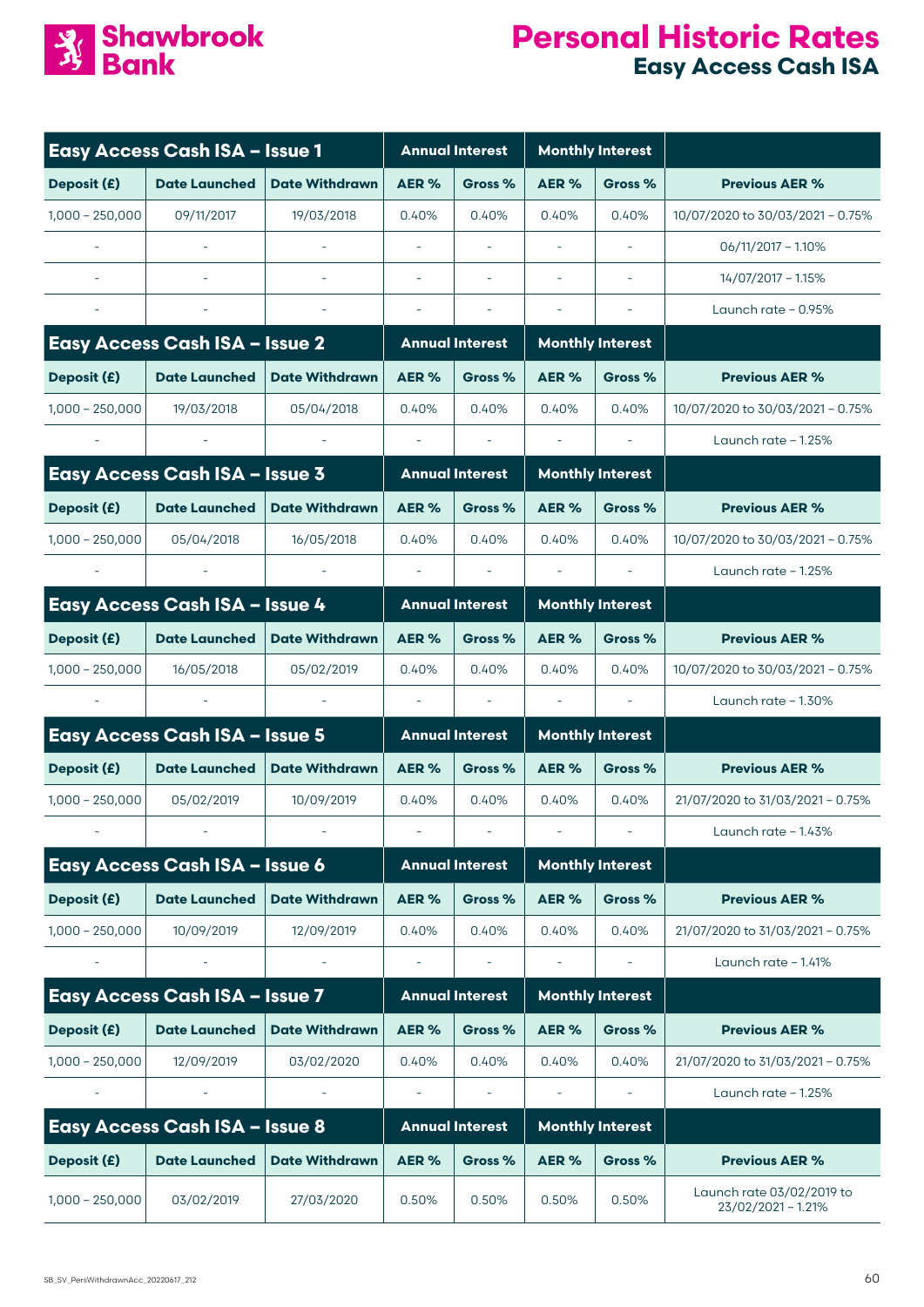

#### **Personal Historic Rates Easy Access Cash ISA**

|                   | <b>Easy Access Cash ISA - Issue 9</b>  |                       | <b>Annual Interest</b> |                        | <b>Monthly Interest</b> |                         |                                                 |
|-------------------|----------------------------------------|-----------------------|------------------------|------------------------|-------------------------|-------------------------|-------------------------------------------------|
| Deposit (£)       | <b>Date Launched</b>                   | <b>Date Withdrawn</b> | AER%                   | Gross %                | AER%                    | Gross %                 | <b>Previous AER %</b>                           |
| $1.000 - 250.000$ | 27/03/2020                             | 15/04/2020            | 0.50%                  | 0.50%                  | 0.50%                   | 0.50%                   | Launch rate 27/03/2020 to<br>23/02/2021 - 1.15% |
|                   | <b>Easy Access Cash ISA - Issue 10</b> |                       | <b>Annual Interest</b> |                        |                         | <b>Monthly Interest</b> |                                                 |
| Deposit (£)       | <b>Date Launched</b>                   | <b>Date Withdrawn</b> | AER%                   | Gross %                | AER%                    | Gross %                 | <b>Previous AER %</b>                           |
| $1,000 - 250,000$ | 15/04/2020                             | 23/04/2020            | 0.50%                  | 0.50%                  | 0.50%                   | 0.50%                   | Launch rate 15/04/2020 to<br>23/02/2021 - 1.25% |
|                   | <b>Easy Access Cash ISA - Issue 11</b> |                       | <b>Annual Interest</b> |                        |                         | <b>Monthly Interest</b> |                                                 |
| Deposit (£)       | <b>Date Launched</b>                   | <b>Date Withdrawn</b> | AER%                   | Gross %                | AER <sub>%</sub>        | Gross %                 | <b>Previous AER %</b>                           |
| $1,000 - 250,000$ | 23/04/2020                             | 01/05/2020            | 0.50%                  | 0.50%                  | 0.50%                   | 0.50%                   | Launch rate 23/04/2020 to<br>23/02/2021 - 1.19% |
|                   | <b>Easy Access Cash ISA - Issue 12</b> |                       | <b>Annual Interest</b> |                        |                         | <b>Monthly Interest</b> |                                                 |
| Deposit (£)       | <b>Date Launched</b>                   | <b>Date Withdrawn</b> | AER%                   | Gross %                | AER%                    | Gross %                 | <b>Previous AER %</b>                           |
| $1.000 - 250.000$ | 01/05/2020                             | 22/05/2020            | 0.50%                  | 0.50%                  | 0.50%                   | 0.50%                   | Launch rate 01/05/2020 to<br>23/02/2021 - 1.00% |
|                   | Easy Access Cash ISA - Issue 13        |                       | <b>Annual Interest</b> |                        |                         | <b>Monthly Interest</b> |                                                 |
| Deposit (£)       | <b>Date Launched</b>                   | <b>Date Withdrawn</b> | AER%                   | Gross %                | AER%                    | Gross %                 | <b>Previous AER %</b>                           |
| $1,000 - 250,000$ | 22/05/2020                             | 12/06/2020            | 0.40%                  | 0.40%                  | 0.40%                   | 0.40%                   | Launch rate 22/05/2020 to<br>31/03/2021 - 0.75% |
|                   | <b>Easy Access Cash ISA - Issue 14</b> |                       |                        | <b>Annual Interest</b> |                         | <b>Monthly Interest</b> |                                                 |
| Deposit (£)       | <b>Date Launched</b>                   | <b>Date Withdrawn</b> | AER %                  | Gross %                | AER %                   | Gross %                 | <b>Previous AER %</b>                           |
| $1,000 - 250,000$ | 12/06/2020                             | 15/12/2020            | 0.40%                  | 0.40%                  | 0.40%                   | 0.40%                   | Launch rate 12/06/2020 to<br>31/03/2021 - 0.50% |
|                   | <b>Easy Access Cash ISA - Issue 15</b> |                       |                        | <b>Annual Interest</b> |                         | <b>Monthly Interest</b> |                                                 |
| Deposit (£)       | <b>Date Launched</b>                   | <b>Date Withdrawn</b> | AER %                  | Gross %                | AER%                    | Gross %                 | <b>Previous AER %</b>                           |
| $1,000 - 250,000$ | 15/12/2020                             | 05/03/2021            | 0.40%                  | 0.40%                  | 0.40%                   | 0.40%                   |                                                 |
|                   | <b>Easy Access Cash ISA - Issue 16</b> |                       |                        | <b>Annual Interest</b> |                         | <b>Monthly Interest</b> |                                                 |
| Deposit (£)       | <b>Date Launched</b>                   | <b>Date Withdrawn</b> | AER%                   | Gross %                | AER%                    | Gross %                 | <b>Previous AER %</b>                           |
| $1,000 - 250,000$ | 05/03/2021                             | 21/10/2021            | 0.30%                  | 0.30%                  | 0.30%                   | 0.30%                   |                                                 |
|                   | <b>Easy Access Cash ISA - Issue 17</b> |                       |                        | <b>Annual Interest</b> |                         | <b>Monthly Interest</b> |                                                 |
| Deposit (£)       | <b>Date Launched</b>                   | <b>Date Withdrawn</b> | AER%                   | Gross %                | AER%                    | Gross %                 | <b>Previous AER %</b>                           |
| $1,000 - 250,000$ | 21/10/2021                             | 05/11/2021            | 0.57%                  | 0.57%                  | 0.57%                   | 0.57%                   |                                                 |
|                   | <b>Easy Access Cash ISA - Issue 19</b> |                       |                        | <b>Annual Interest</b> |                         | <b>Monthly Interest</b> |                                                 |
| Deposit (£)       | <b>Date Launched</b>                   | <b>Date Withdrawn</b> | AER%                   | Gross %                | AER%                    | Gross %                 | <b>Previous AER %</b>                           |
| $1,000 - 250,000$ | 20/01/2022                             | 18/02/2022            | 0.61%                  | 0.61%                  | 0.61%                   | 0.61%                   |                                                 |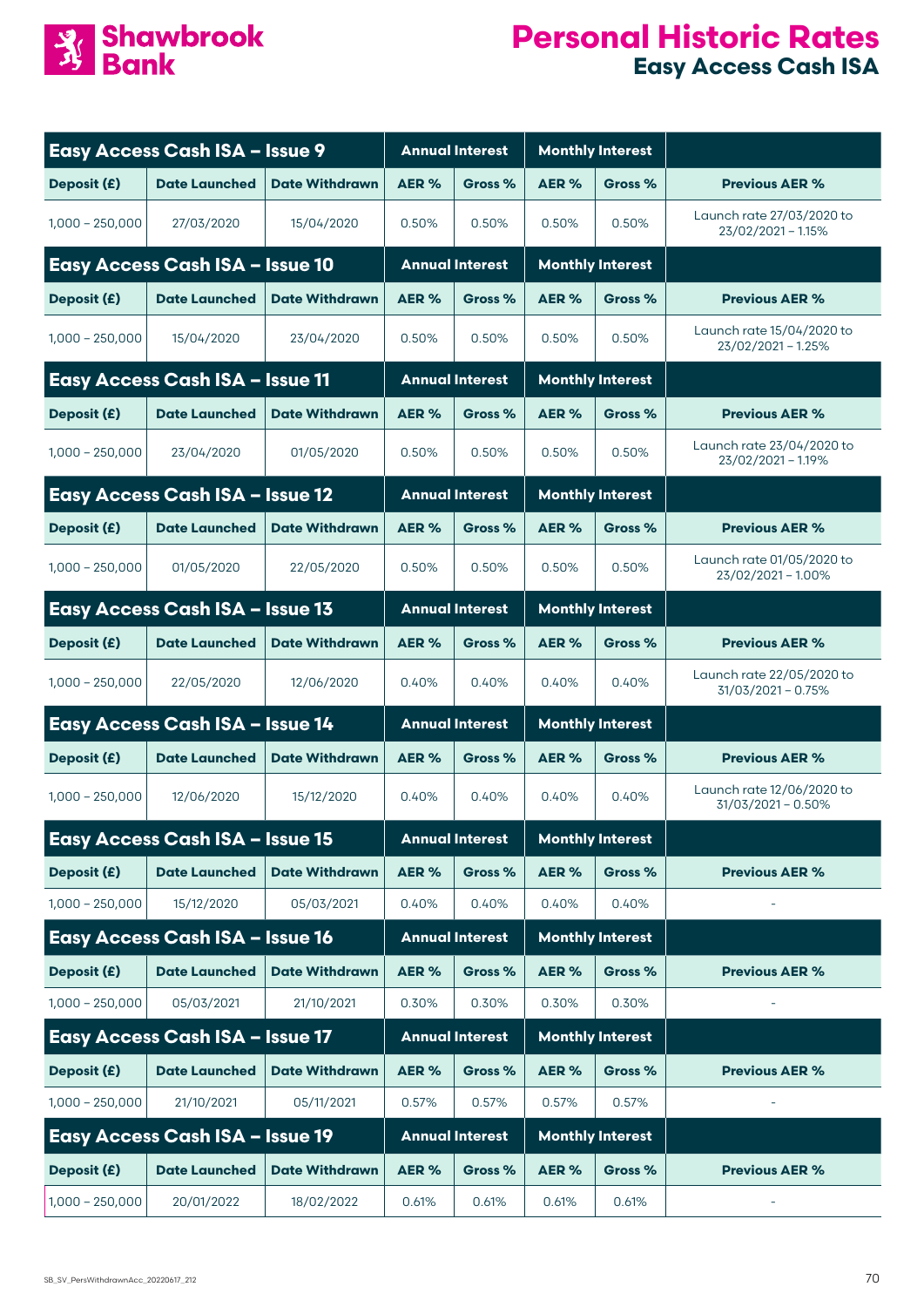

| <b>35 Day Notice Account</b> |                          |                          | <b>Annual Interest</b>   |         | <b>Monthly Interest</b> |                          |                       |
|------------------------------|--------------------------|--------------------------|--------------------------|---------|-------------------------|--------------------------|-----------------------|
| Deposit (£)                  | <b>Date Launched</b>     | <b>Date Withdrawn</b>    | AER %                    | Gross % | AER %                   | Gross %                  | <b>Previous AER %</b> |
| $1,000 - 50,000$             | 09/12/2009               | 01/01/2010               | 1.05%                    | 1.05%   |                         | $\overline{\phantom{a}}$ | 13/04/2015 - 1.25%    |
| $\overline{\phantom{a}}$     | ٠                        | -                        | $\overline{\phantom{a}}$ |         |                         | $\overline{\phantom{a}}$ | 13/11/2013 - 1.90%    |
| $\overline{\phantom{a}}$     | ٠                        | $\overline{\phantom{a}}$ | $\equiv$                 |         |                         | $\overline{\phantom{a}}$ | 06/09/2010 - 2.51%    |
| $\overline{\phantom{0}}$     | $\overline{\phantom{a}}$ | $\overline{\phantom{a}}$ | $\overline{\phantom{a}}$ |         |                         | $\overline{\phantom{a}}$ | Launch rate - 3.31%   |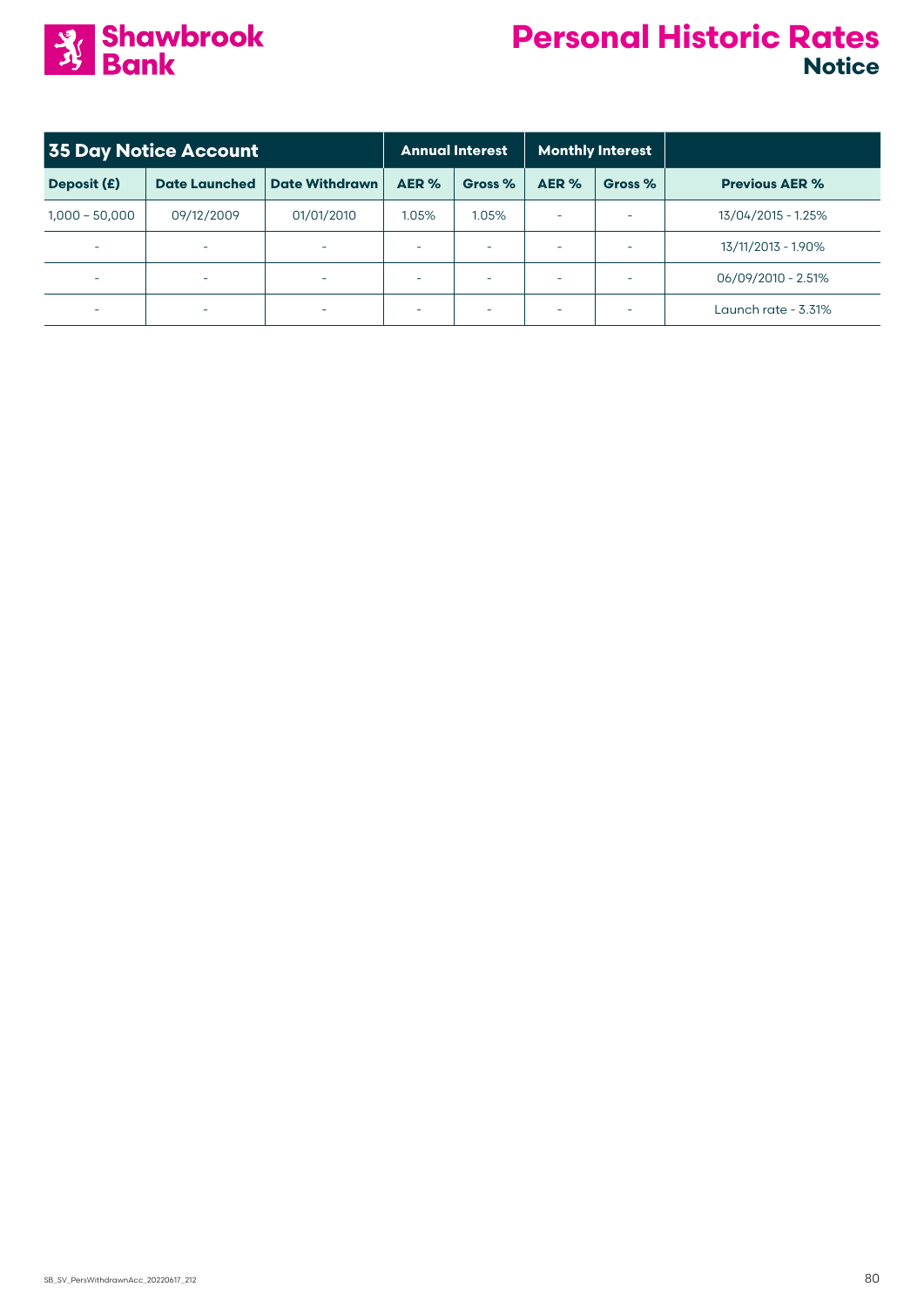

| <b>45 Day Bonus Account</b> |                                 | <b>Annual Interest</b> |                          | <b>Monthly Interest</b>  |                          |                          |                                  |
|-----------------------------|---------------------------------|------------------------|--------------------------|--------------------------|--------------------------|--------------------------|----------------------------------|
| Deposit (£)                 | <b>Date Launched</b>            | <b>Date Withdrawn</b>  | AER%                     | Gross %                  | AER%                     | Gross %                  | <b>Previous AER %</b>            |
| $1,000 - 50,000$            | 09/04/2009                      | 05/2009                | 0.55%                    | 0.55%                    | $\overline{\phantom{a}}$ | $\overline{\phantom{a}}$ | 25/03/2017 to 02/10/2020 - 3.10% |
|                             |                                 |                        |                          |                          |                          |                          | $01/10/2010 - 4.12%$             |
|                             |                                 |                        | $\sim$                   |                          |                          |                          | 20/07/2009 - 5.12%               |
|                             |                                 |                        | $\overline{\phantom{a}}$ | $\overline{\phantom{a}}$ |                          |                          | Launch rate - 5.72%              |
|                             | 45 Day Notice Account - Issue 1 |                        |                          | <b>Annual Interest</b>   |                          | <b>Monthly Interest</b>  |                                  |
| Deposit (£)                 | <b>Date Launched</b>            | <b>Date Withdrawn</b>  | AER %                    | Gross %                  | AER%                     | Gross %                  | <b>Previous AER %</b>            |
| $1,000 - 500,000$           | 14/02/2019                      | 23/05/2019             | 1.25%                    | 1.25%                    | 1.25%                    | 1.24%                    | 02/10/2020 to 17/05/2022 - 0.55% |
|                             |                                 |                        | $\overline{\phantom{a}}$ |                          | $\overline{\phantom{a}}$ |                          | Launch rate $-1.50\%$            |
|                             | 45 Day Notice Account - Issue 2 |                        |                          | <b>Annual Interest</b>   |                          | <b>Monthly Interest</b>  |                                  |
| Deposit (£)                 | <b>Date Launched</b>            | <b>Date Withdrawn</b>  | AER%                     | Gross %                  | AER%                     | Gross %                  | <b>Previous AER %</b>            |
| $1,000 - 500,000$           | 23/05/2019                      | 08/10/2019             | 1.25%                    | 1.25%                    | 1.25%                    | 1.24%                    | 02/10/2020 to 17/05/2022 - 0.55% |
|                             |                                 |                        | $\overline{\phantom{a}}$ |                          | $\overline{\phantom{a}}$ | $\overline{\phantom{a}}$ | Launch rate $-1.51%$             |
|                             | 45 Day Notice Account - Issue 3 |                        |                          | <b>Annual Interest</b>   |                          | <b>Monthly Interest</b>  |                                  |
| Deposit (£)                 | <b>Date Launched</b>            | <b>Date Withdrawn</b>  | AER%                     | Gross %                  | AER%                     | Gross %                  | <b>Previous AER %</b>            |
| $1,000 - 500,000$           | 08/10/2019                      | 12/05/2020             | 1.25%                    | 1.25%                    | 1.25%                    | 1.24%                    | 02/10/2020 to 17/05/2022 - 0.55% |
|                             |                                 |                        | $\overline{\phantom{a}}$ |                          | $\overline{\phantom{a}}$ | $\overline{\phantom{a}}$ | Launch rate $-1.30\%$            |
|                             | 45 Day Notice Account - Issue 4 |                        |                          | <b>Annual Interest</b>   |                          | <b>Monthly Interest</b>  |                                  |
| Deposit (£)                 | <b>Date Launched</b>            | <b>Date Withdrawn</b>  | AER%                     | Gross %                  | AER%                     | Gross %                  | <b>Previous AER %</b>            |
| $1,000 - 500,000$           | 12/05/2020                      | 12/06/2020             | 1.25%                    | 1.25%                    | 1.25%                    | 1.24%                    | 02/10/2020 to 17/05/2022 - 0.55% |
|                             |                                 |                        |                          |                          |                          |                          | Launch rate - 1.05%              |
|                             | 45 Day Notice Account - Issue 5 |                        |                          | <b>Annual Interest</b>   |                          | <b>Monthly Interest</b>  |                                  |
| Deposit (£)                 | <b>Date Launched</b>            | <b>Date Withdrawn</b>  | AER%                     | Gross %                  | AER%                     | Gross %                  | <b>Previous AER %</b>            |
| $1,000 - 500,000$           | 12/06/2020                      | 10/07/2020             | 1.25%                    | 1.25%                    | 1.25%                    | 1.24%                    | Launch rate to 17/05/22 - 0.60%  |
|                             | 45 Day Notice Account - Issue 6 |                        |                          | <b>Annual Interest</b>   |                          | <b>Monthly Interest</b>  |                                  |
| Deposit (£)                 | <b>Date Launched</b>            | <b>Date Withdrawn</b>  | AER%                     | Gross %                  | AER%                     | Gross %                  | <b>Previous AER %</b>            |
| $1,000 - 500,000$           | 10/07/2021                      | 12/02/2021             | 1.25%                    | 1.25%                    | 1.25%                    | 1.24%                    | Launch rate to 17/05/22 - 0.55%  |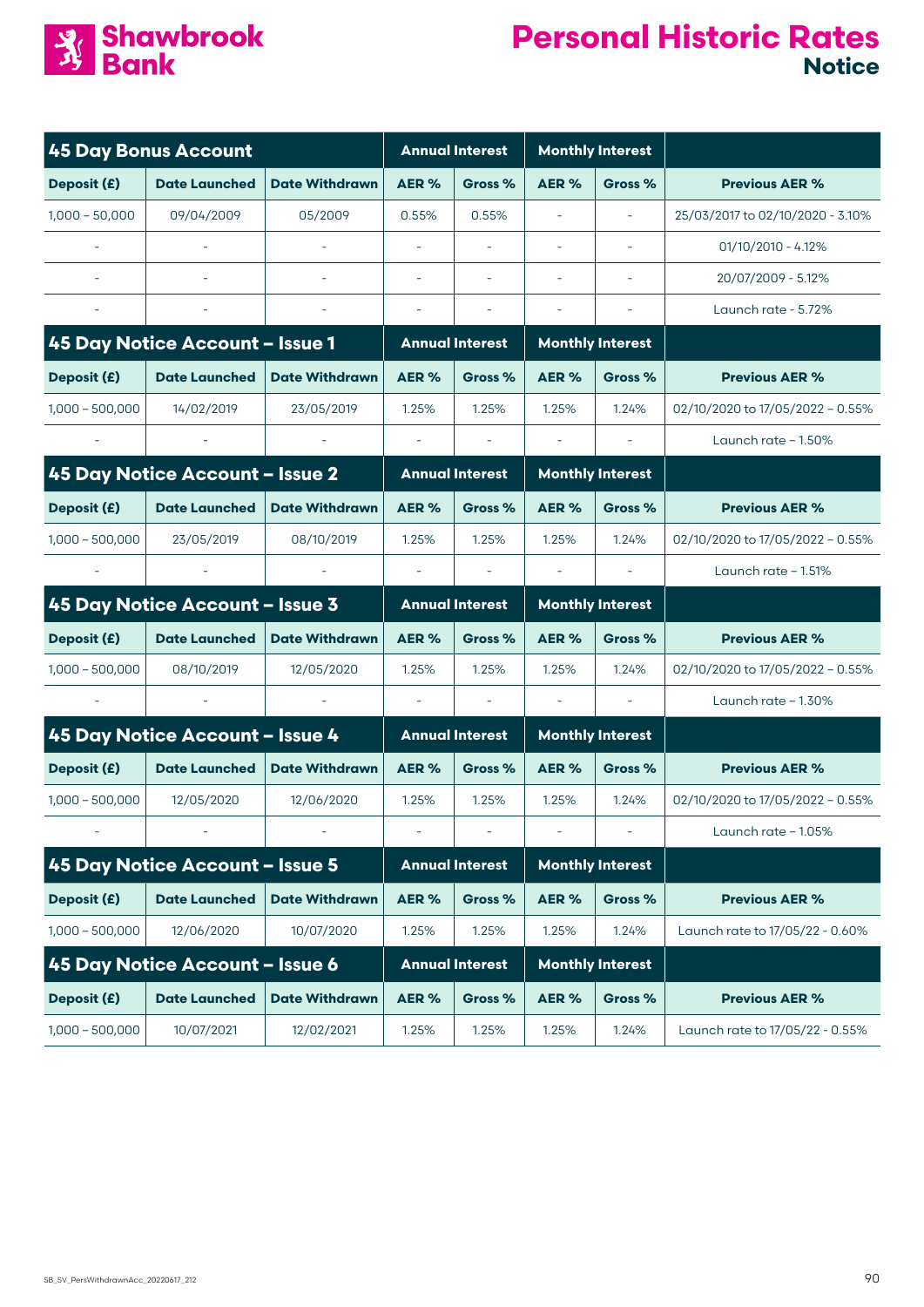

| 45 Day Notice Account - Issue 7 |                                  |                        | <b>Annual Interest</b> |                         | <b>Monthly Interest</b> |                         |                                 |
|---------------------------------|----------------------------------|------------------------|------------------------|-------------------------|-------------------------|-------------------------|---------------------------------|
| Deposit (£)                     | <b>Date Launched</b>             | <b>Date Withdrawn</b>  | AER %                  | Gross %                 | AER %                   | Gross %                 | <b>Previous AER %</b>           |
| $1,000 - 500,000$               | 12/02/2021                       | 28/05/2021             | 1.25%                  | 1.25%                   | 1.25%                   | 1.24%                   | Launch rate to 17/05/22 - 0.41% |
| 45 Day Notice Account - Issue 8 |                                  | <b>Annual Interest</b> |                        | <b>Monthly Interest</b> |                         |                         |                                 |
| Deposit (£)                     | <b>Date Launched</b>             | <b>Date Withdrawn</b>  | AER %                  | Gross %                 | AER %                   | Gross %                 | <b>Previous AER %</b>           |
| $1,000 - 500,000$               | 28/05/2021                       | 14/01/2022             | 1.25%                  | 1.25%                   | 1.25%                   | 1.24%                   | Launch rate to 17/05/22 - 0.55% |
|                                 | 45 Day Notice Account - Issue 9  |                        | <b>Annual Interest</b> |                         |                         | <b>Monthly Interest</b> |                                 |
| Deposit (£)                     | <b>Date Launched</b>             | <b>Date Withdrawn</b>  | AER %                  | Gross %                 | AER %                   | Gross %                 | <b>Previous AER %</b>           |
| $1,000 - 500,000$               | 14/01/2021                       | 09/03/2022             | 1.25%                  | 1.25%                   | 1.25%                   | 1.24%                   | Launch rate to 17/05/22 - 0.70% |
|                                 | 45 Day Notice Account - Issue 10 |                        |                        | <b>Annual Interest</b>  | <b>Monthly Interest</b> |                         |                                 |
| Deposit (£)                     | <b>Date Launched</b>             | <b>Date Withdrawn</b>  | AER %                  | Gross %                 | AER %                   | Gross %                 | <b>Previous AER %</b>           |
| $1,000 - 500,000$               | 09/03/2022                       | 25/03/2022             | 1.25%                  |                         | 1.25%                   | 1.24%                   |                                 |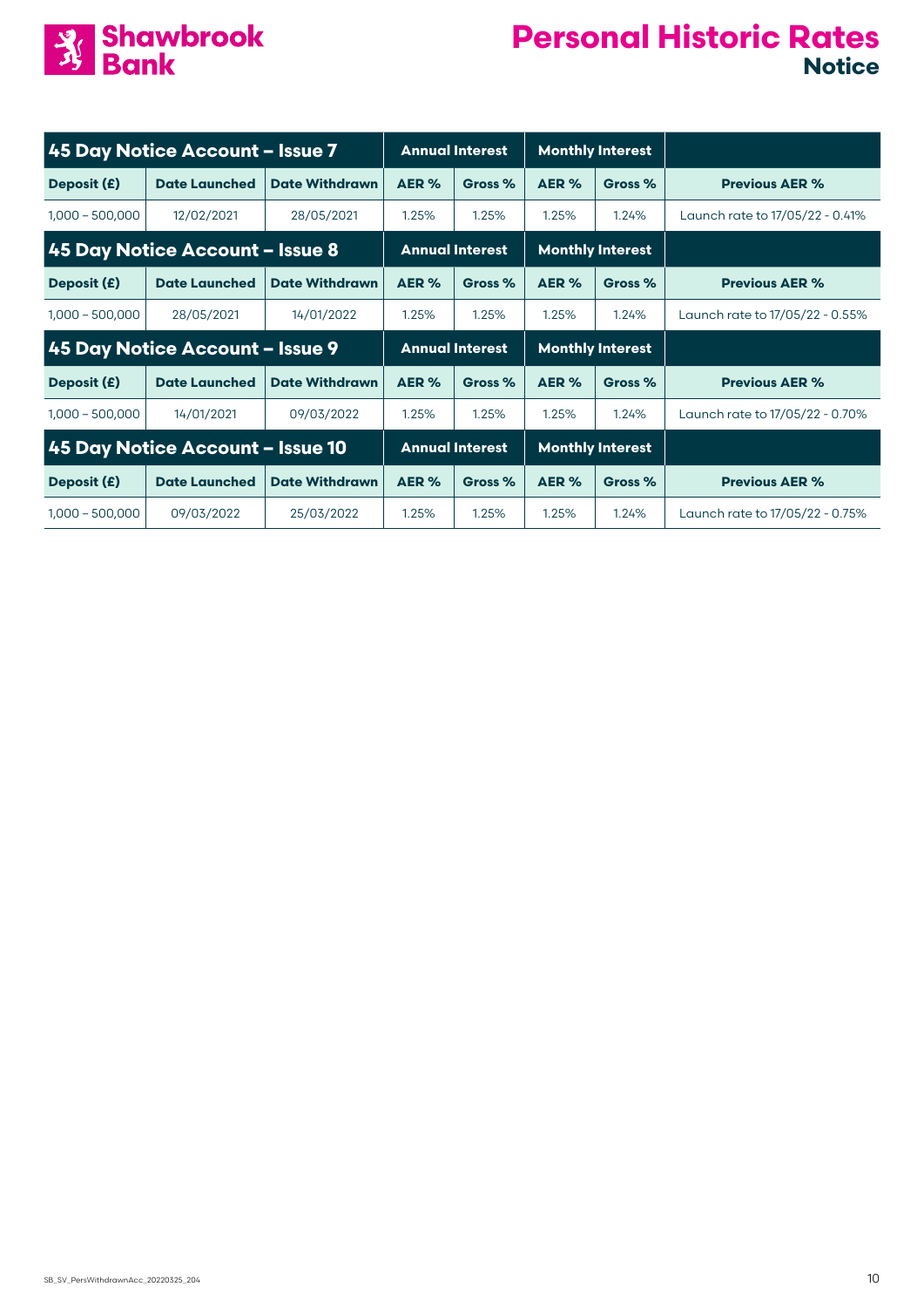

| <b>60 Day Bonus Account</b> |                                      |                          | <b>Annual Interest</b>   |                          | <b>Monthly Interest</b>  |                          |                                  |
|-----------------------------|--------------------------------------|--------------------------|--------------------------|--------------------------|--------------------------|--------------------------|----------------------------------|
| Deposit (£)                 | <b>Date Launched</b>                 | <b>Date Withdrawn</b>    | AER%                     | Gross %                  | AER%                     | Gross %                  | <b>Previous AER %</b>            |
| $1,000 - 100,000$           | 01/06/2008                           | 07/2010                  | 3.20%                    | 3.20%                    | $\sim$                   | $\bar{\phantom{a}}$      | 06/03/2009 to 09/04/2017 - 4.12% |
| $\sim$                      | $\sim$                               | L,                       |                          |                          | i.                       | ä,                       | 06/02/2009 - 5.12%               |
| $\overline{\phantom{a}}$    | $\overline{\phantom{a}}$             | $\overline{\phantom{a}}$ | $\overline{\phantom{a}}$ | $\sim$                   | $\overline{\phantom{a}}$ | $\sim$                   | 13/01/2009 - 6.12%               |
| ÷,                          | $\sim$                               | L.                       | $\equiv$                 | $\sim$                   | $\sim$                   | $\bar{\phantom{a}}$      | 11/12/2008 - 7.12%               |
|                             | $\overline{\phantom{a}}$             | ٠                        | $\sim$                   | $\equiv$                 | $\sim$                   | ÷                        | 10/11/2008 - 9.12%               |
|                             | $\overline{\phantom{a}}$             | L.                       | $\sim$                   | $\sim$                   | $\overline{\phantom{a}}$ | $\sim$                   | 21/10/2008 - 11.12%              |
|                             |                                      | ٠                        | $\overline{\phantom{a}}$ | $\overline{\phantom{a}}$ | $\overline{\phantom{a}}$ | $\sim$                   | Launch rate - 12.12%             |
|                             | <b>60 Day Notice Direct Account</b>  |                          |                          | <b>Annual Interest</b>   |                          | <b>Monthly Interest</b>  |                                  |
| Deposit (£)                 | <b>Date Launched</b>                 | <b>Date Withdrawn</b>    | AER%                     | Gross %                  | AER%                     | Gross %                  | <b>Previous AER %</b>            |
| $1,000 - 100,000$           | 20/04/2010                           | 04/2010                  | 1.10%                    | 1.10%                    | $\sim$                   | $\sim$                   | 17/02/2015 to 09/04/2017 - 1.50% |
| $\sim$                      | $\overline{\phantom{a}}$             | ÷,                       | i.                       | ÷,                       | $\sim$                   | ÷,                       | $08/12/2013 - 1.90\%$            |
| $\sim$                      | $\bar{\phantom{a}}$                  | $\bar{a}$                | $\overline{\phantom{a}}$ | $\sim$                   | i.                       | $\sim$                   | $01/10/2010 - 2.50\%$            |
|                             |                                      | L.                       | $\overline{\phantom{a}}$ | ÷,                       | $\overline{\phantom{a}}$ | $\sim$                   | Launch rate - 3.00%              |
|                             | <b>60 Day Notice Account</b>         |                          |                          | <b>Annual Interest</b>   |                          | <b>Monthly Interest</b>  |                                  |
| Deposit (£)                 | <b>Date Launched</b>                 | <b>Date Withdrawn</b>    | AER%                     | Gross %                  | AER%                     | Gross %                  | <b>Previous AER %</b>            |
| $1,000 - 100,000$           | 01/05/2007                           | 02/2008                  | 1.10%                    | 1.10%                    | $\overline{\phantom{a}}$ | $\bar{\phantom{a}}$      | 15/01/2011 to 09/04/2017 - 1.41% |
| $\sim$                      | $\bar{\phantom{a}}$                  | L.                       | $\equiv$                 | $\bar{\phantom{a}}$      | $\overline{\phantom{a}}$ | $\overline{\phantom{a}}$ | $06/03/2009 - 2.16%$             |
|                             | ÷,                                   | L,                       | i.                       | $\bar{\phantom{a}}$      | $\sim$                   | ä,                       | $06/02/2009 - 2.66%$             |
|                             | ÷,                                   | L.                       | $\overline{\phantom{a}}$ | ÷,                       | $\overline{\phantom{a}}$ | L.                       | $13/01/2009 - 3.16%$             |
| $\sim$                      | ÷,                                   | $\equiv$                 | $\equiv$                 | $\overline{\phantom{a}}$ | $\overline{\phantom{a}}$ | $\overline{\phantom{a}}$ | $11/12/2008 - 3.66%$             |
|                             | $\sim$                               | L.                       | $\overline{\phantom{a}}$ | $\overline{\phantom{a}}$ | $\overline{\phantom{a}}$ | $\sim$                   | $10/11/2008 - 4.66%$             |
|                             |                                      | L.                       | $\sim$                   | $\sim$                   | $\sim$                   | $\sim$                   | $21/10/2008 - 5.66%$             |
|                             | $\overline{\phantom{a}}$             | L.                       | $\sim$                   | $\overline{\phantom{a}}$ | $\overline{\phantom{a}}$ | $\sim$                   | $09/01/2008 - 6.16%$             |
| $\overline{\phantom{a}}$    | ÷,                                   | $\overline{\phantom{a}}$ | $\overline{\phantom{a}}$ | $\overline{\phantom{a}}$ | $\overline{\phantom{a}}$ | $\overline{\phantom{a}}$ | $21/09/2007 - 6.41%$             |
| $\overline{\phantom{a}}$    | ÷                                    | ÷,                       | $\overline{\phantom{a}}$ | $\overline{\phantom{a}}$ | $\overline{\phantom{a}}$ | $\overline{\phantom{a}}$ | $11/07/2007 - 6.31%$             |
|                             | $\overline{\phantom{a}}$             | $\overline{\phantom{a}}$ | $\overline{\phantom{a}}$ | $\overline{\phantom{a}}$ | $\overline{\phantom{a}}$ | $\overline{\phantom{a}}$ | $11/05/2007 - 6.06%$             |
| $\overline{\phantom{a}}$    | ÷                                    | ÷,                       | $\overline{\phantom{a}}$ | $\overline{\phantom{a}}$ | $\overline{\phantom{a}}$ | $\overline{\phantom{a}}$ | Launch rate $-5.95%$             |
| - Issue 1                   | <b>60 Day Premium Notice Account</b> |                          |                          | <b>Annual Interest</b>   |                          | <b>Monthly Interest</b>  |                                  |
| Deposit (£)                 | <b>Date Launched</b>                 | <b>Date Withdrawn</b>    | AER%                     | Gross %                  | AER%                     | Gross %                  | <b>Previous AER %</b>            |
| $1,000 - 100,000$           | 04/2011                              | 08/2011                  | 1.10%                    | 1.10%                    | $\overline{\phantom{a}}$ | $\overline{\phantom{a}}$ | 17/02/2015 to 09/04/2017 - 1.50% |
| $\overline{\phantom{a}}$    | L,                                   | L,                       | $\overline{\phantom{a}}$ | $\overline{\phantom{a}}$ | $\overline{\phantom{a}}$ | $\overline{\phantom{a}}$ | $08/12/2013 - 1.90\%$            |
| $\overline{\phantom{a}}$    | $\overline{\phantom{a}}$             | $\overline{\phantom{a}}$ | $\overline{\phantom{a}}$ | $\overline{\phantom{a}}$ | $\overline{\phantom{a}}$ | $\overline{\phantom{a}}$ | $06/05/2013 - 2.30\%$            |
|                             | $\overline{\phantom{a}}$             |                          | ÷                        | $\overline{\phantom{a}}$ | $\overline{\phantom{a}}$ | $\overline{\phantom{a}}$ | Launch rate - 3.25%              |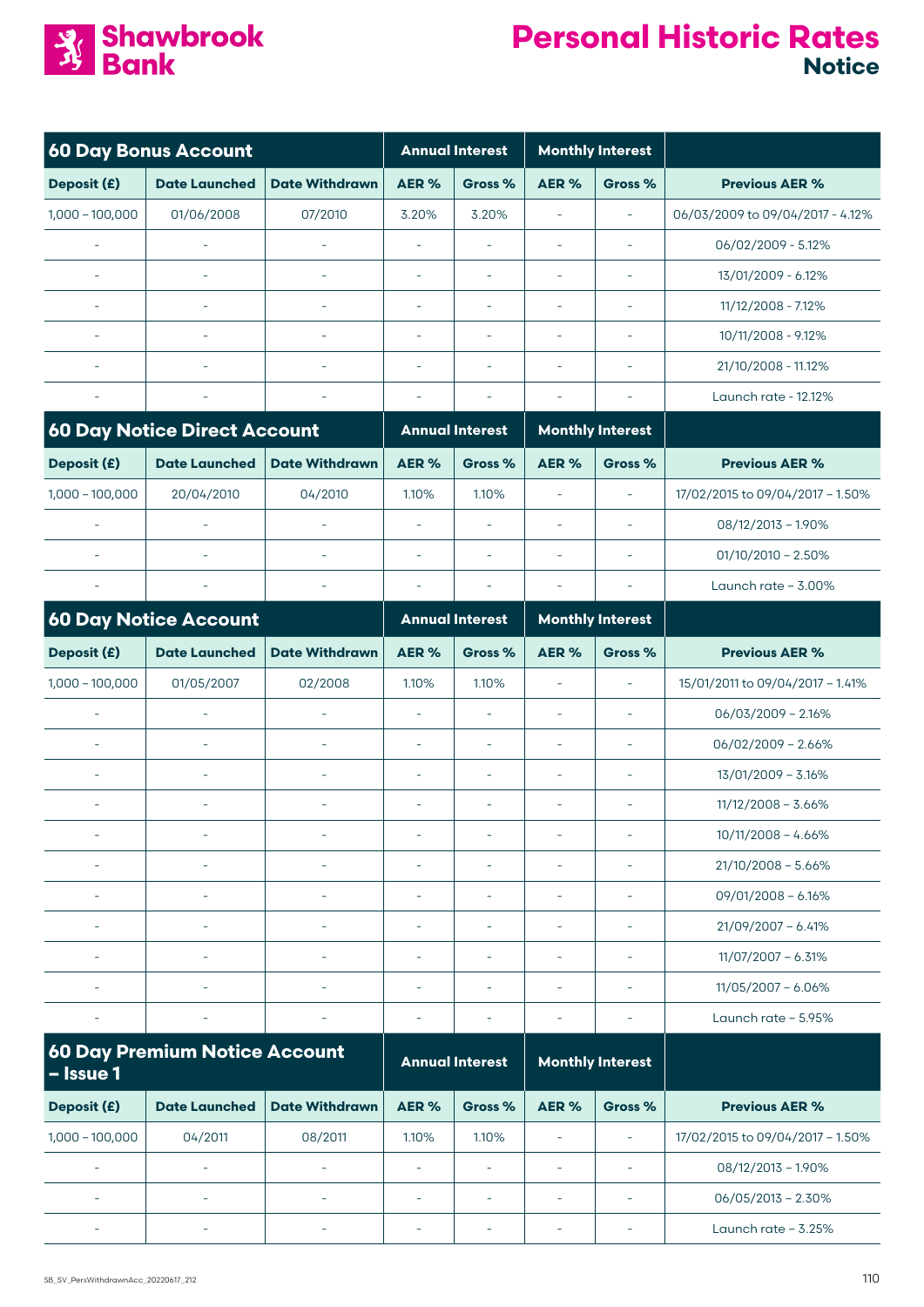

| 90 Day Premium Notice Account                     |                          |                        | <b>Annual Interest</b>   |                         | <b>Monthly Interest</b>  |                          |                                  |
|---------------------------------------------------|--------------------------|------------------------|--------------------------|-------------------------|--------------------------|--------------------------|----------------------------------|
| Deposit (£)                                       | <b>Date Launched</b>     | <b>Date Withdrawn</b>  | AER %                    | Gross %                 | AER %                    | Gross %                  | <b>Previous AER %</b>            |
| $1,000 - 100,000$                                 | 04/2011                  | 08/2011                | 0.57%                    | 0.57%                   | ۰                        | $\overline{\phantom{a}}$ | 14/05/2017 to 13/11/2020 - 1.20% |
|                                                   | ÷                        |                        | ÷,                       |                         |                          | ÷                        | $07/06/2015 - 1.55%$             |
|                                                   |                          |                        | ۰                        |                         |                          |                          | $07/01/2014 - 1.90\%$            |
|                                                   | ۰                        |                        | ۰                        |                         |                          |                          | $05/06/2013 - 2.30\%$            |
| $\overline{\phantom{a}}$                          | $\overline{\phantom{a}}$ | ٠                      | $\overline{\phantom{a}}$ |                         | ٠                        | $\overline{\phantom{a}}$ | 15/04/2011 - 3.30%               |
|                                                   | $\overline{\phantom{a}}$ | ÷                      | $\sim$                   |                         |                          | $\overline{\phantom{a}}$ | 28/03/2011 - 3.02%               |
| $\overline{\phantom{a}}$                          | $\overline{\phantom{0}}$ | ٠                      | ۰                        |                         |                          |                          | Launch rate $-2.65%$             |
| <b>90 Day Premium Notice Account</b><br>- Issue 1 |                          | <b>Annual Interest</b> |                          | <b>Monthly Interest</b> |                          |                          |                                  |
| Deposit (£)                                       | <b>Date Launched</b>     | <b>Date Withdrawn</b>  | AER %                    | Gross %                 | AER %                    | Gross %                  | <b>Previous AER %</b>            |
| $1,000 - 100,000$                                 | 08/2011                  | 09/2011                | 1.50%                    | 1.50%                   | $\overline{\phantom{a}}$ | $\overline{\phantom{a}}$ | 13/11/2020 - 1.20%               |
| $\overline{\phantom{a}}$                          | $\overline{\phantom{a}}$ | ٠                      | $\overline{\phantom{a}}$ |                         |                          | $\overline{\phantom{a}}$ | $09/06/2013 - 3.10\%$            |

- | - | - | - | - | - | - | - | 11/01/2014 – 2.30%

- - - - - - - 12/06/2015 – 1.90%

- - - - - - - Launch rate – 1.45%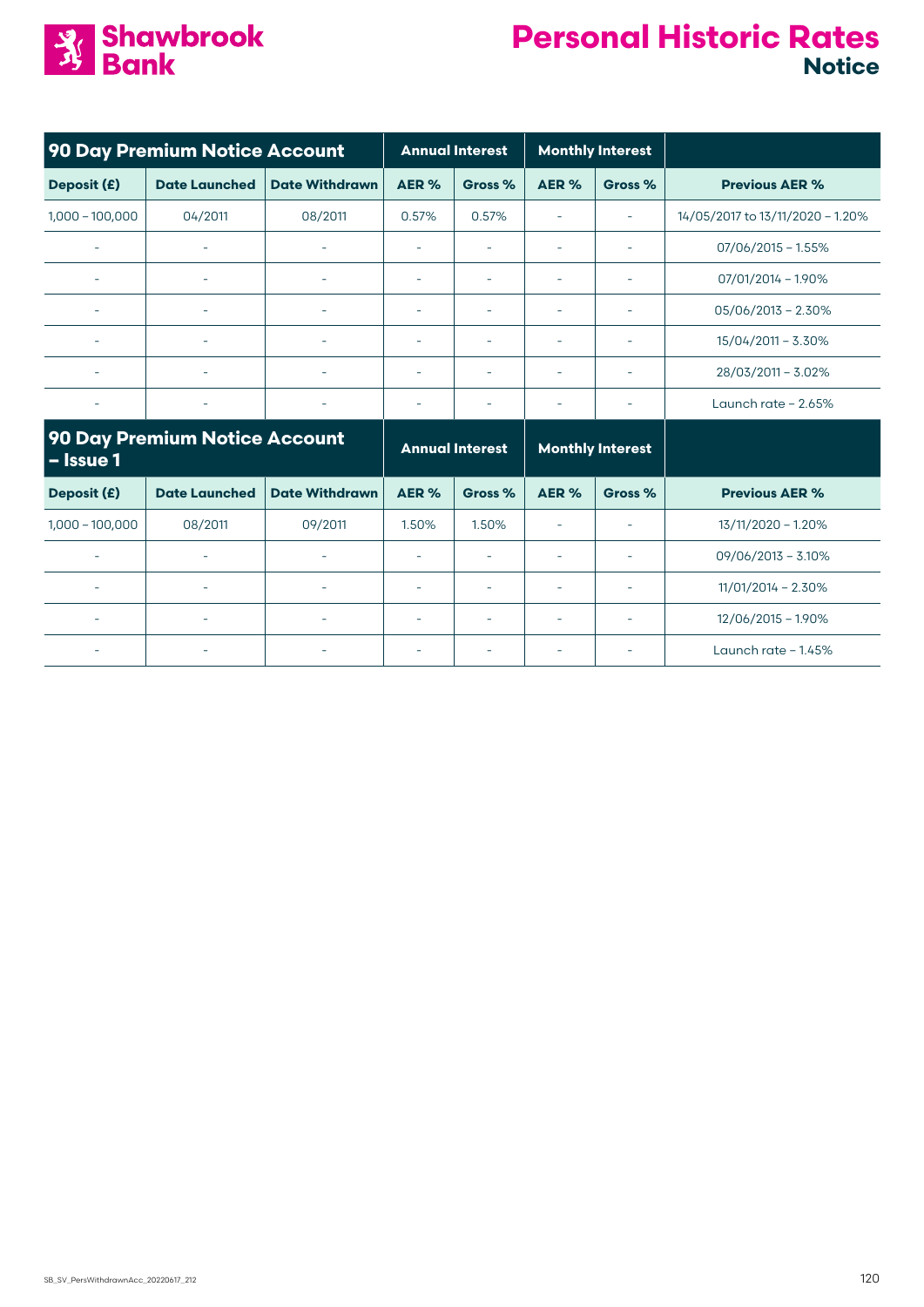

|                          | 95 Day Notice Personal<br><b>Savings Account - Issue 1</b> |                       |                          | <b>Annual Interest</b>   | <b>Monthly Interest</b> |                          |                                  |  |
|--------------------------|------------------------------------------------------------|-----------------------|--------------------------|--------------------------|-------------------------|--------------------------|----------------------------------|--|
| Deposit (£)              | <b>Date Launched</b>                                       | <b>Date Withdrawn</b> | AER%                     | Gross %                  | AER %                   | Gross %                  | <b>Previous AER %</b>            |  |
| $1,000 - 500,000$        | 12/2011                                                    | 04/2012               | 1.50%                    | 1.50%                    |                         | $\overline{\phantom{0}}$ | 17/11/2020 to 17/05/2022 - 0.58% |  |
| $\overline{\phantom{a}}$ | ۰                                                          | ۰                     | $\overline{\phantom{a}}$ |                          |                         | $\overline{\phantom{a}}$ | 14/05/2017 - 1.20%               |  |
| $\overline{\phantom{a}}$ | ۰                                                          | ۰                     | ۰                        |                          |                         | $\overline{\phantom{0}}$ | 06/09/2015 - 1.90%               |  |
| ٠                        | ٠                                                          | ۰                     | $\overline{\phantom{a}}$ |                          |                         | $\overline{\phantom{a}}$ | 11/01/2014 - 2.30%               |  |
| $\overline{\phantom{a}}$ | ۰                                                          | ۰                     | ÷                        |                          |                         | $\overline{\phantom{0}}$ | $09/06/2013 - 3.35%$             |  |
| $\overline{\phantom{a}}$ | ٠                                                          | ٠                     | ۰                        | $\overline{\phantom{0}}$ |                         | ٠                        | Launch rate - 2.95%              |  |
|                          | <b>95 Day Notice Personal</b>                              |                       |                          | <b>Annual Interest</b>   |                         | <b>Monthly Interest</b>  |                                  |  |

|                          | <b>Savings Account - Issue 2</b> |                       |                          | <b>Annual Interest</b> | <b>Monthly Interest</b> |                          |                                  |
|--------------------------|----------------------------------|-----------------------|--------------------------|------------------------|-------------------------|--------------------------|----------------------------------|
| Deposit (£)              | <b>Date Launched</b>             | <b>Date Withdrawn</b> | AER %                    | Gross %                | AER %                   | Gross %                  | <b>Previous AER %</b>            |
| $1,000 - 500,000$        | 04/2012                          | 10/2012               | 1.50%                    | $.50\%$                |                         | $\overline{\phantom{a}}$ | 17/11/2020 to 17/05/2022 - 0.58% |
| $\overline{\phantom{a}}$ | ۰                                |                       | ۰                        |                        |                         |                          | 14/05/2017 - 1.20%               |
| $\overline{\phantom{a}}$ | ۰                                |                       | $\overline{\phantom{0}}$ |                        |                         | $\overline{\phantom{0}}$ | 12/06/2015 - 1.90%               |
| $\overline{\phantom{a}}$ | ۰                                |                       | $\overline{\phantom{0}}$ |                        |                         |                          | 11/01/2014 - 2.30%               |
|                          |                                  |                       |                          |                        |                         |                          | Launch rate 3.20%                |

|                   | 95 Day Notice Personal<br><b>Savings Account - Issue 3</b> |                       |                          | <b>Annual Interest</b> | <b>Monthly Interest</b> |         |                                  |
|-------------------|------------------------------------------------------------|-----------------------|--------------------------|------------------------|-------------------------|---------|----------------------------------|
| Deposit (£)       | <b>Date Launched</b>                                       | <b>Date Withdrawn</b> | AER %                    | Gross %                | AER %                   | Gross % | <b>Previous AER %</b>            |
| $1,000 - 500,000$ | 10/2012                                                    | 10/2012               | 1.50%                    | 1.50%                  |                         |         | 17/11/2020 to 17/05/2022 - 0.58% |
|                   |                                                            |                       | ۰                        |                        |                         |         | 14/05/2017 - 1.20%               |
|                   |                                                            |                       | ۰                        |                        |                         |         | 12/06/2015 - 1.90%               |
|                   |                                                            |                       | $\overline{\phantom{0}}$ |                        |                         |         | 11/01/2014 - 2.30%               |
|                   |                                                            |                       |                          |                        |                         |         | Launch rate - 3.10%              |

|                          | 95 Day Notice Personal<br><b>Savings Account - Issue 4</b> |                       |                          | <b>Annual Interest</b> |       | <b>Monthly Interest</b> |                                  |
|--------------------------|------------------------------------------------------------|-----------------------|--------------------------|------------------------|-------|-------------------------|----------------------------------|
| Deposit (£)              | <b>Date Launched</b>                                       | <b>Date Withdrawn</b> | AER %                    | Gross %                | AER % | Gross %                 | <b>Previous AER %</b>            |
| $1,000 - 500,000$        | 10/2012                                                    | 11/2012               | 1.50%                    | 1.50%                  |       |                         | 17/11/2020 to 17/05/2022 - 0.58% |
| $\sim$                   | ۰                                                          |                       | -                        |                        |       |                         | 14/05/2017 - 1.20%               |
| $\overline{\phantom{a}}$ | ۰                                                          | -                     | $\overline{\phantom{0}}$ | -                      |       |                         | Launch rate - 2.55%              |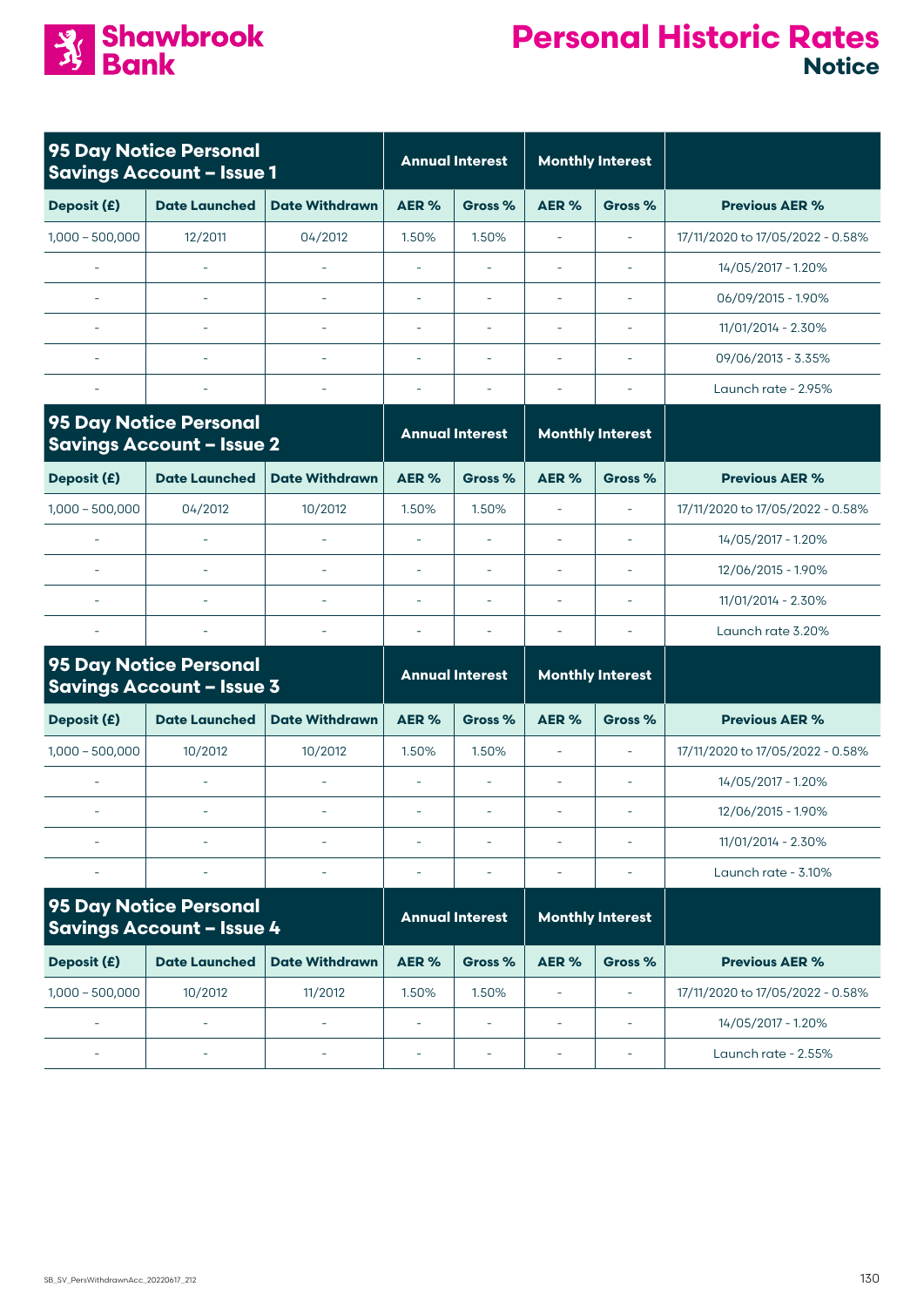

|                     | 95 Day Notice Personal<br><b>Savings Account - Issue 6</b>        |                          |                          | <b>Annual Interest</b>   | <b>Monthly Interest</b> |                          |                                  |
|---------------------|-------------------------------------------------------------------|--------------------------|--------------------------|--------------------------|-------------------------|--------------------------|----------------------------------|
| Deposit (£)         | <b>Date Launched</b>                                              | <b>Date Withdrawn</b>    | AER%                     | Gross %                  | AER%                    | Gross %                  | <b>Previous AER %</b>            |
| $1,000 - 500,000$   | 12/2012                                                           | 03/2013                  | 1.50%                    | 1.50%                    |                         |                          | 17/11/2020 to 17/05/2022 - 0.58% |
| ÷.                  |                                                                   | L.                       | L,                       | $\sim$                   | ÷                       | ٠                        | 14/05/2017 - 1.20%               |
|                     |                                                                   |                          | ÷,                       |                          |                         |                          | 13/06/2015 - 1.55%               |
|                     |                                                                   |                          |                          |                          |                         |                          | Launch rate - 1.65%              |
|                     | 95 Day Notice Personal<br><b>Savings Account - Issue 7</b>        |                          |                          | <b>Annual Interest</b>   |                         | <b>Monthly Interest</b>  |                                  |
| Deposit (£)         | <b>Date Launched</b>                                              | <b>Date Withdrawn</b>    | AER %                    | Gross %                  | AER %                   | Gross %                  | <b>Previous AER %</b>            |
| $1,000 - 500,000$   | 12/2012                                                           | 03/2013                  | 1.50%                    | 1.50%                    | L,                      | ÷,                       | 17/11/2020 to 17/05/2022 - 0.58% |
| ÷.                  |                                                                   |                          | ä,                       | $\equiv$                 | ÷                       | $\overline{\phantom{a}}$ | 14/05/2017 - 1.20%               |
|                     | $\equiv$                                                          | $\overline{\phantom{a}}$ | $\overline{\phantom{a}}$ | $\overline{\phantom{a}}$ | L,                      | ÷,                       | 13/06/2015 - 1.45%               |
|                     |                                                                   |                          | L,                       | ÷,                       |                         |                          | 15/06/2014 - 1.90%               |
|                     |                                                                   |                          | L,                       | $\overline{\phantom{a}}$ | ÷                       | ٠                        | Launch rate - 2.00%              |
|                     | <b>95 Day Notice Personal</b><br><b>Savings Account - Issue 8</b> |                          |                          | <b>Annual Interest</b>   |                         | <b>Monthly Interest</b>  |                                  |
| Deposit (£)         | <b>Date Launched</b>                                              | <b>Date Withdrawn</b>    | AER%                     | Gross %                  | AER %                   | Gross %                  | <b>Previous AER %</b>            |
| $1,000 - 500,000$   | 06/2013                                                           | 06/2013                  | 1.50%                    | 1.50%                    | $\sim$                  | ÷.                       | 17/11/2020 to 17/05/2022 - 0.58% |
| L.                  | ÷,                                                                | $\equiv$                 | L,                       |                          | L,                      |                          | 14/05/2017 - 1.20%               |
| $\bar{\phantom{a}}$ |                                                                   | ÷,                       | $\sim$                   | $\bar{a}$                | L,                      | $\overline{\phantom{a}}$ | 13/06/2015 - 1.55%               |
|                     |                                                                   |                          |                          | ٠                        |                         |                          | Launch rate - 1.90%              |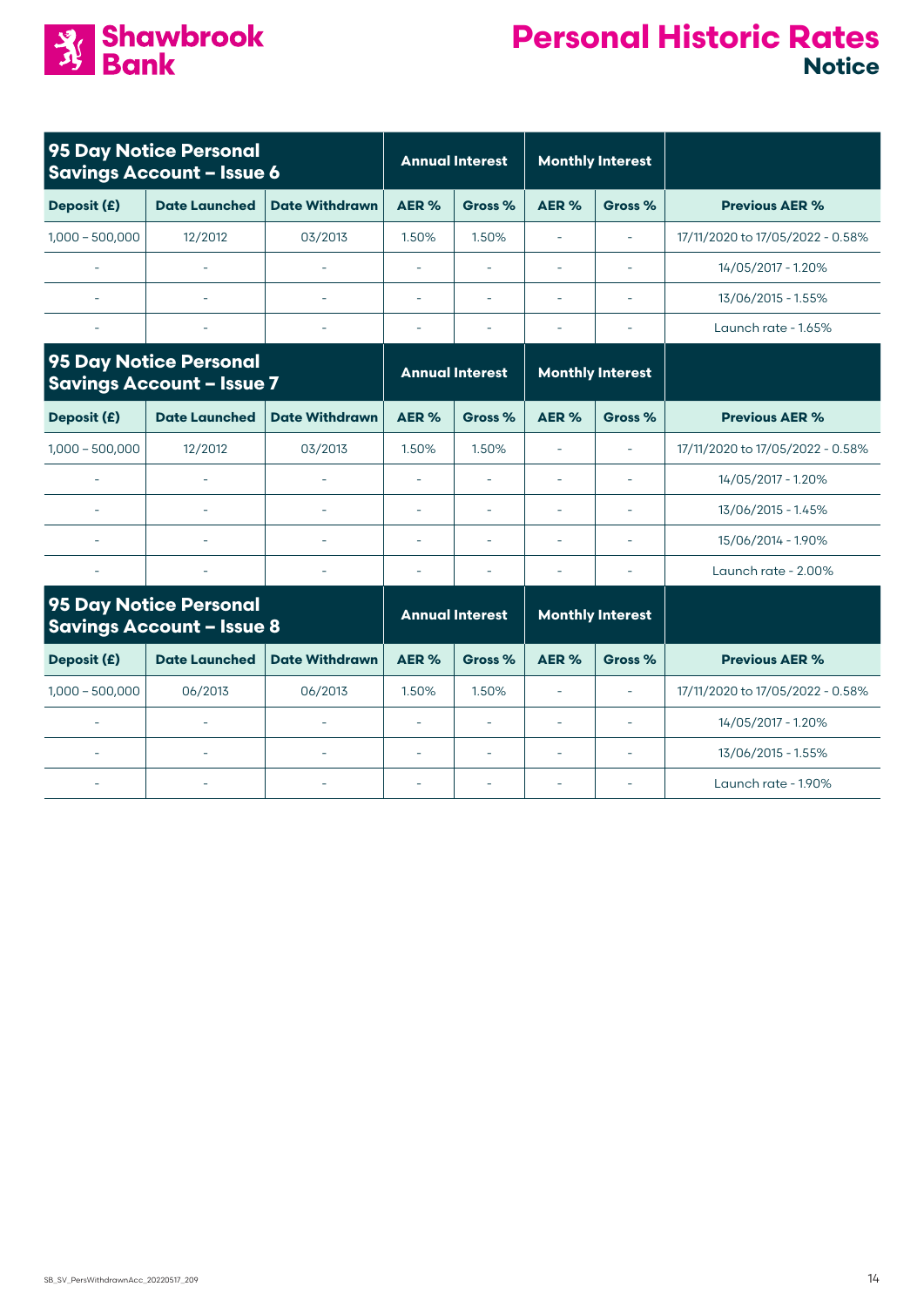

|                          | 95 Day Notice Personal<br><b>Savings Account - Issue 9</b>         |                          |                          | <b>Annual Interest</b>   |                          | <b>Monthly Interest</b>  |                                  |
|--------------------------|--------------------------------------------------------------------|--------------------------|--------------------------|--------------------------|--------------------------|--------------------------|----------------------------------|
| Deposit (£)              | <b>Date Launched</b>                                               | <b>Date Withdrawn</b>    | AER %                    | Gross %                  | AER <sub>%</sub>         | Gross %                  | <b>Previous AER %</b>            |
| $1,000 - 500,000$        | 06/2013                                                            | 09/2013                  | 1.50%                    | 1.50%                    | $\overline{\phantom{a}}$ | $\overline{\phantom{a}}$ | 17/11/2020 to 17/05/2022 - 0.58% |
|                          |                                                                    |                          | L,                       |                          |                          |                          | 14/05/2017 - 1.20%               |
|                          |                                                                    |                          | ä,                       |                          |                          |                          | 13/06/2015 - 1.45%               |
|                          |                                                                    | $\sim$                   | ÷,                       | ٠                        | $\overline{\phantom{a}}$ | $\overline{\phantom{a}}$ | Launch rate - 1.80%              |
|                          | <b>95 Day Notice Personal</b><br><b>Savings Account - Issue 10</b> |                          |                          | <b>Annual Interest</b>   |                          | <b>Monthly Interest</b>  |                                  |
| Deposit (£)              | <b>Date Launched</b>                                               | <b>Date Withdrawn</b>    | AER %                    | Gross %                  | AER %                    | Gross %                  | <b>Previous AER %</b>            |
| $1,000 - 500,000$        | 06/2013                                                            | 09/2013                  | 1.50%                    | 1.50%                    |                          | $\overline{\phantom{a}}$ | 17/11/2020 to 17/05/2022 - 0.58% |
|                          |                                                                    |                          |                          |                          |                          |                          | 14/05/2017 - 1.20%               |
|                          |                                                                    |                          | $\overline{\phantom{a}}$ | $\overline{\phantom{a}}$ | $\overline{\phantom{a}}$ | $\overline{\phantom{a}}$ | 13/06/2015 - 1.45%               |
|                          |                                                                    | $\overline{\phantom{a}}$ | $\overline{\phantom{a}}$ |                          |                          |                          | Launch rate - 1.60%              |
|                          | <b>95 Day Notice Personal</b><br><b>Savings Account - Issue 11</b> |                          |                          | <b>Annual Interest</b>   |                          | <b>Monthly Interest</b>  |                                  |
| Deposit (£)              | <b>Date Launched</b>                                               | <b>Date Withdrawn</b>    | AER %                    | Gross %                  | AER %                    | Gross %                  | <b>Previous AER %</b>            |
| $1,000 - 500,000$        | 02/2014                                                            | 03/2014                  | 1.50%                    | 1.50%                    | $\overline{\phantom{a}}$ | $\overline{\phantom{a}}$ | 17/11/2020 to 17/05/2022 - 0.58% |
|                          |                                                                    |                          | $\overline{\phantom{a}}$ | $\overline{\phantom{a}}$ | $\overline{\phantom{a}}$ | $\overline{\phantom{a}}$ | 14/05/2017 - 1.20%               |
|                          |                                                                    |                          | $\overline{\phantom{a}}$ |                          |                          |                          | Launch rate - 1.40%              |
|                          | 95 Day Notice Personal<br><b>Savings Account - Issue 12</b>        |                          |                          | <b>Annual Interest</b>   |                          | <b>Monthly Interest</b>  |                                  |
| Deposit (£)              | <b>Date Launched</b>                                               | <b>Date Withdrawn</b>    | AER %                    | Gross %                  | AER%                     | Gross %                  | <b>Previous AER %</b>            |
| $1,000 - 500,000$        | 03/2014                                                            | 03/2014                  | 1.50%                    | 1.50%                    |                          | $\overline{\phantom{a}}$ | 06/03/2014 to 17/05/2022 - 1.30% |
|                          | <b>95 Day Notice Personal</b><br><b>Savings Account - Issue 13</b> |                          |                          | <b>Annual Interest</b>   |                          | <b>Monthly Interest</b>  |                                  |
| Deposit (£)              | <b>Date Launched</b>                                               | <b>Date Withdrawn</b>    | AER%                     | Gross %                  | AER%                     | Gross %                  | <b>Previous AER %</b>            |
| $1,000 - 500,000$        | 03/2014                                                            | 10/2014                  | 1.50%                    | 1.50%                    | L,                       | $\overline{\phantom{a}}$ | 17/11/2020 to 17/05/2022 - 0.58% |
|                          | $\overline{a}$                                                     |                          |                          |                          | $\overline{\phantom{a}}$ | $\overline{\phantom{a}}$ | 14/05/2017 - 1.20%               |
| $\overline{\phantom{a}}$ | L,                                                                 | $\overline{\phantom{a}}$ | $\overline{a}$           | $\overline{\phantom{0}}$ | $\overline{\phantom{a}}$ | $\overline{\phantom{a}}$ | 07/09/2015 - 1.65%               |
|                          |                                                                    |                          |                          |                          |                          |                          | Launch rate - 1.75%              |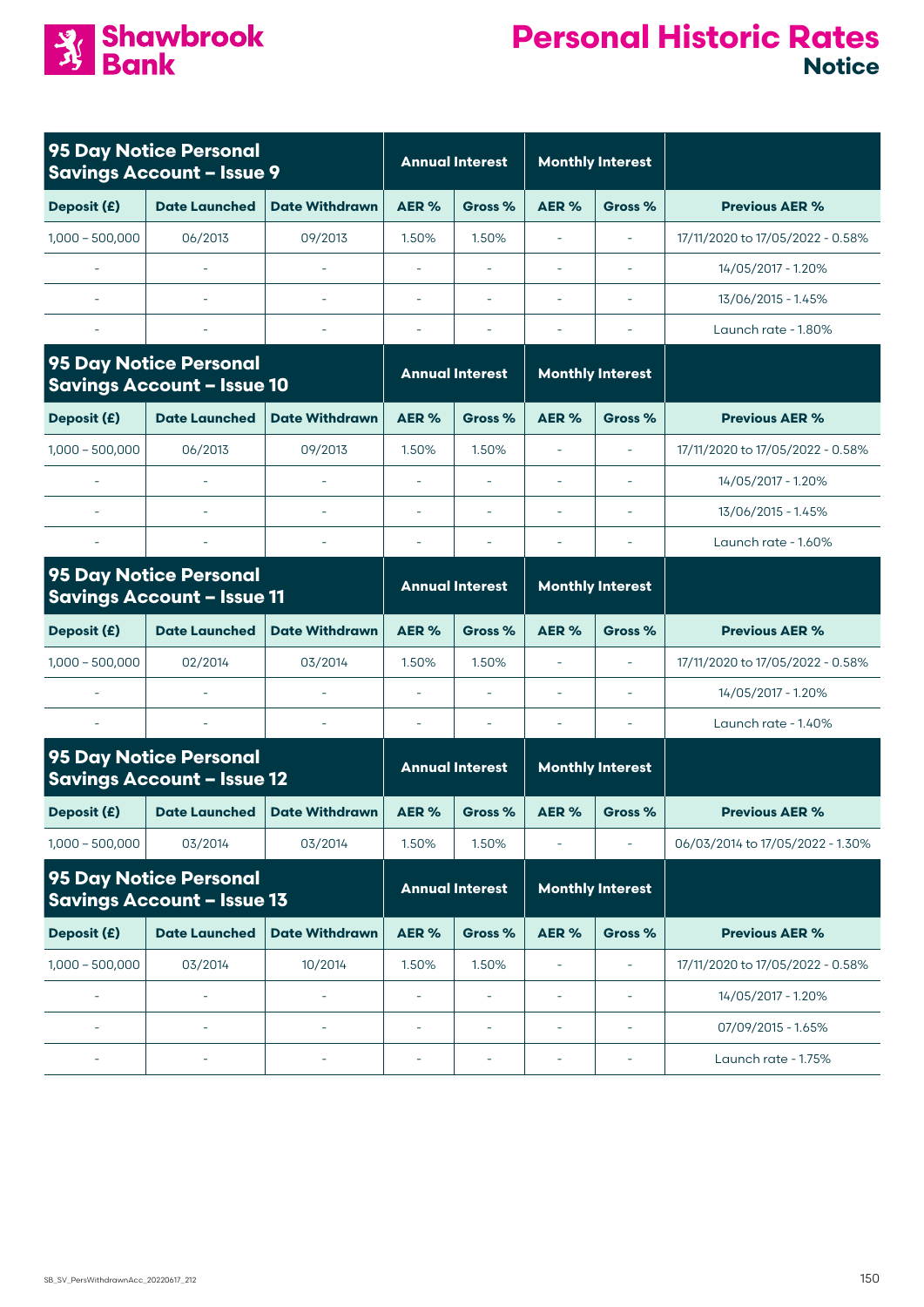

|                     | <b>95 Day Notice Personal</b><br><b>Savings Account - Issue 14</b> |                          |                          | <b>Annual Interest</b>   |                          | <b>Monthly Interest</b>  |                                  |
|---------------------|--------------------------------------------------------------------|--------------------------|--------------------------|--------------------------|--------------------------|--------------------------|----------------------------------|
| Deposit (£)         | <b>Date Launched</b>                                               | <b>Date Withdrawn</b>    | AER%                     | Gross %                  | AER%                     | Gross %                  | <b>Previous AER %</b>            |
| $1.000 - 500.000$   | 10/2014                                                            | 10/2014                  | 1.50%                    | 1.50%                    | $\sim$                   | $\overline{\phantom{a}}$ | 17/11/2020 to 17/05/2022 - 0.58% |
|                     |                                                                    |                          |                          |                          |                          |                          | 14/05/2017 - 1.20%               |
|                     |                                                                    |                          |                          |                          |                          |                          | Launch rate $-1.60\%$            |
|                     | <b>95 Day Notice Personal</b><br><b>Savings Account - Issue 15</b> |                          |                          | <b>Annual Interest</b>   |                          | <b>Monthly Interest</b>  |                                  |
| Deposit (£)         | <b>Date Launched</b>                                               | <b>Date Withdrawn</b>    | AER%                     | Gross %                  | AER%                     | Gross %                  | <b>Previous AER %</b>            |
| $1,000 - 500,000$   | 10/2014                                                            | 10/2015                  | 1.50%                    | 1.50%                    | L,                       | ÷,                       | 17/11/2020 to 17/05/2022 - 0.58% |
|                     |                                                                    |                          |                          |                          |                          |                          | 14/05/2017 - 1.20%               |
|                     |                                                                    |                          | i.                       |                          |                          |                          | Launch rate - 1.45%              |
|                     | 95 Day Notice Personal<br><b>Savings Account - Issue 16</b>        |                          |                          | <b>Annual Interest</b>   |                          | <b>Monthly Interest</b>  |                                  |
| Deposit (£)         | <b>Date Launched</b>                                               | <b>Date Withdrawn</b>    | AER %                    | Gross %                  | AER%                     | Gross %                  | <b>Previous AER %</b>            |
| $1,000 - 500,000$   | 02/2015                                                            | 11/06/2015               | 1.50%                    | 1.50%                    | L,                       | ÷,                       | 17/11/2020 to 17/05/2022 - 0.58% |
|                     |                                                                    |                          | L,                       |                          |                          |                          | 14/05/2017 - 1.20%               |
|                     |                                                                    | $\overline{\phantom{a}}$ | $\overline{\phantom{a}}$ | $\overline{\phantom{a}}$ | ä,                       | $\bar{\phantom{a}}$      | Launch rate - 1.55%              |
|                     | <b>95 Day Notice Personal</b><br><b>Savings Account - Issue 17</b> |                          |                          | <b>Annual Interest</b>   |                          | <b>Monthly Interest</b>  |                                  |
| Deposit (£)         | <b>Date Launched</b>                                               | <b>Date Withdrawn</b>    | AER %                    | Gross %                  | AER %                    | Gross %                  | <b>Previous AER %</b>            |
| $1,000 - 500,000$   | 11/06/2015                                                         | 30/10/2015               | 1.50%                    | 1.50%                    | $\overline{\phantom{a}}$ | $\bar{\phantom{a}}$      | 17/11/2020 to 17/05/2022 - 0.58% |
|                     |                                                                    |                          | $\overline{\phantom{a}}$ | $\sim$                   |                          |                          | 14/05/2017 - 1.20%               |
|                     |                                                                    |                          |                          |                          |                          |                          | Launch rate 1.65%                |
|                     | 95 Day Notice Personal<br><b>Savings Account - Issue 18</b>        |                          |                          | <b>Annual Interest</b>   |                          | <b>Monthly Interest</b>  |                                  |
| Deposit (£)         | <b>Date Launched</b>                                               | <b>Date Withdrawn</b>    | AER%                     | Gross %                  | AER%                     | Gross %                  | <b>Previous AER %</b>            |
| $1,000 - 500,000$   | 30/10/2015                                                         | 11/11/2015               | 1.50%                    | 1.50%                    | ä,                       |                          | 17/11/2020 to 17/05/2022 - 0.58% |
| $\bar{\phantom{a}}$ | L,                                                                 | L.                       | L,                       | ÷,                       | ÷                        | $\overline{\phantom{a}}$ | 14/05/2017 - 1.20%               |
|                     |                                                                    |                          | ä,                       | $\overline{\phantom{a}}$ |                          |                          | Launch rate - 1.75%              |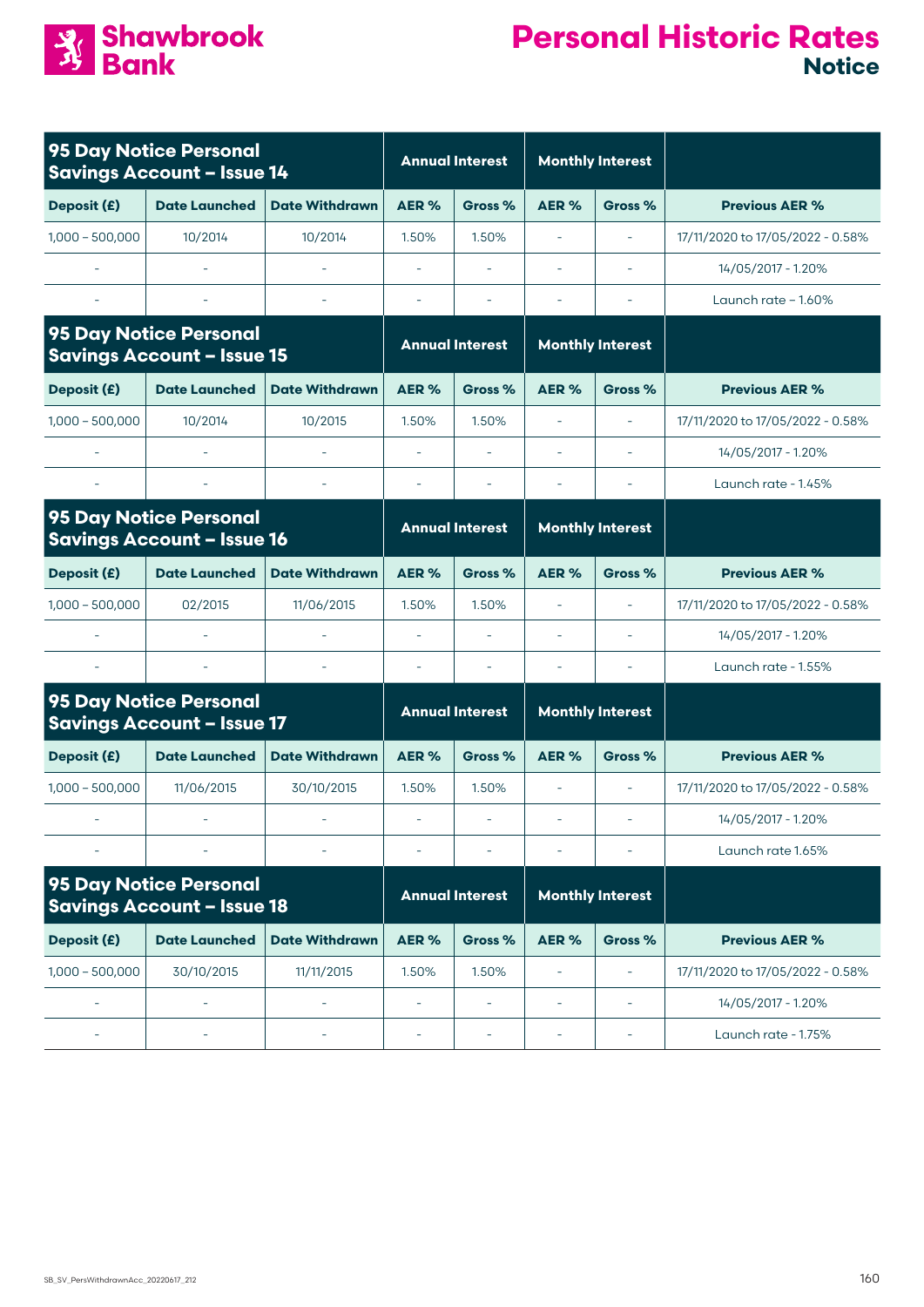

|                   | 95 Day Notice Personal<br><b>Savings Account - Issue 19</b>        |                          |                          | <b>Annual Interest</b>   |                          | <b>Monthly Interest</b>  |                                  |
|-------------------|--------------------------------------------------------------------|--------------------------|--------------------------|--------------------------|--------------------------|--------------------------|----------------------------------|
| Deposit (£)       | <b>Date Launched</b>                                               | <b>Date Withdrawn</b>    | AER %                    | Gross %                  | AER <sub>%</sub>         | Gross %                  | <b>Previous AER %</b>            |
| $1,000 - 500,000$ | 11/11/2015                                                         | 23/12/2015               | 1.50%                    | 1.50%                    |                          |                          | 17/11/2020 to 17/05/2022 - 0.58% |
|                   |                                                                    |                          | L,                       | ÷.                       |                          | ÷.                       | 14/05/2017 - 1.20%               |
|                   |                                                                    |                          |                          |                          |                          |                          | Launch rate - 1.85%              |
|                   | 95 Day Notice Personal<br><b>Savings Account - Issue 20</b>        |                          |                          | <b>Annual Interest</b>   |                          | <b>Monthly Interest</b>  |                                  |
| Deposit (£)       | <b>Date Launched</b>                                               | <b>Date Withdrawn</b>    | AER%                     | Gross %                  | AER%                     | Gross %                  | <b>Previous AER %</b>            |
| $1,000 - 500,000$ | 23/12/2015                                                         | 26/01/2015               | 1.50%                    | 1.50%                    | $\overline{\phantom{0}}$ | $\overline{\phantom{a}}$ | 17/11/2020 to 17/05/2022 - 0.58% |
|                   |                                                                    |                          | $\bar{\phantom{a}}$      | ÷,                       |                          |                          | 14/05/2017 - 1.20%               |
|                   |                                                                    |                          |                          |                          |                          |                          | Launch rate - 1.65%              |
|                   | 95 Day Notice Personal<br><b>Savings Account - Issue 21</b>        |                          |                          | <b>Annual Interest</b>   |                          | <b>Monthly Interest</b>  |                                  |
| Deposit (£)       | <b>Date Launched</b>                                               | <b>Date Withdrawn</b>    | AER%                     | Gross %                  | AER%                     | Gross %                  | <b>Previous AER %</b>            |
| $1,000 - 500,000$ | 26/01/2015                                                         | 01/04/2016               | 1.50%                    | 1.50%                    | ä,                       | $\bar{\phantom{a}}$      | 17/11/2020 to 17/05/2022 - 0.58% |
|                   |                                                                    |                          |                          |                          |                          |                          | 14/05/2017 - 1.20%               |
|                   |                                                                    | $\overline{\phantom{a}}$ | $\overline{\phantom{a}}$ | $\sim$                   | ÷                        | $\overline{\phantom{a}}$ | Launch rate - 1.50%              |
|                   | <b>95 Day Notice Personal</b><br><b>Savings Account - Issue 22</b> |                          |                          | <b>Annual Interest</b>   |                          | <b>Monthly Interest</b>  |                                  |
| Deposit (£)       | <b>Date Launched</b>                                               | <b>Date Withdrawn</b>    | AER%                     | Gross %                  | AER%                     | Gross %                  | <b>Previous AER %</b>            |
| $1,000 - 500,000$ | 01/04/2016                                                         | 12/05/2016               | 1.50%                    | 1.50%                    | $\overline{\phantom{a}}$ | $\overline{\phantom{a}}$ | 17/11/2020 to 17/05/2022 - 0.58% |
|                   |                                                                    |                          |                          |                          |                          |                          | Launch rate - 1.15%              |
|                   | <b>95 Day Notice Personal</b><br><b>Savings Account - Issue 23</b> |                          |                          | <b>Annual Interest</b>   |                          | <b>Monthly Interest</b>  |                                  |
| Deposit (£)       | <b>Date Launched</b>                                               | <b>Date Withdrawn</b>    | AER%                     | Gross %                  | AER%                     | Gross %                  | <b>Previous AER %</b>            |
| $1,000 - 500,000$ | 12/05/2016                                                         | 03/06/2016               | 1.50%                    | 1.50%                    |                          |                          | 17/11/2020 to 17/05/2022 - 0.58% |
| ÷,                |                                                                    |                          | $\overline{\phantom{0}}$ | $\overline{\phantom{a}}$ | ÷                        |                          | 14/05/2017 - 1.20%               |
|                   |                                                                    |                          | $\overline{\phantom{0}}$ | ÷                        |                          |                          | Launch rate - 1.60%              |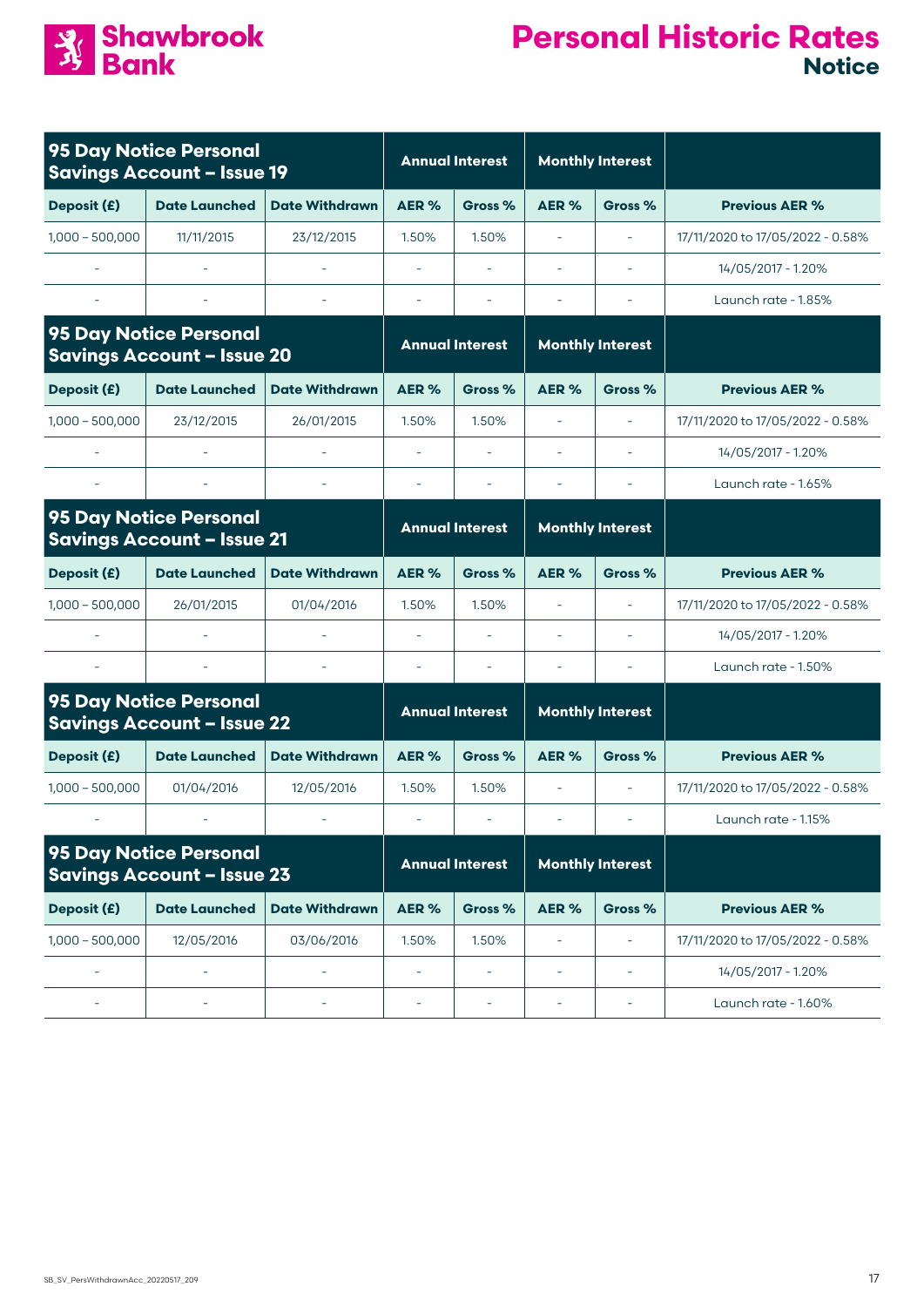

|                          | 95 Day Notice Personal<br><b>Savings Account - Issue 24</b> |                       |                          | <b>Annual Interest</b> | <b>Monthly Interest</b> |                          |                                  |
|--------------------------|-------------------------------------------------------------|-----------------------|--------------------------|------------------------|-------------------------|--------------------------|----------------------------------|
| Deposit (£)              | <b>Date Launched</b>                                        | <b>Date Withdrawn</b> | AER %                    | Gross %                | AER %<br>Gross %        |                          | <b>Previous AER %</b>            |
| $1,000 - 500,000$        | 03/06/2016                                                  | 23/08/2016            | 1.50%                    | 1.50%                  |                         | $\overline{\phantom{a}}$ | 17/11/2020 to 17/05/2022 - 0.58% |
| $\overline{\phantom{a}}$ |                                                             |                       | $\overline{\phantom{a}}$ |                        |                         |                          | 14/05/2017 - 1.20%               |
| ۰                        | ۰                                                           |                       | $\overline{\phantom{a}}$ |                        |                         |                          | Launch rate - 1.45%              |
|                          | 95 Day Notice Personal<br><b>Savings Account - Issue 25</b> |                       |                          | <b>Annual Interest</b> |                         | <b>Monthly Interest</b>  |                                  |
| Deposit (£)              | <b>Date Launched</b>                                        | <b>Date Withdrawn</b> | AER %                    | Gross %                | AER %                   | Gross %                  | <b>Previous AER %</b>            |
| $1,000 - 500,000$        | 23/08/2016                                                  | 12/09/2016            | 1.50%                    | 1.50%                  |                         | $\overline{\phantom{a}}$ | 17/11/2020 to 17/05/2022 - 0.58% |
|                          |                                                             |                       | $\overline{\phantom{a}}$ |                        |                         |                          | Launch rate - 1.25%              |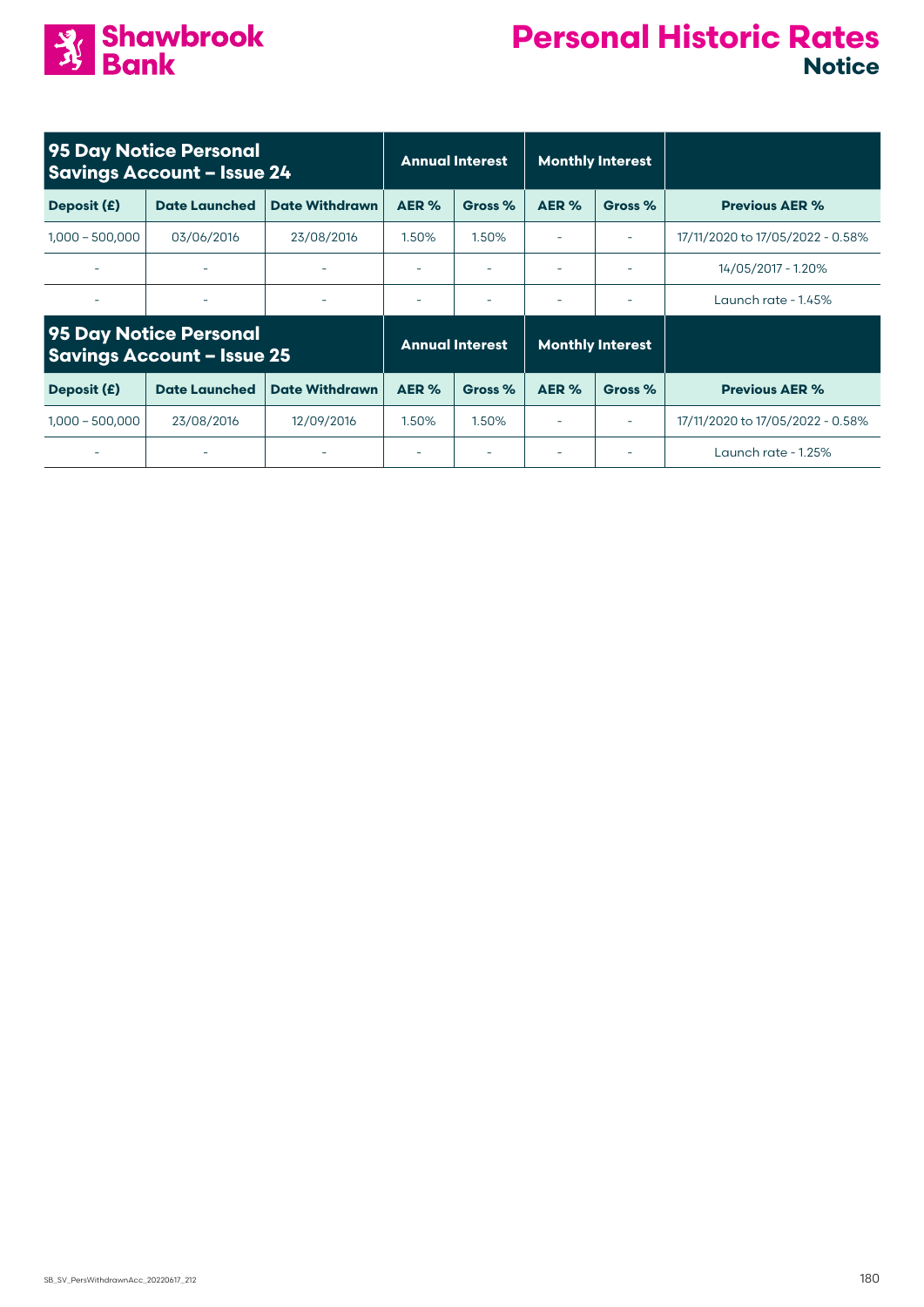

| Account - Issue 1        | <b>120 Day Premium Notice</b>                                      |                          |                          | <b>Annual Interest</b>   | <b>Monthly Interest</b>  |                          |                                  |
|--------------------------|--------------------------------------------------------------------|--------------------------|--------------------------|--------------------------|--------------------------|--------------------------|----------------------------------|
| Deposit (£)              | <b>Date Launched</b>                                               | <b>Date Withdrawn</b>    | AER%                     | Gross %                  | AER%                     | Gross %                  | <b>Previous AER %</b>            |
| $1,000 - 500,000$        | 06/2011                                                            | 8/2011                   | 1.55%                    | 1.55%                    | $\bar{\phantom{a}}$      | $\bar{\phantom{a}}$      | 15/12/2020 to 17/05/2022 - 0.60% |
|                          |                                                                    |                          |                          |                          | $\sim$                   |                          | $05/08/2016 - 3.10%$             |
|                          |                                                                    |                          | $\sim$                   |                          |                          |                          | Launch rate - 3.35%              |
| <b>Account - Issue 2</b> | <b>120 Day Premium Notice</b>                                      |                          |                          | <b>Annual Interest</b>   |                          | <b>Monthly Interest</b>  |                                  |
| Deposit (£)              | <b>Date Launched</b>                                               | <b>Date Withdrawn</b>    | AER%                     | Gross %                  | AER%                     | Gross %                  | <b>Previous AER %</b>            |
| $1,000 - 500,000$        | 08/2011                                                            | 09/2011                  | 1.55%                    | 1.55%                    | $\bar{\phantom{a}}$      |                          | 15/12/2020 to 17/05/2022 - 0.60% |
|                          |                                                                    |                          | $\overline{\phantom{a}}$ | ÷,                       | $\sim$                   |                          | $28/02/2018 - 1.45%$             |
|                          | ÷                                                                  | $\overline{\phantom{a}}$ | $\sim$                   |                          | $\sim$                   | $\overline{\phantom{a}}$ | 15/06/2017 - 1.25%               |
|                          | $\overline{\phantom{a}}$                                           | $\sim$                   | $\sim$                   | $\bar{\phantom{a}}$      | $\sim$                   | $\overline{\phantom{a}}$ | $08/07/2015 - 1.75%$             |
|                          | $\sim$                                                             |                          | $\overline{\phantom{a}}$ | $\sim$                   | $\sim$                   | i.                       | $06/02/2014 - 1.90\%$            |
| ÷.                       | $\sim$                                                             | ä,                       | i.                       | ä,                       | $\sim$                   | $\sim$                   | $05/07/2013 - 2.30\%$            |
|                          |                                                                    |                          |                          |                          | $\sim$                   |                          | Launch rate $-3.15%$             |
|                          | <b>120 Day Notice Personal</b><br><b>Savings Account - Issue 1</b> |                          |                          | <b>Annual Interest</b>   |                          | <b>Monthly Interest</b>  |                                  |
| Deposit (£)              | <b>Date Launched</b>                                               | <b>Date Withdrawn</b>    | AER%                     | Gross %                  | AER%                     | Gross %                  | <b>Previous AER %</b>            |
| $1,000 - 500,000$        | 10/2011                                                            | 04/2012                  | 1.55%                    | 1.55%                    | $\bar{\phantom{a}}$      | $\bar{\phantom{a}}$      | 15/12/2020 to 17/05/2022 - 0.60% |
|                          |                                                                    |                          |                          |                          | $\sim$                   | $\sim$                   | 28/02/2018 - 1.45%               |
|                          | L.                                                                 | $\sim$                   | $\sim$                   |                          | $\sim$                   | $\sim$                   | 15/07/2015 - 1.25%               |
| $\sim$                   | $\overline{\phantom{a}}$                                           | $\sim$                   | $\overline{\phantom{a}}$ | $\overline{\phantom{a}}$ | $\overline{\phantom{a}}$ | $\bar{a}$                | 09/07/2015 - 1.80%               |
|                          |                                                                    |                          |                          |                          |                          |                          | 05/02/2014 - 2.30%               |
|                          | $\sim$                                                             |                          | $\overline{\phantom{a}}$ |                          |                          |                          | 30/11/2013 - 3.05%               |
|                          |                                                                    |                          |                          |                          |                          |                          | Launch rate - 3.45%              |
|                          | <b>120 Day Notice Personal</b><br><b>Savings Account - Issue 2</b> |                          |                          | <b>Annual Interest</b>   |                          | <b>Monthly Interest</b>  |                                  |
| Deposit (£)              | <b>Date Launched</b>                                               | <b>Date Withdrawn</b>    | AER%                     | Gross %                  | AER%                     | Gross %                  | <b>Previous AER %</b>            |
| $1,000 - 500,000$        | 04/2012                                                            | 10/2012                  | 1.55%                    | 1.55%                    | $\overline{\phantom{a}}$ | $\equiv$                 | 15/12/2020 to 17/05/2022 - 0.60% |
|                          |                                                                    |                          | i.                       | $\sim$                   | $\overline{\phantom{a}}$ |                          | 28/02/2018 - 1.45%               |
|                          |                                                                    |                          |                          |                          | $\overline{\phantom{a}}$ |                          | 15/07/2017 - 1.25%               |
|                          |                                                                    |                          |                          |                          | L.                       |                          | 08/07/2015 - 1.60%               |
|                          |                                                                    | ÷,                       | $\overline{\phantom{a}}$ | $\overline{\phantom{a}}$ | $\overline{\phantom{a}}$ |                          | 05/02/2014 - 2.30%               |
|                          | ÷                                                                  | ۰                        | ÷                        |                          | ÷                        |                          | Launch rate - 3.30%              |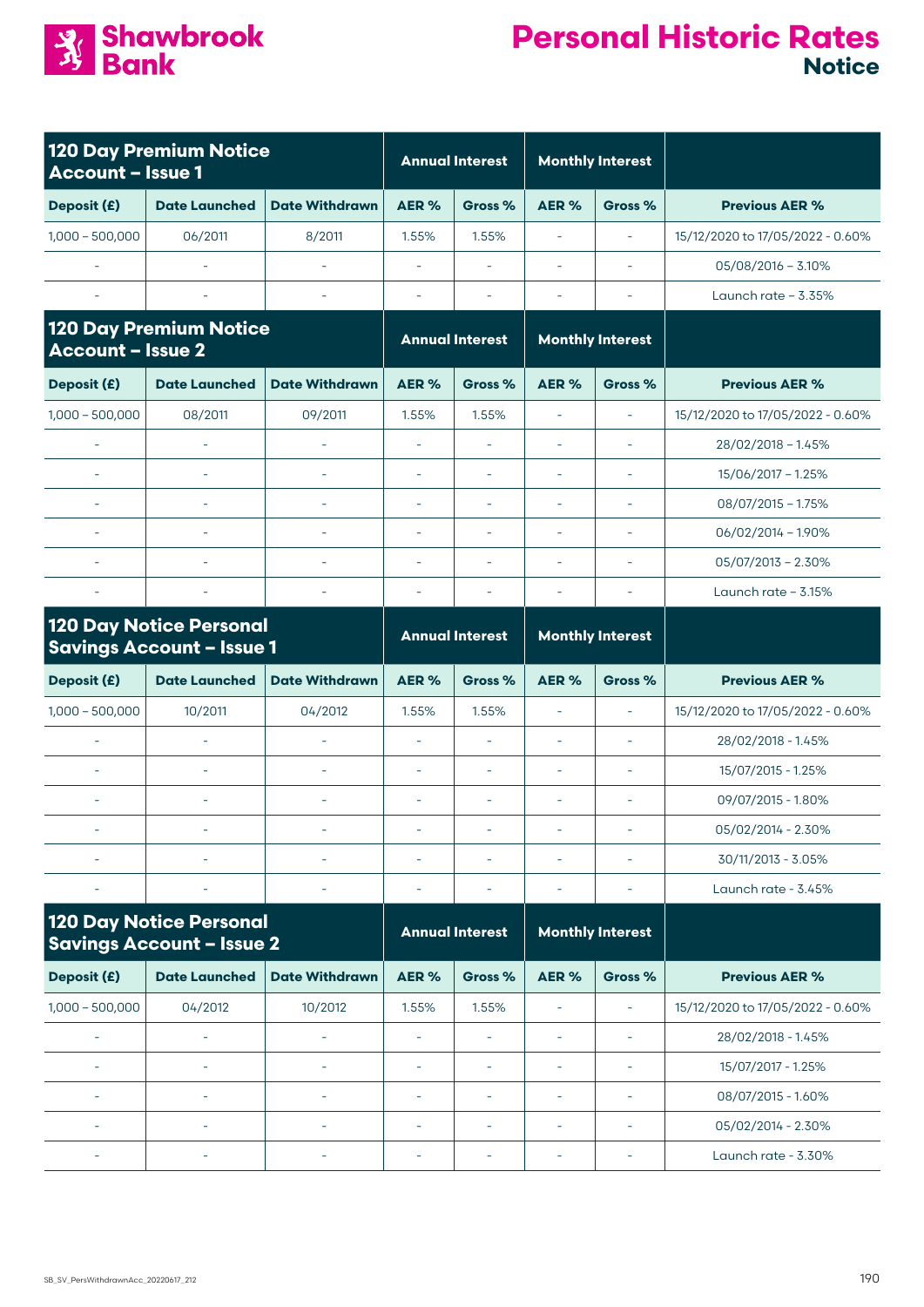

|                          | <b>120 Day Notice Personal</b><br><b>Savings Account - Issue 3</b> |                       |                          | <b>Annual Interest</b> | <b>Monthly Interest</b> |                          |                                  |
|--------------------------|--------------------------------------------------------------------|-----------------------|--------------------------|------------------------|-------------------------|--------------------------|----------------------------------|
| Deposit (£)              | <b>Date Launched</b>                                               | <b>Date Withdrawn</b> | AER %                    | Gross %                | AER %                   | Gross %                  | <b>Previous AER %</b>            |
| $1,000 - 500,000$        | 07/2012                                                            | 10/2012               | 1.55%                    | 1.55%                  |                         | $\overline{\phantom{a}}$ | 15/12/2020 to 17/05/2022 - 0.60% |
| $\overline{\phantom{0}}$ | $\overline{\phantom{a}}$                                           |                       | $\overline{\phantom{a}}$ |                        |                         | $\overline{\phantom{a}}$ | 28/02/2018 - 1.45%               |
| $\overline{\phantom{a}}$ | ۰                                                                  |                       | ۰                        |                        |                         | ٠                        | 15/06/2017 - 1.25%               |
| $\overline{\phantom{0}}$ | $\overline{\phantom{a}}$                                           | ٠                     | ٠                        |                        |                         | $\overline{\phantom{a}}$ | 10/07/2015 - 1.75%               |
| $\overline{\phantom{a}}$ | $\overline{\phantom{0}}$                                           |                       | $\overline{\phantom{a}}$ |                        |                         | $\overline{\phantom{0}}$ | 05/02/2014 - 2.30%               |
|                          | $\overline{\phantom{0}}$                                           |                       | $\overline{\phantom{0}}$ |                        |                         |                          | Launch rate - 3.35%              |

|                                  | <b>Monthly Interest</b>  |      | <b>Annual Interest</b> |                          |                       | <b>120 Day Notice Personal</b><br><b>Savings Account - Issue 4</b> |                   |
|----------------------------------|--------------------------|------|------------------------|--------------------------|-----------------------|--------------------------------------------------------------------|-------------------|
| <b>Previous AER %</b>            | Gross %                  | AER% | Gross %                | AER %                    | <b>Date Withdrawn</b> | <b>Date Launched</b>                                               | Deposit (£)       |
| 15/12/2020 to 17/05/2022 - 0.60% | $\overline{\phantom{a}}$ |      | 1.55%                  | 1.55%                    | 10/2012               | 10/2012                                                            | $1,000 - 500,000$ |
| 28/02/2018 - 1.45%               |                          |      |                        | $\overline{\phantom{a}}$ |                       |                                                                    |                   |
| 15/06/2017 - 1.25%               |                          |      |                        | $\overline{\phantom{0}}$ |                       |                                                                    |                   |
| 10/07/2015 - 1.75%               |                          |      |                        | $\overline{\phantom{0}}$ |                       |                                                                    |                   |
| 05/02/2014 - 2.30%               |                          |      |                        | $\overline{\phantom{0}}$ |                       |                                                                    |                   |
| Launch rate 3.20%                |                          |      |                        |                          |                       |                                                                    |                   |

| <b>120 Day Notice Personal</b><br><b>Savings Account - Issue 6</b> |                      | <b>Annual Interest</b> |                          | <b>Monthly Interest</b> |       |         |                                  |
|--------------------------------------------------------------------|----------------------|------------------------|--------------------------|-------------------------|-------|---------|----------------------------------|
| Deposit (£)                                                        | <b>Date Launched</b> | <b>Date Withdrawn</b>  | AER %                    | Gross %                 | AER % | Gross % | <b>Previous AER %</b>            |
| $1.000 - 500.000$                                                  | 10/2012              | 12/2012                | 1.55%                    | 1.55%                   |       |         | 15/12/2020 to 17/05/2022 - 0.60% |
|                                                                    |                      | ٠                      |                          |                         |       |         | 28/02/2018 - 1.45%               |
| ۰                                                                  | -                    | ٠                      | $\overline{\phantom{a}}$ |                         |       |         | 15/06/2017 - 1.25%               |
|                                                                    | ٠                    | ٠                      | $\overline{\phantom{a}}$ |                         |       |         | 09/07/2015 - 1.80%               |
|                                                                    |                      |                        |                          |                         |       |         | Launch rate 2.15%                |

| <b>120 Day Notice Personal</b><br><b>Savings Account - Issue 7</b> |                          | <b>Annual Interest</b>   |                          | <b>Monthly Interest</b> |       |                          |                                  |
|--------------------------------------------------------------------|--------------------------|--------------------------|--------------------------|-------------------------|-------|--------------------------|----------------------------------|
| Deposit (£)                                                        | <b>Date Launched</b>     | <b>Date Withdrawn</b>    | AER %                    | Gross %                 | AER % | Gross %                  | <b>Previous AER %</b>            |
| $1.000 - 500.000$                                                  | 12/2012                  | 03/2013                  | .55%                     | 1.55%                   |       | $\overline{\phantom{0}}$ | 15/12/2020 to 17/05/2022 - 0.60% |
| $\overline{\phantom{0}}$                                           | $\overline{\phantom{a}}$ | $\overline{\phantom{0}}$ | $\overline{\phantom{a}}$ |                         |       | $\overline{\phantom{0}}$ | 15/06/2017 - 1.75%               |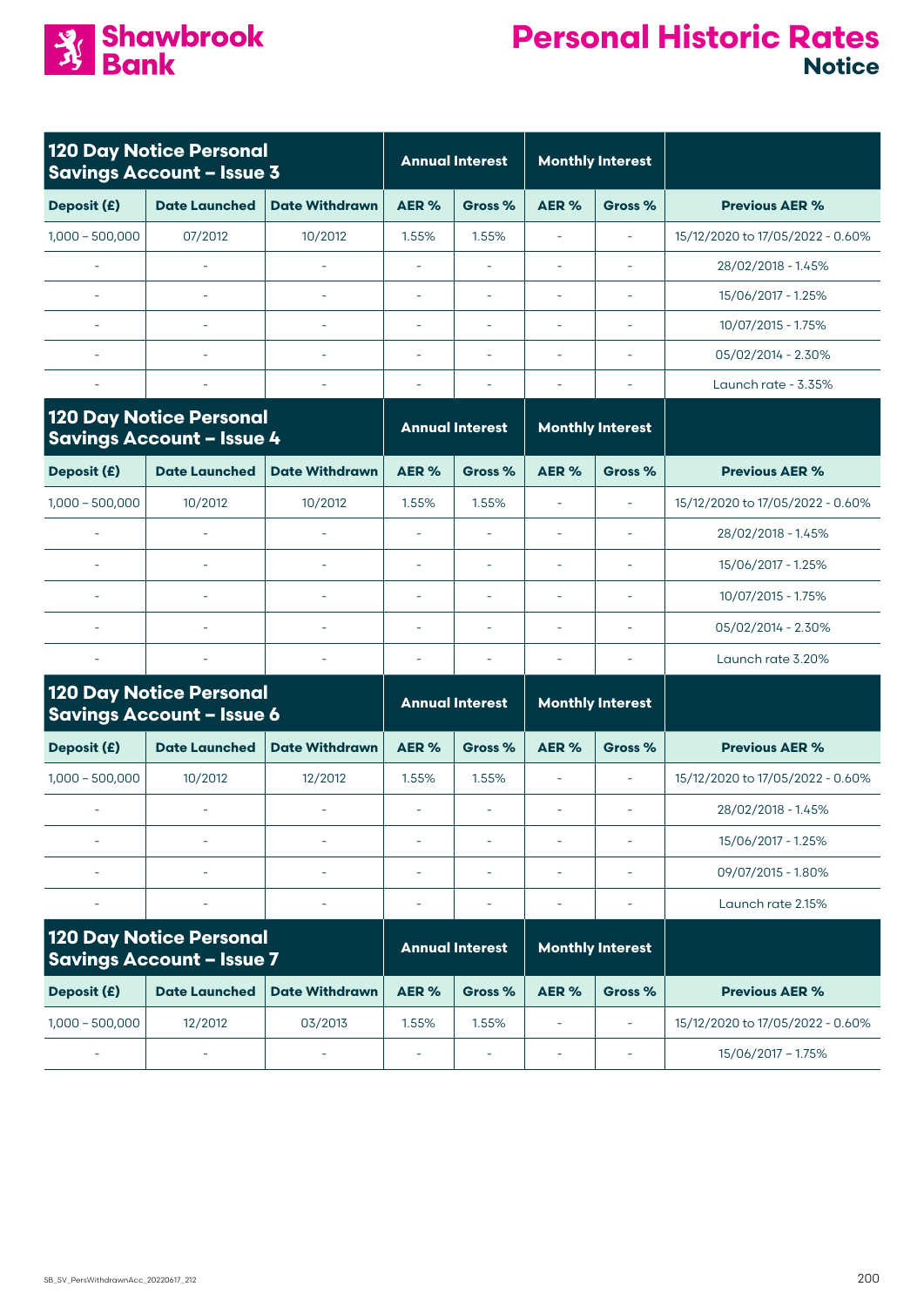

| <b>120 Day Notice Personal</b><br><b>Savings Account - Issue 8</b>  |                                                                     | <b>Annual Interest</b>   |                          | <b>Monthly Interest</b>  |                          |                          |                                  |
|---------------------------------------------------------------------|---------------------------------------------------------------------|--------------------------|--------------------------|--------------------------|--------------------------|--------------------------|----------------------------------|
| Deposit (£)                                                         | <b>Date Launched</b>                                                | <b>Date Withdrawn</b>    | AER%                     | Gross %                  | AER%                     | Gross %                  | <b>Previous AER %</b>            |
| $1,000 - 500,000$                                                   | 03/2013                                                             | 06/2013                  | 1.55%                    | 1.55%                    | $\sim$                   | ÷,                       | 15/12/2020 to 17/05/2022 - 0.60% |
|                                                                     |                                                                     |                          |                          |                          |                          | $\overline{\phantom{a}}$ | $28/02/2018 - 1.45%$             |
| $\sim$                                                              |                                                                     | $\overline{\phantom{a}}$ | $\overline{\phantom{a}}$ | $\sim$                   | $\sim$                   | ÷,                       | 15/06/2017 - 1.25%               |
|                                                                     |                                                                     | $\sim$                   | $\sim$                   |                          | $\sim$                   | $\overline{\phantom{a}}$ | $09/07/2015 - 1.80\%$            |
| $\bar{\phantom{a}}$                                                 | $\bar{\phantom{a}}$                                                 | $\overline{\phantom{a}}$ | $\overline{\phantom{a}}$ | ÷,                       | L.                       | L,                       | 10/07/2014 - 1.90%               |
|                                                                     |                                                                     |                          |                          |                          |                          | ÷,                       | Launch rate $-2.10\%$            |
| <b>120 Day Notice Personal</b><br><b>Savings Account - Issue 9</b>  |                                                                     |                          |                          | <b>Annual Interest</b>   | <b>Monthly Interest</b>  |                          |                                  |
| Deposit (£)                                                         | <b>Date Launched</b>                                                | <b>Date Withdrawn</b>    | AER%                     | Gross %                  | AER%                     | Gross %                  | <b>Previous AER %</b>            |
| $1,000 - 500,000$                                                   | 06/2013                                                             | 06/2013                  | 1.55%                    | 1.55%                    | $\overline{\phantom{a}}$ | $\sim$                   | 15/12/2020 to 17/05/2022 - 0.60% |
|                                                                     |                                                                     |                          | i.                       |                          | $\sim$                   |                          | 28/02/2018 - 1.45%               |
|                                                                     |                                                                     |                          | $\overline{\phantom{a}}$ | $\bar{a}$                | $\overline{\phantom{a}}$ | ÷                        | 15/06/2017 - 1.25%               |
|                                                                     | $\bar{\phantom{a}}$                                                 | $\overline{\phantom{a}}$ | $\overline{\phantom{a}}$ | ÷,                       | L.                       | ä,                       | $08/07/2015 - 1.60\%$            |
|                                                                     |                                                                     | $\sim$                   | $\sim$                   |                          |                          |                          | 10/07/2014 - 1.90%               |
|                                                                     |                                                                     |                          | i.                       |                          | $\sim$                   |                          | Launch rate - 2.00%              |
|                                                                     | <b>120 Day Notice Personal</b><br><b>Savings Account - Issue 10</b> |                          | <b>Annual Interest</b>   |                          | <b>Monthly Interest</b>  |                          |                                  |
| Deposit (£)                                                         | <b>Date Launched</b>                                                | <b>Date Withdrawn</b>    | AER%                     | Gross %                  | AER %                    | Gross %                  | <b>Previous AER %</b>            |
| $1,000 - 500,000$                                                   | 06/2013                                                             | 09/2013                  | 1.55%                    | 1.55%                    | $\sim$                   | $\sim$                   | 15/12/2020 to 17/05/2022 - 0.60% |
|                                                                     |                                                                     |                          |                          |                          |                          |                          | $28/02/2018 - 1.45%$             |
|                                                                     |                                                                     |                          |                          |                          |                          |                          | 15/06/2017 - 1.25%               |
|                                                                     | $\overline{\phantom{a}}$                                            | $\overline{\phantom{a}}$ | $\overline{\phantom{a}}$ |                          | $\overline{\phantom{a}}$ | Ē,                       | $10/07/2015 - 1.75%$             |
|                                                                     |                                                                     |                          | $\overline{\phantom{a}}$ | $\overline{\phantom{a}}$ | $\overline{\phantom{a}}$ | Ē,                       | Launch rate - 1.90%              |
| <b>120 Day Notice Personal</b><br><b>Savings Account - Issue 11</b> |                                                                     |                          | <b>Annual Interest</b>   |                          | <b>Monthly Interest</b>  |                          |                                  |
| Deposit (£)                                                         | <b>Date Launched</b>                                                | <b>Date Withdrawn</b>    | AER%                     | Gross %                  | AER%                     | Gross %                  | <b>Previous AER %</b>            |
| $1,000 - 500,000$                                                   | 09/2013                                                             | 10/2013                  | 1.55%                    | 1.55%                    | $\equiv$                 | $\sim$                   | 15/12/2020 to 17/05/2022 - 0.60% |
| $\bar{\phantom{a}}$                                                 |                                                                     |                          |                          |                          | $\sim$                   | ÷                        | $28/02/2018 - 1.45%$             |
| $\overline{\phantom{a}}$                                            | $\overline{\phantom{a}}$                                            | $\overline{\phantom{a}}$ | $\overline{\phantom{a}}$ | $\bar{\phantom{a}}$      | $\overline{\phantom{a}}$ | $\overline{\phantom{a}}$ | $15/06/2017 - 1.25%$             |
|                                                                     | ÷                                                                   |                          | ÷                        | ÷                        | ÷                        |                          | Launch rate $-1.70\%$            |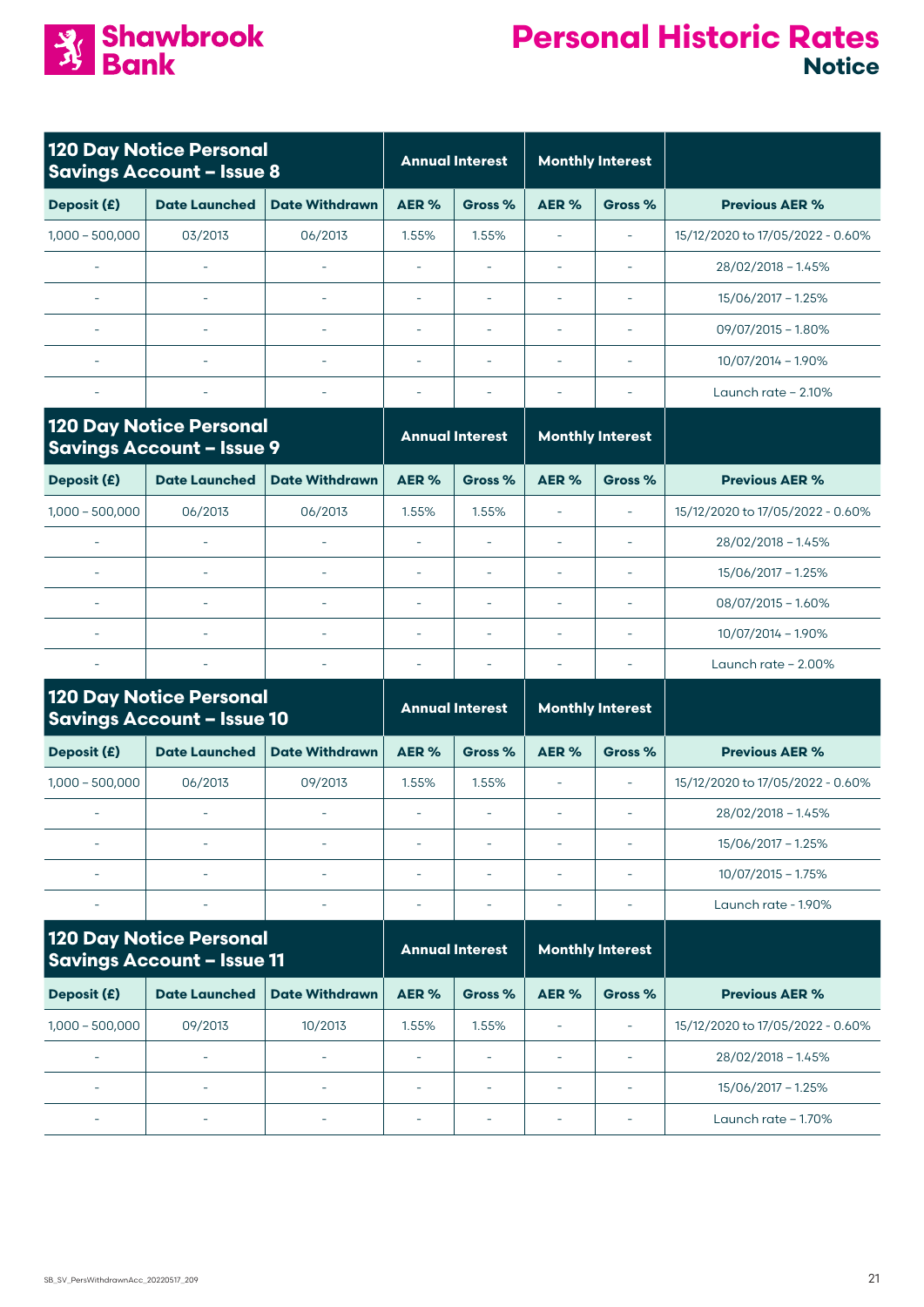

| <b>120 Day Notice Personal</b><br><b>Savings Account - Issue 12</b> |                                                                     | <b>Annual Interest</b>   |                          | <b>Monthly Interest</b>  |                          |                          |                                  |
|---------------------------------------------------------------------|---------------------------------------------------------------------|--------------------------|--------------------------|--------------------------|--------------------------|--------------------------|----------------------------------|
| Deposit (£)                                                         | <b>Date Launched</b>                                                | <b>Date Withdrawn</b>    | AER %                    | Gross %                  | AER%                     | Gross %                  | <b>Previous AER %</b>            |
| $1,000 - 500,000$                                                   | 10/2013                                                             | 02/2014                  | 1.55%                    | 1.55%                    | $\bar{\phantom{a}}$      | $\bar{a}$                | 15/12/2020 to 17/05/2022 - 0.60% |
| $\equiv$                                                            |                                                                     |                          | $\overline{\phantom{a}}$ | $\overline{\phantom{a}}$ | $\overline{\phantom{a}}$ | $\overline{\phantom{a}}$ | $28/02/2018 - 1.45%$             |
|                                                                     |                                                                     |                          | ä,                       | ٠                        |                          |                          | 15/06/2017 - 1.25%               |
|                                                                     |                                                                     |                          | ÷,                       | ٠                        | $\overline{\phantom{a}}$ |                          | $08/07/2015 - 1.60\%$            |
| $\sim$                                                              |                                                                     | $\sim$                   | $\bar{\phantom{a}}$      | $\overline{\phantom{0}}$ |                          | $\overline{\phantom{a}}$ | Launch rate $-1.80\%$            |
| <b>120 Day Notice Personal</b><br><b>Savings Account - Issue 13</b> |                                                                     | <b>Annual Interest</b>   |                          | <b>Monthly Interest</b>  |                          |                          |                                  |
| Deposit (£)                                                         | <b>Date Launched</b>                                                | <b>Date Withdrawn</b>    | AER %                    | Gross %                  | AER%                     | Gross %                  | <b>Previous AER %</b>            |
| $1,000 - 500,000$                                                   | 02/2014                                                             | 03/2014                  | 1.55%                    | 1.55%                    | ÷,                       | $\bar{a}$                | 15/12/2020 to 17/05/2022 - 0.60% |
|                                                                     |                                                                     |                          | ÷,                       | $\overline{\phantom{a}}$ | $\overline{\phantom{a}}$ | $\overline{\phantom{a}}$ | $28/02/2018 - 1.45%$             |
|                                                                     | $\overline{\phantom{a}}$                                            | $\overline{\phantom{a}}$ | $\overline{\phantom{a}}$ | ÷,                       | $\overline{\phantom{a}}$ |                          | 15/06/2017 - 1.25%               |
|                                                                     |                                                                     |                          | $\bar{\phantom{a}}$      |                          |                          |                          | Launch rate $-1.50\%$            |
|                                                                     | <b>120 Day Notice Personal</b><br><b>Savings Account - Issue 14</b> |                          | <b>Annual Interest</b>   |                          |                          | <b>Monthly Interest</b>  |                                  |
| Deposit (£)                                                         | <b>Date Launched</b>                                                | <b>Date Withdrawn</b>    | AER %                    | Gross %                  | AER <sub>%</sub>         | Gross %                  | <b>Previous AER %</b>            |
| $1,000 - 500,000$                                                   | 03/2014                                                             | 03/2014                  | 1.55%                    | 1.55%                    | ÷,                       | $\bar{a}$                | 15/12/2020 to 17/05/2022 - 0.60% |
|                                                                     |                                                                     |                          | $\overline{\phantom{a}}$ |                          |                          |                          | Launch rate - 1.40%              |
|                                                                     | <b>120 Day Notice Personal</b><br><b>Savings Account - Issue 15</b> |                          |                          | <b>Annual Interest</b>   |                          | <b>Monthly Interest</b>  |                                  |
| Deposit (£)                                                         | <b>Date Launched</b>                                                | <b>Date Withdrawn</b>    | AER%                     | Gross %                  | AER %                    | Gross %                  | <b>Previous AER %</b>            |
| $1,000 - 500,000$                                                   | 03/2014                                                             | 07/2014                  | 1.55%                    | 1.55%                    | $\overline{\phantom{a}}$ | ÷,                       | 15/12/2020 to 17/05/2022 - 0.60% |
| ÷,                                                                  | -                                                                   | ÷,                       | ÷,                       | $\overline{\phantom{a}}$ | $\overline{\phantom{a}}$ | ÷                        | 28/02/2018 - 1.45%               |
| ÷,                                                                  | $\overline{\phantom{a}}$                                            | L,                       | ÷,                       | $\overline{\phantom{0}}$ | $\overline{\phantom{a}}$ | $\overline{\phantom{a}}$ | 15/06/2017 - 1.25%               |
| $\overline{\phantom{a}}$                                            | ä,                                                                  | $\overline{\phantom{a}}$ | ÷,                       | $\overline{\phantom{0}}$ | $\bar{\phantom{a}}$      | $\bar{\phantom{a}}$      | $07/09/2015 - 1.75%$             |
| $\overline{\phantom{a}}$                                            | L,                                                                  | $\sim$                   | ä,                       | ÷,                       | $\bar{\phantom{a}}$      | $\overline{\phantom{a}}$ | Launch rate - 1.85%              |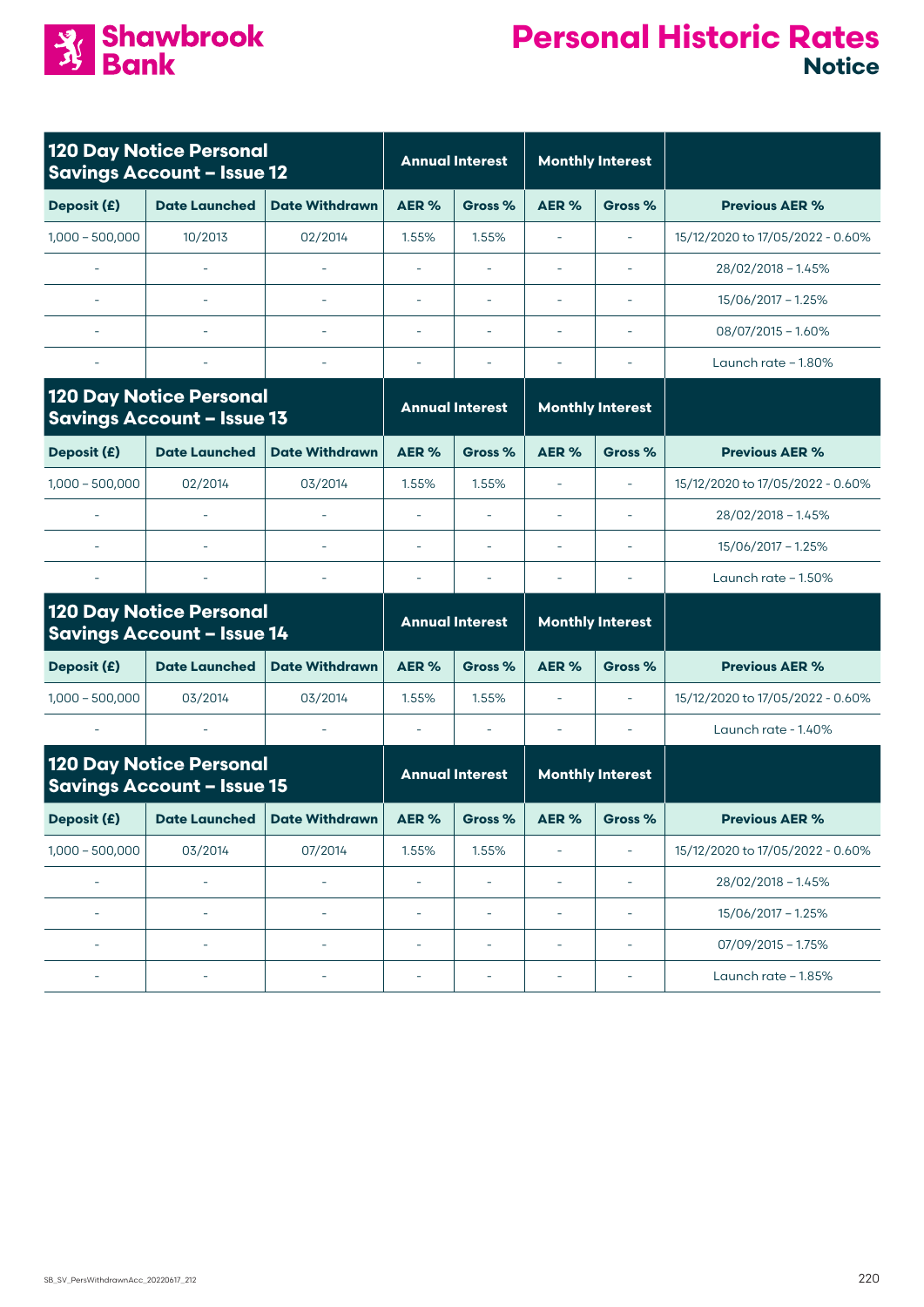

| <b>120 Day Notice Personal</b><br><b>Savings Account - Issue 16</b> |                                                                     |                          | <b>Annual Interest</b>   |                          | <b>Monthly Interest</b>  |                         |                                  |
|---------------------------------------------------------------------|---------------------------------------------------------------------|--------------------------|--------------------------|--------------------------|--------------------------|-------------------------|----------------------------------|
| Deposit (£)                                                         | <b>Date Launched</b>                                                | <b>Date Withdrawn</b>    | AER%                     | Gross %                  | AER%                     | Gross %                 | <b>Previous AER %</b>            |
| $1,000 - 500,000$                                                   | 07/2014                                                             | 09/2014                  | 1.55%                    | 1.55%                    | $\overline{\phantom{a}}$ | $\sim$                  | 15/12/2020 to 17/05/2022 - 0.60% |
|                                                                     |                                                                     |                          | ä,                       |                          |                          | $\sim$                  | $28/02/2018 - 1.45%$             |
|                                                                     |                                                                     | $\sim$                   | ÷,                       | $\sim$                   | ÷,                       | ÷,                      | 15/06/2017 - 1.25%               |
|                                                                     |                                                                     |                          | ä,                       | $\bar{\phantom{a}}$      | ä,                       | $\sim$                  | $07/09/2015 - 1.75%$             |
|                                                                     |                                                                     |                          | $\overline{\phantom{a}}$ | $\overline{\phantom{a}}$ | Ē,                       | $\sim$                  | Launch rate $-1.90\%$            |
|                                                                     | <b>120 Day Notice Personal</b><br><b>Savings Account - Issue 17</b> |                          |                          | <b>Annual Interest</b>   |                          | <b>Monthly Interest</b> |                                  |
| Deposit (£)                                                         | <b>Date Launched</b>                                                | <b>Date Withdrawn</b>    | AER%                     | Gross %                  | AER %                    | Gross %                 | <b>Previous AER %</b>            |
| $1,000 - 500,000$                                                   | 09/2014                                                             | 09/2014                  | 1.55%                    | 1.55%                    | ÷,                       | $\sim$                  | 15/12/2020 to 17/05/2022 - 0.60% |
|                                                                     |                                                                     |                          | ÷,                       |                          | ÷,                       |                         | $28/02/2018 - 1.45%$             |
|                                                                     | $\sim$                                                              | $\sim$                   | $\overline{\phantom{a}}$ | $\sim$                   | $\overline{\phantom{a}}$ | $\sim$                  | 15/06/2017 - 1.25%               |
|                                                                     |                                                                     |                          | $\overline{\phantom{a}}$ |                          | Ē,                       | $\sim$                  | $07/09/2015 - 1.75%$             |
|                                                                     |                                                                     |                          | $\overline{\phantom{a}}$ | $\sim$                   | ٠                        | $\sim$                  | Launch rate - 2.00%              |
|                                                                     | <b>120 Day Notice Personal</b><br><b>Savings Account - Issue 18</b> |                          | <b>Annual Interest</b>   |                          | <b>Monthly Interest</b>  |                         |                                  |
| Deposit (£)                                                         | <b>Date Launched</b>                                                | <b>Date Withdrawn</b>    | AER%                     | Gross %                  | AER%                     | Gross %                 | <b>Previous AER %</b>            |
| $1,000 - 500,000$                                                   | 09/2014                                                             | 10/2014                  | 1.55%                    | 1.55%                    | i.                       | $\sim$                  | 15/12/2020 to 17/05/2022 - 0.60% |
|                                                                     | $\sim$                                                              | L.                       | ä,                       | i.                       | Ē,                       | $\sim$                  | $28/02/2018 - 1.45%$             |
|                                                                     |                                                                     |                          | $\overline{\phantom{a}}$ | $\sim$                   | $\sim$                   | ÷                       | 15/06/2017 - 1.25%               |
|                                                                     |                                                                     |                          |                          |                          |                          |                         | $07/09/2015 - 1.75%$             |
|                                                                     |                                                                     |                          |                          |                          |                          |                         | Launch rate $-1.85%$             |
| <b>120 Day Notice Personal</b><br><b>Savings Account - Issue 19</b> |                                                                     |                          | <b>Annual Interest</b>   |                          | <b>Monthly Interest</b>  |                         |                                  |
| Deposit (£)                                                         | <b>Date Launched</b>                                                | <b>Date Withdrawn</b>    | AER %                    | Gross %                  | AER%                     | Gross %                 | <b>Previous AER %</b>            |
| $1,000 - 500,000$                                                   | 10/2014                                                             | 10/2014                  | 1.55%                    | 1.55%                    | L,                       | $\sim$                  | 15/12/2020 to 17/05/2022 - 0.60% |
| ٠                                                                   |                                                                     |                          | $\overline{\phantom{a}}$ | $\overline{\phantom{a}}$ | Ē,                       |                         | $28/02/2018 - 1.45%$             |
| $\sim$                                                              | ÷,                                                                  | $\overline{\phantom{a}}$ | $\overline{\phantom{a}}$ | $\sim$                   | $\overline{\phantom{a}}$ | $\sim$                  | 15/06/2017 - 1.25%               |
|                                                                     |                                                                     |                          |                          |                          | ÷                        |                         | Launch rate - 1.75%              |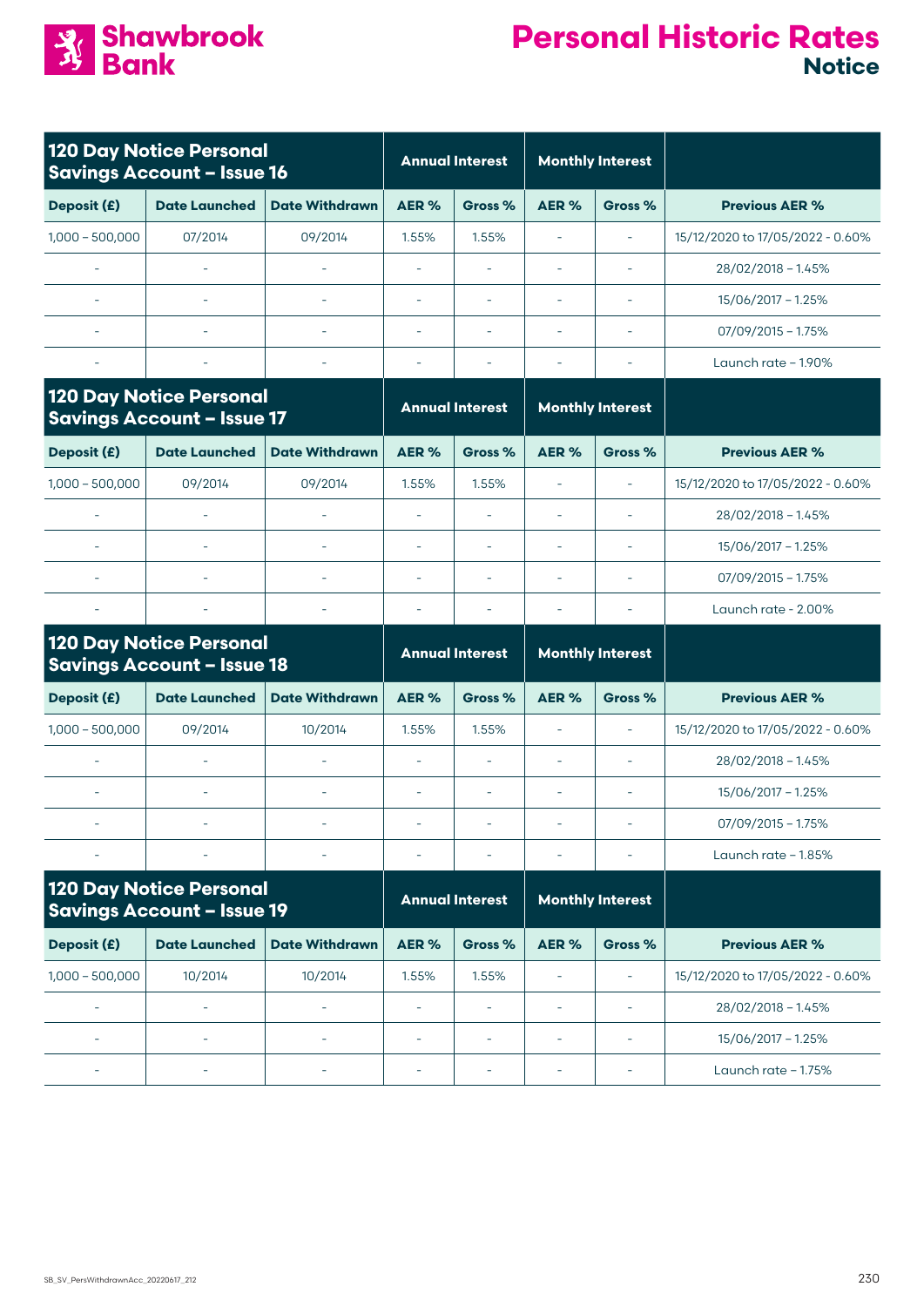

| <b>120 Day Notice Personal</b><br><b>Savings Account - Issue 20</b> |                                                                     | <b>Annual Interest</b>   |                          | <b>Monthly Interest</b>  |                          |                          |                                  |
|---------------------------------------------------------------------|---------------------------------------------------------------------|--------------------------|--------------------------|--------------------------|--------------------------|--------------------------|----------------------------------|
| Deposit (£)                                                         | <b>Date Launched</b>                                                | <b>Date Withdrawn</b>    | AER%                     | Gross %                  | AER%                     | Gross %                  | <b>Previous AER %</b>            |
| $1,000 - 500,000$                                                   | 10/2014                                                             | 11/2014                  | 1.55%                    | 1.55%                    | ÷,                       | $\overline{\phantom{a}}$ | 15/12/2020 to 17/05/2022 - 0.60% |
|                                                                     |                                                                     |                          | L,                       |                          |                          | $\sim$                   | 28/02/2018 - 1.45%               |
|                                                                     |                                                                     | $\overline{\phantom{a}}$ | ÷,                       |                          | $\overline{\phantom{a}}$ | $\overline{\phantom{a}}$ | 15/06/2017 - 1.25%               |
|                                                                     |                                                                     | $\overline{\phantom{a}}$ | L,                       |                          | L.                       |                          | Launch rate - 1.60%              |
| <b>120 Day Notice Personal</b><br><b>Savings Account - Issue 21</b> |                                                                     | <b>Annual Interest</b>   |                          | <b>Monthly Interest</b>  |                          |                          |                                  |
| Deposit (£)                                                         | <b>Date Launched</b>                                                | <b>Date Withdrawn</b>    | AER%                     | Gross %                  | AER%                     | Gross %                  | <b>Previous AER %</b>            |
| $1,000 - 500,000$                                                   | 11/2014                                                             | 11/2014                  | 1.55%                    | 1.55%                    | $\overline{\phantom{a}}$ | $\bar{\phantom{a}}$      | 15/12/2020 to 17/05/2022 - 0.60% |
|                                                                     |                                                                     |                          |                          |                          |                          | ÷,                       | 28/02/2018 - 1.45%               |
|                                                                     |                                                                     |                          |                          |                          |                          |                          | 15/06/2017 - 1.25%               |
|                                                                     |                                                                     |                          |                          |                          |                          |                          | 07/09/2017 - 1.75%               |
|                                                                     |                                                                     |                          |                          |                          |                          |                          | 19/11/2014 - 1.85%               |
|                                                                     |                                                                     |                          |                          |                          |                          |                          | Launch rate - 2.00%              |
|                                                                     | <b>120 Day Notice Personal</b><br><b>Savings Account - Issue 22</b> |                          | <b>Annual Interest</b>   |                          | <b>Monthly Interest</b>  |                          |                                  |
| Deposit (£)                                                         | <b>Date Launched</b>                                                | <b>Date Withdrawn</b>    | AER%                     | Gross %                  | AER %                    | Gross %                  | <b>Previous AER %</b>            |
| $1,000 - 500,000$                                                   | 11/2014                                                             | 12/2014                  | 1.55%                    | 1.55%                    | L.                       | $\overline{\phantom{a}}$ | 15/12/2020 to 17/05/2022 - 0.60% |
| $\bar{\phantom{a}}$                                                 | $\sim$                                                              | $\overline{\phantom{a}}$ | $\overline{\phantom{a}}$ | $\sim$                   | L.                       | $\sim$                   | $28/02/2018 - 1.45%$             |
|                                                                     |                                                                     |                          | $\bar{\phantom{a}}$      | $\bar{a}$                | $\bar{a}$                | $\sim$                   | 15/06/2017 - 1.25%               |
|                                                                     |                                                                     |                          |                          |                          |                          |                          | Launch rate $-1.75%$             |
|                                                                     | <b>120 Day Notice Personal</b><br><b>Savings Account - Issue 23</b> |                          | <b>Annual Interest</b>   |                          |                          | <b>Monthly Interest</b>  |                                  |
| Deposit (£)                                                         | <b>Date Launched</b>                                                | <b>Date Withdrawn</b>    | AER%                     | Gross %                  | AER%                     | Gross %                  | <b>Previous AER %</b>            |
| $1,000 - 500,000$                                                   | 12/2014                                                             | 01/2015                  | 1.55%                    | 1.55%                    | ÷,                       | $\overline{a}$           | 15/12/2020 to 17/05/2022 - 0.60% |
|                                                                     |                                                                     |                          |                          |                          | $\overline{a}$           |                          | 28/02/2018 - 1.45%               |
|                                                                     |                                                                     |                          | ÷,                       |                          |                          |                          | 15/06/2017 - 1.25%               |
| $\bar{\phantom{a}}$                                                 | $\overline{\phantom{a}}$                                            | $\overline{\phantom{a}}$ | ÷,                       | $\overline{\phantom{a}}$ | $\overline{a}$           | $\overline{\phantom{a}}$ | $07/09/2015 - 1.75%$             |
|                                                                     | ÷                                                                   |                          | ÷                        | ÷                        | ÷                        | ÷                        | Launch rate - 1.85%              |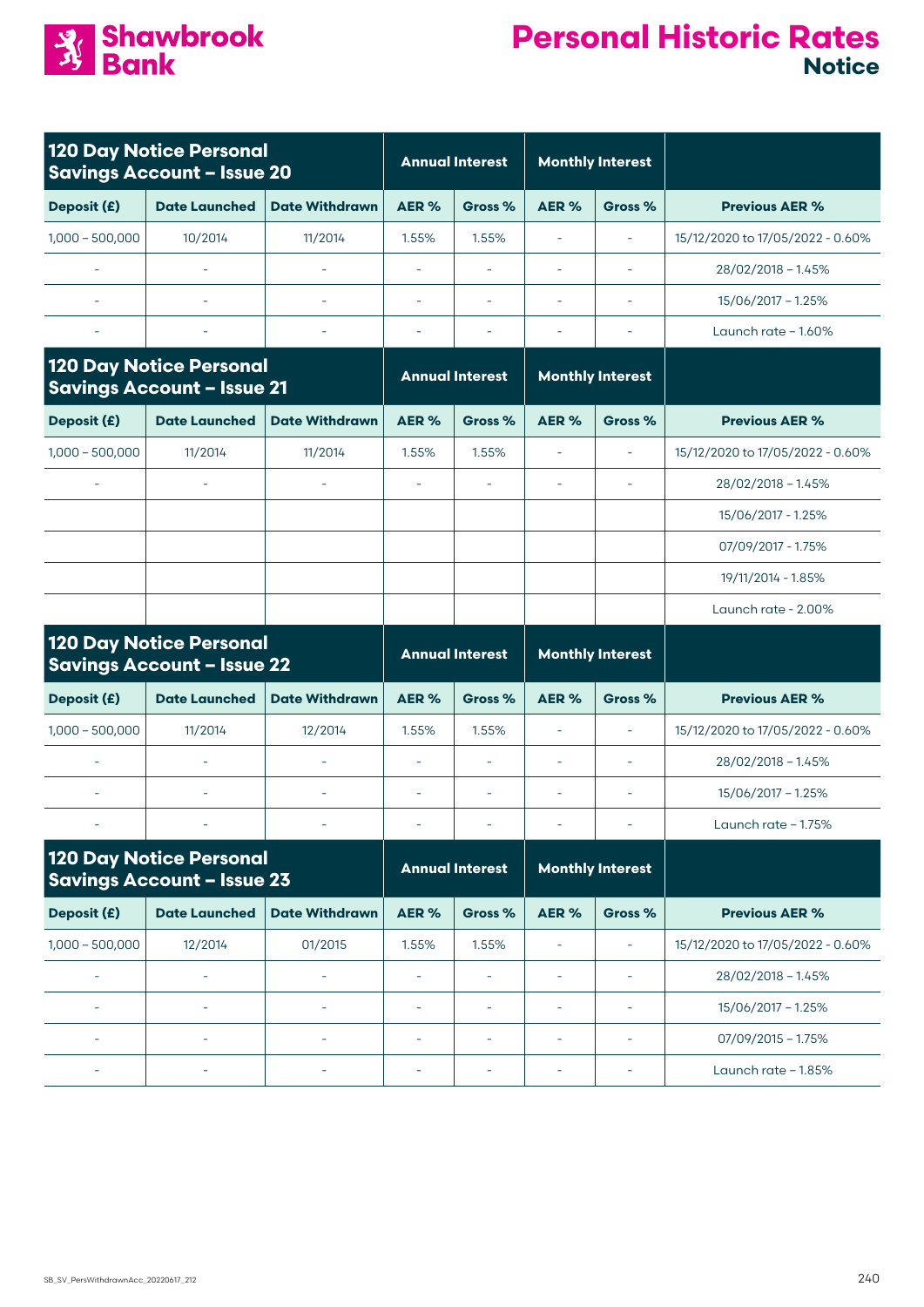

| <b>120 Day Notice Personal</b><br><b>Savings Account - Issue 24</b> |                                                                     | <b>Annual Interest</b>   |                          | <b>Monthly Interest</b>                           |                          |                          |                                  |
|---------------------------------------------------------------------|---------------------------------------------------------------------|--------------------------|--------------------------|---------------------------------------------------|--------------------------|--------------------------|----------------------------------|
| Deposit (£)                                                         | <b>Date Launched</b>                                                | <b>Date Withdrawn</b>    | AER%                     | Gross %                                           | AER%                     | Gross %                  | <b>Previous AER %</b>            |
| $1,000 - 500,000$                                                   | 01/2015                                                             | 02/2015                  | 1.55%                    | 1.55%                                             | $\overline{\phantom{a}}$ | $\sim$                   | 15/12/2020 to 17/05/2022 - 0.60% |
|                                                                     | L.                                                                  |                          | ä,                       |                                                   | $\overline{\phantom{a}}$ | $\sim$                   | $28/02/2018 - 1.45%$             |
|                                                                     | $\overline{\phantom{a}}$                                            | L.                       | $\sim$                   | $\overline{\phantom{a}}$                          | $\overline{\phantom{a}}$ | $\sim$                   | 15/06/2017 - 1.25%               |
|                                                                     |                                                                     | $\bar{a}$                | $\sim$                   |                                                   | $\sim$                   | $\sim$                   | Launch rate - 1.60%              |
|                                                                     | <b>120 Day Notice Personal</b><br><b>Savings Account - Issue 25</b> |                          |                          | <b>Annual Interest</b>                            |                          | <b>Monthly Interest</b>  |                                  |
| Deposit (£)                                                         | <b>Date Launched</b>                                                | <b>Date Withdrawn</b>    | AER%                     | Gross %                                           | AER%                     | Gross %                  | <b>Previous AER %</b>            |
| $1,000 - 500,000$                                                   | 02/2015                                                             | 02/2015                  | 1.55%                    | 1.55%                                             | $\equiv$                 | $\sim$                   | 15/12/2020 to 17/05/2022 - 0.60% |
|                                                                     |                                                                     |                          |                          |                                                   | ÷,                       |                          | $28/02/2018 - 1.45%$             |
|                                                                     |                                                                     |                          | $\sim$                   |                                                   | $\sim$                   | $\sim$                   | 15/06/2017 - 1.25%               |
|                                                                     |                                                                     | $\overline{\phantom{a}}$ | $\overline{\phantom{a}}$ |                                                   | $\overline{\phantom{a}}$ |                          | Launch rate - 1.75%              |
|                                                                     | <b>120 Day Notice Personal</b><br><b>Savings Account - Issue 26</b> |                          |                          | <b>Annual Interest</b><br><b>Monthly Interest</b> |                          |                          |                                  |
| Deposit (£)                                                         | <b>Date Launched</b>                                                | <b>Date Withdrawn</b>    | AER%                     | Gross %                                           | AER%                     | Gross %                  | <b>Previous AER %</b>            |
| $1,000 - 500,000$                                                   | 02/2015                                                             | 13/05/2015               | 1.55%                    | 1.55%                                             | $\overline{\phantom{a}}$ | $\sim$                   | 15/12/2020 to 17/05/2022 - 0.60% |
|                                                                     |                                                                     |                          | ä,                       |                                                   | $\overline{\phantom{a}}$ | $\sim$                   | $28/02/2018 - 1.45%$             |
|                                                                     | $\sim$                                                              | L.                       | L.                       |                                                   | $\overline{\phantom{a}}$ | $\sim$                   | 15/06/2017 - 1.25%               |
| $\bar{a}$                                                           | $\overline{\phantom{a}}$                                            | $\equiv$                 | $\overline{\phantom{a}}$ |                                                   | $\sim$                   |                          | Launch rate $-1.75%$             |
|                                                                     | <b>120 Day Notice Personal</b><br><b>Savings Account - Issue 27</b> |                          | <b>Annual Interest</b>   |                                                   |                          | <b>Monthly Interest</b>  |                                  |
| Deposit (£)                                                         | <b>Date Launched</b>                                                | <b>Date Withdrawn</b>    | AER%                     | Gross %                                           | AER%                     | Gross %                  | <b>Previous AER %</b>            |
| $1,000 - 500,000$                                                   | 13/05/2015                                                          | 11/06/2015               | 1.55%                    | 1.55%                                             | $\overline{\phantom{a}}$ | $\equiv$                 | 15/12/2020 to 17/05/2022 - 0.60% |
| $\overline{\phantom{a}}$                                            | ä,                                                                  | L,                       | L,                       | $\overline{\phantom{a}}$                          | $\overline{\phantom{a}}$ | $\overline{\phantom{a}}$ | $28/02/2018 - 1.45%$             |
| ÷,                                                                  | $\overline{\phantom{a}}$                                            | $\overline{\phantom{a}}$ | ÷,                       | $\overline{\phantom{a}}$                          | $\overline{\phantom{a}}$ | $\overline{\phantom{a}}$ | 15/06/2017 - 1.25%               |
|                                                                     |                                                                     |                          | ÷,                       | $\overline{\phantom{a}}$                          | ÷                        | $\overline{\phantom{a}}$ | Launch rate - 1.60%              |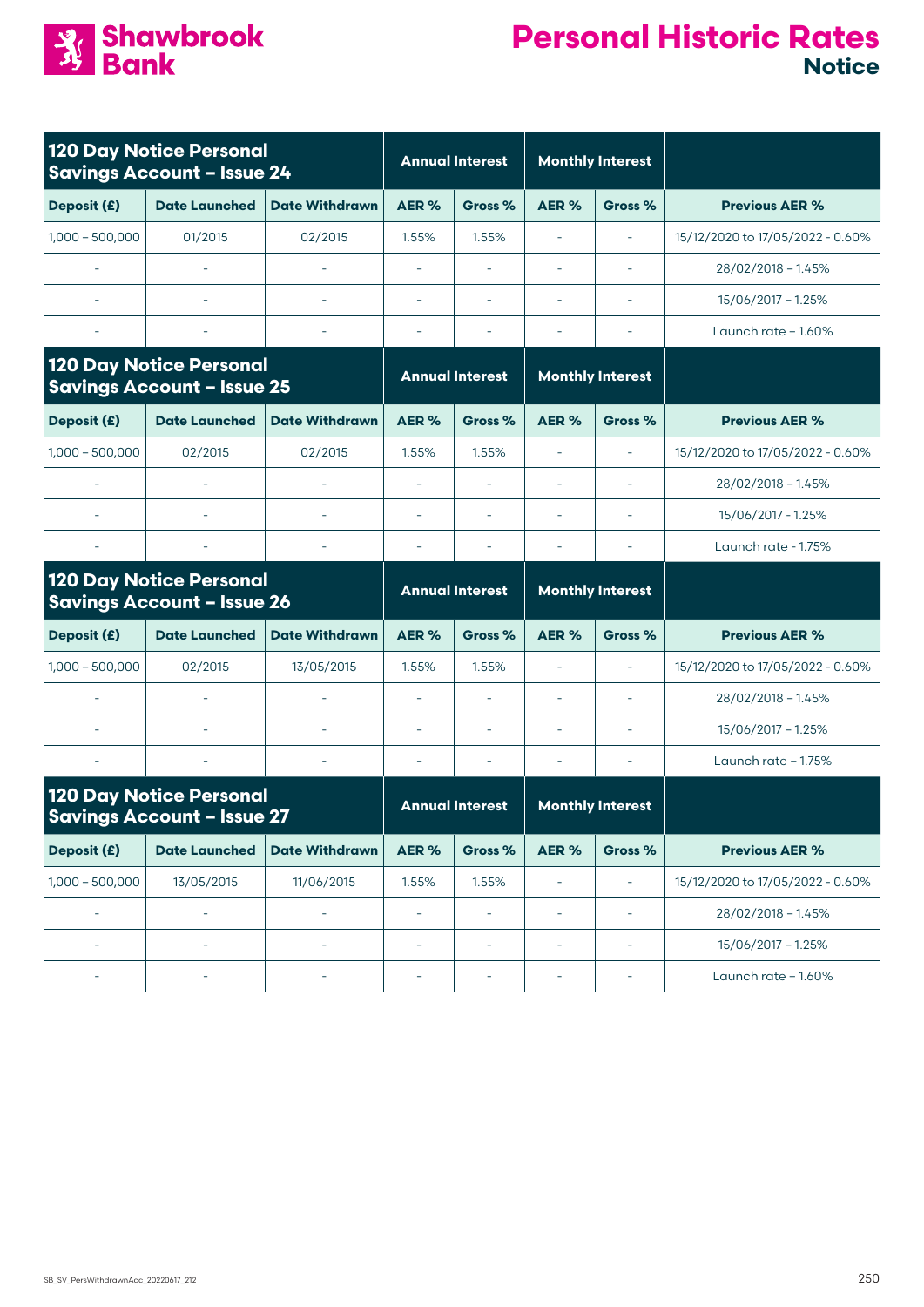

| <b>120 Day Notice Personal</b><br><b>Savings Account - Issue 28</b> |                                                                     | <b>Annual Interest</b>   |                          | <b>Monthly Interest</b>  |                          |                          |                                  |
|---------------------------------------------------------------------|---------------------------------------------------------------------|--------------------------|--------------------------|--------------------------|--------------------------|--------------------------|----------------------------------|
| Deposit (£)                                                         | <b>Date Launched</b>                                                | <b>Date Withdrawn</b>    | AER%                     | Gross %                  | AER %                    | Gross %                  | <b>Previous AER %</b>            |
| $1,000 - 500,000$                                                   | 11/06/2015                                                          | 30/10/2015               | 1.55%                    | 1.55%                    | ÷,                       | $\overline{\phantom{a}}$ | 15/12/2020 to 17/05/2022 - 0.60% |
|                                                                     |                                                                     |                          |                          |                          |                          | $\sim$                   | $28/02/2018 - 1.45%$             |
|                                                                     |                                                                     |                          | $\overline{\phantom{a}}$ |                          | $\overline{\phantom{a}}$ |                          | 15/06/2017 - 1.25%               |
|                                                                     |                                                                     | $\overline{\phantom{a}}$ | $\overline{\phantom{a}}$ | $\overline{\phantom{a}}$ | ÷,                       | $\overline{\phantom{a}}$ | Launch rate - 1.75%              |
|                                                                     | <b>120 Day Notice Personal</b><br><b>Savings Account - Issue 29</b> |                          |                          | <b>Annual Interest</b>   | <b>Monthly Interest</b>  |                          |                                  |
| Deposit (£)                                                         | <b>Date Launched</b>                                                | <b>Date Withdrawn</b>    | AER%                     | Gross %                  | AER%                     | Gross %                  | <b>Previous AER %</b>            |
| $1,000 - 500,000$                                                   | 30/10/2015                                                          | 11/11/2015               | 1.55%                    | 1.55%                    | ÷,                       | $\overline{\phantom{a}}$ | 15/12/2020 to 17/05/2022 - 0.60% |
|                                                                     |                                                                     |                          | ä,                       |                          | $\overline{\phantom{a}}$ | $\overline{\phantom{a}}$ | $28/02/2018 - 1.45%$             |
|                                                                     |                                                                     |                          | $\sim$                   |                          | ä,                       |                          | 15/06/2017 - 1.25%               |
|                                                                     |                                                                     | $\equiv$                 |                          |                          | $\overline{\phantom{a}}$ |                          | Launch rate - 1.85%              |
|                                                                     | <b>120 Day Notice Personal</b><br><b>Savings Account - Issue 30</b> |                          | <b>Annual Interest</b>   |                          |                          | <b>Monthly Interest</b>  |                                  |
| Deposit (£)                                                         | <b>Date Launched</b>                                                | <b>Date Withdrawn</b>    | AER%                     | Gross %                  | AER%                     | Gross %                  | <b>Previous AER %</b>            |
| $1,000 - 500,000$                                                   | 11/11/2015                                                          | 23/12/2015               | 1.55%                    | 1.55%                    | ä,                       | $\bar{\phantom{a}}$      | 15/12/2020 to 17/05/2022 - 0.60% |
|                                                                     |                                                                     |                          | $\overline{\phantom{a}}$ |                          | $\overline{\phantom{a}}$ | ä,                       | $28/02/2018 - 1.45%$             |
|                                                                     | $\sim$                                                              | $\bar{\phantom{a}}$      | $\overline{\phantom{a}}$ |                          | ä,                       | ä,                       | 15/06/2017 - 1.25%               |
| $\overline{\phantom{a}}$                                            | $\overline{\phantom{a}}$                                            | $\overline{\phantom{a}}$ | $\overline{\phantom{a}}$ | $\sim$                   | ä,                       | $\sim$                   | Launch rate - 1.90%              |
| <b>120 Day Notice Personal</b><br><b>Savings Account - Issue 31</b> |                                                                     |                          | <b>Annual Interest</b>   |                          | <b>Monthly Interest</b>  |                          |                                  |
| Deposit (£)                                                         | <b>Date Launched</b>                                                | <b>Date Withdrawn</b>    | AER%                     | Gross %                  | AER %                    | Gross %                  | <b>Previous AER %</b>            |
| $1,000 - 500,000$                                                   | 23/12/2015                                                          | 09/02/2016               | 1.55%                    | 1.55%                    | $\overline{\phantom{a}}$ | $\overline{\phantom{a}}$ | 15/12/2020 to 17/05/2022 - 0.60% |
| $\overline{\phantom{a}}$                                            | L,                                                                  | L,                       | L,                       | $\equiv$                 | $\equiv$                 | $\overline{\phantom{a}}$ | $28/02/2018 - 1.45%$             |
| $\overline{\phantom{a}}$                                            | $\overline{\phantom{a}}$                                            | $\overline{\phantom{a}}$ | $\overline{\phantom{a}}$ | $\overline{\phantom{a}}$ | $\overline{\phantom{a}}$ | $\overline{\phantom{a}}$ | $15/06/2017 - 1.25%$             |
|                                                                     | ä,                                                                  |                          | $\overline{\phantom{a}}$ | $\overline{\phantom{a}}$ | ä,                       | ä,                       | Launch rate - 1.75%              |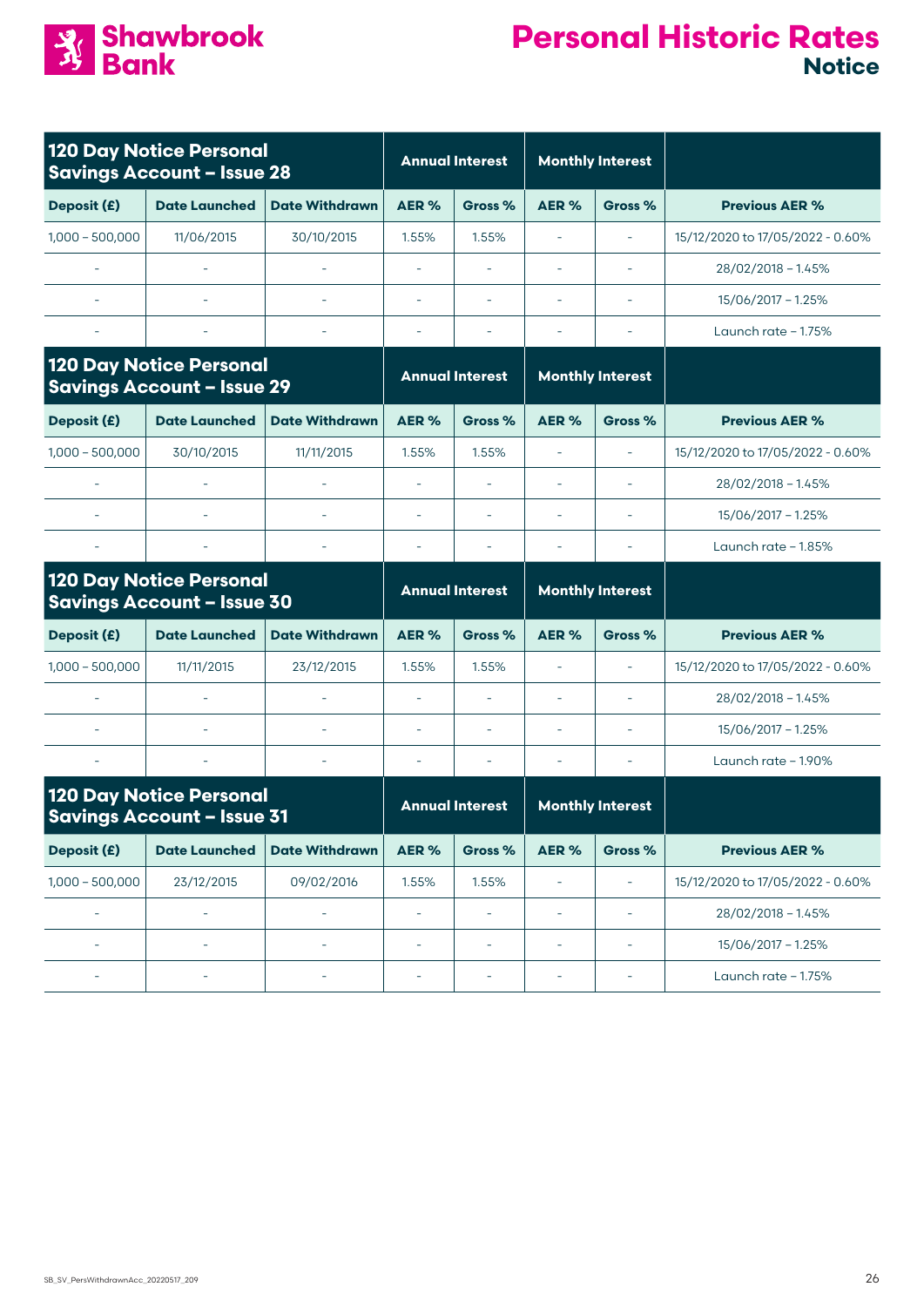

|                                                                     | <b>120 Day Notice Personal</b><br><b>Savings Account - Issue 32</b> |                          | <b>Annual Interest</b>   |                          | <b>Monthly Interest</b>  |                          |                                  |
|---------------------------------------------------------------------|---------------------------------------------------------------------|--------------------------|--------------------------|--------------------------|--------------------------|--------------------------|----------------------------------|
| Deposit (£)                                                         | <b>Date Launched</b>                                                | <b>Date Withdrawn</b>    | AER%                     | Gross %                  | AER%                     | Gross %                  | <b>Previous AER %</b>            |
| $1,000 - 500,000$                                                   | 09/02/2016                                                          | 01/04/2016               | 1.55%                    | 1.55%                    | ÷,                       | $\bar{\phantom{a}}$      | 15/12/2020 to 17/05/2022 - 0.60% |
|                                                                     | $\sim$                                                              |                          | ÷,                       |                          | $\overline{\phantom{a}}$ | $\sim$                   | 28/02/2018 - 1.45%               |
|                                                                     |                                                                     |                          |                          |                          |                          |                          | 15/06/2017 - 1.25%               |
| $\overline{\phantom{a}}$                                            | $\overline{\phantom{a}}$                                            | $\overline{\phantom{a}}$ | $\bar{a}$                | $\overline{\phantom{a}}$ | $\overline{\phantom{a}}$ | $\sim$                   | Launch rate $-1.55%$             |
| <b>120 Day Notice Personal</b><br><b>Savings Account - Issue 33</b> |                                                                     |                          | <b>Annual Interest</b>   |                          | <b>Monthly Interest</b>  |                          |                                  |
| Deposit (£)                                                         | <b>Date Launched</b>                                                | <b>Date Withdrawn</b>    | AER%                     | Gross %                  | AER%                     | Gross %                  | <b>Previous AER %</b>            |
| $1,000 - 500,000$                                                   | 01/04/2016                                                          | 12/05/2016               | 1.55%                    | 1.55%                    | $\overline{a}$           | $\overline{\phantom{a}}$ | 15/12/2020 to 17/05/2022 - 0.60% |
|                                                                     |                                                                     |                          |                          |                          |                          |                          | $28/02/2018 - 1.45%$             |
|                                                                     |                                                                     |                          | $\overline{\phantom{a}}$ | $\overline{\phantom{a}}$ | $\overline{a}$           |                          | Launch rate $-1.20\%$            |
|                                                                     | <b>120 Day Notice Personal</b><br><b>Savings Account - Issue 34</b> |                          | <b>Annual Interest</b>   |                          | <b>Monthly Interest</b>  |                          |                                  |
| Deposit (£)                                                         | <b>Date Launched</b>                                                | <b>Date Withdrawn</b>    | AER%                     | Gross %                  | AER%                     | Gross %                  | <b>Previous AER %</b>            |
| $1,000 - 500,000$                                                   | 12/05/2016                                                          | 03/06/2016               | 1.55%                    | 1.55%                    |                          |                          | 15/12/2020 to 17/05/2022 - 0.60% |
| $\sim$                                                              |                                                                     | $\overline{\phantom{a}}$ | $\bar{a}$                | $\sim$                   | $\overline{\phantom{a}}$ | $\overline{\phantom{a}}$ | 28/02/2018 - 1.45%               |
|                                                                     |                                                                     |                          | ÷,                       | ÷.                       | ä,                       | $\sim$                   | $15/06/2017 - 1.25%$             |
| $\bar{\phantom{a}}$                                                 | $\overline{\phantom{a}}$                                            | $\overline{\phantom{a}}$ |                          |                          |                          | $\overline{\phantom{a}}$ | Launch rate $-1.70\%$            |
|                                                                     | <b>120 Day Notice Personal</b><br><b>Savings Account - Issue 35</b> |                          |                          | <b>Annual Interest</b>   | <b>Monthly Interest</b>  |                          |                                  |
| Deposit (£)                                                         | <b>Date Launched</b>                                                | <b>Date Withdrawn</b>    | AER%                     | Gross %                  | AER%                     | Gross %                  | <b>Previous AER %</b>            |
| $1,000 - 500,000$                                                   | 03/06/2016                                                          | 23/08/2016               | 1.55%                    | 1.55%                    | ä,                       | $\overline{\phantom{a}}$ | 15/12/2020 to 17/05/2022 - 0.60% |
|                                                                     |                                                                     |                          |                          |                          |                          |                          | 28/02/2018 - 1.45%               |
|                                                                     |                                                                     |                          | ÷,                       | $\overline{\phantom{a}}$ | ÷                        | $\overline{\phantom{a}}$ | 15/06/2017 - 1.25%               |
|                                                                     |                                                                     | ۰                        | ÷,                       |                          | ÷                        | ÷                        | Launch rate - 1.55%              |
|                                                                     | <b>120 Day Notice Personal</b><br><b>Savings Account - Issue 36</b> |                          | <b>Annual Interest</b>   |                          |                          | <b>Monthly Interest</b>  |                                  |
| Deposit (£)                                                         | <b>Date Launched</b>                                                | <b>Date Withdrawn</b>    | AER%                     | Gross %                  | AER %                    | Gross %                  | <b>Previous AER %</b>            |
| $1,000 - 500,000$                                                   | 23/08/2016                                                          | 13/09/2016               | 1.55%                    | 1.55%                    | $\overline{\phantom{a}}$ | $\overline{\phantom{a}}$ | 15/12/2020 to 17/05/2022 - 0.60% |
| $\overline{\phantom{a}}$                                            | ÷,                                                                  |                          | L,                       |                          | ÷                        | $\overline{\phantom{a}}$ | 28/02/2018 - 1.45%               |
|                                                                     |                                                                     |                          | ÷,                       |                          |                          |                          | Launch rate - 1.35%              |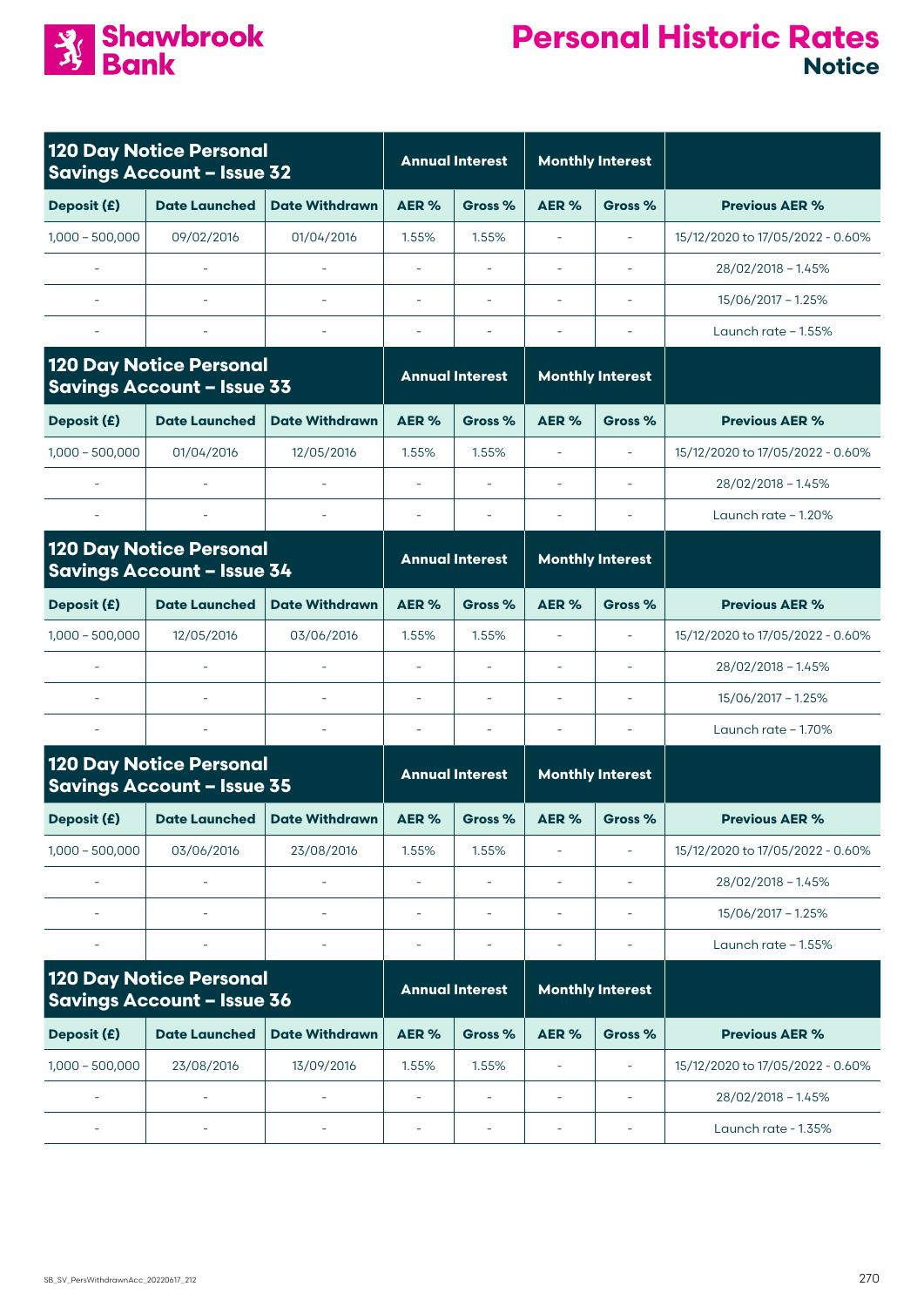

| <b>120 Day Notice Personal</b><br><b>Savings Account - Issue 37</b> |                                                                     |                       | <b>Annual Interest</b>   |                        | <b>Monthly Interest</b> |                          |                                  |
|---------------------------------------------------------------------|---------------------------------------------------------------------|-----------------------|--------------------------|------------------------|-------------------------|--------------------------|----------------------------------|
| Deposit (£)                                                         | <b>Date Launched</b>                                                | <b>Date Withdrawn</b> | AER%                     | Gross %                | AER%                    | Gross %                  | <b>Previous AER %</b>            |
| $1,000 - 500,000$                                                   | 13/09/2016                                                          | 19/10/2016            | 1.55%                    | 1.55%                  | $\sim$                  | $\sim$                   | 15/12/2020 to 17/05/2022 - 0.60% |
|                                                                     |                                                                     |                       |                          |                        |                         | $\sim$                   | $28/02/2018 - 1.45%$             |
|                                                                     |                                                                     |                       |                          |                        |                         |                          | Launch rate - 1.15%              |
| <b>120 Day Notice Personal</b><br><b>Savings Account - Issue 38</b> |                                                                     |                       | <b>Annual Interest</b>   |                        |                         | <b>Monthly Interest</b>  |                                  |
| Deposit (£)                                                         | <b>Date Launched</b>                                                | <b>Date Withdrawn</b> | AER%                     | Gross %                | AER %                   | Gross %                  | <b>Previous AER %</b>            |
| $1,000 - 500,000$                                                   | 19/10/2016                                                          | 15/03/2017            | 1.55%                    | 1.55%                  | i.                      | $\sim$                   | 15/12/2020 to 17/05/2022 - 0.60% |
|                                                                     |                                                                     |                       |                          |                        |                         |                          | $28/02/2018 - 1.45%$             |
|                                                                     |                                                                     |                       | $\sim$                   | $\sim$                 | L.                      | $\sim$                   | Launch rate - 1.00%              |
|                                                                     | <b>120 Day Notice Personal</b><br><b>Savings Account - Issue 39</b> |                       |                          | <b>Annual Interest</b> |                         | <b>Monthly Interest</b>  |                                  |
| Deposit (£)                                                         | <b>Date Launched</b>                                                | <b>Date Withdrawn</b> | AER <sub>%</sub>         | Gross %                | AER %                   | Gross %                  | <b>Previous AER %</b>            |
| $1,000 - 500,000$                                                   | 15/03/2017                                                          | 23/06/2017            | 1.55%                    | 1.55%                  | ÷,                      |                          | 15/12/2020 to 17/05/2022 - 0.60% |
|                                                                     |                                                                     |                       |                          |                        |                         |                          | $28/02/2018 - 1.45%$             |
|                                                                     |                                                                     |                       | $\overline{\phantom{a}}$ | $\sim$                 | ٠                       |                          | Launch rate $-1.25%$             |
|                                                                     | <b>120 Day Notice Personal</b><br><b>Savings Account - Issue 40</b> |                       | <b>Annual Interest</b>   |                        | <b>Monthly Interest</b> |                          |                                  |
| Deposit (£)                                                         | <b>Date Launched</b>                                                | <b>Date Withdrawn</b> | AER%                     | Gross %                | AER%                    | Gross %                  | <b>Previous AER %</b>            |
| $1,000 - 500,000$                                                   | 23/06/2017                                                          | 02/02/2018            | 1.55%                    | 1.55%                  | ÷,                      | $\sim$                   | 15/12/2020 to 17/05/2022 - 0.60% |
|                                                                     |                                                                     |                       |                          |                        |                         |                          | 28/02/2018 - 1.45%               |
|                                                                     |                                                                     |                       |                          |                        |                         |                          | Launch rate $-1.35%$             |
|                                                                     | <b>120 Day Notice Personal</b><br><b>Savings Account - Issue 41</b> |                       |                          | <b>Annual Interest</b> |                         | <b>Monthly Interest</b>  |                                  |
| Deposit (£)                                                         | <b>Date Launched</b>                                                | <b>Date Withdrawn</b> | AER%                     | Gross %                | AER%                    | Gross %                  | <b>Previous AER %</b>            |
| $1,000 - 500,000$                                                   | 02/02/2018                                                          | 21/05/2019            | 1.55%                    | 1.55%                  |                         |                          | 15/12/2020 to 17/05/2022 - 0.60% |
|                                                                     |                                                                     |                       |                          |                        |                         |                          | Launch rate - 1.45%              |
| <b>120 Day Notice Personal</b><br><b>Savings Account - Issue 42</b> |                                                                     |                       | <b>Annual Interest</b>   |                        | <b>Monthly Interest</b> |                          |                                  |
| Deposit (£)                                                         | <b>Date Launched</b>                                                | <b>Date Withdrawn</b> | AER%                     | Gross %                | AER %                   | Gross %                  | <b>Previous AER %</b>            |
| $1,000 - 500,000$                                                   | 21/05/2019                                                          | 20/03/2020            | 1.55%                    | 1.55%                  |                         | $\overline{\phantom{a}}$ | 15/12/2020 to 17/05/2022 - 0.60% |
|                                                                     |                                                                     |                       |                          |                        |                         |                          | Launch rate - 1.55%              |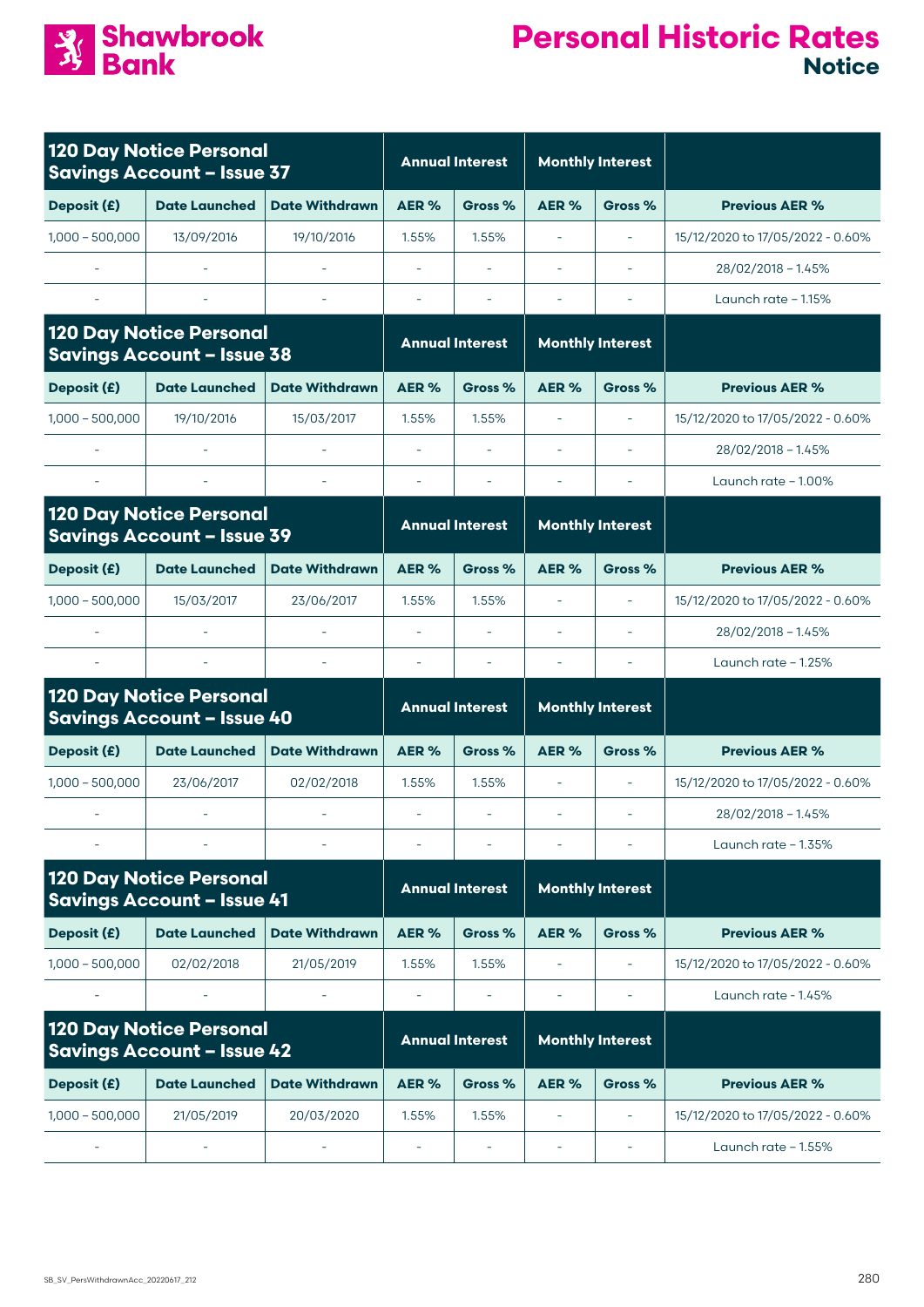

| <b>120 Day Notice Personal</b><br><b>Savings Account - Issue 43</b> |                                                                     |                        | <b>Annual Interest</b> |                        | <b>Monthly Interest</b> |                          |                                                                                     |
|---------------------------------------------------------------------|---------------------------------------------------------------------|------------------------|------------------------|------------------------|-------------------------|--------------------------|-------------------------------------------------------------------------------------|
| Deposit (£)                                                         | <b>Date Launched</b>                                                | <b>Date Withdrawn</b>  | AER %                  | Gross %                | AER%                    | Gross %                  | <b>Previous AER %</b>                                                               |
| $1,000 - 500,000$                                                   | 20/03/2020                                                          | 12/05/2020             | 1.55%                  | 1.55%                  | ÷,                      | $\overline{\phantom{a}}$ | 15/12/2020 to 17/05/2022 - 0.60%                                                    |
|                                                                     |                                                                     |                        |                        |                        |                         |                          | Launch rate 20/03/2020 to<br>$15/12/2020 - 1.45%$                                   |
| <b>120 Day Notice Personal</b><br><b>Savings Account - Issue 44</b> |                                                                     | <b>Annual Interest</b> |                        |                        | <b>Monthly Interest</b> |                          |                                                                                     |
| Deposit (£)                                                         | <b>Date Launched</b>                                                | <b>Date Withdrawn</b>  | AER <sub>%</sub>       | Gross %                | AER%                    | Gross %                  | <b>Previous AER %</b>                                                               |
| $1,000 - 500,000$                                                   | 12/05/2020                                                          | 12/06/2020             | 1.55%                  | 1.55%                  | 1.55%                   | 1.54%                    | 15/12/2020 to 12/05/2022 - 0.60%<br>Launch rate 12/05/2020 to<br>15/12/2020 - 1.20% |
|                                                                     | <b>120 Day Notice Personal</b><br><b>Savings Account - Issue 45</b> |                        | <b>Annual Interest</b> |                        | <b>Monthly Interest</b> |                          |                                                                                     |
| Deposit (£)                                                         | <b>Date Launched</b>                                                | <b>Date Withdrawn</b>  | AER%                   | Gross %                | AER%                    | Gross %                  | <b>Previous AER %</b>                                                               |
| $1,000 - 500,000$                                                   | 12/06/2020                                                          | 10/07/2020             | 1.55%                  | 1.55%                  | 1.55%                   | 1.54%                    | Launch rate 12/06/2020 to<br>12/05/2022 - 0.70%                                     |
|                                                                     | <b>120 Day Notice Personal</b><br><b>Savings Account - Issue 46</b> |                        | <b>Annual Interest</b> |                        |                         | <b>Monthly Interest</b>  |                                                                                     |
| Deposit (£)                                                         | <b>Date Launched</b>                                                | <b>Date Withdrawn</b>  | AER <sub>%</sub>       | Gross %                | AER%                    | Gross %                  | <b>Previous AER %</b>                                                               |
| $1,000 - 500,000$                                                   | 10/07/2020                                                          | 12/02/2021             | 1.55%                  | 1.55%                  | 1.55%                   | 1.54%                    | Launch rate 10/07/2020 to<br>$12/05/2022 - 0.60%$                                   |
|                                                                     | <b>120 Day Notice Personal</b><br><b>Savings Account - Issue 47</b> |                        |                        | <b>Annual Interest</b> |                         | <b>Monthly Interest</b>  |                                                                                     |
| Deposit (£)                                                         | <b>Date Launched</b>                                                | <b>Date Withdrawn</b>  | AER%                   | Gross %                | AER%                    | Gross %                  | <b>Previous AER %</b>                                                               |
| $1,000 - 500,000$                                                   | 12/02/2021                                                          | 28/05/2021             | 1.55%                  | 1.55%                  | 1.55%                   | 1.54%                    | Launch rate 12/02/2021 to<br>$12/05/2022 - 0.43%$                                   |
| <b>120 Day Notice Personal</b><br><b>Savings Account - Issue 48</b> |                                                                     |                        | <b>Annual Interest</b> |                        | <b>Monthly Interest</b> |                          |                                                                                     |
| Deposit (£)                                                         | <b>Date Launched</b>                                                | <b>Date Withdrawn</b>  | AER%                   | Gross %                | AER%                    | Gross %                  | <b>Previous AER %</b>                                                               |
| $1,000 - 500,000$                                                   | 28/05/2021                                                          | 03/08/2021             | 1.55%                  | 1.55%                  | 1.55%                   | 1.54%                    | Launch rate 28/05/2021 to<br>12/05/2022 - 0.72%                                     |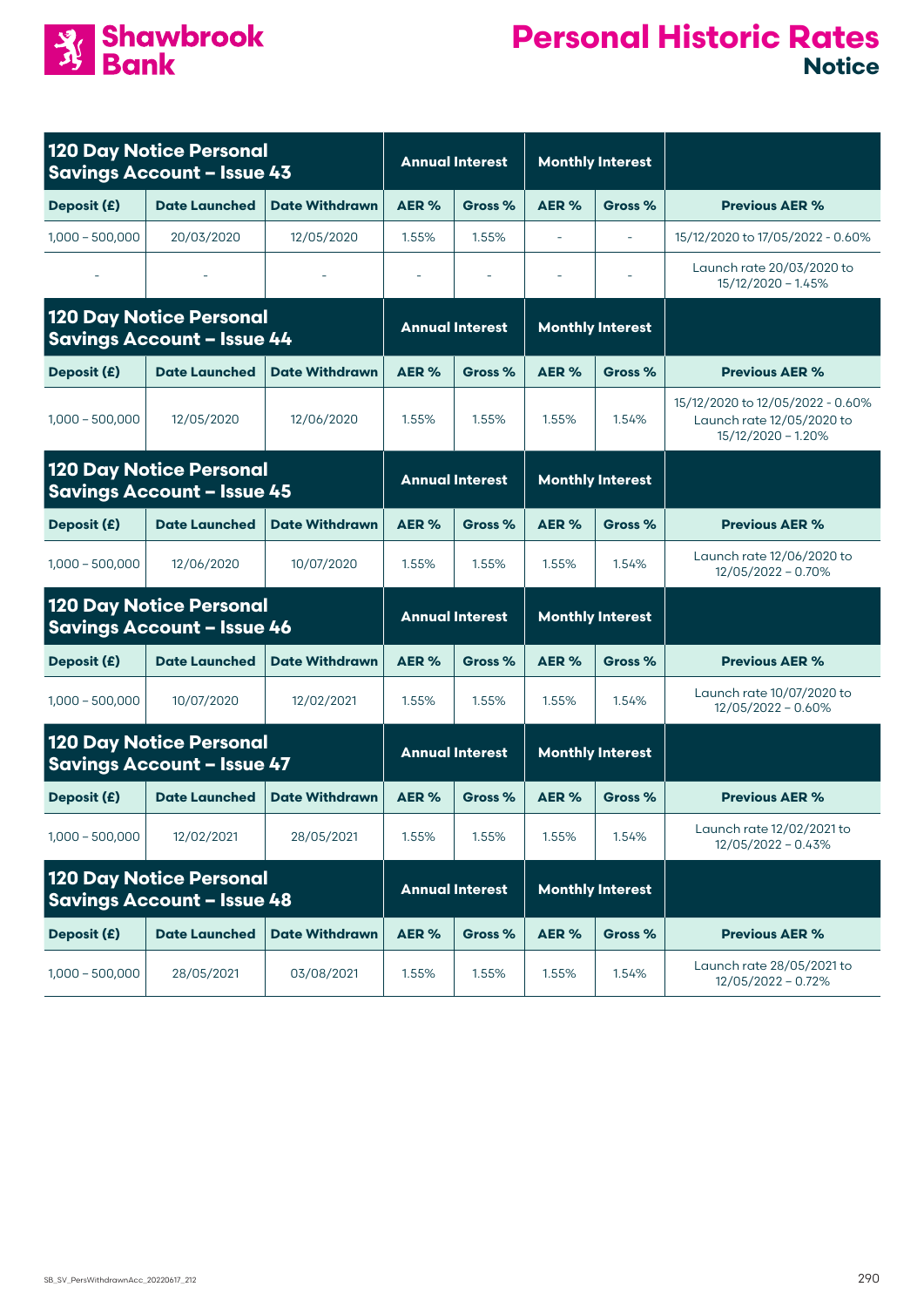

| 120 Day Notice Personal<br><b>Savings Account - Issue 49</b>        |                      | <b>Annual Interest</b> |                        | <b>Monthly Interest</b> |                         |         |                                                 |
|---------------------------------------------------------------------|----------------------|------------------------|------------------------|-------------------------|-------------------------|---------|-------------------------------------------------|
| Deposit (£)                                                         | <b>Date Launched</b> | <b>Date Withdrawn</b>  | AER %                  | Gross %                 | AER %                   | Gross % | <b>Previous AER %</b>                           |
| $1,000 - 500,000$                                                   | 03/08/2021           | 05/11/2021             | 1.55%                  | 1.55%                   | 1.55%                   | 1.54%   | Launch rate 03/08/2021 to<br>12/05/2022 - 0.78% |
| 120 Day Notice Personal<br><b>Savings Account - Issue 50</b>        |                      |                        | <b>Annual Interest</b> |                         | <b>Monthly Interest</b> |         |                                                 |
| Deposit (£)                                                         | <b>Date Launched</b> | <b>Date Withdrawn</b>  | AER %                  | Gross %                 | AER %                   | Gross % | <b>Previous AER %</b>                           |
| $1,000 - 500,000$                                                   | 05/11/2021           | 17/03/2022             | 1.55%                  | 1.55%                   | 1.55%                   | 1.54%   | Launch rate 05/11/2021 to<br>12/05/2022 - 1.08% |
| <b>120 Day Notice Personal</b><br><b>Savings Account - Issue 51</b> |                      | <b>Annual Interest</b> |                        | <b>Monthly Interest</b> |                         |         |                                                 |
| Deposit (£)                                                         | <b>Date Launched</b> | <b>Date Withdrawn</b>  | AER %                  | Gross %                 | AER %                   | Gross % | <b>Previous AER %</b>                           |
| $1.000 - 500.000$                                                   | 17/03/2022           | 06/04/2022             | 1.55%                  | 1.55%                   | 1.55%                   | 1.54%   | Launch rate 17/03/2022 to<br>12/05/2022 - 1.15% |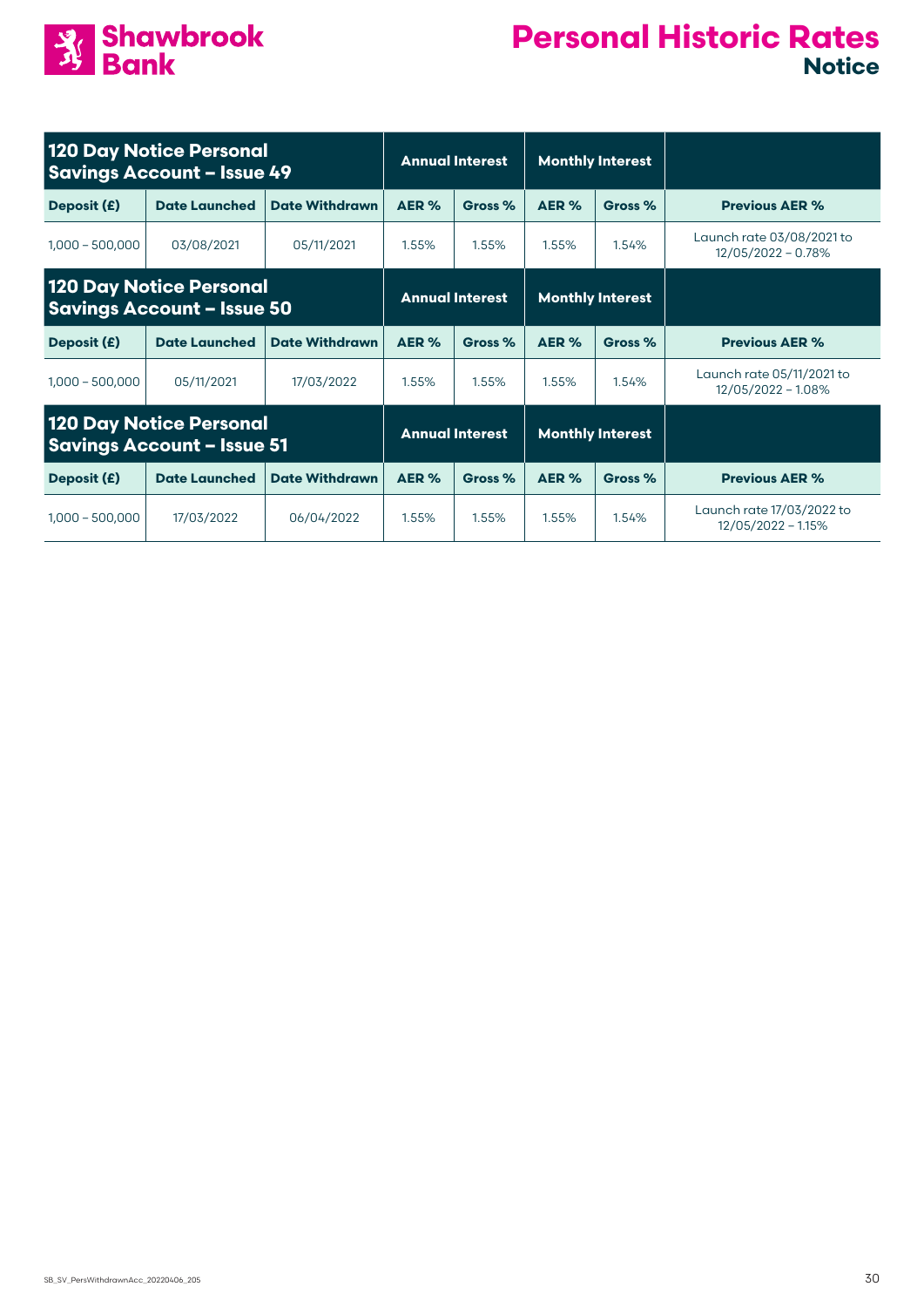

#### **Personal Historic Rates Notice Cash ISA**

| 35 Day Notice Cash ISA Account -<br><b>Issue 1</b> |                      |                        | <b>Annual Interest</b> |                         | <b>Monthly Interest</b> |         |                       |
|----------------------------------------------------|----------------------|------------------------|------------------------|-------------------------|-------------------------|---------|-----------------------|
| Deposit (£)                                        | <b>Date Launched</b> | <b>Date Withdrawn</b>  | AER%                   | Gross %                 | AER %                   | Gross % | <b>Previous AER %</b> |
| $1,000 - 250,000$                                  | 28/04/2015           | 08/09/2015             | 1.05%                  | 1.05%                   | 1.05%                   | 1.04%   | Launch rate $-1.30\%$ |
| 35 Day Notice Cash ISA Account -<br><b>Issue 2</b> |                      | <b>Annual Interest</b> |                        |                         | <b>Monthly Interest</b> |         |                       |
| Deposit (£)                                        | <b>Date Launched</b> | <b>Date Withdrawn</b>  | AER %                  | Gross %                 | AER %                   | Gross % | <b>Previous AER %</b> |
| $1,000 - 250,000$                                  | 08/09/2015           | 01/04/2016             | 1.05%                  | 1.05%                   | 1.05%                   | 1.04%   | Launch rate $-1.40\%$ |
| 35 Day Notice Cash ISA Account -<br><b>Issue 3</b> |                      | <b>Annual Interest</b> |                        | <b>Monthly Interest</b> |                         |         |                       |
| Deposit (£)                                        | <b>Date Launched</b> | <b>Date Withdrawn</b>  | AER %                  | Gross %                 | AER %                   | Gross % | <b>Previous AER %</b> |
| $1,000 - 250,000$                                  | 01/04/2016           | 12/09/2016             | 1.05%                  | 1.05%                   | 1.05%                   | 1.04%   | Launch rate $-1.15%$  |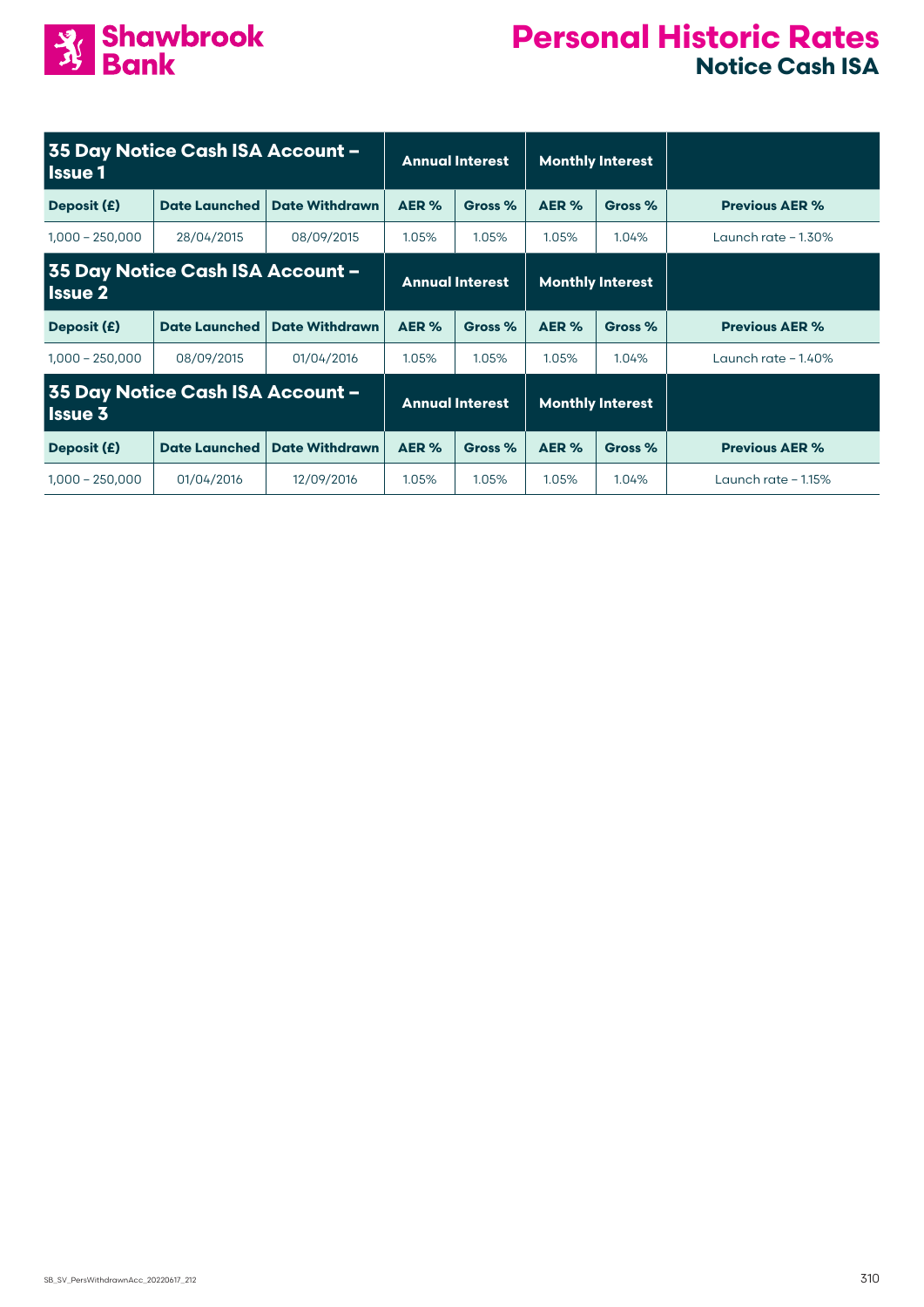

#### **Personal Historic Rates Notice Cash ISA**

| 120 Day Notice Cash ISA Account -<br><b>Issue 1</b> |                                   |                       | <b>Annual Interest</b> |                        | <b>Monthly Interest</b> |                         |                       |
|-----------------------------------------------------|-----------------------------------|-----------------------|------------------------|------------------------|-------------------------|-------------------------|-----------------------|
| Deposit (£)                                         | <b>Date Launched</b>              | <b>Date Withdrawn</b> | AER%                   | AER %<br>Gross %       |                         | Gross %                 | <b>Previous AER %</b> |
| $1,000 - 250,000$                                   | 21/02/2015                        | 27/02/2015            | 1.25%                  | 1.25%                  | 1.25%                   | 1.24%                   | Launch rate $-1.70\%$ |
| 120 Day Notice Cash ISA Account -<br><b>Issue 2</b> |                                   |                       | <b>Annual Interest</b> |                        | <b>Monthly Interest</b> |                         |                       |
| Deposit (£)                                         | <b>Date Launched</b>              | <b>Date Withdrawn</b> | AER%                   | Gross %                | AER %                   | Gross %                 | <b>Previous AER %</b> |
| $1,000 - 250,000$                                   | 27/02/2015                        | 12/03/2015            | 1.45%                  | 1.45%                  | 1.45%                   | 1.44%                   |                       |
| <b>Issue 3</b>                                      | 120 Day Notice Cash ISA Account - |                       | <b>Annual Interest</b> |                        |                         | <b>Monthly Interest</b> |                       |
| Deposit (£)                                         | <b>Date Launched</b>              | <b>Date Withdrawn</b> | AER%                   | Gross %                | AER %                   | Gross %                 | <b>Previous AER %</b> |
| $1,000 - 250,000$                                   | 12/03/2015                        | 27/03/2015            | 1.25%                  | 1.25%                  | 1.25%                   | 1.24%                   | Launch rate $-1.55\%$ |
| 120 Day Notice Cash ISA Account -<br><b>Issue 4</b> |                                   |                       |                        | <b>Annual Interest</b> |                         | <b>Monthly Interest</b> |                       |
| Deposit (£)                                         | <b>Date Launched</b>              | <b>Date Withdrawn</b> | AER %                  | Gross %                | AER %                   | Gross %                 | <b>Previous AER %</b> |
| $1,000 - 250,000$                                   | 10/04/2015                        | 28/04/2015            | 1.25%                  | 1.25%                  | 1.25%                   | 1.24%                   | Launch rate $-1.60\%$ |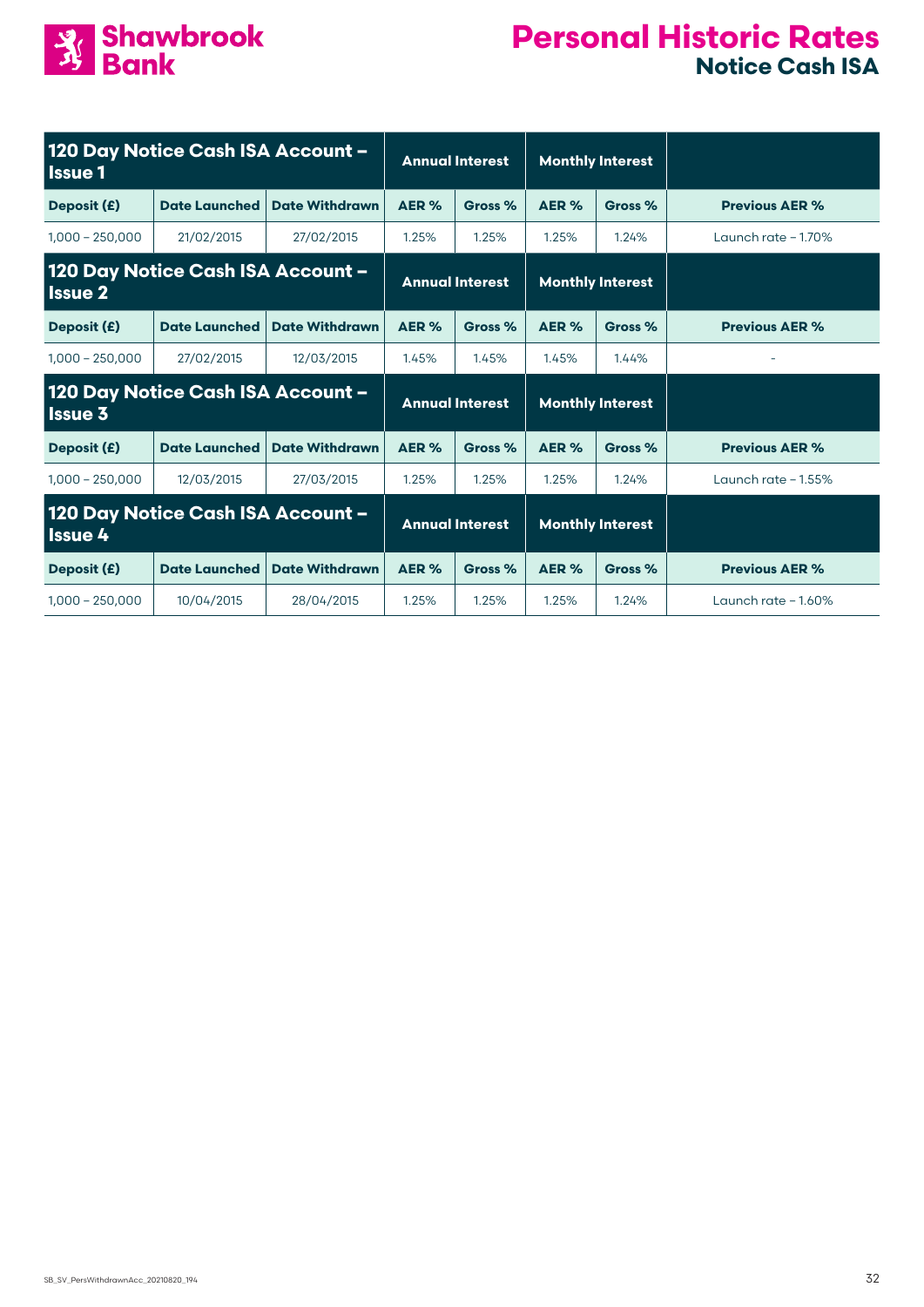

| 6 Month Fixed Rate Bond - Issue 1 |                                   |                       | <b>Annual Interest</b> |         | <b>Monthly Interest</b> |         |                       |
|-----------------------------------|-----------------------------------|-----------------------|------------------------|---------|-------------------------|---------|-----------------------|
| Deposit (£)                       | <b>Date Launched</b>              | <b>Date Withdrawn</b> | AER %                  | Gross % | AER %                   | Gross % | <b>Previous AER %</b> |
| $1,000 - 2,000,000$               | 17/03/2022                        | 05/05/2022            | 1.10%                  | 1.10%   | 1.10%                   | 1.09%   | -                     |
|                                   | 6 Month Fixed Rate Bond - Issue 2 |                       | <b>Annual Interest</b> |         | <b>Monthly Interest</b> |         |                       |
| Deposit (£)                       | <b>Date Launched</b>              | <b>Date Withdrawn</b> | AER %                  | Gross % | AER %                   | Gross % | <b>Previous AER %</b> |
| $1,000 - 2,000,000$               | 05/05/2022                        | 08/06/2022            | 2.00%                  | 2.00%   | 2.00%                   | 1.98%   | -                     |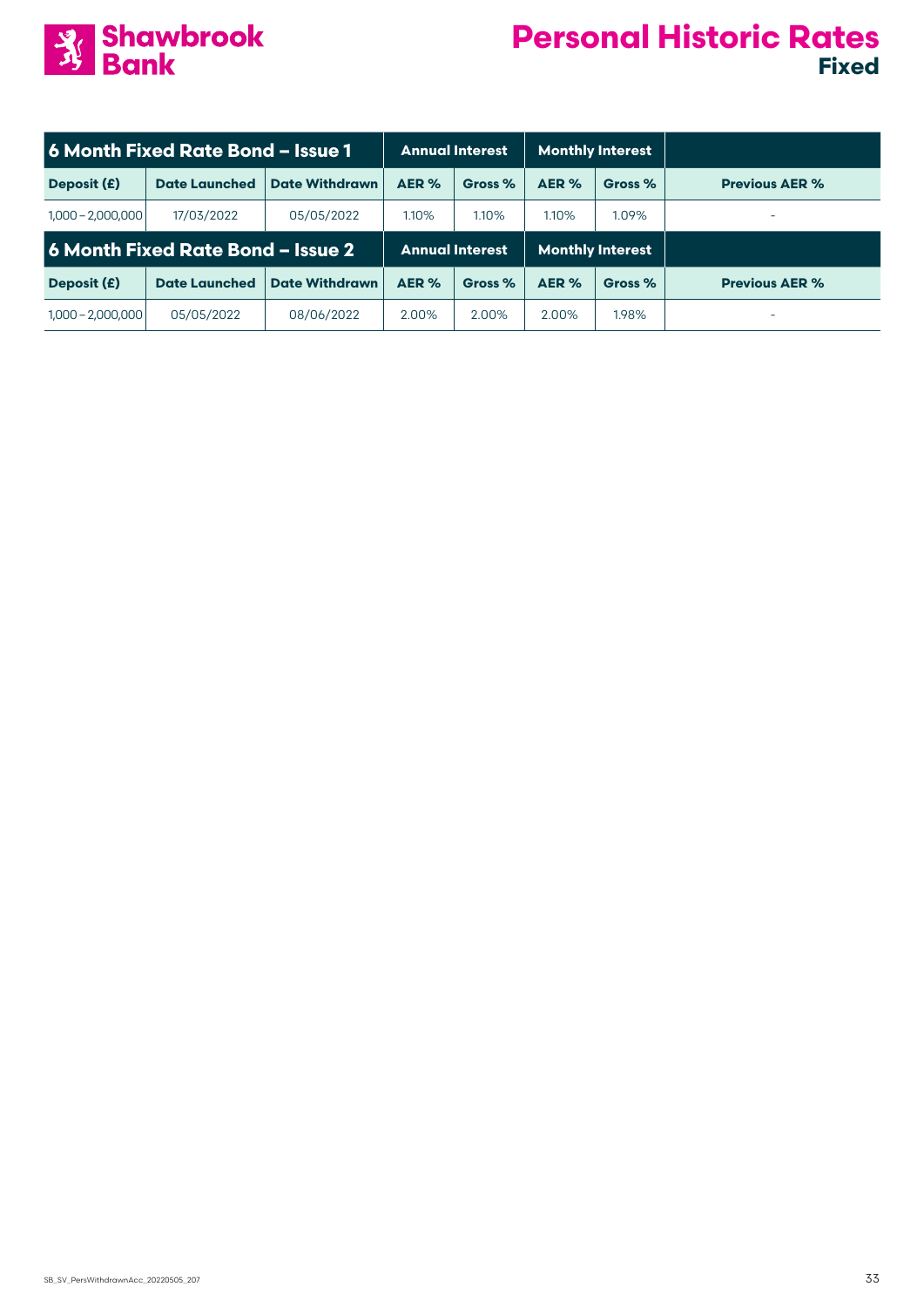

|                     | 1 year Fixed Rate Bond - Issue 64        |                       |       | <b>Annual Interest</b> |                          | <b>Monthly Interest</b>  |                       |
|---------------------|------------------------------------------|-----------------------|-------|------------------------|--------------------------|--------------------------|-----------------------|
| Deposit (£)         | <b>Date Launched</b>                     | <b>Date Withdrawn</b> | AER%  | Gross %                | AER <sub>%</sub>         | Gross %                  | <b>Previous AER %</b> |
| $1,000 - 2,000,000$ | 27/03/2020                               | 03/02/2021            | 0.65% | 0.65%                  | $\overline{\phantom{a}}$ |                          |                       |
|                     | 1 Year Fixed Rate Bond - Issue 65        |                       |       | <b>Annual Interest</b> | <b>Monthly Interest</b>  |                          |                       |
| Deposit (£)         | <b>Date Launched</b>                     | <b>Date Withdrawn</b> | AER%  | Gross %                | AER%                     | Gross %                  | <b>Previous AER %</b> |
| $1,000 - 2,000,000$ | 03/02/2021                               | 16/02/2021            | 0.59% | 0.59%                  |                          |                          |                       |
|                     | 1 Year Fixed Rate Bond - Issue 66        |                       |       | <b>Annual Interest</b> | <b>Monthly Interest</b>  |                          |                       |
| Deposit (£)         | <b>Date Launched</b>                     | <b>Date Withdrawn</b> | AER % | Gross %                | AER %                    | Gross %                  | <b>Previous AER %</b> |
| $1,000 - 2,000,000$ | 01/04/2021                               | 15/04/2021            | 0.59% | 0.59%                  |                          |                          |                       |
|                     | <b>1 Year Fixed Rate Bond - Issue 67</b> |                       |       | <b>Annual Interest</b> |                          | <b>Monthly Interest</b>  |                       |
| Deposit (£)         | <b>Date Launched</b>                     | <b>Date Withdrawn</b> | AER % | Gross %                | AER %                    | Gross %                  | <b>Previous AER %</b> |
| $1,000 - 2,000,000$ | 15/04/2021                               | 23/04/2021            | 0.60% | 0.60%                  | $\overline{\phantom{a}}$ | $\overline{\phantom{a}}$ |                       |
|                     | 1 Year Fixed Rate Bond - Issue 68        |                       |       | <b>Annual Interest</b> | <b>Monthly Interest</b>  |                          |                       |
| Deposit (£)         | <b>Date Launched</b>                     | <b>Date Withdrawn</b> | AER%  | Gross %                | AER%                     | Gross %                  | <b>Previous AER %</b> |
| $1,000 - 2,000,000$ | 23/04/2021                               | 07/05/2021            | 0.63% | 0.63%                  |                          |                          |                       |
|                     | 1 Year Fixed Rate Bond - Issue 69        |                       |       | <b>Annual Interest</b> | <b>Monthly Interest</b>  |                          |                       |
| Deposit (£)         | <b>Date Launched</b>                     | <b>Date Withdrawn</b> | AER % | Gross %                | AER%                     | Gross %                  | <b>Previous AER %</b> |
| $1,000 - 2,000,000$ | 07/05/2021                               | 18/06/2021            | 0.75% | 0.75%                  |                          |                          |                       |
|                     | 1 Year Fixed Rate Bond - Issue 70        |                       |       | <b>Annual Interest</b> |                          | <b>Monthly Interest</b>  |                       |
| Deposit (£)         | <b>Date Launched</b>                     | <b>Date Withdrawn</b> | AER%  | Gross %                | AER%                     | Gross %                  | <b>Previous AER %</b> |
| $1,000 - 2,000,000$ | 18/06/2021                               | 28/07/2021            | 1.00% | 1.00%                  | $\overline{\phantom{a}}$ |                          |                       |
|                     | 1 Year Fixed Rate Bond - Issue 71        |                       |       | <b>Annual Interest</b> |                          | <b>Monthly Interest</b>  |                       |
| Deposit (£)         | <b>Date Launched</b>                     | <b>Date Withdrawn</b> | AER%  | Gross %                | AER%                     | Gross %                  | <b>Previous AER %</b> |
| $1,000 - 2,000,000$ | 28/07/2021                               | 13/08/2021            | 1.02% | 1.02%                  |                          |                          |                       |
|                     | 1 Year Fixed Rate Bond - Issue 72        |                       |       | <b>Annual Interest</b> |                          | <b>Monthly Interest</b>  |                       |
| Deposit (£)         | <b>Date Launched</b>                     | <b>Date Withdrawn</b> | AER%  | Gross %                | AER%                     | Gross %                  | <b>Previous AER %</b> |
| $1,000 - 2,000,000$ | 13/08/2021                               | 17/03/2022            | 1.13% | 1.13%                  | 1.12%                    | 1.13%                    |                       |
|                     | 1 Year Fixed Rate Bond - Issue 73        |                       |       | <b>Annual Interest</b> |                          | <b>Monthly Interest</b>  |                       |
| Deposit (£)         | <b>Date Launched</b>                     | <b>Date Withdrawn</b> | AER%  | Gross %                | AER %                    | Gross %                  | <b>Previous AER %</b> |
| $1,000 - 2,000,000$ | 17/03/2022                               | 25/03/2022            | 1.60% | 1.60%                  | 1.59%                    | 1.60%                    |                       |
|                     | 1 Year Fixed Rate Bond - Issue 74        |                       |       | <b>Annual Interest</b> |                          | <b>Monthly Interest</b>  |                       |
| Deposit (£)         | <b>Date Launched</b>                     | <b>Date Withdrawn</b> | AER%  | Gross %                | AER%                     | Gross %                  | <b>Previous AER %</b> |
| $1,000 - 2,000,000$ | 25/03/2022                               | 19/04/2022            | 1.65% | 1.65%                  | 1.64%                    | 1.65%                    |                       |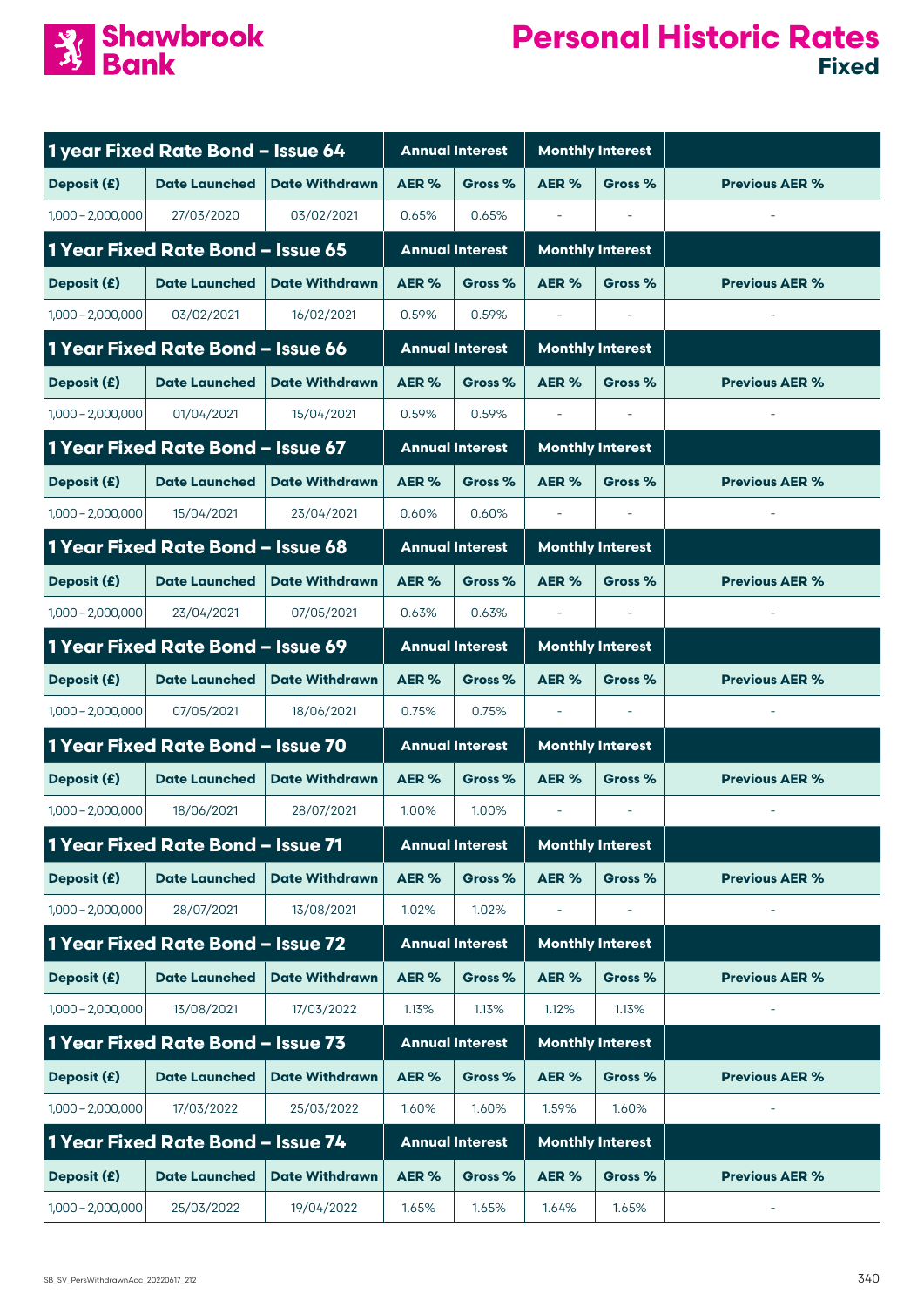

| 1 Year Fixed Rate Bond - Issue 75 |                      |                       | <b>Monthly Interest</b><br><b>Annual Interest</b> |           |       |         |                       |
|-----------------------------------|----------------------|-----------------------|---------------------------------------------------|-----------|-------|---------|-----------------------|
| Deposit (£)                       | <b>Date Launched</b> | <b>Date Withdrawn</b> | AER %                                             | Gross $%$ | AER % | Gross % | <b>Previous AER %</b> |
| $1,000 - 2,000,000$               | 19/04/2022           | 05/05/2022            | 1.96%                                             | 1,96%     | 1.94% | 1.96%   |                       |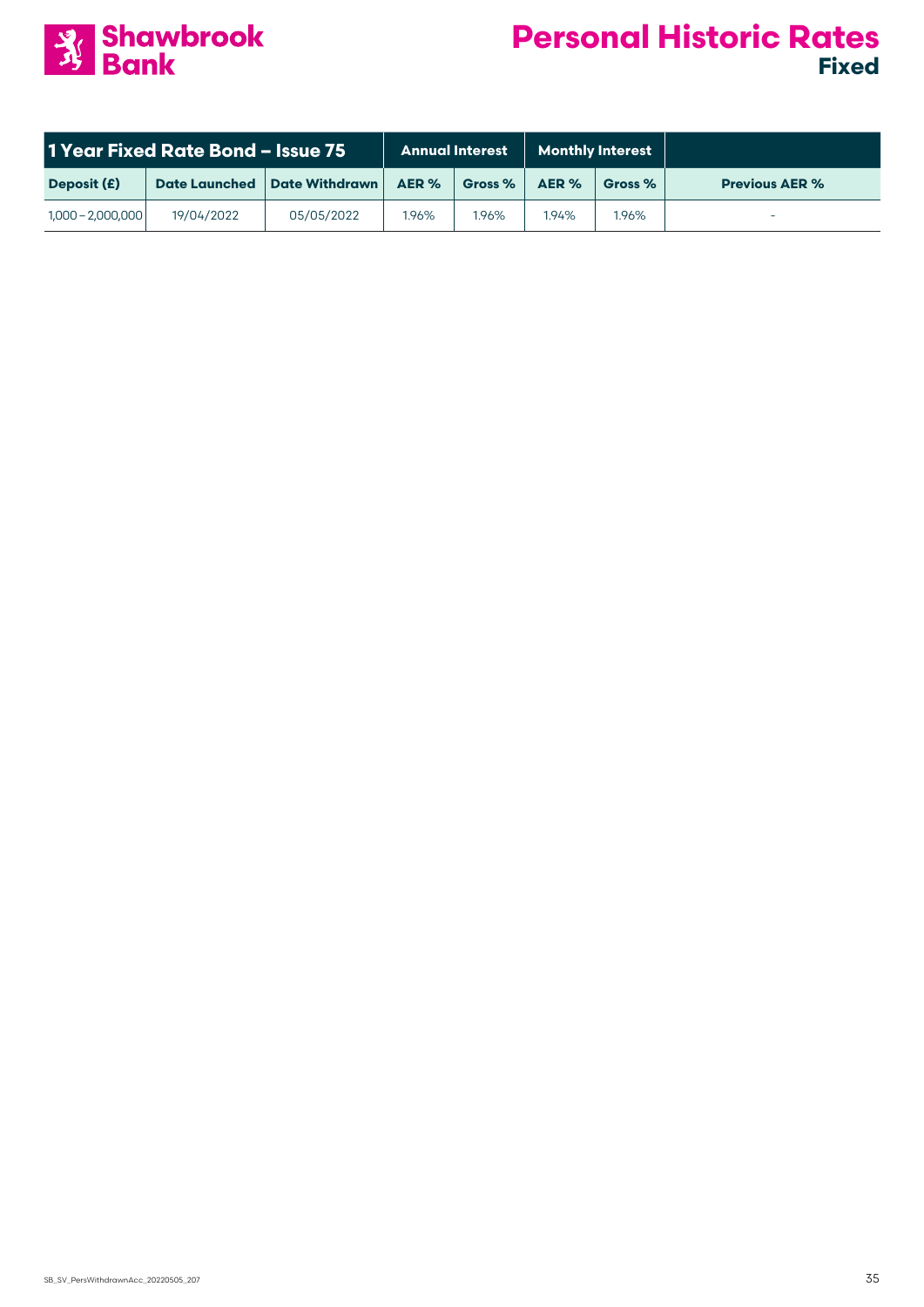

| 18 Month Fixed Rate Bond - Issue 21 |                                            |                       |                        | <b>Annual Interest</b> | <b>Monthly Interest</b> |         |                       |
|-------------------------------------|--------------------------------------------|-----------------------|------------------------|------------------------|-------------------------|---------|-----------------------|
| Deposit (£)                         | <b>Date Launched</b>                       | <b>Date Withdrawn</b> | AER%                   | Gross %                | AER %                   | Gross % | <b>Previous AER %</b> |
| $1,000 - 2,000,000$                 | 15/06/2020                                 | 14/01/2021            | 0.65%                  | 0.65%                  |                         |         |                       |
| 18 Month Fixed Rate Bond - Issue 22 |                                            |                       | <b>Annual Interest</b> |                        | <b>Monthly Interest</b> |         |                       |
| Deposit (£)                         | <b>Date Launched</b>                       | <b>Date Withdrawn</b> | AER%                   | Gross %                | AER%                    | Gross % | <b>Previous AER %</b> |
| $1,000 - 2,000,000$                 | 30/04/2021                                 | 07/05/2021            | 0.70%                  | 0.70%                  |                         |         |                       |
|                                     | 18 Month Fixed Rate Bond - Issue 23        |                       |                        | <b>Annual Interest</b> | <b>Monthly Interest</b> |         |                       |
| Deposit (£)                         | <b>Date Launched</b>                       | <b>Date Withdrawn</b> | AER %                  | Gross %                | AER %                   | Gross % | <b>Previous AER %</b> |
| $1,000 - 2,000,000$                 | 07/05/2021                                 | 18/06/2021            | 0.80%                  | 0.80%                  | $\bar{\phantom{a}}$     |         |                       |
|                                     | 18 Month Fixed Rate Bond - Issue 24        |                       |                        | <b>Annual Interest</b> | <b>Monthly Interest</b> |         |                       |
| Deposit (£)                         | <b>Date Launched</b>                       | <b>Date Withdrawn</b> | AER%                   | Gross %                | AER %                   | Gross % | <b>Previous AER %</b> |
| $1,000 - 2,000,000$                 | 18/06/2021                                 | 03/08/2021            | 1.02%                  | 1.02%                  |                         |         |                       |
|                                     | <b>18 Month Fixed Rate Bond - Issue 25</b> |                       | <b>Annual Interest</b> |                        | <b>Monthly Interest</b> |         |                       |
| Deposit (£)                         | <b>Date Launched</b>                       | <b>Date Withdrawn</b> | AER %                  | Gross %                | AER %                   | Gross % | <b>Previous AER %</b> |
| $1,000 - 2,000,000$                 | 03/08/2021                                 | 13/08/2021            | 1.06%                  | 1.06%                  | $\equiv$                |         |                       |
|                                     | 18 Month Fixed Rate Bond - Issue 26        |                       |                        | <b>Annual Interest</b> | <b>Monthly Interest</b> |         |                       |
| Deposit (£)                         | <b>Date Launched</b>                       | <b>Date Withdrawn</b> | AER%                   | Gross %                | AER %                   | Gross % | <b>Previous AER %</b> |
| $1,000 - 2,000,000$                 | 13/08/2021                                 | 17/03/2022            | 1.20%                  | 1.20%                  | 1.19%                   | 1.20%   |                       |
|                                     | 18 Month Fixed Rate Bond - Issue 27        |                       |                        | <b>Annual Interest</b> | <b>Monthly Interest</b> |         |                       |
| Deposit (£)                         | <b>Date Launched</b>                       | <b>Date Withdrawn</b> | AER%                   | Gross %                | AER%                    | Gross % | <b>Previous AER %</b> |
| $1,000 - 2,000,000$                 | 17/03/2022                                 | 19/04/2022            | 1.72%                  | 1.72%                  | 1.72%                   | 1.71%   |                       |
|                                     | 18 Month Fixed Rate Bond - Issue 28        |                       |                        | <b>Annual Interest</b> | <b>Monthly Interest</b> |         |                       |
| Deposit (£)                         | <b>Date Launched</b>                       | <b>Date Withdrawn</b> | AER %                  | Gross %                | AER%                    | Gross % | <b>Previous AER %</b> |
| $1,000 - 2,000,000$                 | 19/04/2022                                 | 05/05/2022            | 1.98%                  | 1.98%                  | 1.98%                   | 1.96%   |                       |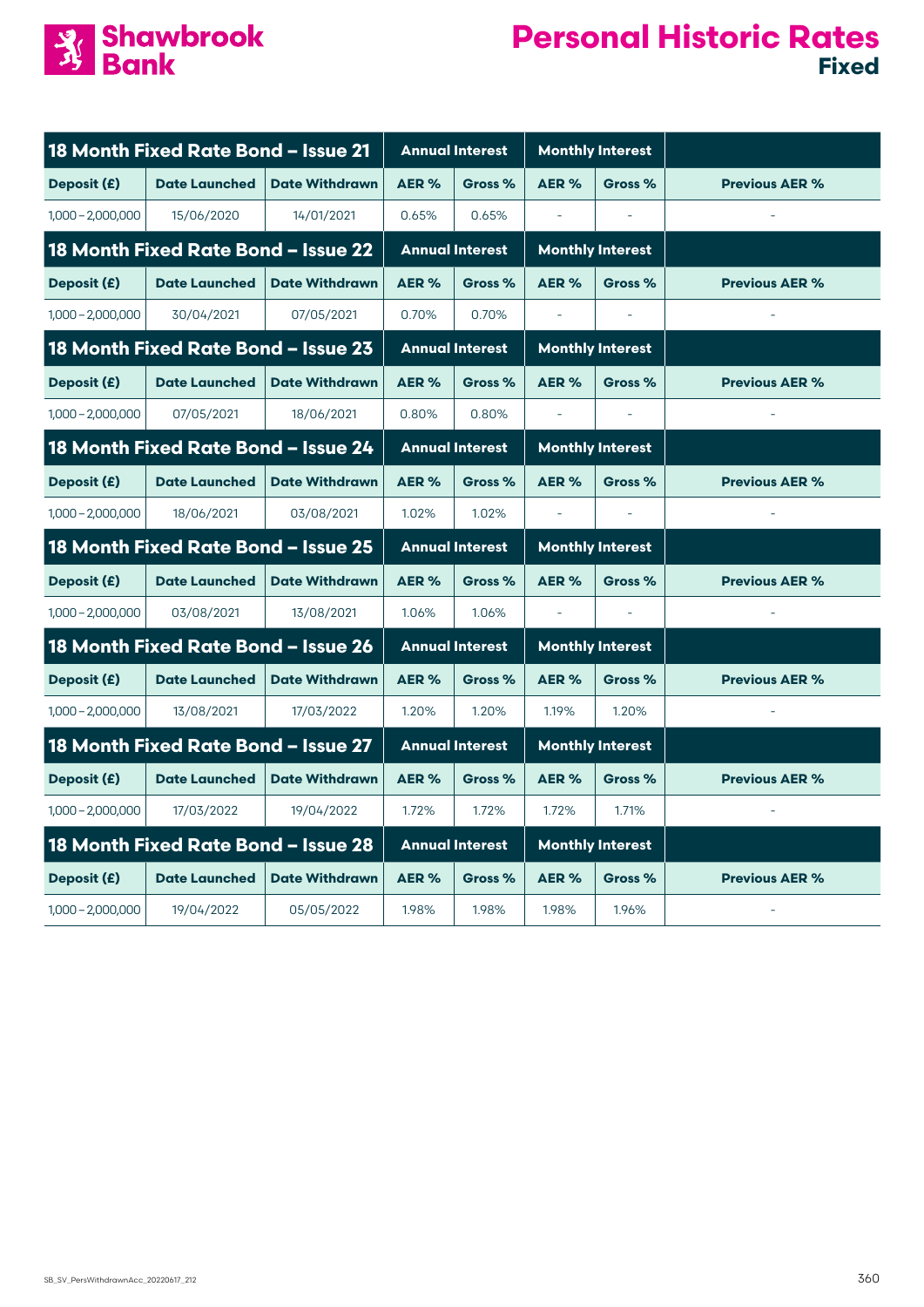

|                     | 2 Year Fixed Rate Bond - Issue 60 |                       |       | <b>Annual Interest</b> | <b>Monthly Interest</b> |                         |                       |
|---------------------|-----------------------------------|-----------------------|-------|------------------------|-------------------------|-------------------------|-----------------------|
| Deposit (£)         | <b>Date Launched</b>              | <b>Date Withdrawn</b> | AER%  | Gross %                | AER %                   | Gross %                 | <b>Previous AER %</b> |
| $1,000 - 2,000,000$ | 10/09/2019                        | 20/03/2020            | 1.64% | 1.64%                  | 1.64%                   | 1.63%                   |                       |
|                     | 2 Year Fixed Rate Bond - Issue 61 |                       |       | <b>Annual Interest</b> |                         | <b>Monthly Interest</b> |                       |
| Deposit (£)         | <b>Date Launched</b>              | <b>Date Withdrawn</b> | AER%  | Gross %                | AER %                   | Gross %                 | <b>Previous AER %</b> |
| $1,000 - 2,000,000$ | 20/03/2020                        | 20/05/2020            | 1.56% | 1.56%                  | 1.56%                   | 1.55%                   |                       |
|                     | 2 Year Fixed Rate Bond - Issue 62 |                       |       | <b>Annual Interest</b> |                         | <b>Monthly Interest</b> |                       |
| Deposit (£)         | <b>Date Launched</b>              | <b>Date Withdrawn</b> | AER%  | Gross %                | AER%                    | Gross %                 | <b>Previous AER %</b> |
| $1,000 - 2,000,000$ | 20/05/2020                        | 15/06/2020            | 1.25% | 1.25%                  | 1.25%                   | 1.24%                   |                       |
|                     | 2 Year Fixed Rate Bond - Issue 63 |                       |       | <b>Annual Interest</b> |                         | <b>Monthly Interest</b> |                       |
| Deposit (£)         | <b>Date Launched</b>              | <b>Date Withdrawn</b> | AER%  | Gross %                | AER%                    | Gross %                 | <b>Previous AER %</b> |
| $1,000 - 2,000,000$ | 15/06/2020                        | 18/12/2020            | 0.85% | 0.85%                  | 0.85%                   | 0.85%                   |                       |
|                     | 2 Year Fixed Rate Bond - Issue 64 |                       |       | <b>Annual Interest</b> |                         | <b>Monthly Interest</b> |                       |
| Deposit (£)         | <b>Date Launched</b>              | <b>Date Withdrawn</b> | AER%  | Gross %                | AER%                    | Gross %                 | <b>Previous AER %</b> |
| $1,000 - 2,000,000$ | 18/12/2020                        | 14/01/2021            | 0.80% | 0.80%                  | 0.80%                   | 0.80%                   |                       |
|                     | 2 Year Fixed Rate Bond - Issue 65 |                       |       | <b>Annual Interest</b> |                         | <b>Monthly Interest</b> |                       |
| Deposit (£)         | <b>Date Launched</b>              | <b>Date Withdrawn</b> | AER%  | Gross %                | AER%                    | Gross %                 | <b>Previous AER %</b> |
| $1,000 - 2,000,000$ | 14/01/2021                        | 03/02/2021            | 0.82% | 0.82%                  | 0.82%                   | 0.82%                   |                       |
|                     | 2 Year Fixed Rate Bond - Issue 66 |                       |       | <b>Annual Interest</b> |                         | <b>Monthly Interest</b> |                       |
| Deposit (£)         | <b>Date Launched</b>              | <b>Date Withdrawn</b> | AER%  | Gross %                | AER%                    | Gross %                 | <b>Previous AER %</b> |
| $1,000 - 2,000,000$ | 03/02/2021                        | 05/03/2021            | 0.70% | 0.70%                  | 0.70%                   | 0.70%                   |                       |
|                     | 2 Year Fixed Rate Bond - Issue 67 |                       |       | <b>Annual Interest</b> |                         | <b>Monthly Interest</b> |                       |
| Deposit (£)         | <b>Date Launched</b>              | <b>Date Withdrawn</b> | AER%  | Gross %                | AER%                    | Gross %                 | <b>Previous AER %</b> |
| $1,000 - 2,000,000$ | 05/03/2021                        | 15/04/2021            | 0.60% | 0.60%                  | 0.60%                   | 0.60%                   |                       |
|                     | 2 Year Fixed Rate Bond - Issue 68 |                       |       | <b>Annual Interest</b> |                         | <b>Monthly Interest</b> |                       |
| Deposit (£)         | <b>Date Launched</b>              | <b>Date Withdrawn</b> | AER%  | Gross %                | AER%                    | Gross %                 | <b>Previous AER %</b> |
| $1,000 - 2,000,000$ | 15/04/2021                        | 07/05/2021            | 0.76% | 0.76%                  | 0.76%                   | 0.76%                   |                       |
|                     | 2 Year Fixed Rate Bond - Issue 69 |                       |       | <b>Annual Interest</b> |                         | <b>Monthly Interest</b> |                       |
| Deposit (£)         | <b>Date Launched</b>              | <b>Date Withdrawn</b> | AER%  | Gross %                | AER%                    | Gross %                 | <b>Previous AER %</b> |
| $1,000 - 2,000,000$ | 07/05/2021                        | 21/05/2021            | 0.82% | 0.82%                  | 0.82%                   | 0.82%                   |                       |
|                     | 2 Year Fixed Rate Bond - Issue 70 |                       |       | <b>Annual Interest</b> |                         | <b>Monthly Interest</b> |                       |
| Deposit (£)         | <b>Date Launched</b>              | <b>Date Withdrawn</b> | AER%  | Gross %                | AER%                    | Gross %                 | <b>Previous AER %</b> |
| $1,000 - 2,000,000$ | 21/05/2021                        | 18/06/2021            | 0.95% | 0.95%                  | 0.95%                   | 0.95%                   |                       |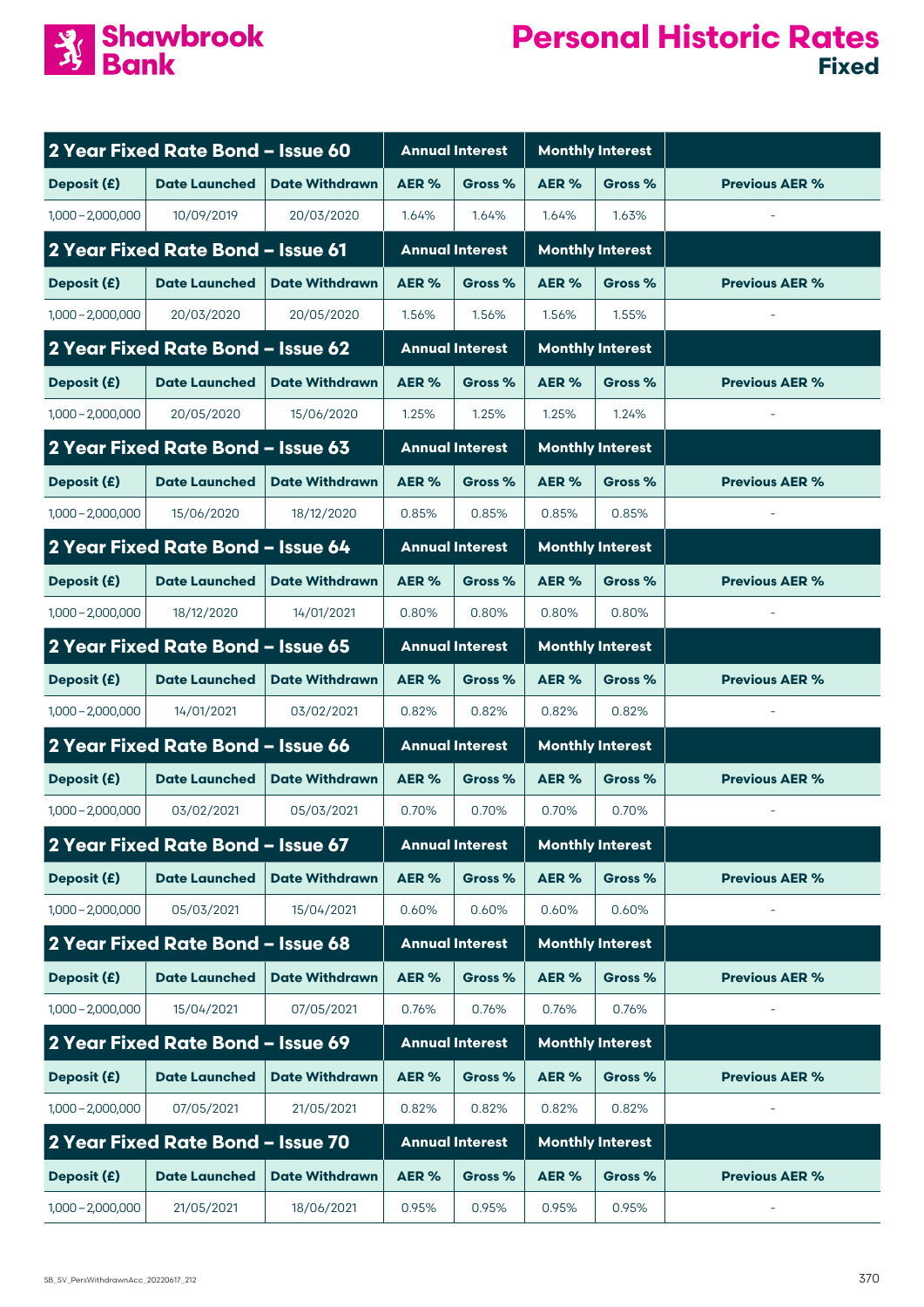

| 2 Year Fixed Rate Bond - Issue 71 |                                   |                       | <b>Annual Interest</b> |                        |                         | <b>Monthly Interest</b> |                       |
|-----------------------------------|-----------------------------------|-----------------------|------------------------|------------------------|-------------------------|-------------------------|-----------------------|
| Deposit (£)                       | <b>Date Launched</b>              | <b>Date Withdrawn</b> | AER %                  | Gross %                | AER %                   | Gross %                 | <b>Previous AER %</b> |
| $1,000 - 2,000,000$               | 18/06/2021                        | 03/08/2021            | 1.05%                  | 1.05%                  | 1.05%                   | 1.04%                   |                       |
|                                   | 2 Year Fixed Rate Bond - Issue 72 |                       | <b>Annual Interest</b> |                        | <b>Monthly Interest</b> |                         |                       |
| Deposit (£)                       | <b>Date Launched</b>              | <b>Date Withdrawn</b> | AER%                   | Gross %                | AER %                   | Gross %                 | <b>Previous AER %</b> |
| $1,000 - 2,000,000$               | 03/08/2021                        | 13/08/2021            | 1.23%                  | 1.23%                  | 1.23%                   | 1.22%                   |                       |
|                                   | 2 Year Fixed Rate Bond - Issue 73 |                       |                        | <b>Annual Interest</b> |                         | <b>Monthly Interest</b> |                       |
| Deposit (£)                       | <b>Date Launched</b>              | <b>Date Withdrawn</b> | AER%                   | Gross %                | AER%                    | Gross %                 | <b>Previous AER %</b> |
| $1,000 - 2,000,000$               | 13/08/2021                        | 17/03/2022            | 1.32%                  | 1.32%                  | 1.32%                   | 1.31%                   |                       |
|                                   | 2 Year Fixed Rate Bond - Issue 74 |                       |                        | <b>Annual Interest</b> |                         | <b>Monthly Interest</b> |                       |
| Deposit (£)                       | <b>Date Launched</b>              | <b>Date Withdrawn</b> | AER %                  | Gross %                | AER %                   | Gross %                 | <b>Previous AER %</b> |
| $1,000 - 2,000,000$               | 17/03/2022                        | 19/04/2022            | 1.83%                  | 1.83%                  | 1.83%                   | 1.81%                   |                       |
|                                   | 2 Year Fixed Rate Bond - Issue 75 |                       |                        | <b>Annual Interest</b> |                         | <b>Monthly Interest</b> |                       |
| Deposit (£)                       | <b>Date Launched</b>              | <b>Date Withdrawn</b> | AER %                  | Gross %                | AER %                   | Gross %                 | <b>Previous AER %</b> |
| $1,000 - 2,000,000$               | 17/03/2022                        | 19/04/2022            | 2.00%                  | 2.00%                  | 2.00%                   | 1.98%                   |                       |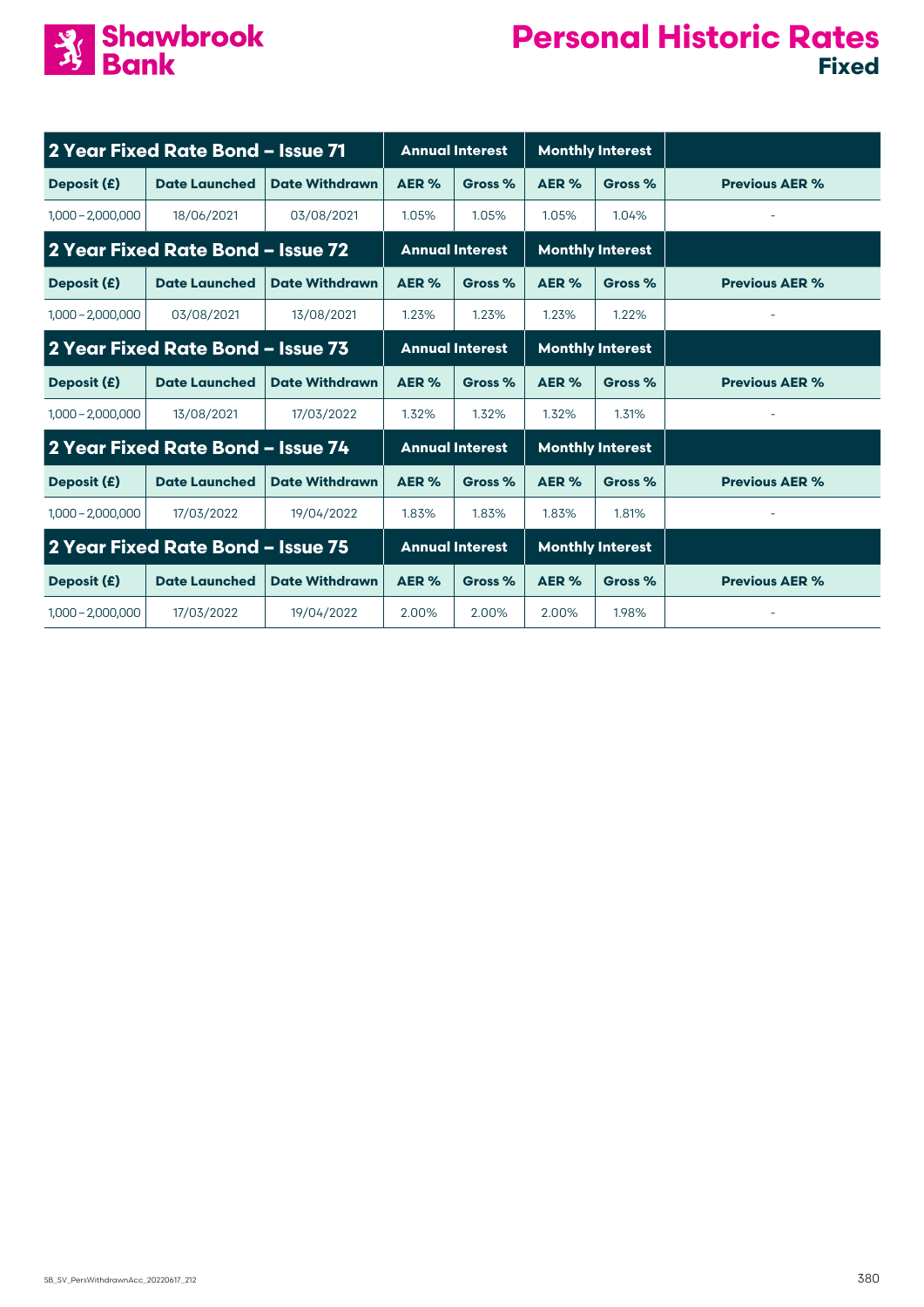

|                     | 3 Year Fixed Rate Bond - Issue 43        |                       |       | <b>Annual Interest</b> |                          | <b>Monthly Interest</b> |                       |
|---------------------|------------------------------------------|-----------------------|-------|------------------------|--------------------------|-------------------------|-----------------------|
| Deposit (£)         | <b>Date Launched</b>                     | <b>Date Withdrawn</b> | AER%  | Gross %                | AER%                     | Gross %                 | <b>Previous AER %</b> |
| $1,000 - 2,000,000$ | 30/10/2018                               | 16/04/2019            | 2.15% | 2.15%                  | $\overline{\phantom{a}}$ |                         |                       |
|                     | 3 Year Fixed Rate Bond - Issue 44        |                       |       | <b>Annual Interest</b> |                          | <b>Monthly Interest</b> |                       |
| Deposit (£)         | <b>Date Launched</b>                     | <b>Date Withdrawn</b> | AER%  | Gross %                | AER%                     | Gross %                 | <b>Previous AER %</b> |
| $1,000 - 2,000,000$ | 16/04/2019                               | 16/07/2019            | 2.00% | 2.00%                  | 2.00%                    | 1.98%                   |                       |
|                     | 3 Year Fixed Rate Bond - Issue 45        |                       |       | <b>Annual Interest</b> |                          | <b>Monthly Interest</b> |                       |
| Deposit (£)         | <b>Date Launched</b>                     | <b>Date Withdrawn</b> | AER%  | Gross %                | AER%                     | Gross %                 | <b>Previous AER %</b> |
| $1,000 - 2,000,000$ | 16/07/2019                               | 30/07/2019            | 2.15% | 2.15%                  | 2.15%                    | 2.13%                   |                       |
|                     | 3 Year Fixed Rate Bond - Issue 46        |                       |       | <b>Annual Interest</b> |                          | <b>Monthly Interest</b> |                       |
| Deposit (£)         | <b>Date Launched</b>                     | <b>Date Withdrawn</b> | AER % | Gross %                | AER%                     | Gross %                 | <b>Previous AER %</b> |
| $1,000 - 2,000,000$ | 30/07/2019                               | 13/08/2019            | 1.81% | 1.81%                  | 1.81%                    | 1.80%                   |                       |
|                     | 3 Year Fixed Rate Bond - Issue 47        |                       |       | <b>Annual Interest</b> |                          | <b>Monthly Interest</b> |                       |
| Deposit (£)         | <b>Date Launched</b>                     | <b>Date Withdrawn</b> | AER%  | Gross %                | AER%                     | Gross %                 | <b>Previous AER %</b> |
| $1,000 - 2,000,000$ | 13/08/2019                               | 10/09/2019            | 1.77% | 1.77%                  | 1.77%                    | 1.76%                   |                       |
|                     | 3 Year Fixed Rate Bond - Issue 48        |                       |       | <b>Annual Interest</b> |                          | <b>Monthly Interest</b> |                       |
| Deposit (£)         | <b>Date Launched</b>                     | <b>Date Withdrawn</b> | AER%  | Gross %                | AER%                     | Gross %                 | <b>Previous AER %</b> |
| $1,000 - 2,000,000$ | 10/09/2019                               | 20/05/2020            | 1.68% | 1.68%                  | 1.68%                    | 1.67%                   |                       |
|                     | 3 Year Fixed Rate Bond - Issue 49        |                       |       | <b>Annual Interest</b> |                          | <b>Monthly Interest</b> |                       |
| Deposit (£)         | <b>Date Launched</b>                     | <b>Date Withdrawn</b> | AER % | Gross %                | AER%                     | Gross %                 | <b>Previous AER %</b> |
| $1,000 - 2,000,000$ | 20/05/2020                               | 15/06/2020            | 1.30% | 1.30%                  | 1.30%                    | 1.29%                   |                       |
|                     | 3 Year Fixed Rate Bond - Issue 50        |                       |       | <b>Annual Interest</b> |                          | <b>Monthly Interest</b> |                       |
| Deposit (£)         | <b>Date Launched</b>                     | <b>Date Withdrawn</b> | AER % | Gross %                | AER %                    | Gross %                 | <b>Previous AER %</b> |
| $1,000 - 2,000,000$ | 15/06/2020                               | 03/02/2021            | 0.90% | 0.90%                  | 0.90%                    | 0.90%                   |                       |
|                     | <b>3 Year Fixed Rate Bond - Issue 51</b> |                       |       | <b>Annual Interest</b> |                          | <b>Monthly Interest</b> |                       |
| Deposit (£)         | <b>Date Launched</b>                     | <b>Date Withdrawn</b> | AER%  | Gross %                | AER %                    | Gross %                 | <b>Previous AER %</b> |
| $1,000 - 2,000,000$ | 03/02/2021                               | 23/04/2021            | 0.85% | 0.85%                  | 0.85%                    | 0.85%                   |                       |
|                     | 3 Year Fixed Rate Bond - Issue 52        |                       |       | <b>Annual Interest</b> |                          | <b>Monthly Interest</b> |                       |
| Deposit (£)         | <b>Date Launched</b>                     | <b>Date Withdrawn</b> | AER%  | Gross %                | AER %                    | Gross %                 | <b>Previous AER %</b> |
| $1,000 - 2,000,000$ | 23/04/2021                               | 21/05/2021            | 0.96% | 0.96%                  | 0.96%                    | 0.96%                   |                       |
|                     | 3 Year Fixed Rate Bond - Issue 53        |                       |       | <b>Annual Interest</b> |                          | <b>Monthly Interest</b> |                       |
| Deposit (£)         | <b>Date Launched</b>                     | <b>Date Withdrawn</b> | AER%  | Gross %                | AER%                     | Gross %                 | <b>Previous AER %</b> |
| $1,000 - 2,000,000$ | 21/05/2021                               | 18/06/2021            | 1.03% | 1.03%                  | 1.03%                    | 1.03%                   |                       |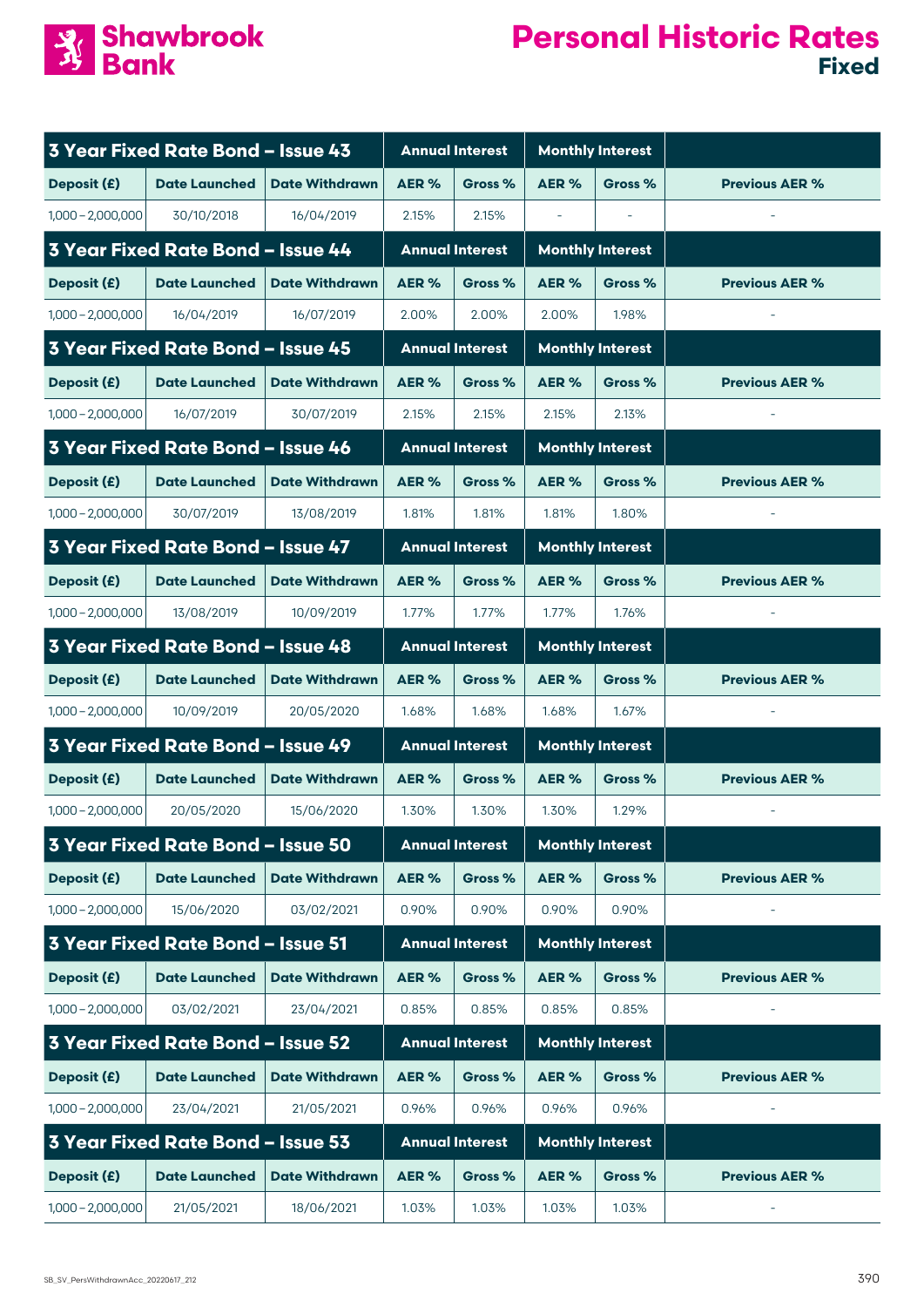

| <b>3 Year Fixed Rate Bond - Issue 54</b> |                                          |                       |                        | <b>Annual Interest</b> |                         | <b>Monthly Interest</b> |                       |
|------------------------------------------|------------------------------------------|-----------------------|------------------------|------------------------|-------------------------|-------------------------|-----------------------|
| Deposit (£)                              | <b>Date Launched</b>                     | <b>Date Withdrawn</b> | AER%                   | Gross %                | AER%                    | Gross %                 | <b>Previous AER %</b> |
| $1,000 - 2,000,000$                      | 18/06/2021                               | 03/08/2021            | 1.10%                  | 1.10%                  | 1.10%                   | 1.09%                   |                       |
|                                          | 3 Year Fixed Rate Bond - Issue 55        |                       | <b>Annual Interest</b> |                        | <b>Monthly Interest</b> |                         |                       |
| Deposit (£)                              | <b>Date Launched</b>                     | <b>Date Withdrawn</b> | AER%                   | Gross %                | AER %                   | Gross %                 | <b>Previous AER %</b> |
| $1,000 - 2,000,000$                      | 03/08/2021                               | 13/08/2021            | 1.30%                  | 1.30%                  | 1.30%                   | 1.29%                   |                       |
|                                          | 3 Year Fixed Rate Bond - Issue 56        |                       |                        | <b>Annual Interest</b> |                         | <b>Monthly Interest</b> |                       |
| Deposit (£)                              | <b>Date Launched</b>                     | <b>Date Withdrawn</b> | AER%                   | Gross %                | AER%                    | Gross %                 | <b>Previous AER %</b> |
| $1,000 - 2,000,000$                      | 13/08/2021                               | 17/03/2022            | 1.33%                  | 1.33%                  | 1.32%                   | 1.33%                   |                       |
|                                          | <b>3 Year Fixed Rate Bond - Issue 57</b> |                       |                        | <b>Annual Interest</b> |                         | <b>Monthly Interest</b> |                       |
| Deposit (£)                              | <b>Date Launched</b>                     | <b>Date Withdrawn</b> | AER %                  | Gross %                | AER %                   | Gross %                 | <b>Previous AER %</b> |
| $1,000 - 2,000,000$                      | 17/03/2022                               | 19/04/2022            | 1.90%                  | 1.90%                  | 1.88%                   | 1.90%                   |                       |
|                                          | 3 Year Fixed Rate Bond - Issue 58        |                       |                        | <b>Annual Interest</b> |                         | <b>Monthly Interest</b> |                       |
| Deposit (£)                              | <b>Date Launched</b>                     | <b>Date Withdrawn</b> | AER %                  | Gross %                | AER %                   | Gross %                 | <b>Previous AER %</b> |
| $1,000 - 2,000,000$                      | 19/04/2022                               | 05/05/2022            | 2.02%                  | 2.02%                  | 2.02%                   | 2.00%                   |                       |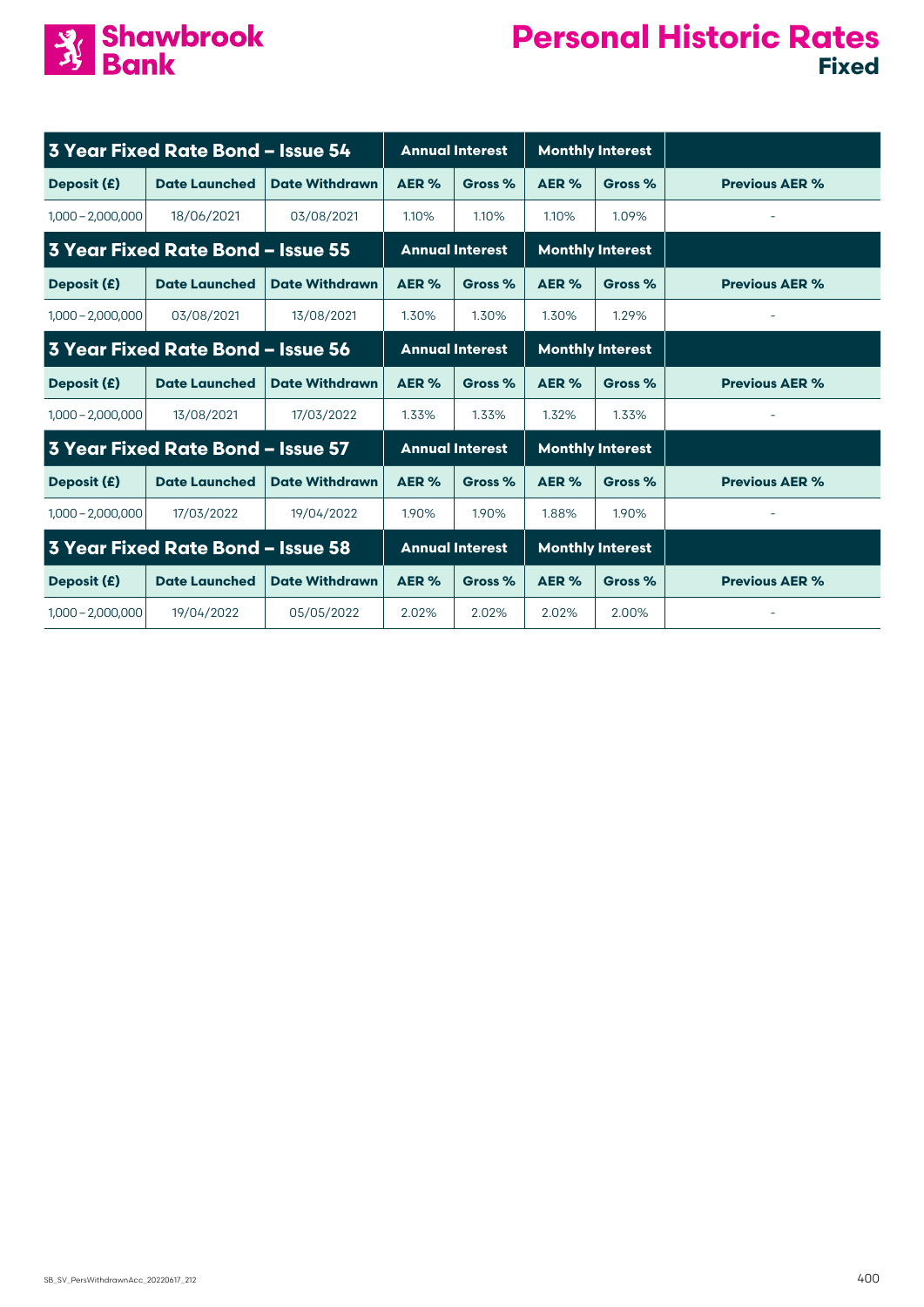

|                     | 5 Year Fixed Rate Bond - Issue 24 |                       |       | <b>Annual Interest</b> |                          | <b>Monthly Interest</b>  |                       |
|---------------------|-----------------------------------|-----------------------|-------|------------------------|--------------------------|--------------------------|-----------------------|
| Deposit (£)         | <b>Date Launched</b>              | <b>Date Withdrawn</b> | AER%  | Gross %                | AER%                     | Gross %                  | <b>Previous AER %</b> |
| $5,000 - 2,000,000$ | 13/09/2016                        | 31/03/2017            | 1.85% | 1.85%                  | $\overline{\phantom{a}}$ | $\overline{\phantom{a}}$ |                       |
|                     | 5 Year Fixed Rate Bond - Issue 25 |                       |       | <b>Annual Interest</b> |                          | <b>Monthly Interest</b>  |                       |
| Deposit (£)         | <b>Date Launched</b>              | <b>Date Withdrawn</b> | AER % | Gross %                | AER %                    | Gross %                  | <b>Previous AER %</b> |
| $5,000 - 2,000,000$ | 31/03/2017                        | 12/04/2017            | 2.20% | 2.20%                  |                          |                          |                       |
|                     | 5 Year Fixed Rate Bond - Issue 26 |                       |       | <b>Annual Interest</b> |                          | <b>Monthly Interest</b>  |                       |
| Deposit (£)         | <b>Date Launched</b>              | <b>Date Withdrawn</b> | AER % | Gross %                | AER%                     | Gross %                  | <b>Previous AER %</b> |
| $5,000 - 2,000,000$ | 12/04/2017                        | 23/06/2017            | 2.05% | 2.05%                  | $\overline{\phantom{a}}$ |                          |                       |
|                     | 5 Year Fixed Rate Bond - Issue 27 |                       |       | <b>Annual Interest</b> |                          | <b>Monthly Interest</b>  |                       |
| Deposit (£)         | <b>Date Launched</b>              | <b>Date Withdrawn</b> | AER % | Gross %                | AER%                     | Gross %                  | <b>Previous AER %</b> |
| $5,000 - 2,000,000$ | 23/06/2017                        | 10/04/2018            | 2.25% | 2.25%                  | $\overline{\phantom{a}}$ | $\overline{\phantom{a}}$ |                       |
|                     | 5 Year Fixed Rate Bond - Issue 28 |                       |       | <b>Annual Interest</b> |                          | <b>Monthly Interest</b>  |                       |
| Deposit (£)         | <b>Date Launched</b>              | <b>Date Withdrawn</b> | AER%  | Gross %                | AER%                     | Gross %                  | <b>Previous AER %</b> |
| $5,000 - 2,000,000$ | 10/04/2018                        | 16/04/2019            | 2.35% | 2.35%                  |                          |                          |                       |
|                     | 5 Year Fixed Rate Bond - Issue 29 |                       |       | <b>Annual Interest</b> |                          | <b>Monthly Interest</b>  |                       |
| Deposit (£)         | <b>Date Launched</b>              | <b>Date Withdrawn</b> | AER % | Gross %                | AER%                     | Gross %                  | <b>Previous AER %</b> |
| $1,000 - 2,000,000$ | 16/04/2019                        | 10/09/2019            | 2.35% | 2.35%                  | 2.36%                    | 2.33%                    |                       |
|                     | 5 Year Fixed Rate Bond - Issue 30 |                       |       | <b>Annual Interest</b> |                          | <b>Monthly Interest</b>  |                       |
| Deposit (£)         | <b>Date Launched</b>              | <b>Date Withdrawn</b> | AER % | Gross %                | AER%                     | Gross %                  | <b>Previous AER %</b> |
| $1,000 - 2,000,000$ | 10/09/2019                        | 08/10/2019            | 2.00% | 2.00%                  | 2.00%                    | 1.98%                    |                       |
|                     | 5 Year Fixed Rate Bond - Issue 31 |                       |       | <b>Annual Interest</b> |                          | <b>Monthly Interest</b>  |                       |
| Deposit (£)         | <b>Date Launched</b>              | <b>Date Withdrawn</b> | AER % | Gross %                | AER%                     | Gross %                  | <b>Previous AER %</b> |
| $1,000 - 2,000,000$ | 08/10/2019                        | 20/05/2020            | 1.72% | 1.72%                  | 1.72%                    | 1.71%                    |                       |
|                     | 5 Year Fixed Rate Bond - Issue 32 |                       |       | <b>Annual Interest</b> |                          | <b>Monthly Interest</b>  |                       |
| Deposit (£)         | <b>Date Launched</b>              | <b>Date Withdrawn</b> | AER%  | Gross %                | AER%                     | Gross %                  | <b>Previous AER %</b> |
| $1,000 - 2,000,000$ | 20/05/2020                        | 15/06/2020            | 1.35% | 1.35%                  | 1.35%                    | 1.34%                    |                       |
|                     | 5 Year Fixed Rate Bond - Issue 33 |                       |       | <b>Annual Interest</b> |                          | <b>Monthly Interest</b>  |                       |
| Deposit (£)         | <b>Date Launched</b>              | <b>Date Withdrawn</b> | AER%  | Gross %                | AER%                     | Gross %                  | <b>Previous AER %</b> |
| $1,000 - 2,000,000$ | 15/06/2020                        | 09/04/2021            | 1.25% | 1.25%                  | 1.25%                    | 1.24%                    |                       |
|                     | 5 Year Fixed Rate Bond - Issue 34 |                       |       | <b>Annual Interest</b> |                          | <b>Monthly Interest</b>  |                       |
| Deposit (£)         | <b>Date Launched</b>              | <b>Date Withdrawn</b> | AER%  | Gross %                | AER%                     | Gross %                  | <b>Previous AER %</b> |
| $1,000 - 2,000,000$ | 09/04/2021                        | 21/05/2021            | 1.31% | 1.31%                  | 1.31%                    | 1.30%                    |                       |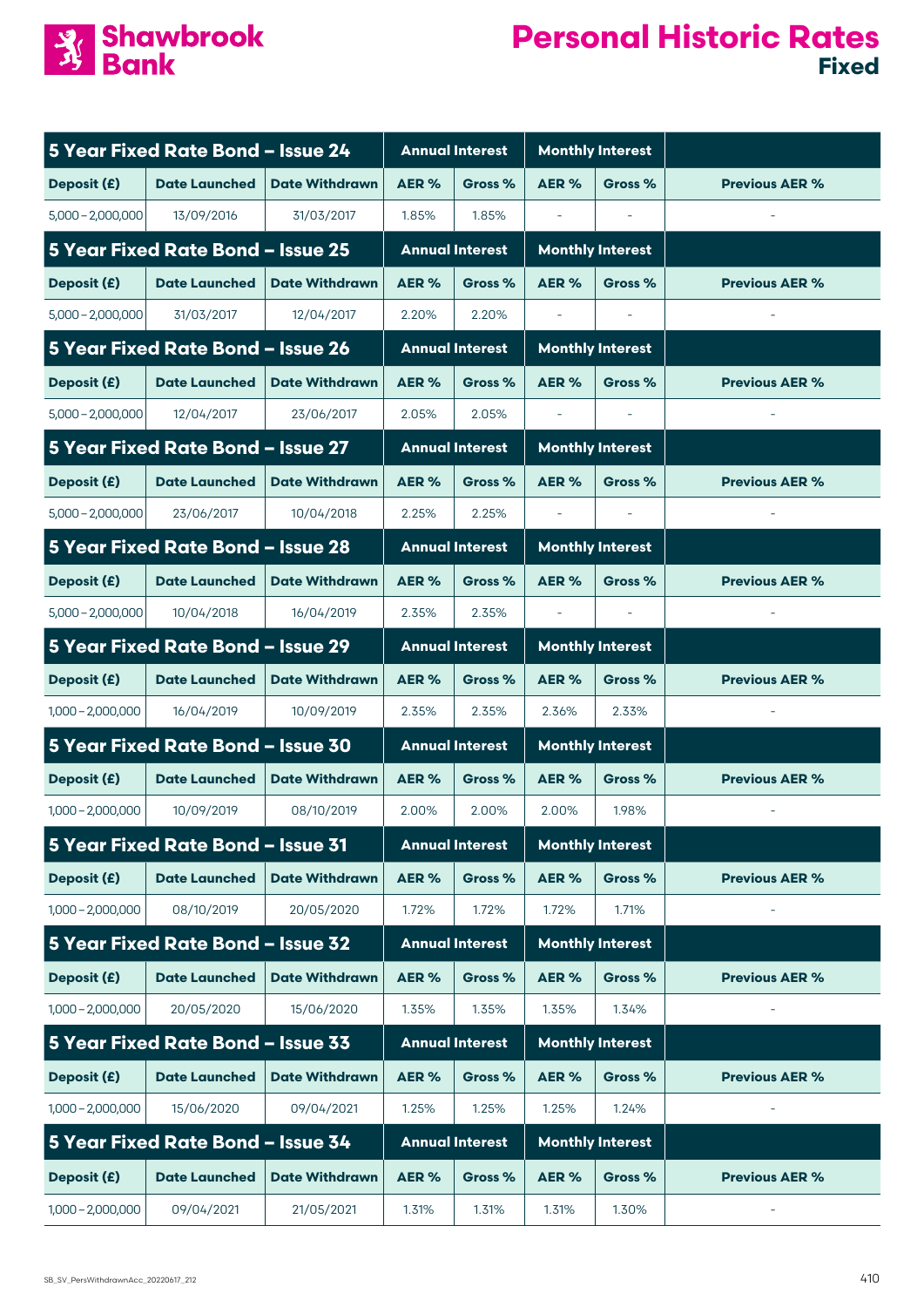

|                     | 5 Year Fixed Rate Bond - Issue 35 |                       |                        | <b>Annual Interest</b> |       | <b>Monthly Interest</b> |                       |
|---------------------|-----------------------------------|-----------------------|------------------------|------------------------|-------|-------------------------|-----------------------|
| Deposit (£)         | <b>Date Launched</b>              | <b>Date Withdrawn</b> | AER %                  | Gross %                | AER % | Gross %                 | <b>Previous AER %</b> |
| $1,000 - 2,000,000$ | 21/05/2021                        | 10/06/2021            | 1.40%                  | 1.40%                  | 1.40% | 1.39%                   |                       |
|                     | 5 Year Fixed Rate Bond - Issue 36 |                       | <b>Annual Interest</b> |                        |       | <b>Monthly Interest</b> |                       |
| Deposit (£)         | <b>Date Launched</b>              | <b>Date Withdrawn</b> | AER %                  | Gross %                | AER % | Gross %                 | <b>Previous AER %</b> |
| $1,000 - 2,000,000$ | 10/06/2021                        | 18/06/2021            | 1.46%                  | 1.46%                  | 1.46% | 1.45%                   |                       |
|                     | 5 Year Fixed Rate Bond - Issue 37 |                       |                        | <b>Annual Interest</b> |       | <b>Monthly Interest</b> |                       |
| Deposit (£)         | <b>Date Launched</b>              | <b>Date Withdrawn</b> | AER %                  | Gross %                | AER % | Gross %                 | <b>Previous AER %</b> |
| $1,000 - 2,000,000$ | 18/06/2021                        | 03/08/2021            | 1.55%                  | 1.55%                  | 1.55% | 1.54%                   |                       |
|                     | 5 Year Fixed Rate Bond - Issue 38 |                       |                        | <b>Annual Interest</b> |       | <b>Monthly Interest</b> |                       |
| Deposit (£)         | <b>Date Launched</b>              | <b>Date Withdrawn</b> | AER %                  | Gross %                | AER % | Gross %                 | <b>Previous AER %</b> |
| $1,000 - 2,000,000$ | 13/08/2021                        | 17/03/2022            | 1.67%                  | 1.67%                  | 1.66% | 1.67%                   |                       |
|                     | 5 Year Fixed Rate Bond - Issue 39 |                       |                        | <b>Annual Interest</b> |       | <b>Monthly Interest</b> |                       |
| Deposit (£)         | <b>Date Launched</b>              | <b>Date Withdrawn</b> | AER %                  | Gross %                | AER % | Gross %                 | <b>Previous AER %</b> |
| $1,000 - 2,000,000$ | 17/03/2022                        | 05/05/2022            | 2.22%                  | 2.22%                  | 2.22% | 2.20%                   |                       |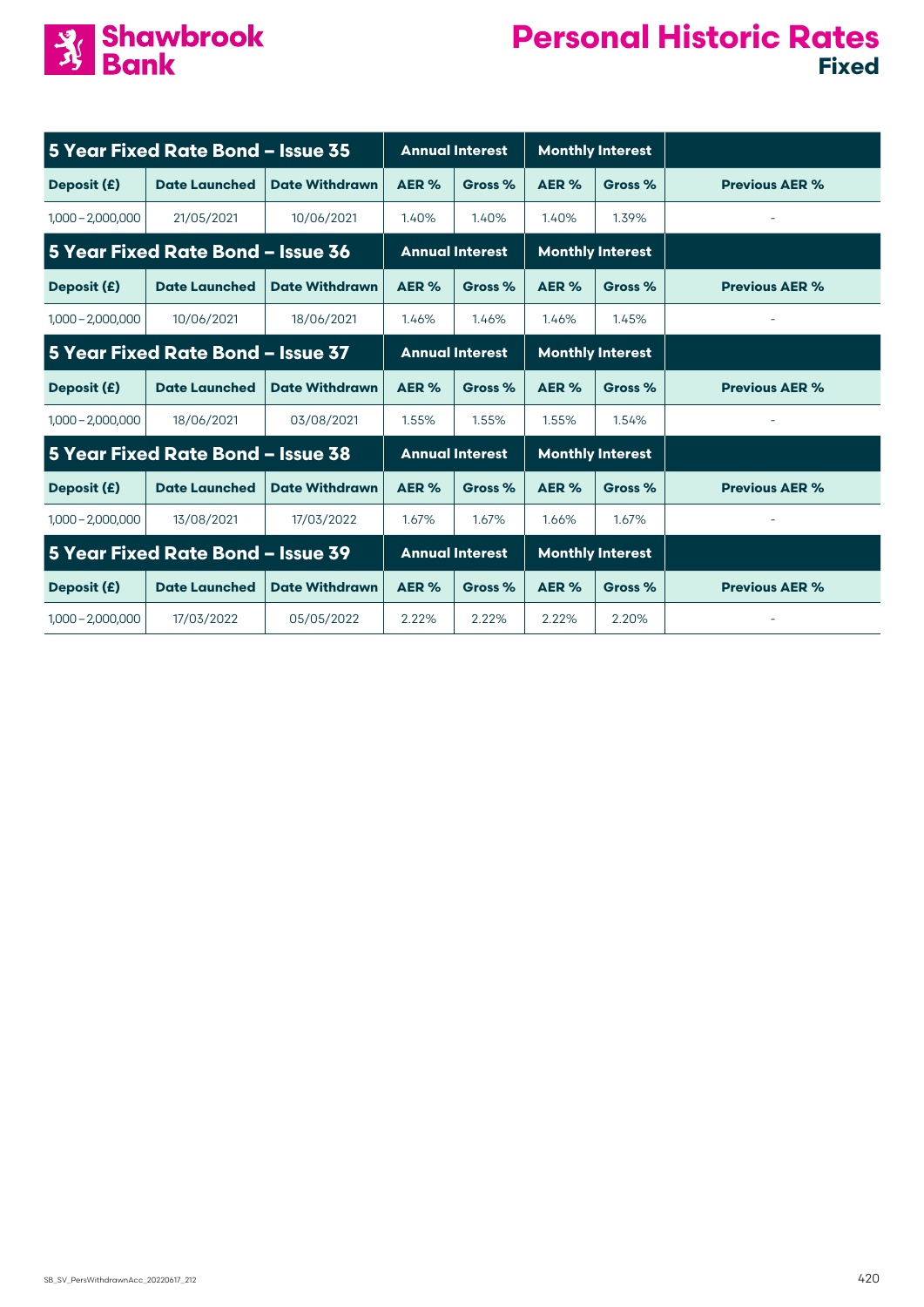

|                     | 7 Year Fixed Rate Bond - Issue 1  |                       |       | <b>Annual Interest</b> | <b>Monthly Interest</b>  |                         |                       |
|---------------------|-----------------------------------|-----------------------|-------|------------------------|--------------------------|-------------------------|-----------------------|
| Deposit (£)         | <b>Date Launched</b>              | <b>Date Withdrawn</b> | AER%  | Gross %                | AER <sub>%</sub>         | Gross %                 | <b>Previous AER %</b> |
| $5,000 - 2,000,000$ | 26/04/2017                        | 23/06/2017            | 2.20% | 2.20%                  | $\overline{\phantom{a}}$ |                         |                       |
|                     | 7 Year Fixed Rate Bond - Issue 2  |                       |       | <b>Annual Interest</b> |                          | <b>Monthly Interest</b> |                       |
| Deposit (£)         | <b>Date Launched</b>              | <b>Date Withdrawn</b> | AER % | Gross %                | AER%                     | Gross %                 | <b>Previous AER %</b> |
| $5.000 - 2.000.000$ | 23/06/2017                        | 16/04/2019            | 2.40% | 2.40%                  |                          |                         |                       |
|                     | 7 Year Fixed Rate Bond - Issue 3  |                       |       | <b>Annual Interest</b> |                          | <b>Monthly Interest</b> |                       |
| Deposit (£)         | <b>Date Launched</b>              | <b>Date Withdrawn</b> | AER % | Gross %                | AER%                     | Gross %                 | <b>Previous AER %</b> |
| $5,000 - 2,000,000$ | 16/04/2019                        | 08/10/2019            | 2.40% | 2.40%                  | 2.40%                    | 2.37%                   |                       |
|                     | 7 Year Fixed Rate Bond - Issue 4  |                       |       | <b>Annual Interest</b> |                          | <b>Monthly Interest</b> |                       |
| Deposit (£)         | <b>Date Launched</b>              | <b>Date Withdrawn</b> | AER % | Gross %                | AER%                     | Gross %                 | <b>Previous AER %</b> |
| $5,000 - 2,000,000$ | 08/10/2019                        | 20/05/2020            | 1.80% | 1.80%                  | 1.80%                    | 1.79%                   |                       |
|                     | 7 Year Fixed Rate Bond - Issue 5  |                       |       | <b>Annual Interest</b> |                          | <b>Monthly Interest</b> |                       |
| Deposit (£)         | <b>Date Launched</b>              | <b>Date Withdrawn</b> | AER % | Gross %                | AER%                     | Gross %                 | <b>Previous AER %</b> |
| $5,000 - 2,000,000$ | 20/05/2020                        | 15/06/2020            | 1.45% | 1.45%                  | 1.45%                    | 1.44%                   |                       |
|                     | 7 Year Fixed Rate Bond - Issue 6  |                       |       | <b>Annual Interest</b> |                          | <b>Monthly Interest</b> |                       |
| Deposit (£)         | <b>Date Launched</b>              | <b>Date Withdrawn</b> | AER%  | Gross %                | AER%                     | Gross %                 | <b>Previous AER %</b> |
| $1,000 - 2,000,000$ | 15/06/2020                        | 21/05/2021            | 1.35% | 1.35%                  | 1.35%                    | 1.34%                   |                       |
|                     | 7 Year Fixed Rate Bond - Issue 7  |                       |       | <b>Annual Interest</b> |                          | <b>Monthly Interest</b> |                       |
| Deposit (£)         | <b>Date Launched</b>              | <b>Date Withdrawn</b> | AER % | Gross %                | AER%                     | Gross %                 | <b>Previous AER %</b> |
| $1,000 - 2,000,000$ | 21/05/2021                        | 10/06/2021            | 1.42% | 1.42%                  | 1.42%                    | 1.41%                   |                       |
|                     | 7 Year Fixed Rate Bond - Issue 8  |                       |       | <b>Annual Interest</b> |                          | <b>Monthly Interest</b> |                       |
| Deposit (£)         | <b>Date Launched</b>              | <b>Date Withdrawn</b> | AER % | Gross %                | AER%                     | Gross %                 | <b>Previous AER %</b> |
| $1,000 - 2,000,000$ | 10/06/2021                        | 18/06/2021            | 1.50% | 1.50%                  | 1.50%                    | 1.49%                   |                       |
|                     | 7 Year Fixed Rate Bond - Issue 9  |                       |       | <b>Annual Interest</b> |                          | <b>Monthly Interest</b> |                       |
| Deposit (£)         | <b>Date Launched</b>              | <b>Date Withdrawn</b> | AER%  | Gross %                | AER%                     | Gross %                 | <b>Previous AER %</b> |
| $1,000 - 2,000,000$ | 18/06/2021                        | 03/08/2021            | 1.65% | 1.65%                  | 1.65%                    | 1.64%                   |                       |
|                     | 7 Year Fixed Rate Bond - Issue 10 |                       |       | <b>Annual Interest</b> |                          | <b>Monthly Interest</b> |                       |
| Deposit (£)         | <b>Date Launched</b>              | <b>Date Withdrawn</b> | AER%  | Gross %                | AER%                     | Gross %                 | <b>Previous AER %</b> |
| $1,000 - 2,000,000$ | 03/08/2021                        | 17/03/2022            | 1.70% | 1.70%                  | 1.69%                    | 1.70%                   |                       |
|                     | 7 Year Fixed Rate Bond - Issue 11 |                       |       | <b>Annual Interest</b> |                          | <b>Monthly Interest</b> |                       |
| Deposit (£)         | <b>Date Launched</b>              | <b>Date Withdrawn</b> | AER%  | Gross %                | AER%                     | Gross %                 | <b>Previous AER %</b> |
| $1,000 - 2,000,000$ | 17/03/20221                       | 17/03/2022            | 2.25% | 2.25%                  | 2.25%                    | 2.23%                   |                       |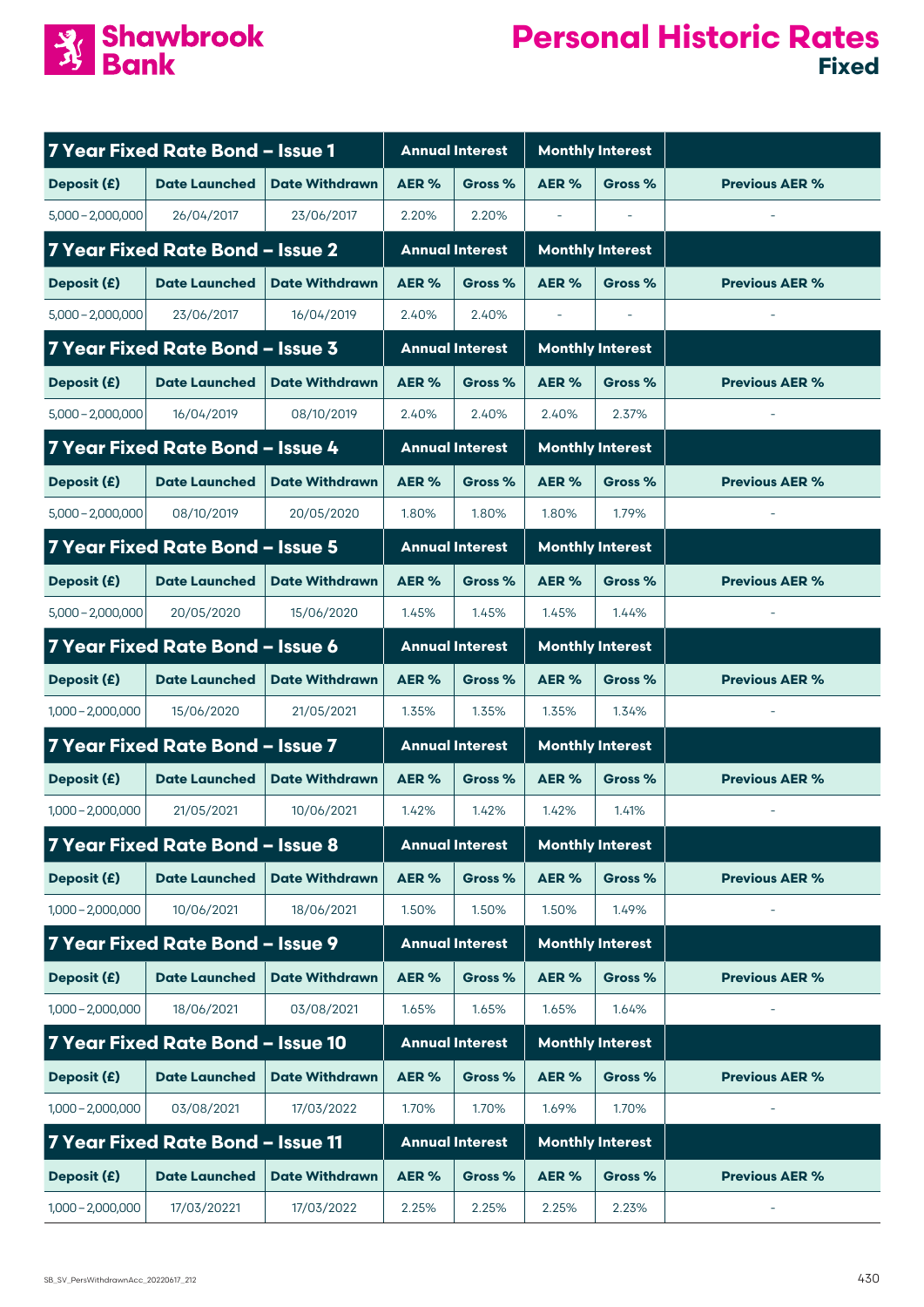

| <b>6 Month Fixed Rate Cash ISA Bond -</b><br><b>Issue 1</b> |                      | <b>Annual Interest</b> |       | <b>Monthly Interest</b> |       |         |                       |
|-------------------------------------------------------------|----------------------|------------------------|-------|-------------------------|-------|---------|-----------------------|
| Deposit (£)                                                 | <b>Date Launched</b> | <b>Date Withdrawn</b>  | AER % | Gross %                 | AER % | Gross % | <b>Previous AER %</b> |
| $1,000 - 250,000$                                           | 06/04/2022           | 05/05/2022             | 1.10% | $1.10\%$                | 1.10% | 1.09%   |                       |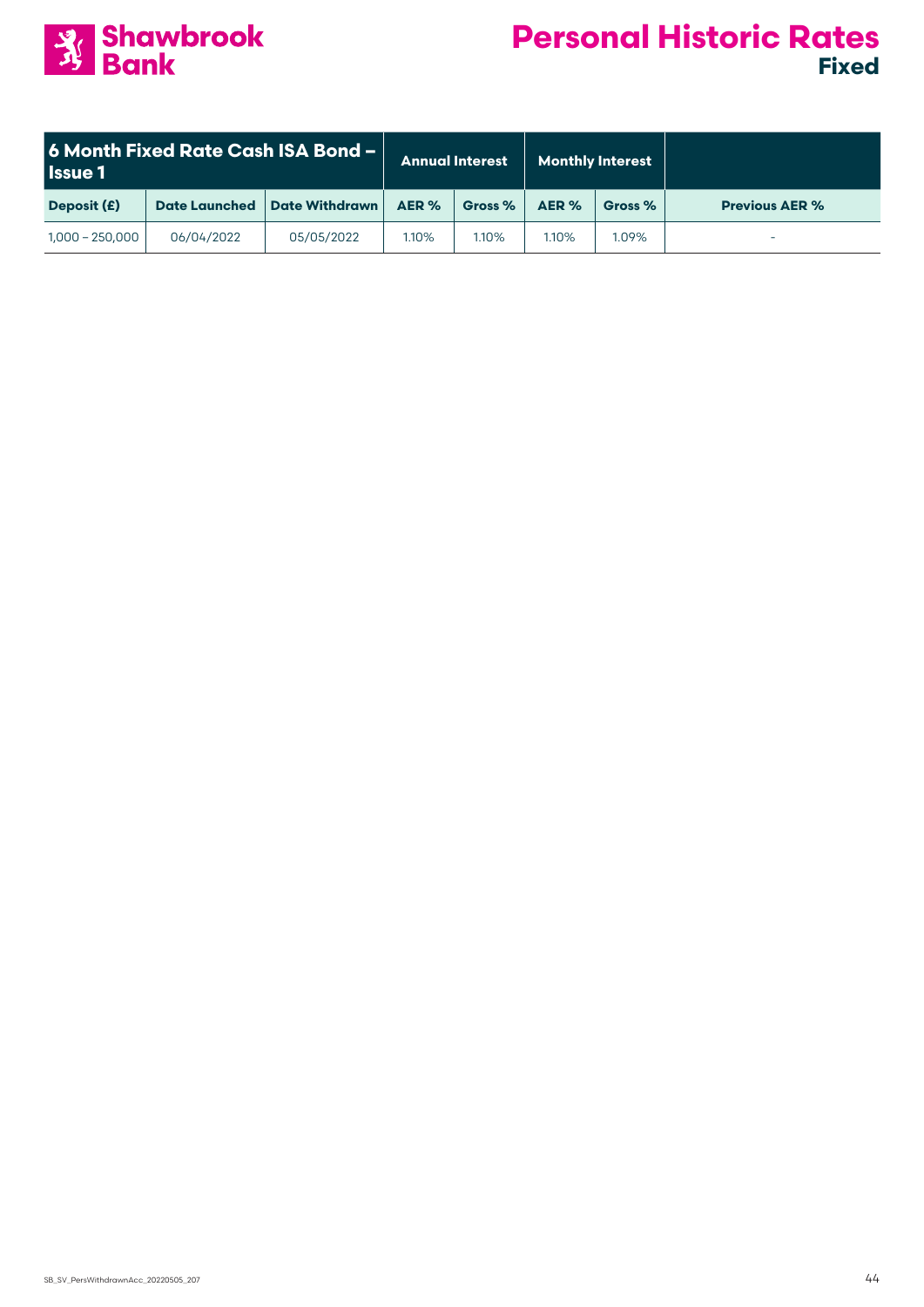

| <b>Issue 42</b>                                      | 1 Year Fixed Rate Cash ISA Bond - |                       |                        | <b>Annual Interest</b> |                         | <b>Monthly Interest</b> |                          |
|------------------------------------------------------|-----------------------------------|-----------------------|------------------------|------------------------|-------------------------|-------------------------|--------------------------|
| Deposit (£)                                          | <b>Date Launched</b>              | <b>Date Withdrawn</b> | AER %                  | Gross %                | AER%                    | Gross %                 | <b>Previous AER %</b>    |
| $1,000 - 250,000$                                    | 18/12/2020                        | 14/01/2021            | 0.50%                  | 0.50%                  | 0.50%                   | 0.50%                   | $\sim$                   |
| 1 Year Fixed Rate Cash ISA Bond -<br><b>Issue 43</b> |                                   |                       | <b>Annual Interest</b> |                        | <b>Monthly Interest</b> |                         |                          |
| Deposit (£)                                          | <b>Date Launched</b>              | <b>Date Withdrawn</b> | AER%                   | Gross %                | AER%                    | Gross %                 | <b>Previous AER %</b>    |
| $1,000 - 250,000$                                    | 14/01/2021                        | 03/02/2021            | 0.60%                  | 0.60%                  | 0.60%                   | 0.60%                   |                          |
| 1 Year Fixed Rate Cash ISA Bond -<br>Issue 44        |                                   |                       | <b>Annual Interest</b> |                        | <b>Monthly Interest</b> |                         |                          |
| Deposit (£)                                          | <b>Date Launched</b>              | <b>Date Withdrawn</b> | AER%                   | Gross %                | AER%                    | Gross %                 | <b>Previous AER %</b>    |
| $1,000 - 250,000$                                    | 03/02/2021                        | 05/03/2021            | 0.49%                  | 0.49%                  | 0.49%                   | 0.49%                   | $\overline{\phantom{a}}$ |
| 1 Year Fixed Rate Cash ISA Bond -<br><b>Issue 45</b> |                                   |                       |                        | <b>Annual Interest</b> |                         | <b>Monthly Interest</b> |                          |
| Deposit (£)                                          | <b>Date Launched</b>              | <b>Date Withdrawn</b> | AER%                   | Gross %                | AER%                    | Gross %                 | <b>Previous AER %</b>    |
| $1,000 - 250,000$                                    | 05/03/2021                        | 21/04/2021            | 0.40%                  | 0.40%                  | 0.40%                   | 0.40%                   |                          |
| <b>Issue 46</b>                                      | 1 Year Fixed Rate Cash ISA Bond - |                       | <b>Annual Interest</b> |                        | <b>Monthly Interest</b> |                         |                          |
| Deposit (£)                                          | <b>Date Launched</b>              | <b>Date Withdrawn</b> | AER%                   | Gross %                | AER%                    | Gross %                 | <b>Previous AER %</b>    |
| $1,000 - 250,000$                                    | 21/04/2021                        | 28/05/2021            | 0.47%                  | 0.47%                  | 0.47%                   | 0.47%                   | $\overline{\phantom{a}}$ |
| <b>Issue 47</b>                                      | 1 Year Fixed Rate Cash ISA Bond - |                       | <b>Annual Interest</b> |                        | <b>Monthly Interest</b> |                         |                          |
| Deposit (£)                                          | <b>Date Launched</b>              | <b>Date Withdrawn</b> | AER%                   | Gross %                | AER %                   | Gross %                 | <b>Previous AER %</b>    |
| $1,000 - 250,000$                                    | 28/05/2021                        | 10/06/2021            | 0.55%                  | 0.55%                  | 0.55%                   | 0.55%                   |                          |
| <b>Issue 48</b>                                      | 1 Year Fixed Rate Cash ISA Bond - |                       |                        | <b>Annual Interest</b> |                         | <b>Monthly Interest</b> |                          |
| Deposit (£)                                          | <b>Date Launched</b>              | <b>Date Withdrawn</b> | AER%                   | Gross %                | AER%                    | Gross %                 | <b>Previous AER %</b>    |
| $1,000 - 250,000$                                    | 10/06/2021                        | 18/06/2021            | 0.56%                  | 0.56%                  | 0.56%                   | 0.56%                   |                          |
| 1 Year Fixed Rate Cash ISA Bond -<br><b>Issue 49</b> |                                   |                       |                        | <b>Annual Interest</b> |                         | <b>Monthly Interest</b> |                          |
| Deposit (£)                                          | <b>Date Launched</b>              | <b>Date Withdrawn</b> | AER %                  | Gross %                | AER %                   | Gross %                 | <b>Previous AER %</b>    |
| $1,000 - 250,000$                                    | 18/06/2021                        | 20/07/2021            | 0.60%                  | 0.60%                  | 0.60%                   | 0.60%                   |                          |
| 1 Year Fixed Rate Cash ISA Bond -<br><b>Issue 50</b> |                                   |                       |                        | <b>Annual Interest</b> |                         | <b>Monthly Interest</b> |                          |
| Deposit (£)                                          | <b>Date Launched</b>              | <b>Date Withdrawn</b> | AER %                  | Gross %                | AER%                    | Gross %                 | <b>Previous AER %</b>    |
| $1,000 - 250,000$                                    | 20/07/2021                        | 28/07/2021            | 0.70%                  | 0.70%                  | 0.70%                   | 0.70%                   |                          |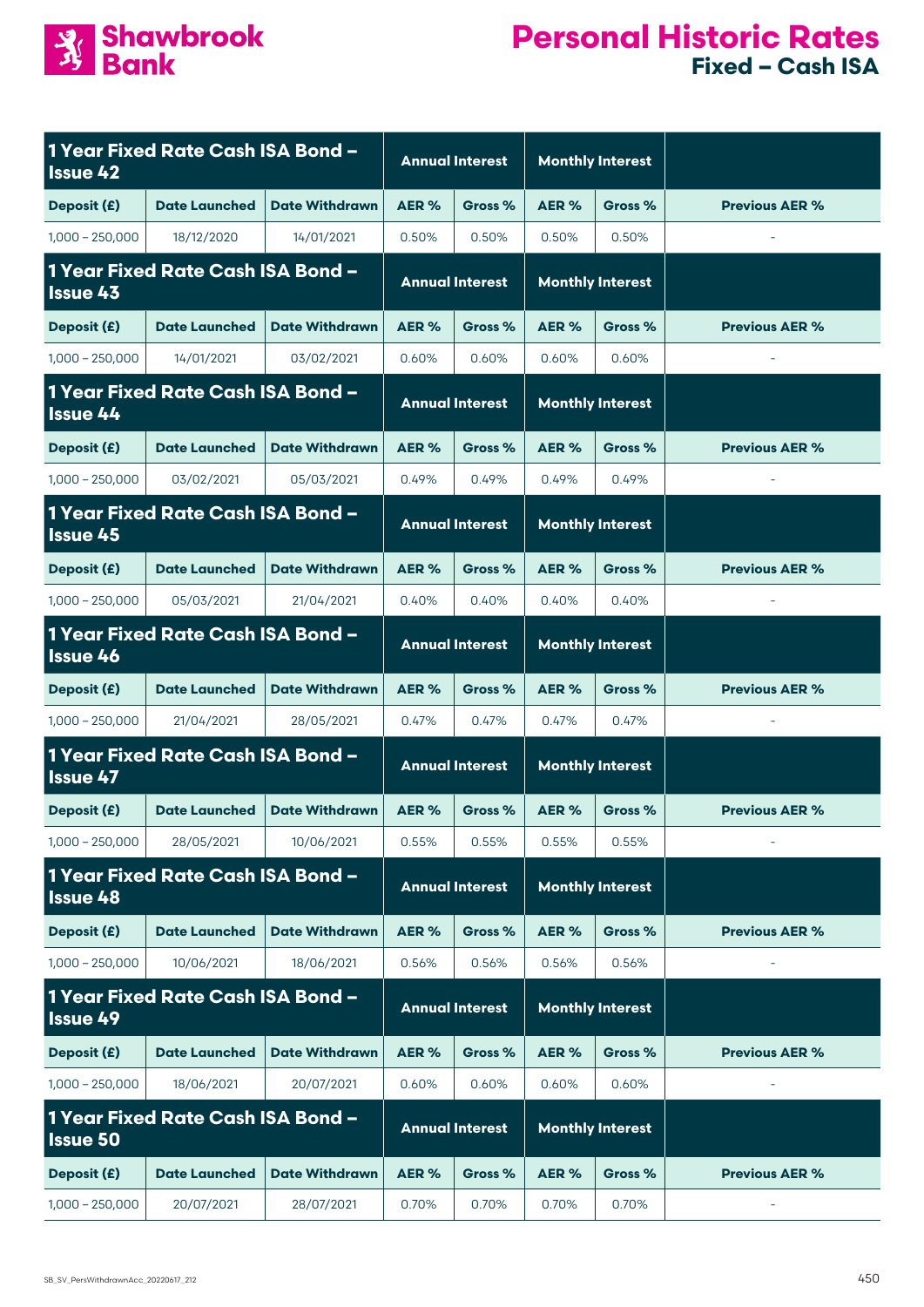

| 1 Year Fixed Rate Cash ISA Bond -<br><b>Issue 51</b> |                                   |                       | <b>Annual Interest</b> |                        | <b>Monthly Interest</b> |                         |                       |
|------------------------------------------------------|-----------------------------------|-----------------------|------------------------|------------------------|-------------------------|-------------------------|-----------------------|
| Deposit (£)                                          | <b>Date Launched</b>              | <b>Date Withdrawn</b> | AER%                   | Gross %                | AER%                    | Gross %                 | <b>Previous AER %</b> |
| $1,000 - 250,000$                                    | 28/07/2021                        | 20/08/2021            | 0.74%                  | 0.74%                  | 0.74%                   | 0.74%                   |                       |
| 1 Year Fixed Rate Cash ISA Bond -<br><b>Issue 52</b> |                                   |                       | <b>Annual Interest</b> |                        |                         | <b>Monthly Interest</b> |                       |
| Deposit (£)                                          | <b>Date Launched</b>              | <b>Date Withdrawn</b> | AER%                   | Gross %                | AER%                    | Gross %                 | <b>Previous AER %</b> |
| $1,000 - 250,000$                                    | 20/08/2021                        | 05/11/2021            | 0.80%                  | 0.80%                  | 0.80%                   | 0.80%                   |                       |
| <b>Issue 53</b>                                      | 1 Year Fixed Rate Cash ISA Bond - |                       |                        | <b>Annual Interest</b> |                         | <b>Monthly Interest</b> |                       |
| Deposit (£)                                          | <b>Date Launched</b>              | <b>Date Withdrawn</b> | AER%                   | Gross %                | AER %                   | Gross %                 | <b>Previous AER %</b> |
| $1,000 - 250,000$                                    | 05/11/2021                        | 03/02/2022            | 0.93%                  | 0.93%                  | 0.93%                   | 0.93%                   |                       |
| <b>Issue 54</b>                                      | 1 Year Fixed Rate Cash ISA Bond - |                       |                        | <b>Annual Interest</b> |                         | <b>Monthly Interest</b> |                       |
| Deposit (£)                                          | <b>Date Launched</b>              | <b>Date Withdrawn</b> | AER <sub>%</sub>       | Gross %                | AER%                    | Gross %                 | <b>Previous AER %</b> |
| $1,000 - 250,000$                                    | 03/02/2022                        | 18/02/2022            | 0.98%                  | 0.98%                  | 0.98%                   | 0.98%                   |                       |
| <b>Issue 55</b>                                      | 1 Year Fixed Rate Cash ISA Bond - |                       | <b>Annual Interest</b> |                        |                         | <b>Monthly Interest</b> |                       |
| Deposit (£)                                          | <b>Date Launched</b>              | <b>Date Withdrawn</b> | AER <sub>%</sub>       | Gross %                | AER%                    | Gross %                 | <b>Previous AER %</b> |
| $1,000 - 250,000$                                    | 18/02/2022                        | 09/03/2022            | 1.06%                  | 1.06%                  | 1.05%                   | 1.06%                   |                       |
| <b>Issue 56</b>                                      | 1 Year Fixed Rate Cash ISA Bond - |                       | <b>Annual Interest</b> |                        | <b>Monthly Interest</b> |                         |                       |
| Deposit (£)                                          | <b>Date Launched</b>              | <b>Date Withdrawn</b> | AER <sub>%</sub>       | Gross %                | AER%                    | Gross %                 | <b>Previous AER %</b> |
| $1,000 - 250,000$                                    | 09/03/2022                        | 17/03/2022            | 1.16%                  | 1.16%                  | 1.15%                   | 1.16%                   |                       |
| 1 Year Fixed Rate Cash ISA Bond -<br><b>Issue 57</b> |                                   |                       | <b>Annual Interest</b> |                        | <b>Monthly Interest</b> |                         |                       |
| Deposit (£)                                          | <b>Date Launched</b>              | <b>Date Withdrawn</b> | AER%                   | Gross %                | AER%                    | Gross %                 | <b>Previous AER %</b> |
| $1,000 - 250,000$                                    | 17/03/2022                        | 25/03/2022            | 1.25%                  | 1.25%                  | 1.24%                   | 1.25%                   |                       |
| 1 Year Fixed Rate Cash ISA Bond -<br><b>Issue 59</b> |                                   |                       |                        | <b>Annual Interest</b> |                         | <b>Monthly Interest</b> |                       |
| Deposit (£)                                          | <b>Date Launched</b>              | <b>Date Withdrawn</b> | AER%                   | Gross %                | AER%                    | Gross %                 | <b>Previous AER %</b> |
| $1,000 - 250,000$                                    | 06/04/2022                        | 05/05/2022            | 1.40%                  | 1.40%                  | 1.40%                   | 1.39%                   |                       |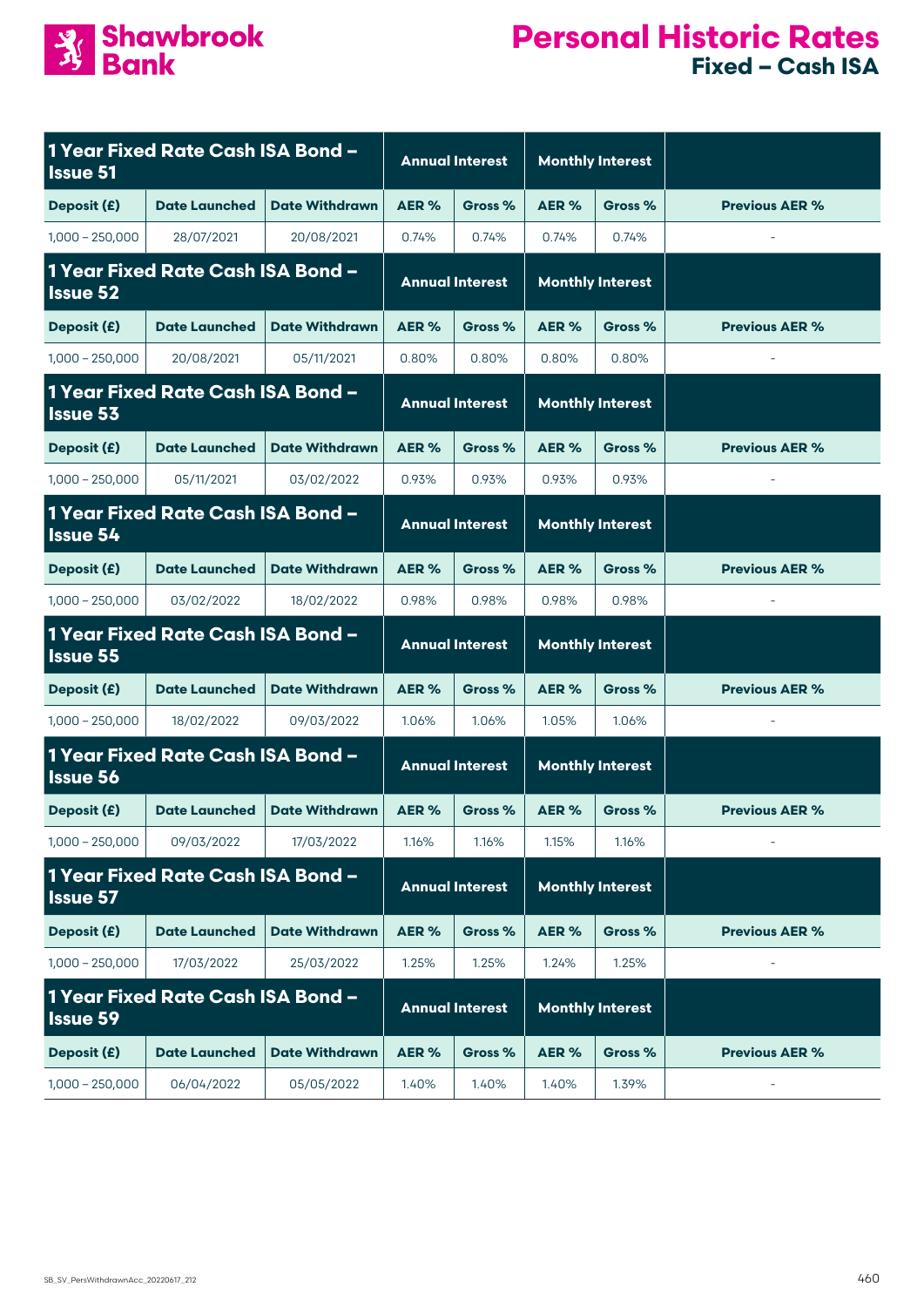

| <b>Issue 32</b>                                      | 2 Year Fixed Rate Cash ISA Bond -        |                        | <b>Annual Interest</b> |                         | <b>Monthly Interest</b> |                         |                          |
|------------------------------------------------------|------------------------------------------|------------------------|------------------------|-------------------------|-------------------------|-------------------------|--------------------------|
| Deposit (£)                                          | <b>Date Launched</b>                     | <b>Date Withdrawn</b>  | AER%                   | Gross %                 | AER%                    | Gross %                 | <b>Previous AER %</b>    |
| $1,000 - 250,000$                                    | 13/08/2019                               | 14/01/2020             | 1.53%                  | 1.53%                   | 1.53%                   | 1.52%                   |                          |
| 2 Year Fixed Rate Cash ISA Bond -<br><b>Issue 33</b> |                                          | <b>Annual Interest</b> |                        | <b>Monthly Interest</b> |                         |                         |                          |
| Deposit (£)                                          | <b>Date Launched</b>                     | <b>Date Withdrawn</b>  | AER%                   | Gross %                 | AER%                    | Gross %                 | <b>Previous AER %</b>    |
| $1,000 - 250,000$                                    | 14/01/2020                               | 09/03/2020             | 1.45%                  | 1.45%                   | 1.45%                   | 1.44%                   |                          |
| <b>Issue 34</b>                                      | <b>2 Year Fixed Rate Cash ISA Bond -</b> |                        |                        | <b>Annual Interest</b>  |                         | <b>Monthly Interest</b> |                          |
| Deposit (£)                                          | <b>Date Launched</b>                     | <b>Date Withdrawn</b>  | AER%                   | Gross %                 | AER%                    | Gross %                 | <b>Previous AER %</b>    |
| $1,000 - 250,000$                                    | 09/03/2020                               | 27/03/2020             | 1.52%                  | 1.52%                   | 1.52%                   | 1.51%                   | $\bar{a}$                |
| <b>Issue 35</b>                                      | 2 Year Fixed Rate Cash ISA Bond -        |                        |                        | <b>Annual Interest</b>  |                         | <b>Monthly Interest</b> |                          |
| Deposit (£)                                          | <b>Date Launched</b>                     | <b>Date Withdrawn</b>  | AER%                   | Gross %                 | AER %                   | Gross %                 | <b>Previous AER %</b>    |
| $1,000 - 250,000$                                    | 27/03/2020                               | 06/04/2020             | 1.30%                  | 1.30%                   | 1.30%                   | 1.29%                   |                          |
| <b>Issue 36</b>                                      | 2 Year Fixed Rate Cash ISA Bond -        |                        | <b>Annual Interest</b> |                         | <b>Monthly Interest</b> |                         |                          |
| Deposit (£)                                          | <b>Date Launched</b>                     | <b>Date Withdrawn</b>  | AER%                   | Gross %                 | AER%                    | Gross %                 | <b>Previous AER %</b>    |
| $1,000 - 250,000$                                    | 06/04/2020                               | 15/04/2020             | 1.45%                  | 1.45%                   | 1.45%                   | 1.44%                   | $\overline{\phantom{a}}$ |
| <b>Issue 37</b>                                      | 2 Year Fixed Rate Cash ISA Bond -        |                        | <b>Annual Interest</b> |                         | <b>Monthly Interest</b> |                         |                          |
| Deposit (£)                                          | <b>Date Launched</b>                     | <b>Date Withdrawn</b>  | AER%                   | Gross %                 | AER%                    | Gross %                 | <b>Previous AER %</b>    |
| $1,000 - 250,000$                                    | 15/04/2020                               | 23/04/2020             | 1.48%                  | 1.48%                   | 1.48%                   | 1.47%                   |                          |
| <b>Issue 38</b>                                      | 2 Year Fixed Rate Cash ISA Bond -        |                        |                        | <b>Annual Interest</b>  |                         | <b>Monthly Interest</b> |                          |
| Deposit (£)                                          | <b>Date Launched</b>                     | <b>Date Withdrawn</b>  | AER%                   | Gross %                 | AER%                    | Gross %                 | <b>Previous AER %</b>    |
| $1,000 - 250,000$                                    | 23/04/2020                               | 01/05/2020             | 1.36%                  | 1.36%                   | 1.36%                   | 1.35%                   |                          |
| <b>Issue 39</b>                                      | 2 Year Fixed Rate Cash ISA Bond -        |                        |                        | <b>Annual Interest</b>  |                         | <b>Monthly Interest</b> |                          |
| Deposit (£)                                          | <b>Date Launched</b>                     | <b>Date Withdrawn</b>  | AER %                  | Gross %                 | AER %                   | Gross %                 | <b>Previous AER %</b>    |
| $1,000 - 250,000$                                    | 01/05/2020                               | 29/05/2020             | 1.10%                  | 1.10%                   | 1.10%                   | 1.09%                   |                          |
| 2 Year Fixed Rate Cash ISA Bond -<br><b>Issue 40</b> |                                          | <b>Annual Interest</b> |                        | <b>Monthly Interest</b> |                         |                         |                          |
| Deposit (£)                                          | <b>Date Launched</b>                     | <b>Date Withdrawn</b>  | AER %                  | Gross %                 | AER%                    | Gross %                 | <b>Previous AER %</b>    |
| $1,000 - 250,000$                                    | 29/05/2020                               | 15/06/2020             | 0.90%                  | 0.90%                   | 0.90%                   | 0.90%                   |                          |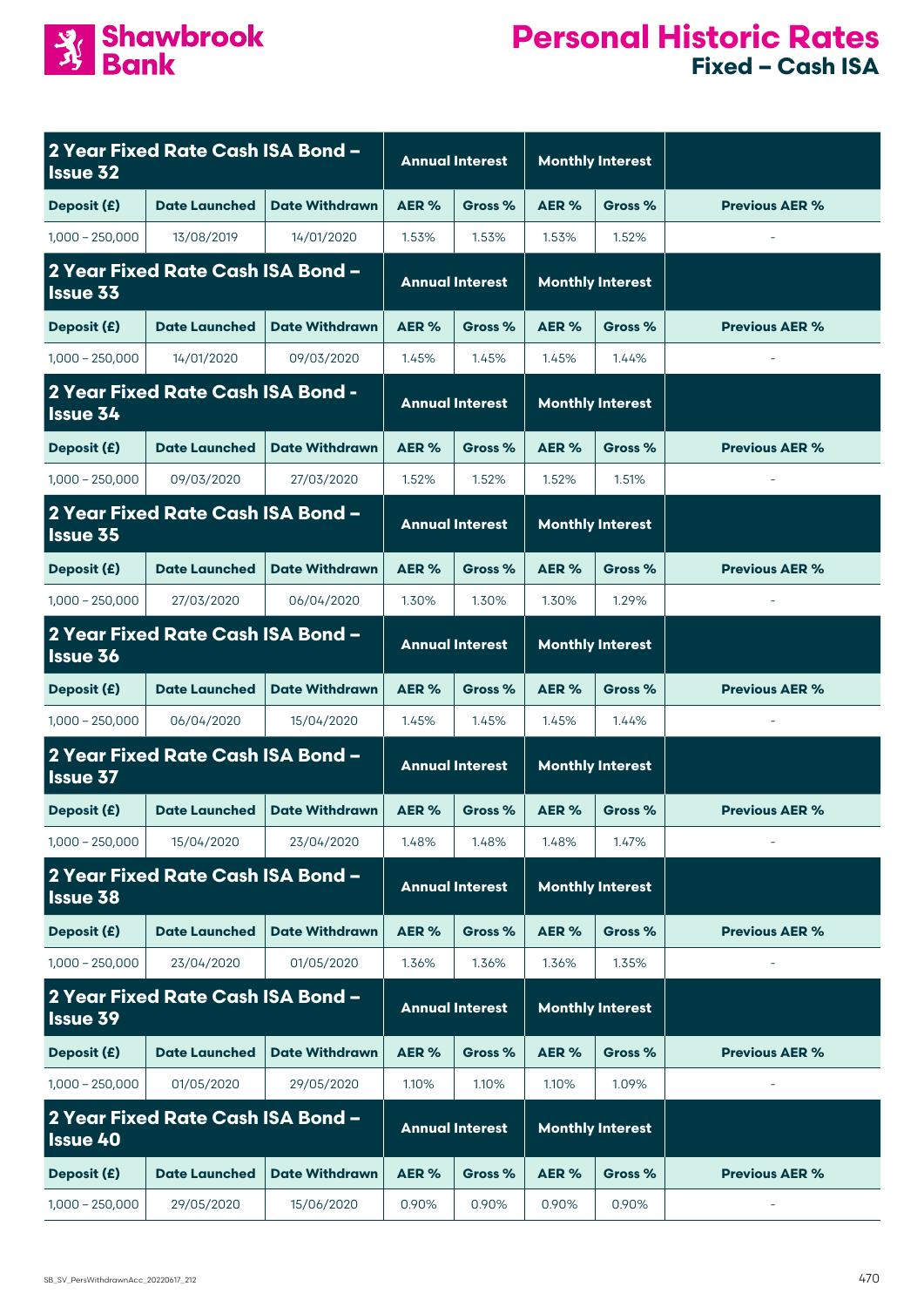

| <b>Issue 41</b>                                      | 2 Year Fixed Rate Cash ISA Bond - |                        | <b>Annual Interest</b> |                         | <b>Monthly Interest</b> |                         |                       |
|------------------------------------------------------|-----------------------------------|------------------------|------------------------|-------------------------|-------------------------|-------------------------|-----------------------|
| Deposit (£)                                          | <b>Date Launched</b>              | <b>Date Withdrawn</b>  | AER%                   | Gross %                 | AER%                    | Gross %                 | <b>Previous AER %</b> |
| $1,000 - 250,000$                                    | 15/06/2020                        | 18/12/2020             | 0.70%                  | 0.70%                   | 0.70%                   | 0.70%                   | $\bar{a}$             |
| 2 Year Fixed Rate Cash ISA Bond -<br><b>Issue 42</b> |                                   | <b>Annual Interest</b> |                        | <b>Monthly Interest</b> |                         |                         |                       |
| Deposit (£)                                          | <b>Date Launched</b>              | <b>Date Withdrawn</b>  | AER%                   | Gross %                 | AER%                    | Gross %                 | <b>Previous AER %</b> |
| $1,000 - 250,000$                                    | 18/12/2020                        | 14/01/2021             | 0.60%                  | 0.60%                   | 0.60%                   | 0.60%                   | $\bar{a}$             |
| 2 Year Fixed Rate Cash ISA Bond -<br><b>Issue 43</b> |                                   |                        |                        | <b>Annual Interest</b>  |                         | <b>Monthly Interest</b> |                       |
| Deposit (£)                                          | <b>Date Launched</b>              | <b>Date Withdrawn</b>  | AER %                  | Gross %                 | AER%                    | Gross %                 | <b>Previous AER %</b> |
| $1,000 - 250,000$                                    | 14/01/2021                        | 03/02/2021             | 0.66%                  | 0.66%                   | 0.66%                   | 0.66%                   |                       |
| <b>Issue 44</b>                                      | 2 Year Fixed Rate Cash ISA Bond - |                        |                        | <b>Annual Interest</b>  |                         | <b>Monthly Interest</b> |                       |
| Deposit (£)                                          | <b>Date Launched</b>              | <b>Date Withdrawn</b>  | AER%                   | Gross %                 | AER %                   | Gross %                 | <b>Previous AER %</b> |
| $1,000 - 250,000$                                    | 03/02/2021                        | 05/03/2021             | 0.59%                  | 0.59%                   | 0.59%                   | 0.59%                   |                       |
| <b>Issue 45</b>                                      | 2 Year Fixed Rate Cash ISA Bond - |                        | <b>Annual Interest</b> |                         | <b>Monthly Interest</b> |                         |                       |
| Deposit (£)                                          | <b>Date Launched</b>              | <b>Date Withdrawn</b>  | AER%                   | Gross %                 | AER%                    | Gross %                 | <b>Previous AER %</b> |
| $1,000 - 250,000$                                    | 05/03/2021                        | 21/04/2021             | 0.50%                  | 0.50%                   | 0.50%                   | 0.50%                   |                       |
| <b>Issue 46</b>                                      | 2 Year Fixed Rate Cash ISA Bond - |                        | <b>Annual Interest</b> |                         | <b>Monthly Interest</b> |                         |                       |
| Deposit (£)                                          | <b>Date Launched</b>              | <b>Date Withdrawn</b>  | AER%                   | Gross %                 | AER%                    | Gross %                 | <b>Previous AER %</b> |
| $1,000 - 250,000$                                    | 21/04/2021                        | 28/05/2021             | 0.58%                  | 0.58%                   | 0.58%                   | 0.58%                   |                       |
| <b>Issue 47</b>                                      | 2 Year Fixed Rate Cash ISA Bond - |                        |                        | <b>Annual Interest</b>  |                         | <b>Monthly Interest</b> |                       |
| Deposit (£)                                          | <b>Date Launched</b>              | <b>Date Withdrawn</b>  | AER%                   | Gross %                 | AER%                    | Gross %                 | <b>Previous AER %</b> |
| $1,000 - 250,000$                                    | 28/05/2021                        | 10/06/2021             | 0.70%                  | 0.70%                   | 0.70%                   | 0.70%                   |                       |
| <b>Issue 48</b>                                      | 2 Year Fixed Rate Cash ISA Bond - |                        |                        | <b>Annual Interest</b>  |                         | <b>Monthly Interest</b> |                       |
| Deposit (£)                                          | <b>Date Launched</b>              | <b>Date Withdrawn</b>  | AER %                  | Gross %                 | AER%                    | Gross %                 | <b>Previous AER %</b> |
| $1,000 - 250,000$                                    | 10/06/2021                        | 18/06/2021             | 0.72%                  | 0.72%                   | 0.72%                   | 0.72%                   |                       |
| 2 Year Fixed Rate Cash ISA Bond -<br><b>Issue 49</b> |                                   |                        |                        | <b>Annual Interest</b>  |                         | <b>Monthly Interest</b> |                       |
| Deposit (£)                                          | <b>Date Launched</b>              | <b>Date Withdrawn</b>  | AER %                  | Gross %                 | AER%                    | Gross %                 | <b>Previous AER %</b> |
| $1,000 - 250,000$                                    | 18/06/2021                        | 20/07/2021             | 0.85%                  | 0.85%                   | 0.85%                   | 0.85%                   |                       |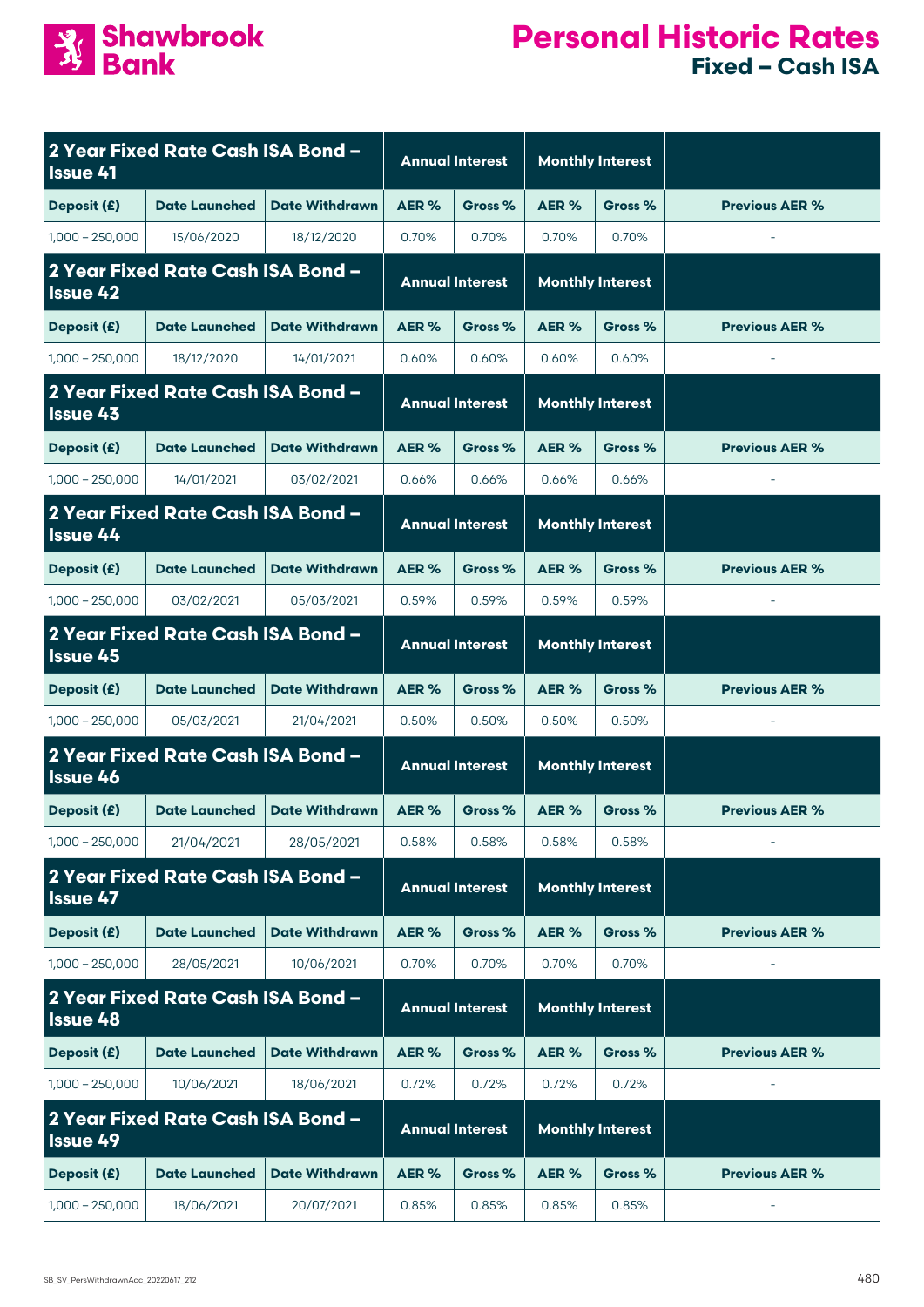

| <b>Issue 50</b>                                      | 2 Year Fixed Rate Cash ISA Bond - |                        | <b>Annual Interest</b> |                         | <b>Monthly Interest</b> |                         |                          |
|------------------------------------------------------|-----------------------------------|------------------------|------------------------|-------------------------|-------------------------|-------------------------|--------------------------|
| Deposit (£)                                          | <b>Date Launched</b>              | <b>Date Withdrawn</b>  | AER%                   | Gross %                 | AER%                    | Gross %                 | <b>Previous AER %</b>    |
| $1,000 - 250,000$                                    | 20/07/2021                        | 03/08/2021             | 0.88%                  | 0.88%                   | 0.88%                   | 0.88%                   | $\overline{\phantom{a}}$ |
| 2 Year Fixed Rate Cash ISA Bond -<br><b>Issue 51</b> |                                   | <b>Annual Interest</b> |                        | <b>Monthly Interest</b> |                         |                         |                          |
| Deposit (£)                                          | <b>Date Launched</b>              | <b>Date Withdrawn</b>  | AER %                  | Gross %                 | AER%                    | Gross %                 | <b>Previous AER %</b>    |
| $1,000 - 250,000$                                    | 03/08/2021                        | 20/08/2021             | 0.91%                  | 0.91%                   | 0.91%                   | 0.91%                   |                          |
| 2 Year Fixed Rate Cash ISA Bond -<br><b>Issue 52</b> |                                   |                        | <b>Annual Interest</b> |                         |                         | <b>Monthly Interest</b> |                          |
| Deposit (£)                                          | <b>Date Launched</b>              | <b>Date Withdrawn</b>  | AER %                  | Gross %                 | AER%                    | Gross %                 | <b>Previous AER %</b>    |
| $1,000 - 250,000$                                    | 20/08/2021                        | 21/10/2021             | 0.97%                  | 0.97%                   | 0.97%                   | 0.97%                   | $\overline{\phantom{a}}$ |
| <b>Issue 53</b>                                      | 2 Year Fixed Rate Cash ISA Bond - |                        |                        | <b>Annual Interest</b>  |                         | <b>Monthly Interest</b> |                          |
| Deposit (£)                                          | <b>Date Launched</b>              | <b>Date Withdrawn</b>  | AER %                  | Gross %                 | AER %                   | Gross %                 | <b>Previous AER %</b>    |
| $1,000 - 250,000$                                    | 21/10/2021                        | 05/11/2021             | 1.06%                  | 1.06%                   | 1.05%                   | 1.06%                   |                          |
| <b>Issue 54</b>                                      | 2 Year Fixed Rate Cash ISA Bond - |                        | <b>Annual Interest</b> |                         | <b>Monthly Interest</b> |                         |                          |
| Deposit (£)                                          | <b>Date Launched</b>              | <b>Date Withdrawn</b>  | AER%                   | Gross %                 | AER%                    | Gross %                 | <b>Previous AER %</b>    |
| $1,000 - 250,000$                                    | 05/11/2021                        | 03/02/2022             | 1.16%                  | 1.16%                   | 1.15%                   | 1.16%                   | $\bar{\phantom{a}}$      |
| <b>Issue 55</b>                                      | 2 Year Fixed Rate Cash ISA Bond - |                        | <b>Annual Interest</b> |                         | <b>Monthly Interest</b> |                         |                          |
| Deposit (£)                                          | <b>Date Launched</b>              | <b>Date Withdrawn</b>  | AER %                  | Gross %                 | AER%                    | Gross %                 | <b>Previous AER %</b>    |
| $1,000 - 250,000$                                    | 03/02/2022                        | 18/02/2022             | 1.65%                  | 1.65%                   | 1.64%                   | 1.65%                   |                          |
| <b>Issue 56</b>                                      | 2 Year Fixed Rate Cash ISA Bond - |                        |                        | <b>Annual Interest</b>  |                         | <b>Monthly Interest</b> |                          |
| Deposit (£)                                          | <b>Date Launched</b>              | <b>Date Withdrawn</b>  | AER %                  | Gross %                 | AER%                    | Gross %                 | <b>Previous AER %</b>    |
| $1,000 - 250,000$                                    | 15/02/2022                        | 09/03/2022             | 1.27%                  | 1.27%                   | 1.26%                   | 1.27%                   |                          |
| <b>Issue 57</b>                                      | 2 Year Fixed Rate Cash ISA Bond - |                        | <b>Annual Interest</b> |                         |                         | <b>Monthly Interest</b> |                          |
| Deposit (£)                                          | <b>Date Launched</b>              | <b>Date Withdrawn</b>  | AER %                  | Gross %                 | AER%                    | Gross %                 | <b>Previous AER %</b>    |
| $1,000 - 250,000$                                    | 09/03/2022                        | 17/03/2022             | 1.46%                  | 1.46%                   | 1.45%                   | 1.46%                   |                          |
| 2 Year Fixed Rate Cash ISA Bond -<br><b>Issue 58</b> |                                   | <b>Annual Interest</b> |                        | <b>Monthly Interest</b> |                         |                         |                          |
| Deposit (£)                                          | <b>Date Launched</b>              | <b>Date Withdrawn</b>  | AER %                  | Gross %                 | AER%                    | Gross %                 | <b>Previous AER %</b>    |
| $1,000 - 250,000$                                    | 06/04/2022                        | 05/05/2022             | 1.56%                  | 1.56%                   | 1.56%                   | 1.55%                   |                          |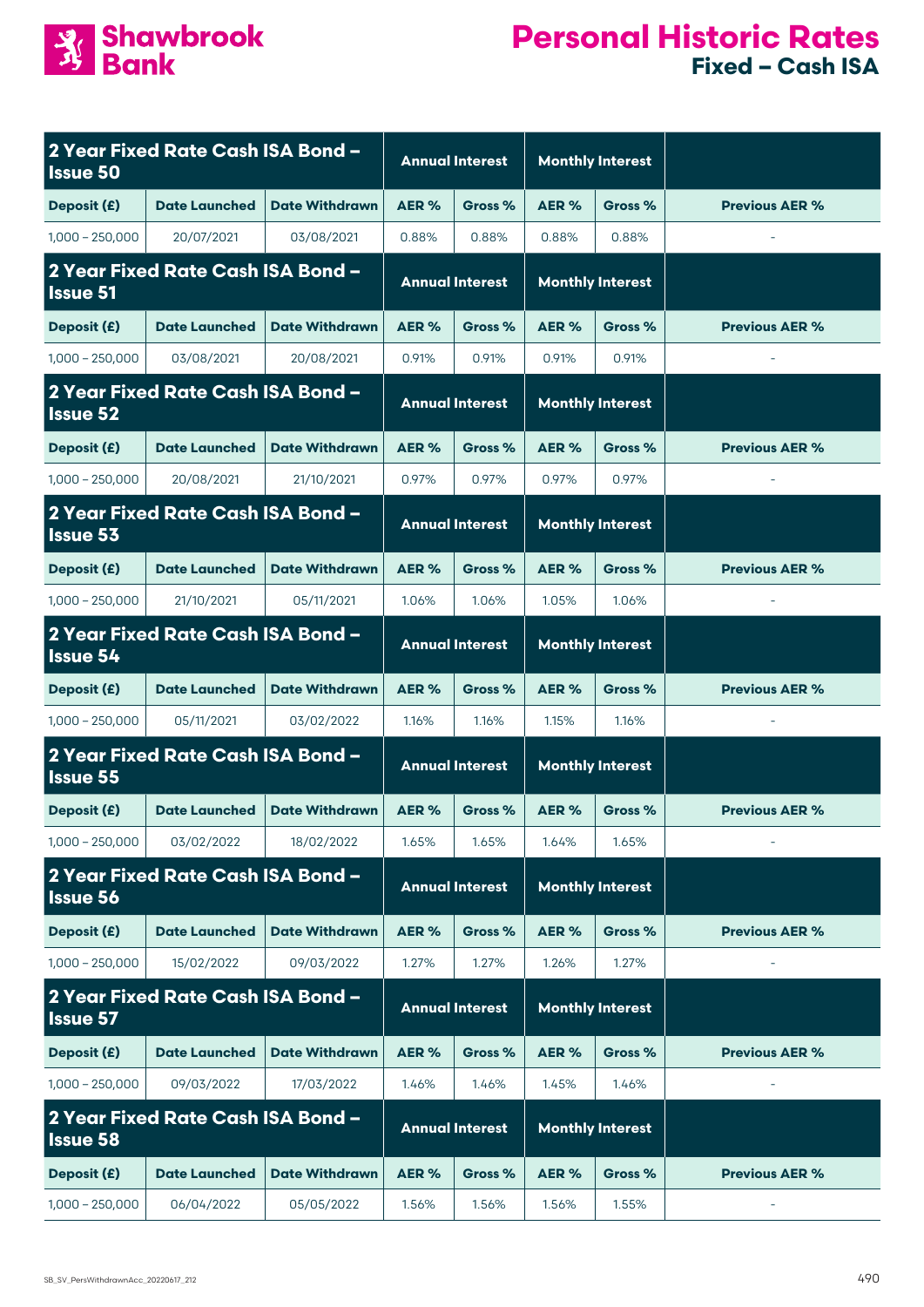

| 2 Year Fixed Rate Cash ISA Bond -<br><b>Issue 59</b> |                      | <b>Annual Interest</b> |       | <b>Monthly Interest</b> |       |         |                       |
|------------------------------------------------------|----------------------|------------------------|-------|-------------------------|-------|---------|-----------------------|
| Deposit (£)                                          | <b>Date Launched</b> | <b>Date Withdrawn</b>  | AER % | Gross %                 | AER % | Gross % | <b>Previous AER %</b> |
| $1,000 - 250,000$                                    | 05/05/2022           | 17/06/2022             | 2.00% | 2.00%                   | 2.00% | 1.98%   |                       |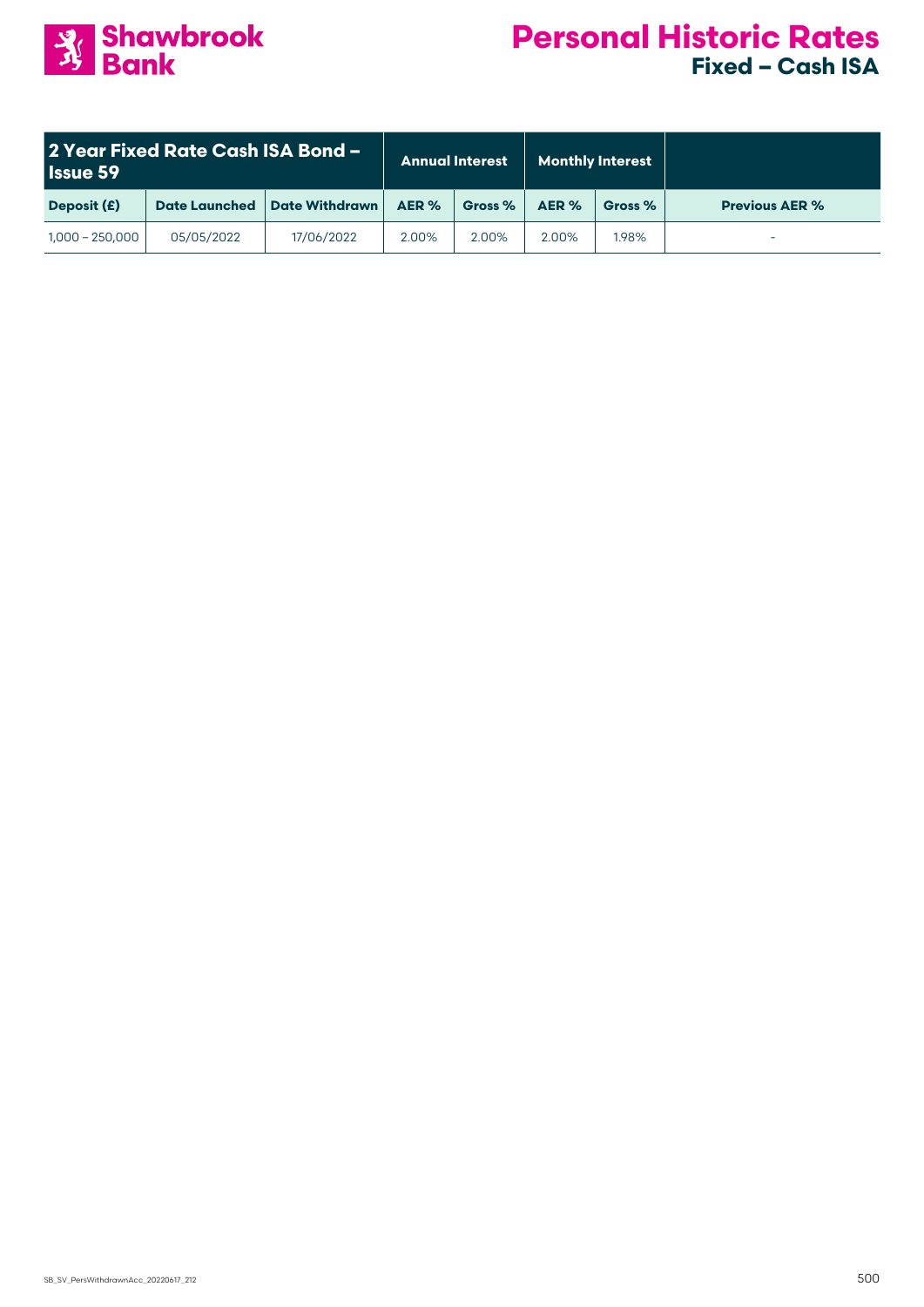

| <b>Issue 11</b>                                             | 3 Year Fixed Rate Cash ISA Bond -        |                        |                        | <b>Annual Interest</b>  | <b>Monthly Interest</b> |                         |                          |
|-------------------------------------------------------------|------------------------------------------|------------------------|------------------------|-------------------------|-------------------------|-------------------------|--------------------------|
| Deposit (£)                                                 | <b>Date Launched</b>                     | <b>Date Withdrawn</b>  | AER %                  | Gross %                 | AER%                    | Gross %                 | <b>Previous AER %</b>    |
| $5,000 - 250,000$                                           | 10/12/2018                               | 09/01/2019             | 2.01%                  | 2.01%                   | 2.01%                   | 1.99%                   | $\overline{\phantom{a}}$ |
| 3 Year Fixed Rate Cash ISA Bond -<br><b>Issue 12</b>        |                                          | <b>Annual Interest</b> |                        | <b>Monthly Interest</b> |                         |                         |                          |
| Deposit (£)                                                 | <b>Date Launched</b>                     | <b>Date Withdrawn</b>  | AER %                  | Gross %                 | AER%                    | Gross %                 | <b>Previous AER %</b>    |
| $5,000 - 250,000$                                           | 09/01/2019                               | 12/02/2019             | 1.75%                  | 1.75%                   | 1.75%                   | 1.74%                   | $\overline{\phantom{a}}$ |
| 3 Year Fixed Rate Cash ISA Bond -<br><b>Issue 13</b>        |                                          |                        | <b>Annual Interest</b> |                         |                         | <b>Monthly Interest</b> |                          |
| Deposit (£)                                                 | <b>Date Launched</b>                     | <b>Date Withdrawn</b>  | AER %                  | Gross %                 | AER%                    | Gross %                 | <b>Previous AER %</b>    |
| $1,000 - 250,000$                                           | 12/02/2019                               | 21/05/2019             | 1.96%                  | 1.96%                   | 1.96%                   | 1.94%                   | $\overline{\phantom{a}}$ |
| <b>Issue 14</b>                                             | <b>3 Year Fixed Rate Cash ISA Bond -</b> |                        |                        | <b>Annual Interest</b>  |                         | <b>Monthly Interest</b> |                          |
| Deposit (£)                                                 | <b>Date Launched</b>                     | <b>Date Withdrawn</b>  | AER %                  | Gross %                 | AER %                   | Gross %                 | <b>Previous AER %</b>    |
| $1,000 - 250,000$                                           | 21/05/2019                               | 12/06/2019             | 1.75%                  | 1.75%                   | 1.75%                   | 1.74%                   |                          |
| <b>Issue 15</b>                                             | 3 Year Fixed Rate Cash ISA Bond -        |                        | <b>Annual Interest</b> |                         | <b>Monthly Interest</b> |                         |                          |
| Deposit (£)                                                 | <b>Date Launched</b>                     | <b>Date Withdrawn</b>  | AER%                   | Gross %                 | AER%                    | Gross %                 | <b>Previous AER %</b>    |
| $1,000 - 250,000$                                           | 12/06/2019                               | 13/08/2019             | 1.67%                  | 1.67%                   | 1.67%                   | 1.66%                   | $\bar{\phantom{a}}$      |
| <b>Issue 16</b>                                             | <b>3 Year Fixed Rate Cash ISA Bond -</b> |                        | <b>Annual Interest</b> |                         | <b>Monthly Interest</b> |                         |                          |
| Deposit (£)                                                 | <b>Date Launched</b>                     | <b>Date Withdrawn</b>  | AER %                  | Gross %                 | AER%                    | Gross %                 | <b>Previous AER %</b>    |
| $1,000 - 250,000$                                           | 13/08/2019                               | 14/01/2020             | 1.58%                  | 1.58%                   | 1.58%                   | 1.57%                   |                          |
| <b>Issue 17</b>                                             | 3 Year Fixed Rate Cash ISA Bond -        |                        |                        | <b>Annual Interest</b>  |                         | <b>Monthly Interest</b> |                          |
| Deposit (£)                                                 | <b>Date Launched</b>                     | <b>Date Withdrawn</b>  | AER %                  | Gross %                 | AER%                    | Gross %                 | <b>Previous AER %</b>    |
| $1,000 - 250,000$                                           | 14/01/2020                               | 27/03/2020             | 1.50%                  | 1.50%                   | 1.50%                   | 1.49%                   |                          |
| <b>Issue 18</b>                                             | <b>3 Year Fixed Rate Cash ISA Bond -</b> |                        |                        | <b>Annual Interest</b>  |                         | <b>Monthly Interest</b> |                          |
| Deposit (£)                                                 | <b>Date Launched</b>                     | <b>Date Withdrawn</b>  | AER %                  | Gross %                 | AER%                    | Gross %                 | <b>Previous AER %</b>    |
| $1,000 - 250,000$                                           | 27/03/2020                               | 06/04/2020             | 1.35%                  | 1.35%                   | 1.35%                   | 1.34%                   |                          |
| <b>3 Year Fixed Rate Cash ISA Bond -</b><br><b>Issue 19</b> |                                          | <b>Annual Interest</b> |                        | <b>Monthly Interest</b> |                         |                         |                          |
| Deposit (£)                                                 | <b>Date Launched</b>                     | <b>Date Withdrawn</b>  | AER %                  | Gross %                 | AER%                    | Gross %                 | <b>Previous AER %</b>    |
| $1,000 - 250,000$                                           | 06/04/2020                               | 15/04/2020             | 1.50%                  | 1.50%                   | 1.50%                   | 1.49%                   |                          |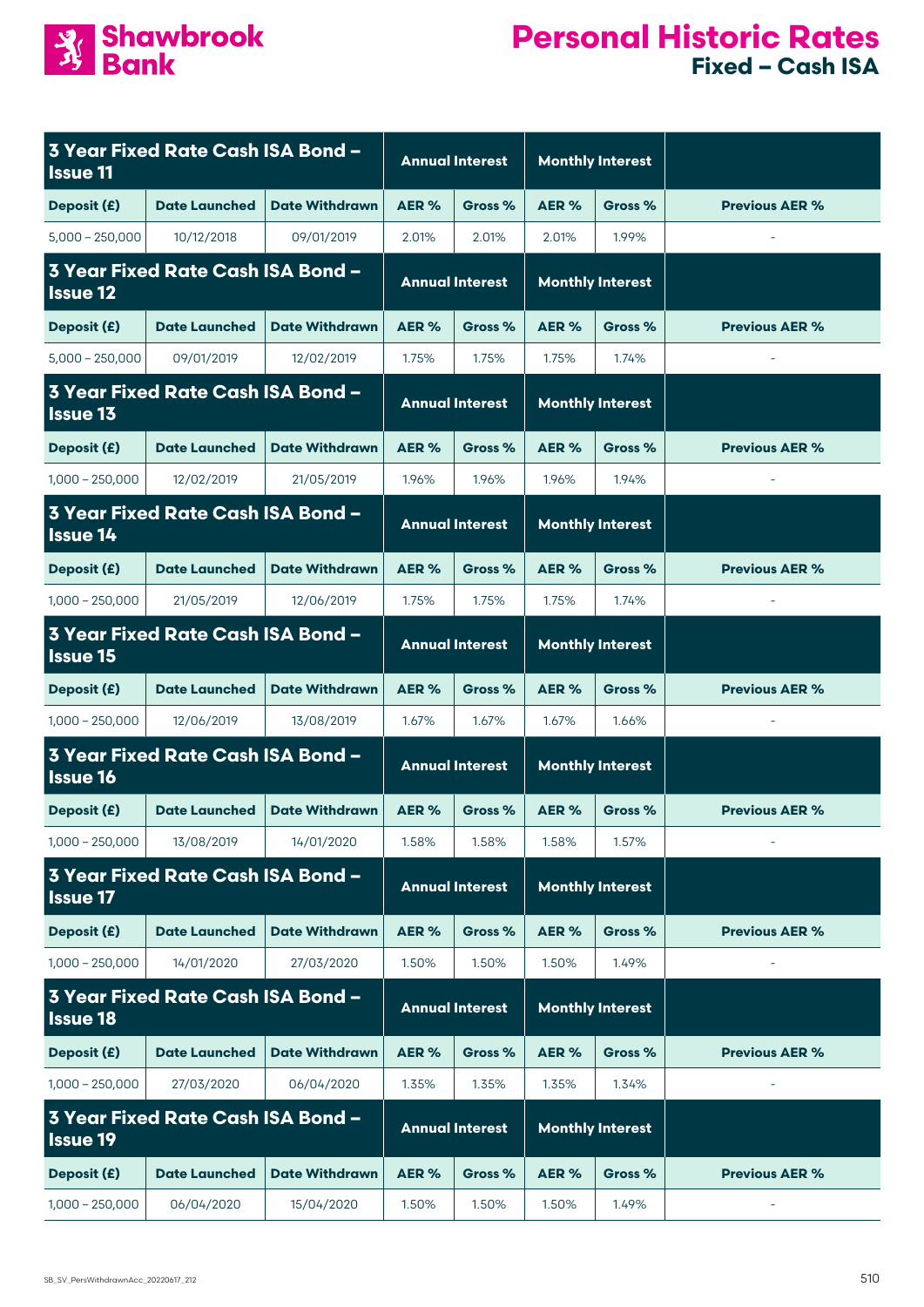

| <b>Issue 20</b>                                      | 3 Year Fixed Rate Cash ISA Bond -        |                        | <b>Annual Interest</b> |                         | <b>Monthly Interest</b> |                         |                          |
|------------------------------------------------------|------------------------------------------|------------------------|------------------------|-------------------------|-------------------------|-------------------------|--------------------------|
| Deposit (£)                                          | <b>Date Launched</b>                     | <b>Date Withdrawn</b>  | AER %                  | Gross %                 | AER%                    | Gross %                 | <b>Previous AER %</b>    |
| $1,000 - 250,000$                                    | 15/04/2020                               | 23/04/2020             | 1.52%                  | 1.52%                   | 1.52%                   | 1.51%                   | $\sim$                   |
| 3 Year Fixed Rate Cash ISA Bond -<br><b>Issue 21</b> |                                          | <b>Annual Interest</b> |                        | <b>Monthly Interest</b> |                         |                         |                          |
| Deposit (£)                                          | <b>Date Launched</b>                     | <b>Date Withdrawn</b>  | AER %                  | Gross %                 | AER%                    | Gross %                 | <b>Previous AER %</b>    |
| $1,000 - 250,000$                                    | 23/04/2020                               | 01/05/2020             | 1.38%                  | 1.38%                   | 1.38%                   | 1.37%                   |                          |
| <b>Issue 22</b>                                      | 3 Year Fixed Rate Cash ISA Bond -        |                        |                        | <b>Annual Interest</b>  |                         | <b>Monthly Interest</b> |                          |
| Deposit (£)                                          | <b>Date Launched</b>                     | <b>Date Withdrawn</b>  | AER %                  | Gross %                 | AER%                    | Gross %                 | <b>Previous AER %</b>    |
| $1,000 - 250,000$                                    | 01/05/2020                               | 29/05/2020             | 1.15%                  | 1.15%                   | 1.15%                   | 1.14%                   | $\overline{\phantom{a}}$ |
| <b>Issue 23</b>                                      | 3 Year Fixed Rate Cash ISA Bond -        |                        |                        | <b>Annual Interest</b>  |                         | <b>Monthly Interest</b> |                          |
| Deposit (£)                                          | <b>Date Launched</b>                     | <b>Date Withdrawn</b>  | AER %                  | Gross %                 | AER %                   | Gross %                 | <b>Previous AER %</b>    |
| $1,000 - 250,000$                                    | 29/05/2020                               | 15/06/2020             | 0.95%                  | 0.95%                   | 0.95%                   | 0.95%                   |                          |
| <b>Issue 24</b>                                      | 3 Year Fixed Rate Cash ISA Bond -        |                        | <b>Annual Interest</b> |                         | <b>Monthly Interest</b> |                         |                          |
| Deposit (£)                                          | <b>Date Launched</b>                     | <b>Date Withdrawn</b>  | AER%                   | Gross %                 | AER%                    | Gross %                 | <b>Previous AER %</b>    |
| $1,000 - 250,000$                                    | 15/06/2020                               | 26/03/2021             | 0.75%                  | 0.75%                   | 0.75%                   | 0.75%                   | $\overline{\phantom{a}}$ |
| <b>Issue 25</b>                                      | <b>3 Year Fixed Rate Cash ISA Bond -</b> |                        | <b>Annual Interest</b> |                         | <b>Monthly Interest</b> |                         |                          |
| Deposit (£)                                          | <b>Date Launched</b>                     | <b>Date Withdrawn</b>  | AER%                   | Gross %                 | AER %                   | Gross %                 | <b>Previous AER %</b>    |
| $1,000 - 250,000$                                    | 06/04/2021                               | 23/04/2021             | 0.65%                  | 0.65%                   | 0.65%                   | 0.65%                   |                          |
| <b>Issue 26</b>                                      | <b>3 Year Fixed Rate Cash ISA Bond -</b> |                        |                        | <b>Annual Interest</b>  |                         | <b>Monthly Interest</b> |                          |
| Deposit (£)                                          | <b>Date Launched</b>                     | <b>Date Withdrawn</b>  | AER%                   | Gross %                 | AER%                    | Gross %                 | <b>Previous AER %</b>    |
| $1,000 - 250,000$                                    | 23/04/2021                               | 28/05/2021             | 0.71%                  | 0.71%                   | 0.71%                   | 0.71%                   |                          |
| <b>Issue 27</b>                                      | <b>3 Year Fixed Rate Cash ISA Bond -</b> |                        |                        | <b>Annual Interest</b>  |                         | <b>Monthly Interest</b> |                          |
| Deposit (£)                                          | <b>Date Launched</b>                     | <b>Date Withdrawn</b>  | AER %                  | Gross %                 | AER %                   | Gross %                 | <b>Previous AER %</b>    |
| $1,000 - 250,000$                                    | 28/05/2021                               | 10/06/2021             | 0.80%                  | 0.80%                   | 0.80%                   | 0.80%                   |                          |
| 3 Year Fixed Rate Cash ISA Bond -<br><b>Issue 28</b> |                                          |                        | <b>Annual Interest</b> |                         | <b>Monthly Interest</b> |                         |                          |
| Deposit (£)                                          | <b>Date Launched</b>                     | <b>Date Withdrawn</b>  | AER %                  | Gross %                 | AER%                    | Gross %                 | <b>Previous AER %</b>    |
| $1,000 - 250,000$                                    | 10/06/2021                               | 18/06/2021             | 0.82%                  | 0.82%                   | 0.82%                   | 0.82%                   |                          |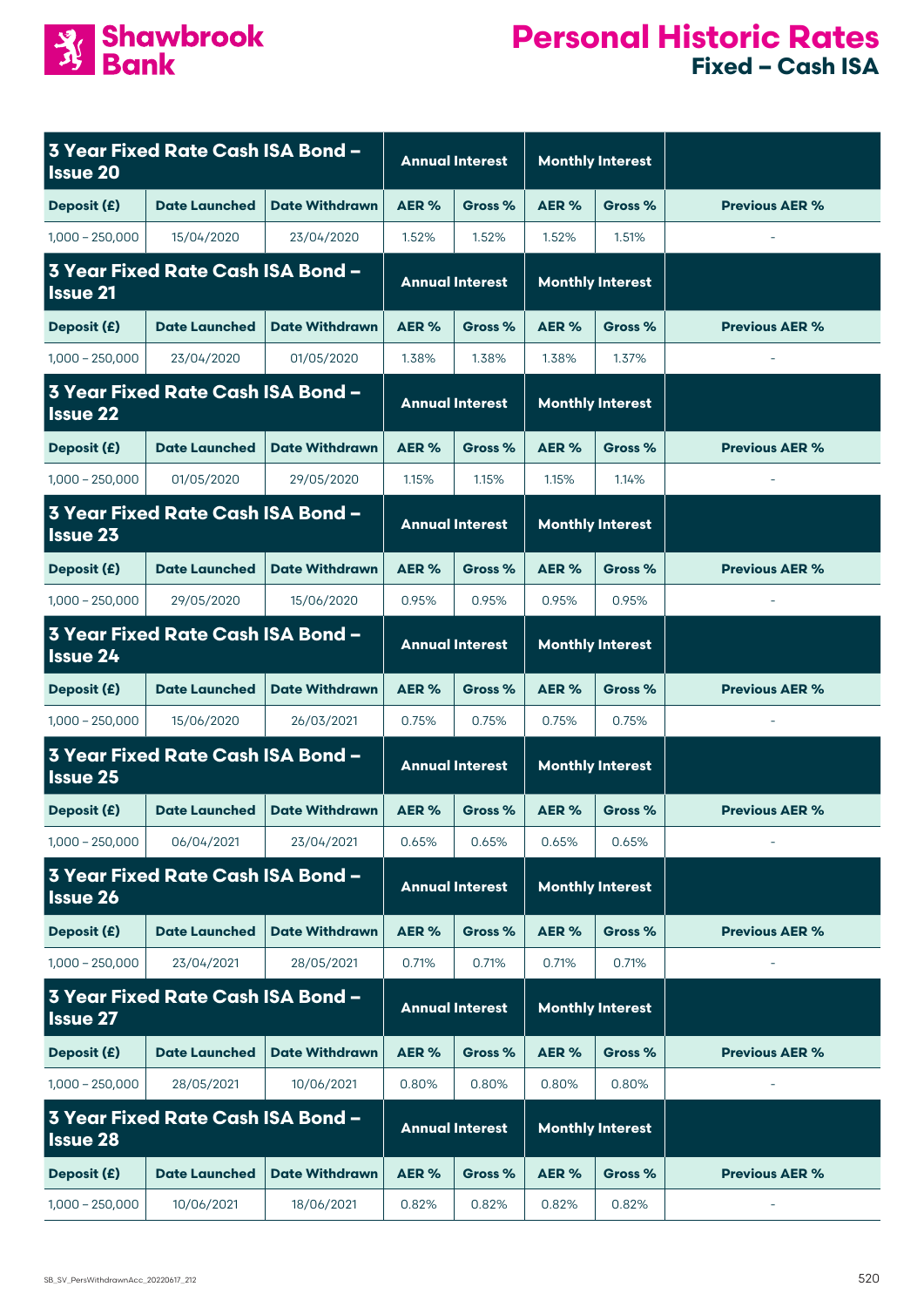

| <b>Issue 29</b>                                             | 3 Year Fixed Rate Cash ISA Bond -        |                        | <b>Annual Interest</b> |                         | <b>Monthly Interest</b> |                         |                       |
|-------------------------------------------------------------|------------------------------------------|------------------------|------------------------|-------------------------|-------------------------|-------------------------|-----------------------|
| Deposit (£)                                                 | <b>Date Launched</b>                     | <b>Date Withdrawn</b>  | AER%                   | Gross %                 | AER%                    | Gross %                 | <b>Previous AER %</b> |
| $1,000 - 250,000$                                           | 18/06/2021                               | 20/07/2021             | 0.87%                  | 0.87%                   | 0.87%                   | 0.87%                   | $\bar{a}$             |
| <b>3 Year Fixed Rate Cash ISA Bond -</b><br><b>Issue 30</b> |                                          | <b>Annual Interest</b> |                        | <b>Monthly Interest</b> |                         |                         |                       |
| Deposit (£)                                                 | <b>Date Launched</b>                     | <b>Date Withdrawn</b>  | AER%                   | Gross %                 | AER%                    | Gross %                 | <b>Previous AER %</b> |
| $1,000 - 250,000$                                           | 20/07/2021                               | 03/08/2021             | 0.90%                  | 0.90%                   | 0.90%                   | 0.90%                   | $\bar{a}$             |
| 3 Year Fixed Rate Cash ISA Bond -<br><b>Issue 31</b>        |                                          |                        | <b>Annual Interest</b> |                         |                         | <b>Monthly Interest</b> |                       |
| Deposit (£)                                                 | <b>Date Launched</b>                     | <b>Date Withdrawn</b>  | AER %                  | Gross %                 | AER%                    | Gross %                 | <b>Previous AER %</b> |
| $1,000 - 250,000$                                           | 03/08/2021                               | 20/08/2021             | 0.96%                  | 0.96%                   | 0.96%                   | 0.96%                   |                       |
| <b>Issue 32</b>                                             | <b>3 Year Fixed Rate Cash ISA Bond -</b> |                        |                        | <b>Annual Interest</b>  |                         | <b>Monthly Interest</b> |                       |
| Deposit (£)                                                 | <b>Date Launched</b>                     | <b>Date Withdrawn</b>  | AER%                   | Gross %                 | AER <sub>%</sub>        | Gross %                 | <b>Previous AER %</b> |
| $1,000 - 250,000$                                           | 20/08/2021                               | 21/10/2021             | 1.00%                  | 1.00%                   | 1.00%                   | 1.00%                   |                       |
| <b>Issue 33</b>                                             | <b>3 Year Fixed Rate Cash ISA Bond -</b> |                        | <b>Annual Interest</b> |                         | <b>Monthly Interest</b> |                         |                       |
| Deposit (£)                                                 | <b>Date Launched</b>                     | <b>Date Withdrawn</b>  | AER%                   | Gross %                 | AER%                    | Gross %                 | <b>Previous AER %</b> |
| $1,000 - 250,000$                                           | 21/10/2021                               | 05/11/2021             | 1.12%                  | 1.12%                   | 1.11%                   | 1.12%                   |                       |
| <b>Issue 34</b>                                             | <b>3 Year Fixed Rate Cash ISA Bond -</b> |                        | <b>Annual Interest</b> |                         | <b>Monthly Interest</b> |                         |                       |
| Deposit (£)                                                 | <b>Date Launched</b>                     | <b>Date Withdrawn</b>  | AER%                   | Gross %                 | AER%                    | Gross %                 | <b>Previous AER %</b> |
| $1,000 - 250,000$                                           | 05/11/2021                               | 03/02/2022             | 1.18%                  | 1.18%                   | 1.17%                   | 1.18%                   |                       |
| <b>Issue 37</b>                                             | <b>3 Year Fixed Rate Cash ISA Bond -</b> |                        |                        | <b>Annual Interest</b>  |                         | <b>Monthly Interest</b> |                       |
| Deposit (£)                                                 | <b>Date Launched</b>                     | <b>Date Withdrawn</b>  | AER %                  | Gross %                 | AER%                    | Gross %                 | <b>Previous AER %</b> |
| $1,000 - 250,000$                                           | 09/03/2022                               | 17/03/2022             | 1.51%                  | 1.51%                   | 1.50%                   | 1.51%                   |                       |
| <b>Issue 38</b>                                             | <b>3 Year Fixed Rate Cash ISA Bond -</b> |                        |                        | <b>Annual Interest</b>  |                         | <b>Monthly Interest</b> |                       |
| Deposit (£)                                                 | <b>Date Launched</b>                     | <b>Date Withdrawn</b>  | AER %                  | Gross %                 | AER%                    | Gross %                 | <b>Previous AER %</b> |
| $1,000 - 250,000$                                           | 06/04/2022                               | 05/05/2022             | 1.61%                  | 1.61%                   | 1.61%                   | 1.60%                   |                       |
| <b>3 Year Fixed Rate Cash ISA Bond -</b><br><b>Issue 39</b> |                                          | <b>Annual Interest</b> |                        | <b>Monthly Interest</b> |                         |                         |                       |
| Deposit (£)                                                 | <b>Date Launched</b>                     | <b>Date Withdrawn</b>  | AER %                  | Gross %                 | AER%                    | Gross %                 | <b>Previous AER %</b> |
| $1,000 - 250,000$                                           | 05/05/2022                               | 17/06/2022             | 2.05%                  | 2.05%                   | 2.05%                   | 2.03%                   |                       |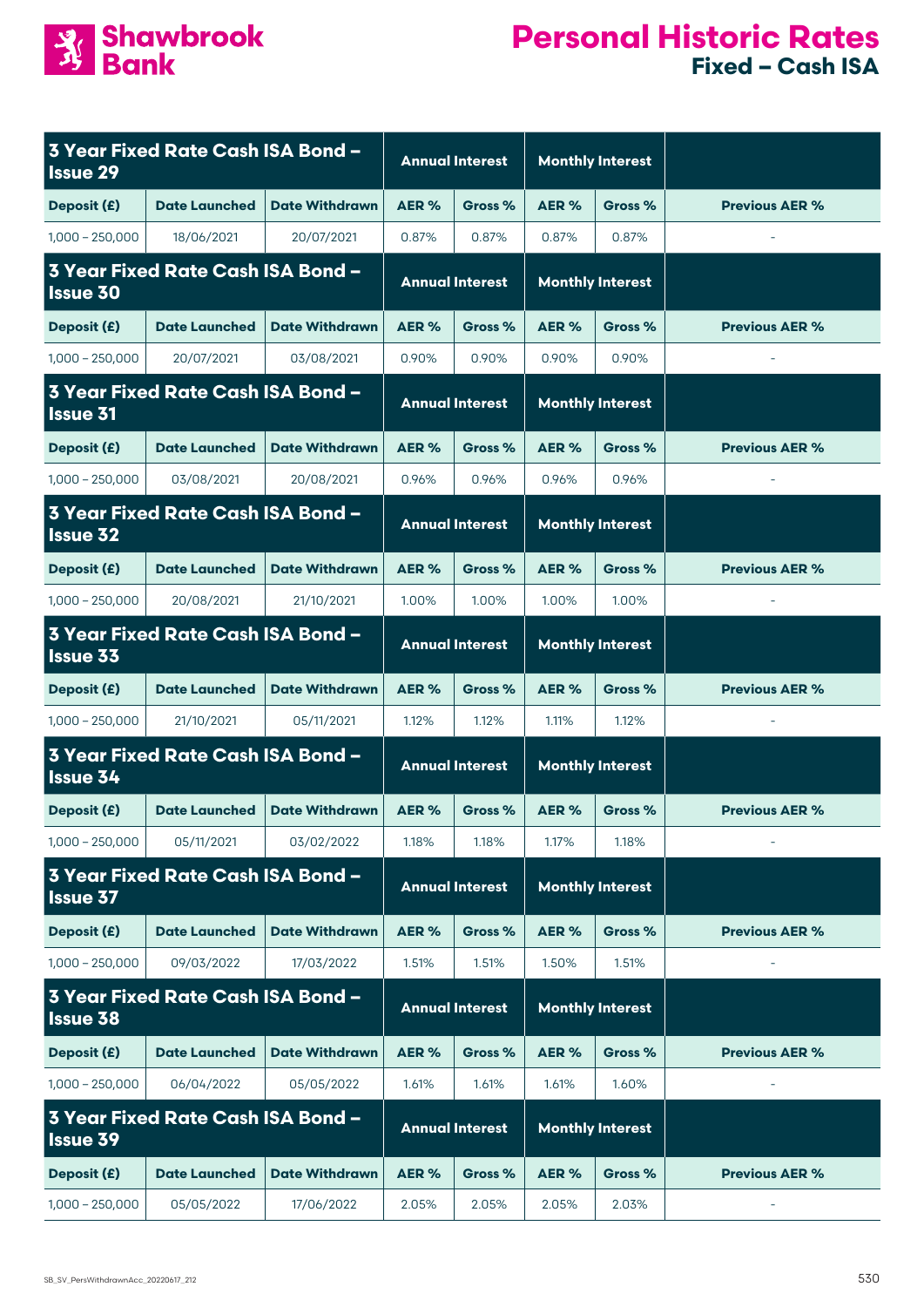

| <b>Issue 5</b>                                       | 5 Year Fixed Rate Cash ISA Bond - |                        | <b>Annual Interest</b> |                         | <b>Monthly Interest</b> |                         |                       |
|------------------------------------------------------|-----------------------------------|------------------------|------------------------|-------------------------|-------------------------|-------------------------|-----------------------|
| Deposit (£)                                          | <b>Date Launched</b>              | <b>Date Withdrawn</b>  | AER %                  | Gross %                 | AER%                    | Gross %                 | <b>Previous AER %</b> |
| $5,000 - 250,000$                                    | 12/10/2016                        | 07/03/2017             | 1.45%                  | 1.45%                   | 1.45%                   | 1.44%                   | $\bar{a}$             |
| 5 Year Fixed Rate Cash ISA Bond -<br><b>Issue 6</b>  |                                   | <b>Annual Interest</b> |                        | <b>Monthly Interest</b> |                         |                         |                       |
| Deposit (£)                                          | <b>Date Launched</b>              | <b>Date Withdrawn</b>  | AER%                   | Gross %                 | AER%                    | Gross %                 | <b>Previous AER %</b> |
| $5,000 - 250,000$                                    | 07/03/2017                        | 02/05/2017             | 1.60%                  | 1.60%                   | 1.60%                   | 1.59%                   | $\bar{a}$             |
| 5 Year Fixed Rate Cash ISA Bond -<br><b>Issue 7</b>  |                                   |                        | <b>Annual Interest</b> |                         |                         | <b>Monthly Interest</b> |                       |
| Deposit (£)                                          | <b>Date Launched</b>              | <b>Date Withdrawn</b>  | AER %                  | Gross %                 | AER%                    | Gross %                 | <b>Previous AER %</b> |
| $5,000 - 250,000$                                    | 02/05/2017                        | 19/03/2018             | 1.70%                  | 1.70%                   | 1.70%                   | 1.69%                   |                       |
| <b>Issue 8</b>                                       | 5 Year Fixed Rate Cash ISA Bond - |                        |                        | <b>Annual Interest</b>  |                         | <b>Monthly Interest</b> |                       |
| Deposit (£)                                          | <b>Date Launched</b>              | <b>Date Withdrawn</b>  | AER%                   | Gross %                 | AER%                    | Gross %                 | <b>Previous AER %</b> |
| $5,000 - 250,000$                                    | 19/03/2018                        | 05/04/2018             | 1.85%                  | 1.85%                   | 1.85%                   | 1.83%                   |                       |
| <b>Issue 9</b>                                       | 5 Year Fixed Rate Cash ISA Bond - |                        | <b>Annual Interest</b> |                         | <b>Monthly Interest</b> |                         |                       |
| Deposit (£)                                          | <b>Date Launched</b>              | <b>Date Withdrawn</b>  | AER%                   | Gross %                 | AER%                    | Gross %                 | <b>Previous AER %</b> |
| $5,000 - 250,000$                                    | 06/04/2018                        | 10/04/2018             | 1.85%                  | 1.85%                   | 1.85%                   | 1.83%                   |                       |
| <b>Issue 10</b>                                      | 5 Year Fixed Rate Cash ISA Bond - |                        | <b>Annual Interest</b> |                         | <b>Monthly Interest</b> |                         |                       |
| Deposit (£)                                          | <b>Date Launched</b>              | <b>Date Withdrawn</b>  | AER%                   | Gross %                 | AER%                    | Gross %                 | <b>Previous AER %</b> |
| $5,000 - 250,000$                                    | 10/04/2018                        | 15/08/2018             | 2.30%                  | 2.30%                   | 2.30%                   | 2.28%                   |                       |
| <b>Issue 11</b>                                      | 5 Year Fixed Rate Cash ISA Bond - |                        |                        | <b>Annual Interest</b>  |                         | <b>Monthly Interest</b> |                       |
| Deposit (£)                                          | <b>Date Launched</b>              | <b>Date Withdrawn</b>  | AER %                  | Gross %                 | AER%                    | Gross %                 | <b>Previous AER %</b> |
| $5,000 - 250,000$                                    | 15/08/2018                        | 16/10/2018             | 2.15%                  | 2.15%                   | 2.15%                   | 2.13%                   |                       |
| <b>Issue 12</b>                                      | 5 Year Fixed Rate Cash ISA Bond - |                        |                        | <b>Annual Interest</b>  |                         | <b>Monthly Interest</b> |                       |
| Deposit (£)                                          | <b>Date Launched</b>              | <b>Date Withdrawn</b>  | AER %                  | Gross %                 | AER%                    | Gross %                 | <b>Previous AER %</b> |
| $5,000 - 250,000$                                    | 16/10/2018                        | 10/12/2018             | 2.25%                  | 2.25%                   | 2.25%                   | 2.23%                   |                       |
| 5 Year Fixed Rate Cash ISA Bond -<br><b>Issue 13</b> |                                   | <b>Annual Interest</b> |                        | <b>Monthly Interest</b> |                         |                         |                       |
| Deposit (£)                                          | <b>Date Launched</b>              | <b>Date Withdrawn</b>  | AER %                  | Gross %                 | AER%                    | Gross %                 | <b>Previous AER %</b> |
| $5,000 - 250,000$                                    | 10/12/2018                        | 09/01/2019             | 2.27%                  | 2.27%                   | 2.27%                   | 2.25%                   |                       |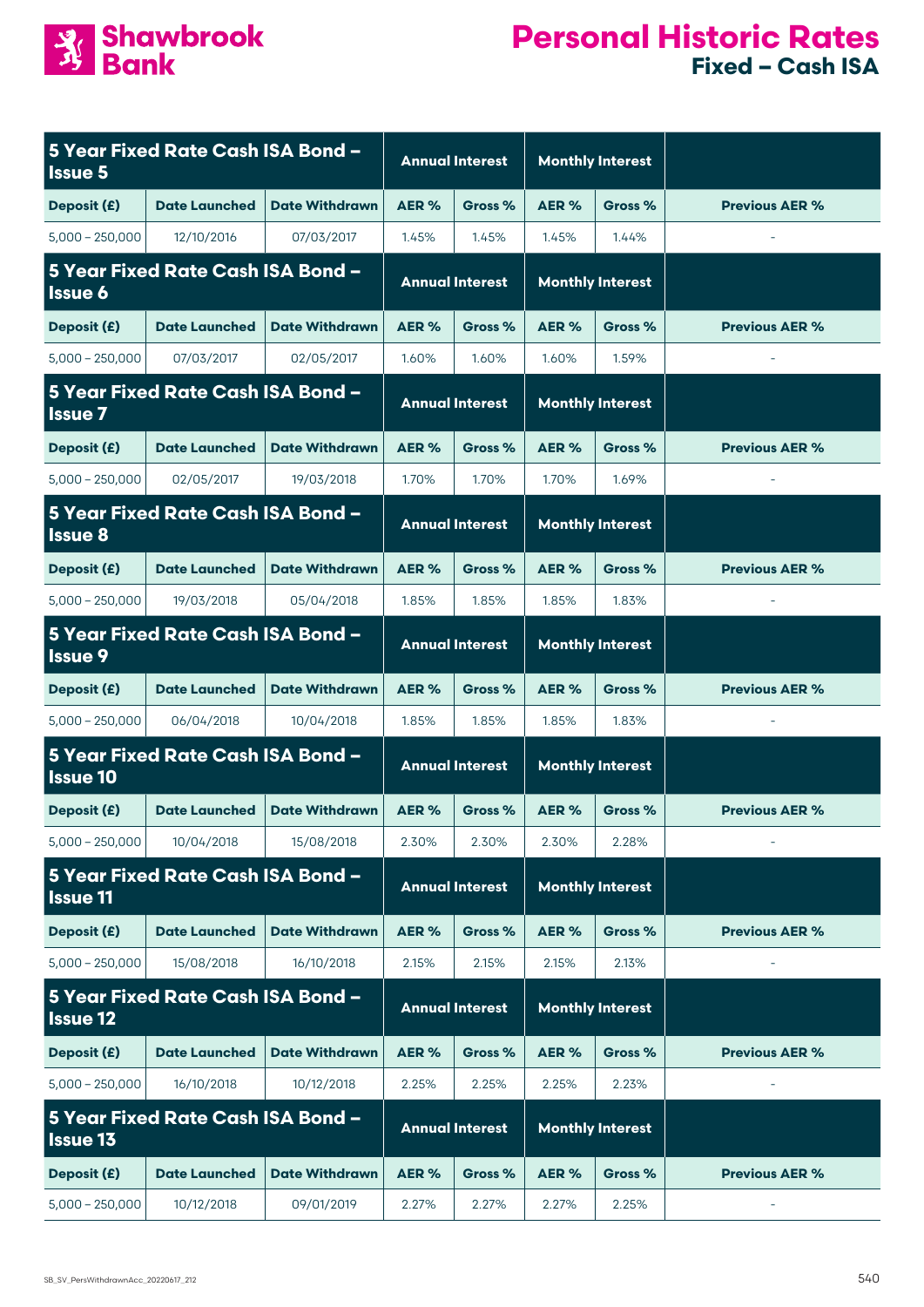

| 5 Year Fixed Rate Cash ISA Bond -<br><b>Issue 14</b> |                      |                        |                        | <b>Annual Interest</b>  | <b>Monthly Interest</b> |         |                       |
|------------------------------------------------------|----------------------|------------------------|------------------------|-------------------------|-------------------------|---------|-----------------------|
| Deposit (£)                                          | <b>Date Launched</b> | <b>Date Withdrawn</b>  | AER <sub>%</sub>       | Gross %                 | AER%                    | Gross % | <b>Previous AER %</b> |
| $5,000 - 250,000$                                    | 09/01/2019           | 12/02/2019             | 1.95%                  | 1.95%                   | 1.95%                   | 1.93%   |                       |
| 5 Year Fixed Rate Cash ISA Bond -<br><b>Issue 15</b> |                      |                        | <b>Annual Interest</b> |                         | <b>Monthly Interest</b> |         |                       |
| Deposit (£)                                          | <b>Date Launched</b> | <b>Date Withdrawn</b>  | AER <sub>%</sub>       | Gross %                 | AER%                    | Gross % | <b>Previous AER %</b> |
| $1,000 - 250,000$                                    | 12/02/2019           | 12/03/2019             | 2.13%                  | 2.13%                   | 2.13%                   | 2.11%   |                       |
| 5 Year Fixed Rate Cash ISA Bond -<br><b>Issue 16</b> |                      |                        | <b>Annual Interest</b> |                         | <b>Monthly Interest</b> |         |                       |
| Deposit (£)                                          | <b>Date Launched</b> | <b>Date Withdrawn</b>  | AER <sub>%</sub>       | Gross %                 | AER %                   | Gross % | <b>Previous AER %</b> |
| $1,000 - 250,000$                                    | 12/03/2019           | 21/05/2019             | 2.30%                  | 2.30%                   | 2.30%                   | 2.28%   |                       |
| 5 Year Fixed Rate Cash ISA Bond -<br><b>Issue 17</b> |                      | <b>Annual Interest</b> |                        | <b>Monthly Interest</b> |                         |         |                       |
| Deposit (£)                                          | <b>Date Launched</b> | <b>Date Withdrawn</b>  | AER <sub>%</sub>       | Gross %                 | AER%                    | Gross % | <b>Previous AER %</b> |
| $1,000 - 250,000$                                    | 21/05/2019           | 08/10/2019             | 1.90%                  | 1.90%                   | 1.90%                   | 1.88%   |                       |
| 5 Year Fixed Rate Cash ISA Bond -<br><b>Issue 18</b> |                      | <b>Annual Interest</b> |                        | <b>Monthly Interest</b> |                         |         |                       |
| Deposit (£)                                          | <b>Date Launched</b> | <b>Date Withdrawn</b>  | AER%                   | Gross %                 | AER%                    | Gross % | <b>Previous AER %</b> |
| $1,000 - 250,000$                                    | 08/10/2019           | 14/01/2020             | 1.62%                  | 1.62%                   | 1.62%                   | 1.61%   | $\sim$                |
| 5 Year Fixed Rate Cash ISA Bond -<br><b>Issue 19</b> |                      |                        | <b>Annual Interest</b> |                         | <b>Monthly Interest</b> |         |                       |
| Deposit (£)                                          | <b>Date Launched</b> | <b>Date Withdrawn</b>  | AER <sub>%</sub>       | Gross %                 | AER %                   | Gross % | <b>Previous AER %</b> |
| $1,000 - 250,000$                                    | 14/01/2020           | 27/03/2020             | 1.55%                  | 1.55%                   | 1.55%                   | 1.54%   |                       |
| 5 Year Fixed Rate Cash ISA Bond -<br><b>Issue 20</b> |                      | <b>Annual Interest</b> |                        | <b>Monthly Interest</b> |                         |         |                       |
| Deposit (£)                                          | <b>Date Launched</b> | <b>Date Withdrawn</b>  | AER%                   | Gross %                 | AER %                   | Gross % | <b>Previous AER %</b> |
| $1,000 - 250,000$                                    | 27/03/2020           | 06/04/2020             | 1.40%                  | 1.40%                   | 1.40%                   | 1.39%   |                       |
| 5 Year Fixed Rate Cash ISA Bond -<br><b>Issue 21</b> |                      |                        | <b>Annual Interest</b> |                         | <b>Monthly Interest</b> |         |                       |
| Deposit (£)                                          | <b>Date Launched</b> | <b>Date Withdrawn</b>  | AER%                   | Gross %                 | AER %                   | Gross % | <b>Previous AER %</b> |
| $1,000 - 250,000$                                    | 06/04/2020           | 23/04/2020             | 1.61%                  | 1.61%                   | 1.61%                   | 1.60%   |                       |
| 5 Year Fixed Rate Cash ISA Bond -<br><b>Issue 22</b> |                      |                        | <b>Annual Interest</b> |                         | <b>Monthly Interest</b> |         |                       |
| Deposit (£)                                          | <b>Date Launched</b> | <b>Date Withdrawn</b>  | AER%                   | Gross %                 | AER%                    | Gross % | <b>Previous AER %</b> |
| $1,000 - 250,000$                                    | 23/04/2020           | 01/05/2020             | 1.51%                  | 1.51%                   | 1.51%                   | 1.50%   |                       |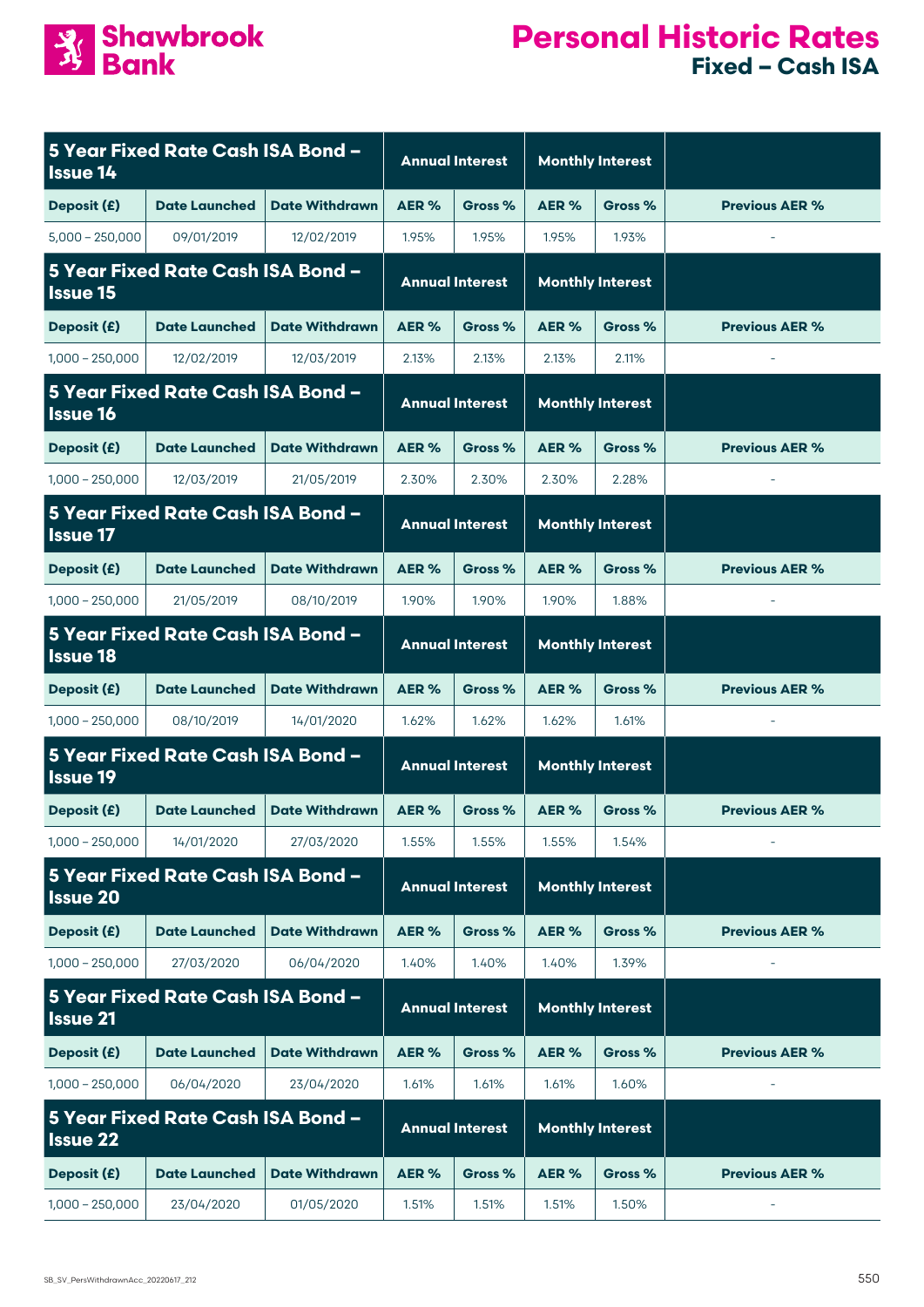

| 5 Year Fixed Rate Cash ISA Bond -<br><b>Issue 23</b> |                      |                        |                        | <b>Annual Interest</b>  | <b>Monthly Interest</b> |         |                          |
|------------------------------------------------------|----------------------|------------------------|------------------------|-------------------------|-------------------------|---------|--------------------------|
| Deposit (£)                                          | <b>Date Launched</b> | <b>Date Withdrawn</b>  | AER %                  | Gross %                 | AER %                   | Gross % | <b>Previous AER %</b>    |
| $1,000 - 250,000$                                    | 01/05/2020           | 29/05/2020             | 1.37%                  | 1.37%                   | 1.37%                   | 1.36%   | $\overline{\phantom{a}}$ |
| 5 Year Fixed Rate Cash ISA Bond -<br><b>Issue 24</b> |                      |                        | <b>Annual Interest</b> |                         | <b>Monthly Interest</b> |         |                          |
| Deposit (£)                                          | <b>Date Launched</b> | <b>Date Withdrawn</b>  | AER %                  | Gross %                 | AER %                   | Gross % | <b>Previous AER %</b>    |
| $1,000 - 250,000$                                    | 29/05/2020           | 15/06/2020             | 1.30%                  | 1.30%                   | 1.30%                   | 1.29%   | $\overline{\phantom{a}}$ |
| 5 Year Fixed Rate Cash ISA Bond -<br><b>Issue 25</b> |                      |                        | <b>Annual Interest</b> |                         | <b>Monthly Interest</b> |         |                          |
| Deposit (£)                                          | <b>Date Launched</b> | <b>Date Withdrawn</b>  | AER %                  | Gross %                 | AER%                    | Gross % | <b>Previous AER %</b>    |
| $1,000 - 250,000$                                    | 15/06/2021           | 03/08/2021             | 1.10%                  | 1.10%                   | 1.10%                   | 1.09%   | $\overline{\phantom{a}}$ |
| 5 Year Fixed Rate Cash ISA Bond -<br><b>Issue 26</b> |                      | <b>Annual Interest</b> |                        | <b>Monthly Interest</b> |                         |         |                          |
| Deposit (£)                                          | <b>Date Launched</b> | <b>Date Withdrawn</b>  | AER %                  | Gross %                 | AER %                   | Gross % | <b>Previous AER %</b>    |
| $1,000 - 250,000$                                    | 03/08/2021           | 21/10/2021             | 1.17%                  | 1.17%                   | 1.16%                   | 1.17%   |                          |
| 5 Year Fixed Rate Cash ISA Bond -<br><b>Issue 27</b> |                      | <b>Annual Interest</b> |                        | <b>Monthly Interest</b> |                         |         |                          |
| Deposit (£)                                          | <b>Date Launched</b> | <b>Date Withdrawn</b>  | AER%                   | Gross %                 | AER%                    | Gross % | <b>Previous AER %</b>    |
| $1,000 - 250,000$                                    | 21/10/2021           | 05/11/2021             | 1.30%                  | 1.30%                   | 1.29%                   | 1.30%   | $\bar{\phantom{a}}$      |
| 5 Year Fixed Rate Cash ISA Bond -<br><b>Issue 28</b> |                      |                        | <b>Annual Interest</b> |                         | <b>Monthly Interest</b> |         |                          |
| Deposit (£)                                          | <b>Date Launched</b> | <b>Date Withdrawn</b>  | AER %                  | Gross %                 | AER %                   | Gross % | <b>Previous AER %</b>    |
| $1,000 - 250,000$                                    | 05/11/2021           | 03/02/2022             | 1.48%                  | 1.48%                   | 1.47%                   | 1.48%   |                          |
| 5 Year Fixed Rate Cash ISA Bond -<br><b>Issue 29</b> |                      | <b>Annual Interest</b> |                        | <b>Monthly Interest</b> |                         |         |                          |
| Deposit (£)                                          | <b>Date Launched</b> | <b>Date Withdrawn</b>  | AER %                  | Gross %                 | AER%                    | Gross % | <b>Previous AER %</b>    |
| $1,000 - 250,000$                                    | 03/02/2022           | 18/02/2022             | 1.65%                  | 1.65%                   | 1.64%                   | 1.65%   |                          |
| 5 Year Fixed Rate Cash ISA Bond -<br><b>Issue 30</b> |                      |                        | <b>Annual Interest</b> |                         | <b>Monthly Interest</b> |         |                          |
| Deposit (£)                                          | <b>Date Launched</b> | <b>Date Withdrawn</b>  | AER %                  | Gross %                 | AER%                    | Gross % | <b>Previous AER %</b>    |
| $1,000 - 250,000$                                    | 18/02/2022           | 17/03/2022             | 1.76%                  | 1.76%                   | 1.75%                   | 1.76%   |                          |
| 5 Year Fixed Rate Cash ISA Bond -<br><b>Issue 31</b> |                      |                        | <b>Annual Interest</b> |                         | <b>Monthly Interest</b> |         |                          |
| Deposit (£)                                          | <b>Date Launched</b> | <b>Date Withdrawn</b>  | AER %                  | Gross %                 | AER%                    | Gross % | <b>Previous AER %</b>    |
| $1,000 - 250,000$                                    | 06/04/2022           | 05/05/2022             | 1.87%                  | 1.87%                   | 1.87%                   | 1.85%   |                          |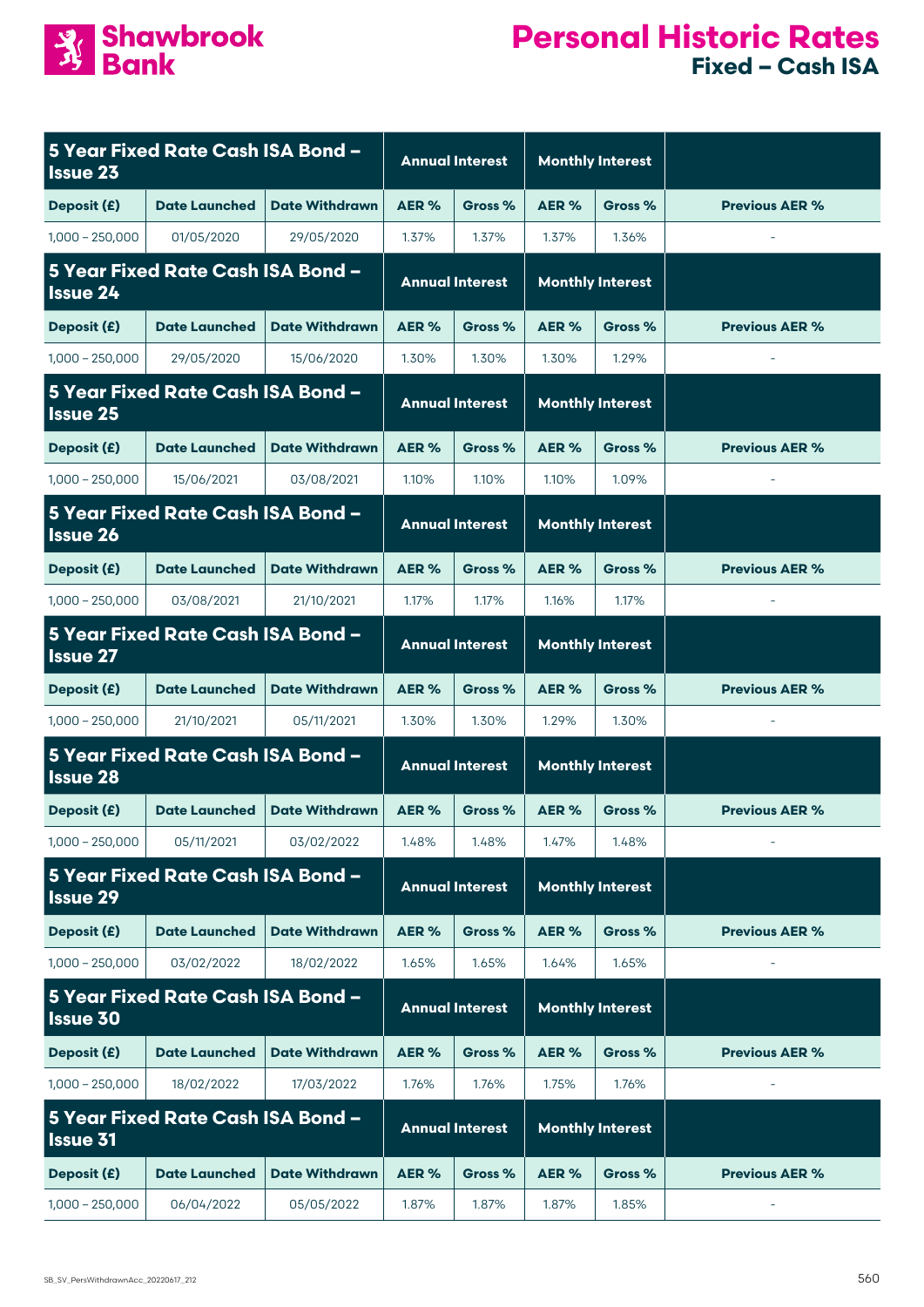

| 5 Year Fixed Rate Cash ISA Bond –<br><b>Issue 32</b> |                      | <b>Annual Interest</b> |       | <b>Monthly Interest</b> |       |         |                       |
|------------------------------------------------------|----------------------|------------------------|-------|-------------------------|-------|---------|-----------------------|
| Deposit (£)                                          | <b>Date Launched</b> | <b>Date Withdrawn</b>  | AER % | Gross %                 | AER % | Gross % | <b>Previous AER %</b> |
| $1,000 - 250,000$                                    | 05/05/2022           | 17/06/2022             | 2.15% | 2.15%                   | 2.15% | 2.13%   |                       |